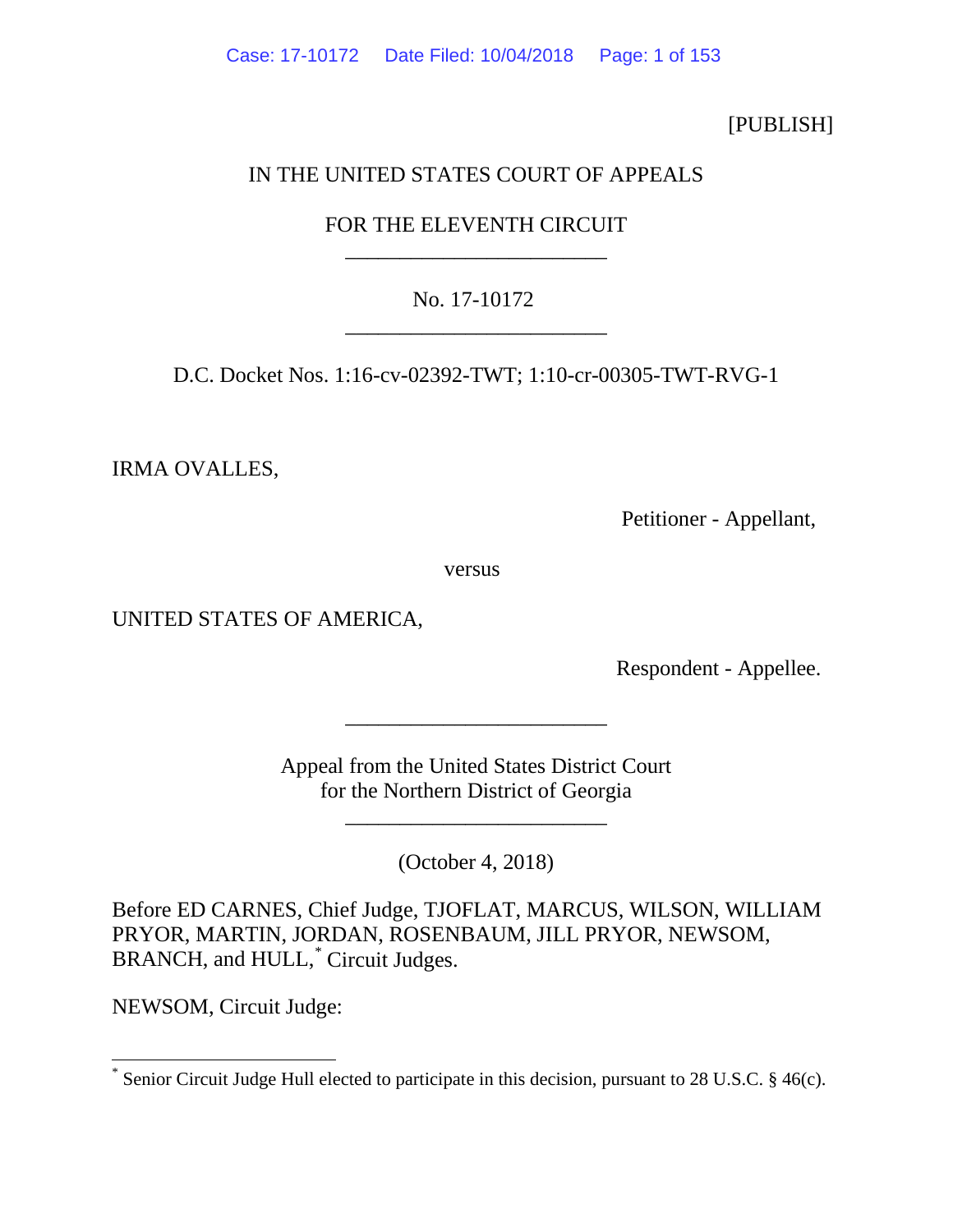The question before us is whether one of the key provisions of an important federal criminal statute, 18 U.S.C. § 924(c), is unconstitutionally vague. As relevant to our purposes, § 924(c) makes it a federal offense—punishable by a term of imprisonment ranging from five years to life—for any person to use, carry, or possess a firearm in connection with a "crime of violence." 18 U.S.C.  $\S 924(c)(1)(A)$ . The provision challenged here— $\S 924(c)(3)$ 's "residual clause" defines the term "crime of violence" to mean a felony "that by its nature, involves a substantial risk that physical force against the person or property of another may be used in the course of committing the offense." *Id*. § 924(c)(3)(B).

This case is in some respects a successor to *Johnson v. United States*, 135 S. Ct. 2551 (2015), and *Sessions v. Dimaya*, 138 S. Ct. 1204 (2018), in which the Supreme Court invalidated similarly-worded residual clauses on vagueness grounds. In the wake of those decisions, all here seem to agree that if  $\S 924(c)(3)$ 's residual clause is interpreted to require determination of the crime-of-violence issue using what (in court-speak) has come be called the "categorical approach," the clause is doomed. As the Supreme Court has explained and applied it, this categorical approach—which the provisions at issue in both *Johnson* and *Dimaya* were deemed to embody—does not permit consideration of a defendant's specific conduct or how she "might have committed [her crime] on a particular occasion," but rather focuses exclusively on "how the law defines the offense" as a formal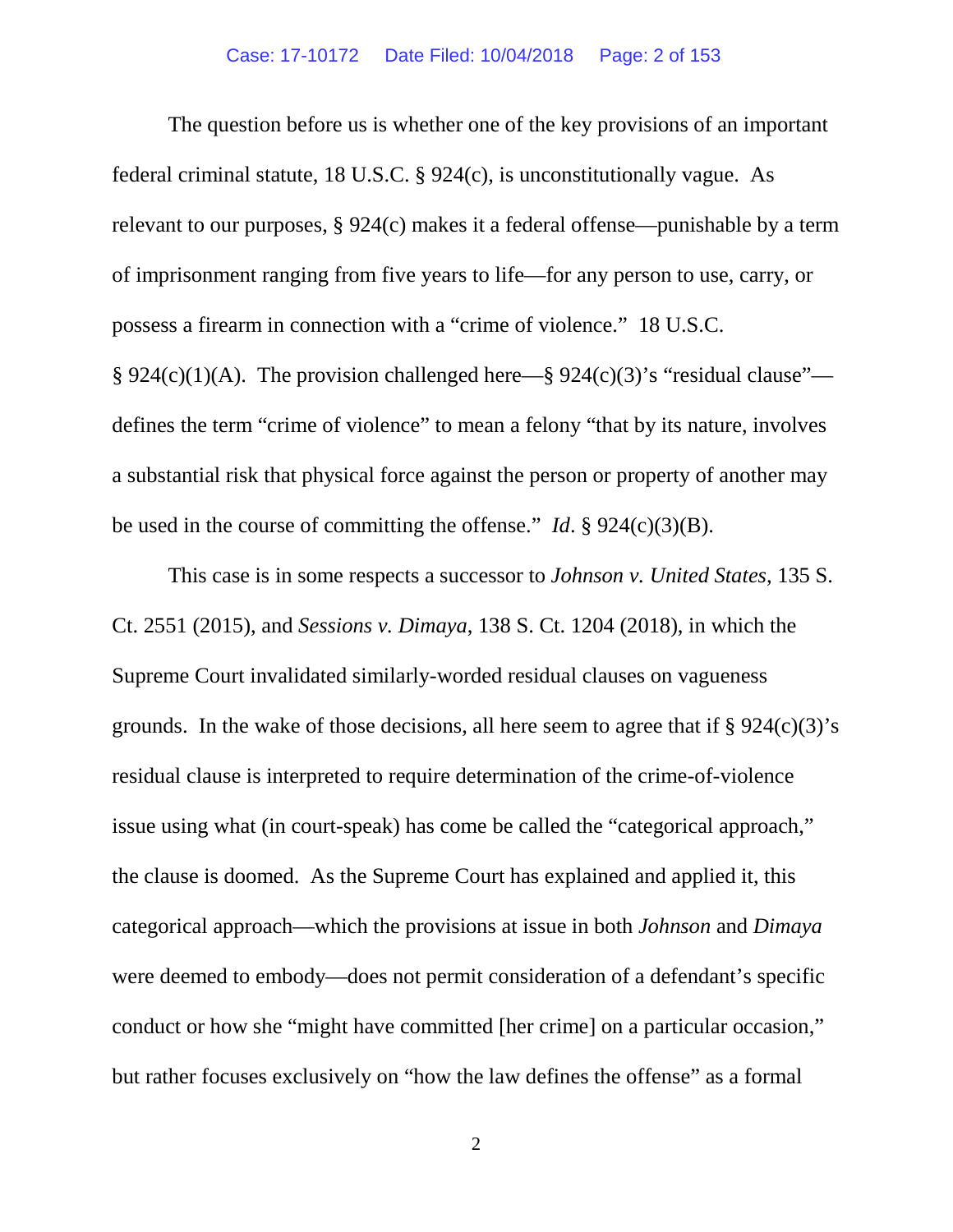matter and whether, in the abstract, "the kind of conduct that the crime involves in the ordinary case" meets the statutory standard. *Johnson*, 135 S. Ct. at 2557 (internal quotation marks and citation omitted). In both *Johnson* and *Dimaya*, the Court concluded that application of a standard that requires a reviewing court "to 'imagine' an 'idealized ordinary case of the crime'" rendered the challenged clauses impermissibly vague. *Dimaya*, 138 S. Ct. at 1214 (quoting *Johnson*, 135 S. Ct. at 2557–58).

On the flip side, *Johnson* and *Dimaya* also make clear—and it is common ground here—that if  $\S 924(c)(3)'$  residual clause is instead interpreted to incorporate what we'll call a "conduct-based approach" to the crime-of-violence determination, then the provision is *not* unconstitutionally vague. As its name suggests, the conduct-based approach, in stark contrast to the categorical, focuses not on formal legal definitions and hypothetical "ordinary case[s]," but rather on the real-world facts of the defendant's offense—*i.e.*, how the defendant actually went about committing the crime in question. And as the Supreme Court emphasized in *Johnson*—and then reiterated in *Dimaya*—there is no reason to "doubt the constitutionality of laws that call for the application of a qualitative standard such as 'substantial risk' to real-world conduct." *Johnson*, 135 S. Ct. at 2561 (quoted in *Dimaya*, 138 S. Ct. at 1214).

The obvious (and decisive) question, then: Which is it here—categorical or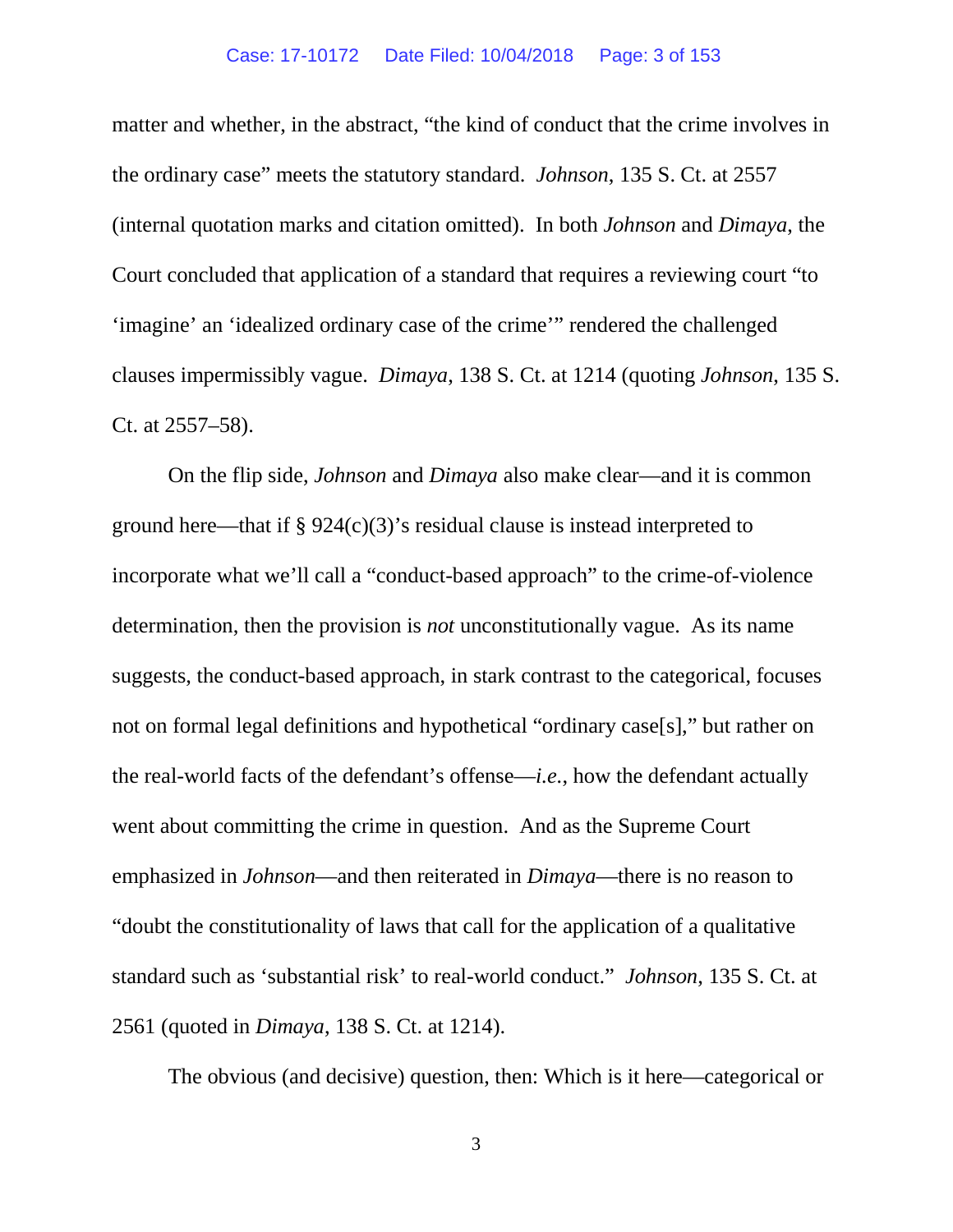conduct-based? Because we find ourselves at this fork in the interpretive road the categorical approach imperiling  $\S 924(c)(3)$ 's residual clause, a conduct-based reading saving it—we invoke the canon of "constitutional doubt." Pursuant to that "elementary rule," the Supreme Court has long held, "every reasonable construction must be resorted to in order to save a statute from unconstitutionality." *Hooper v. California*, 155 U.S. 648, 657 (1895). The pivotal issue, therefore, is not whether § 924(c)(3)'s residual clause is *necessarily*, or even *best*, read to incorporate a conduct-based interpretation—but simply whether it can "reasonabl[y]," *see id*., "plausibl[y]," *Clark v. Martinez*, 543 U.S. 371, 381 (2005), or "fairly possibl[y]," *I.N.S. v. St. Cyr*, 533 U.S. 289, 300 (2001), be so understood. Joining the Second Circuit, which recently came to the same conclusion, *see United States v. Barrett*, \_\_ F.3d \_\_\_, 2018 WL 4288566 (2d Cir. Sept. 10, 2018), we find that  $\S 924(c)(3)(B)$  can be read to embody the conduct-based approach and therefore, under the constitutional-doubt canon, that it *must* be.

Accordingly, we hold that § 924(c)(3)(B) prescribes a conduct-based approach, pursuant to which the crime-of-violence determination should be made by reference to the actual facts and circumstances underlying a defendant's offense. To the extent that our earlier decision in *United States v. McGuire*, 706 F.3d 1333 (11th Cir. 2013), holds otherwise, it is overruled.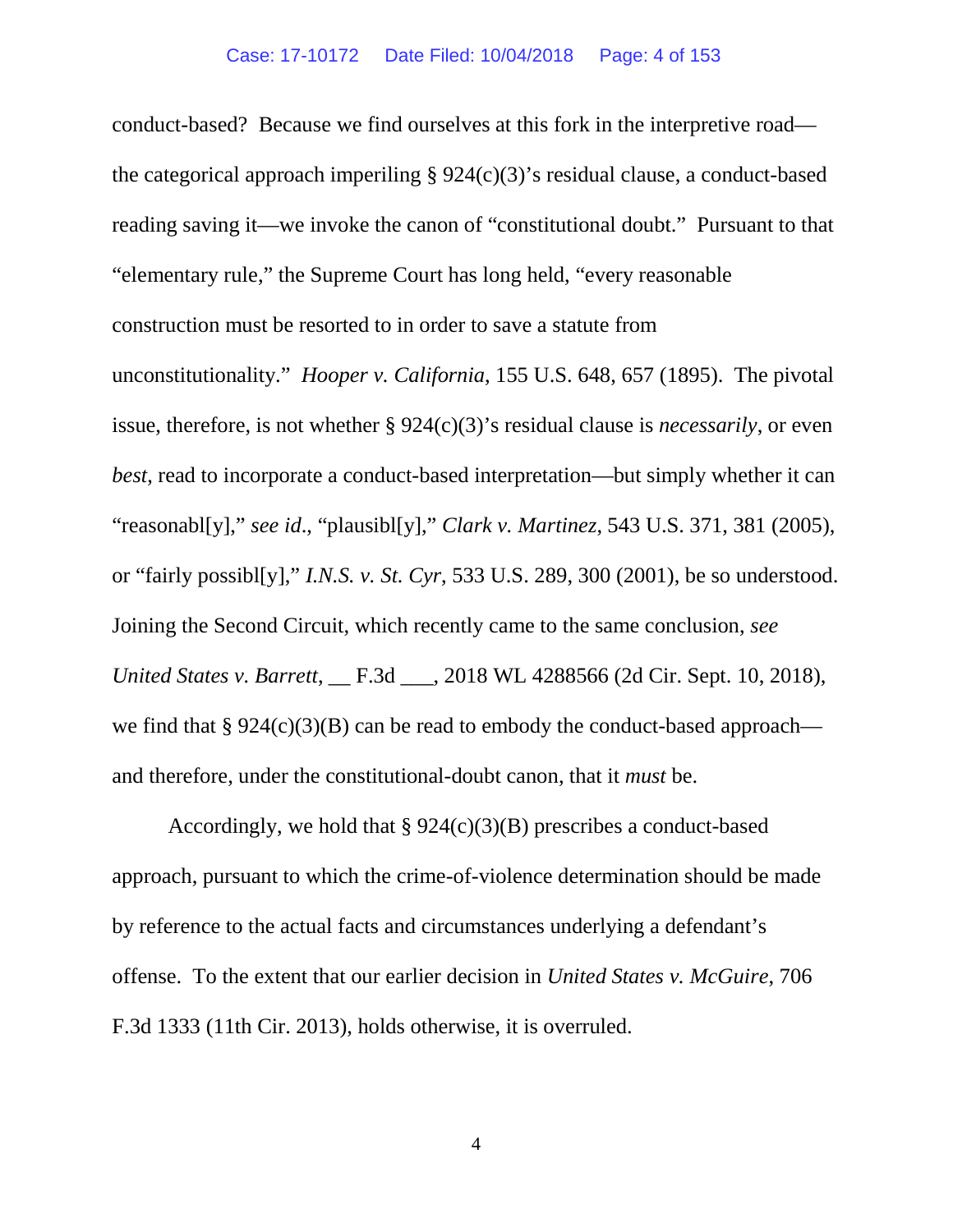# **I**

# **A**

Under 18 U.S.C. § 924(c), "any person who, during and in relation to any crime of violence . . . uses or carries a firearm, or who, in furtherance of any such crime, possesses a firearm" is guilty of a federal offense and subject to a prison term ranging between five years and life. 18 U.S.C.  $\S$  924(c)(1)(A). Section 924(c) defines the term "crime of violence" as "an offense that is a felony" and—

(A) has as an element the use, attempted use, or threatened use of physical force against the person or property of another, or

(B) that by its nature, involves a substantial risk that physical force against the person or property of another may be used in the course of committing the offense.

*Id.* § 924(c)(3). For ease of reference—and as a way of facilitating comparisons

with other similar statutes—we'll call Subsection (3)(A) the "elements clause" and

Subsection (3)(B) the "residual clause." $1$ 

Importantly here, this Court held in *United States v. McGuire* that the question whether a predicate offense qualifies as a "crime of violence" under either subsection is one that a court "must answer 'categorically'—that is, by reference to the elements of the offense, and not the actual facts of [the defendant's] conduct."

<span id="page-4-0"></span><sup>&</sup>lt;sup>1</sup> We have at times referred to these as the "use-of-force" and "risk-of-force" clauses, respectively. *See Ovalles v. United States*, 861 F.3d 1257, 1263 (11th Cir. 2017), *reh'g en banc granted, opinion vacated*, 889 F.3d 1259 (11th Cir. 2018). The terminological distinction makes no substantive difference.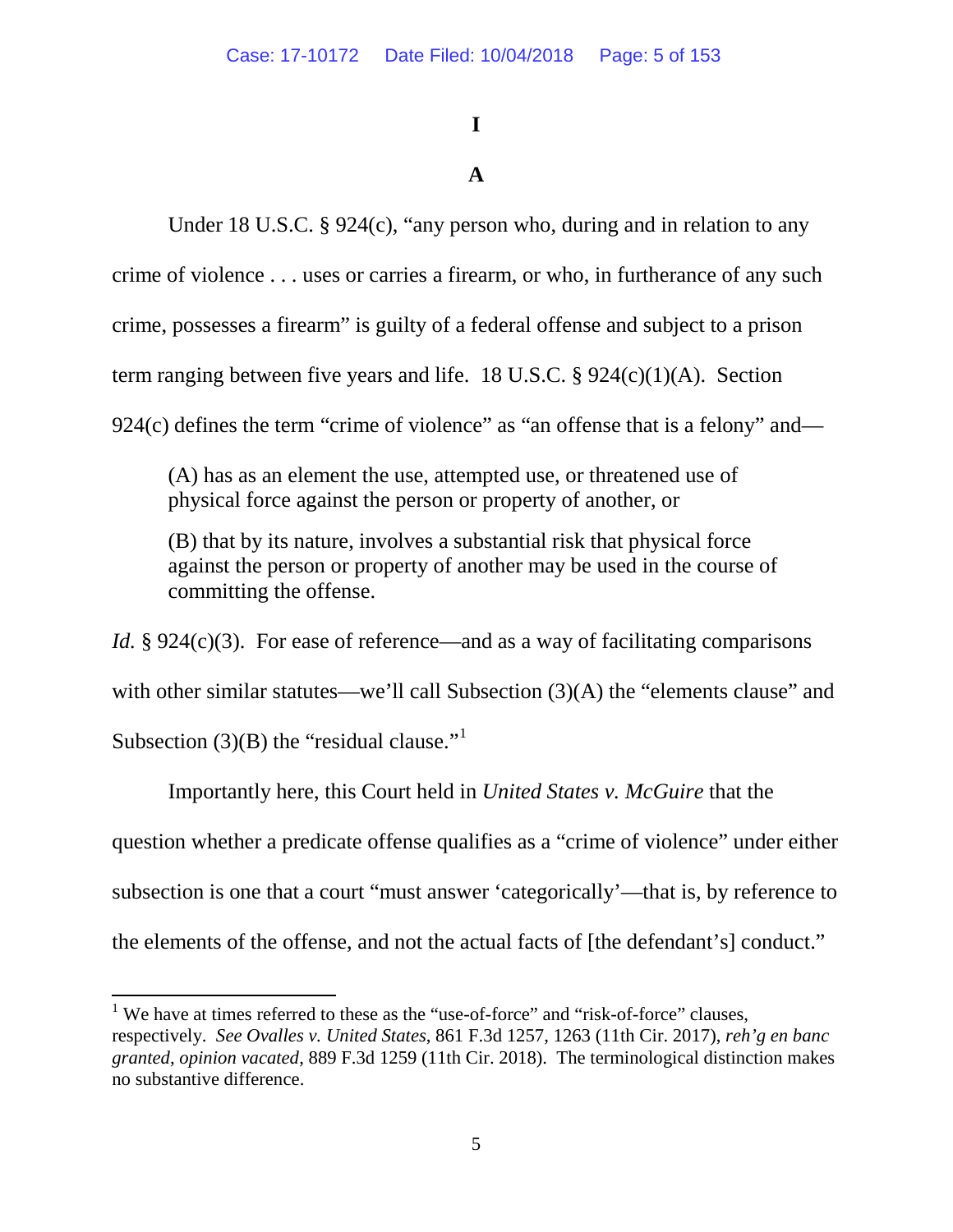706 F.3d 1333, 1336 (11th Cir. 2013) (citation omitted).

#### **B**

In 2010, Irma Ovalles was charged by information with six robbery- and carjacking-related offenses, all of which arose out of what can only be described as a three-day crime binge. As particularly relevant here, Ovalles was charged with (1) attempted carjacking in violation of 18 U.S.C. § 2119 and (2) using and carrying a firearm during a "crime of violence"—the attempted carjacking—in violation of 18 U.S.C. § 924(c)(1)(A). Ovalles entered into a written plea agreement in which she admitted that "she [was] in fact guilty" on all six counts. At her plea hearing, the government outlined the elements of each crime, and Ovalles explained that she understood what the government would have to prove should she opt to go to trial.

The government then made a comprehensive factual proffer detailing Ovalles's involvement in the crimes. In general, the proffer summarized the evidence demonstrating that Ovalles and her co-conspirators (1) robbed a grocery store while armed with baseball bats, then (2) still wielding the bats, carjacked a Dodge Ram, then (3) carjacked a Toyota 4-Runner, pistol-whipping its owner, then (4) attempted to carjack a Chevy Venture—more on this one below—and finally (5) carjacked a Ford F-150 at gunpoint. More specifically, concerning the attempted carjacking of the Chevy Venture—during which one of Ovalles's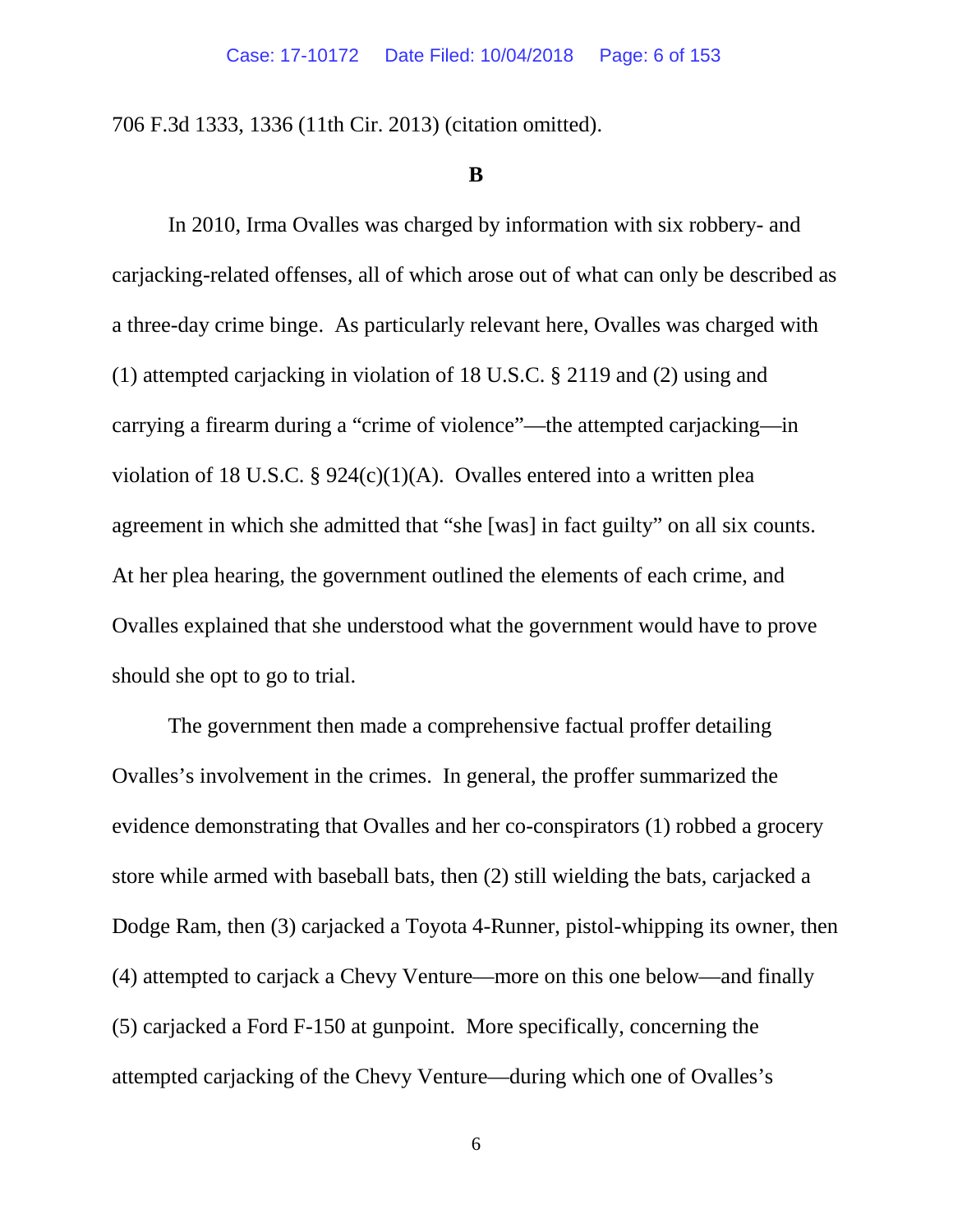accomplices fired an AK-47, and which therefore serves as the predicate offense

for Ovalles's § 924(c) conviction—the government's proffer explained as follows:

They see a family getting out of a Chevy Venture in Clayton County, Georgia, and as the family is getting out of their car, these two defendants along with their co-conspirators go up to the family and demand the keys to the car and demand the car. Now, they have a baseball bat and guns with them. There's a juvenile, a 13-year-old female, who is part of that family group of victims. They hit that juvenile in the mouth with a baseball bat. The damage to her I am sure will be addressed at sentencing. It was not—she did not go to the hospital. Let me say that.

They are demanding the keys. Somebody comes out of the apartment complex where this is happening and that person has a gun. He then confronts the assailants …. They flee, not taking the Chevy Venture, which is why it is an attempted carjacking.

The government would show that the Chevy Venture traveled in interstate commerce, that it was not made in the State of Georgia. The government would prove it was these defendants not only through their confessions as to this event, also through the victims' testimony. They do I.D. the defendants in this particular case.

On the way out of the apartment complex … co-conspirator … Jerry Arriaga … has an AK-47 style assault rifle and he then discharges that gun several times towards the victim family, the guy who came to rescue them, who was armed, and the car, and that is the basis of Count Five, the use of a firearm during and in relation to a crime of violence.

With respect to each of the charges—including, as relevant here, the

attempted-carjacking and § 924(c) counts—Ovalles stated that she had no

"material disagreement with what the government sa[id] it could prove . . . ."

Having heard the government's summary of the evidence against her, Ovalles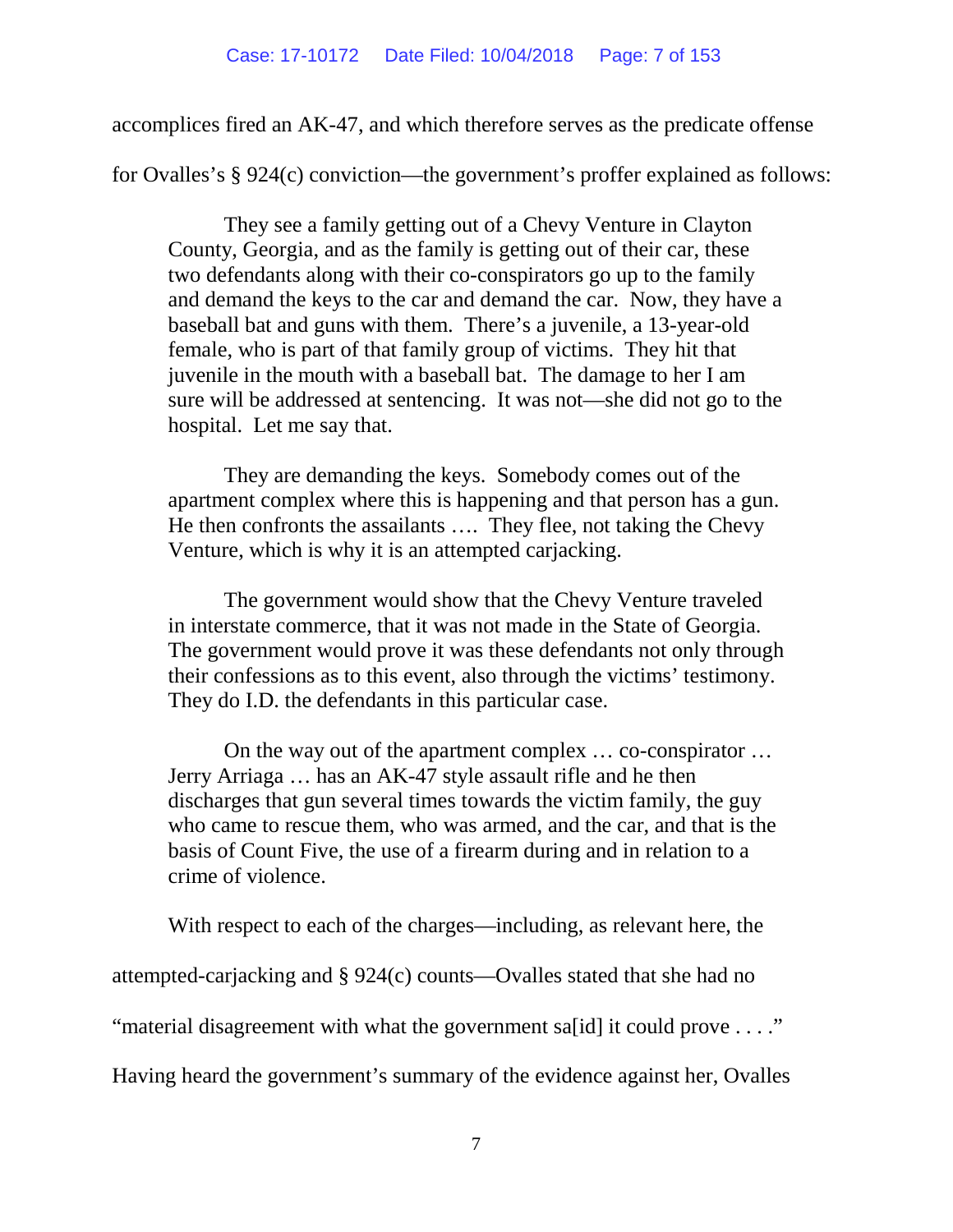#### Case: 17-10172 Date Filed: 10/04/2018 Page: 8 of 153

pleaded guilty to each of the charged offenses, acknowledged that her pleas were voluntary, and explained that she was so pleading because she was "in fact guilty as charged in the criminal information."

The district court thereafter sentenced Ovalles to serve 120 months in prison on the § 924(c) count—which, per the statute, the court imposed to run consecutively to the concurrent 108-month terms on the remaining charges. Ovalles did not object to her sentences, nor did she file a direct appeal.

### **C**

Several years later, Ovalles filed a motion for relief under 28 U.S.C. § 2255 contending that her § 924(c) conviction and sentence were unconstitutional in light of the Supreme Court's intervening decision in *Johnson v. United States*, 135 S. Ct. 2551 (2015). In short, the Court in *Johnson* invalidated as unconstitutionally vague the Armed Career Criminal Act's residual clause—which, for purposes of applying that statute's recidivism-based sentence enhancement, defines the term "violent felony" to include any crime that is punishable by a year in prison and that "involves conduct that presents a serious potential risk of physical injury to another." 18 U.S.C.  $\S 924(e)(2)(B)(ii)$ . The Court voided the ACCA's residual clause principally based on its conclusion that the provision necessitated the categorical approach to determining whether an underlying conviction constitutes a "violent felony." *See Johnson*, 135 S. Ct. at 2557–58, 2561–63. Ovalles asserted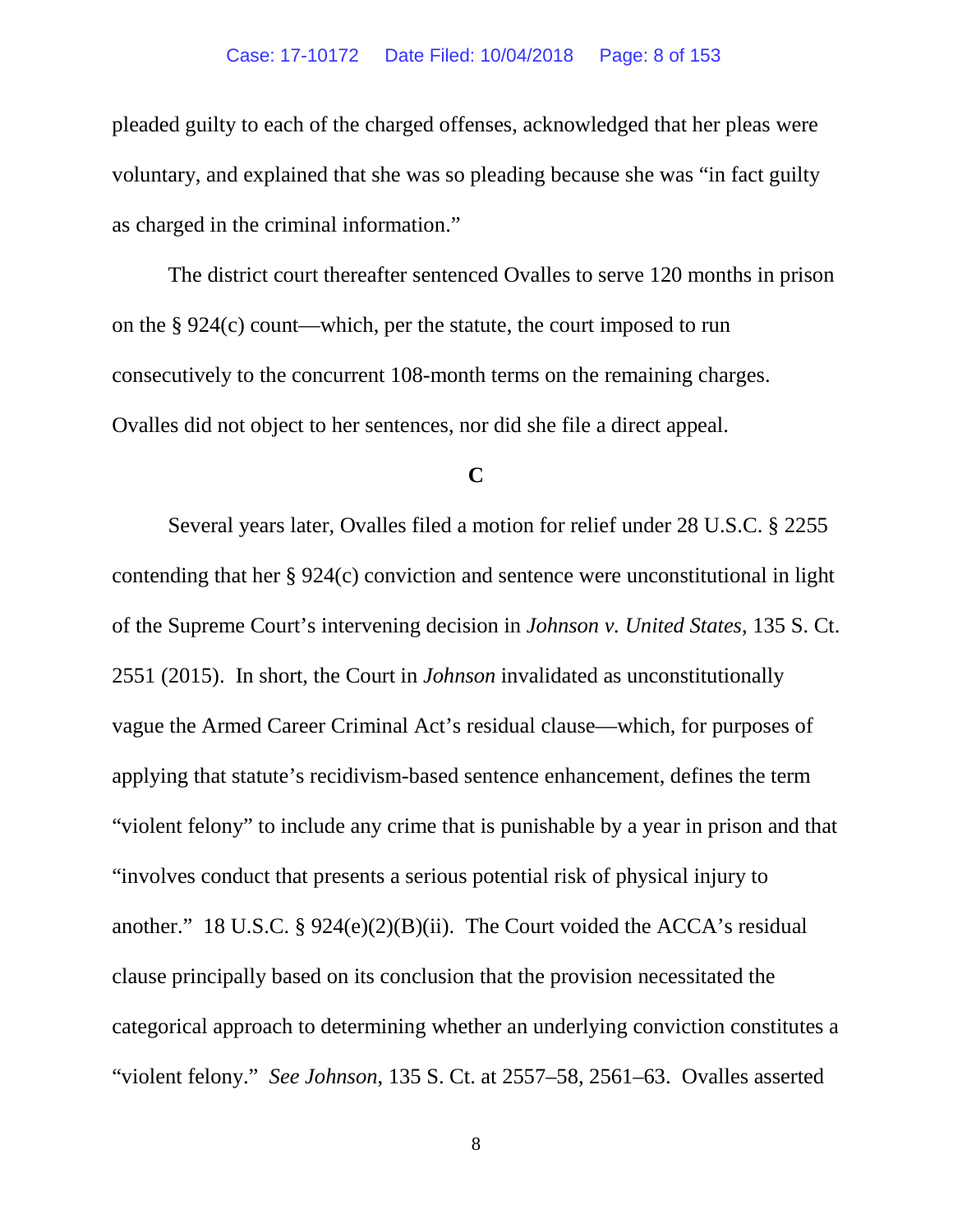that because §  $924(c)(3)$ 's residual clause is "nearly identical to" the ACCA's, *Johnson*'s reasoning rendered it unconstitutional, as well. Accordingly, she argued, she was "no longer guilty of violating" § 924(c) because her predicate attempted-carjacking offense "no longer qualifie[d] as a crime of violence under §  $924(c)(3)(B)$ ."

The district court denied Ovalles's § 2255 motion, reasoning that § 924(c)(3)'s residual clause did "not suffer from the same unpredictability" as the ACCA's. The court subsequently granted Ovalles a certificate of appealability on the question whether § 924(c)(3)(B) is unconstitutionally vague under *Johnson*.

A panel of this Court affirmed the district court's decision. For our purposes, the panel's opinion did two significant things. First, in accordance with (and citing to) our earlier decision in *McGuire*, it held that the question whether Ovalles's attempting-carjacking offense constitutes a "crime of violence" within the meaning of § 924(c)(3) had to be answered using the categorical approach. *See Ovalles v. United States*, 861 F.3d 1257, 1268–69 (11th Cir. 2017), *reh'g en banc granted, opinion vacated*, 889 F.3d 1259 (11th Cir. 2018). Second, though—and notwithstanding its application of the categorical approach—the panel held that *Johnson* did not invalidate § 924(c)(3)'s residual clause because, it said, the definition of "crime of violence" in §  $924(c)(3)(B)$  is clearer than the definition of "violent felony" in the ACCA. *Id.* at 1265–66. In particular, the panel emphasized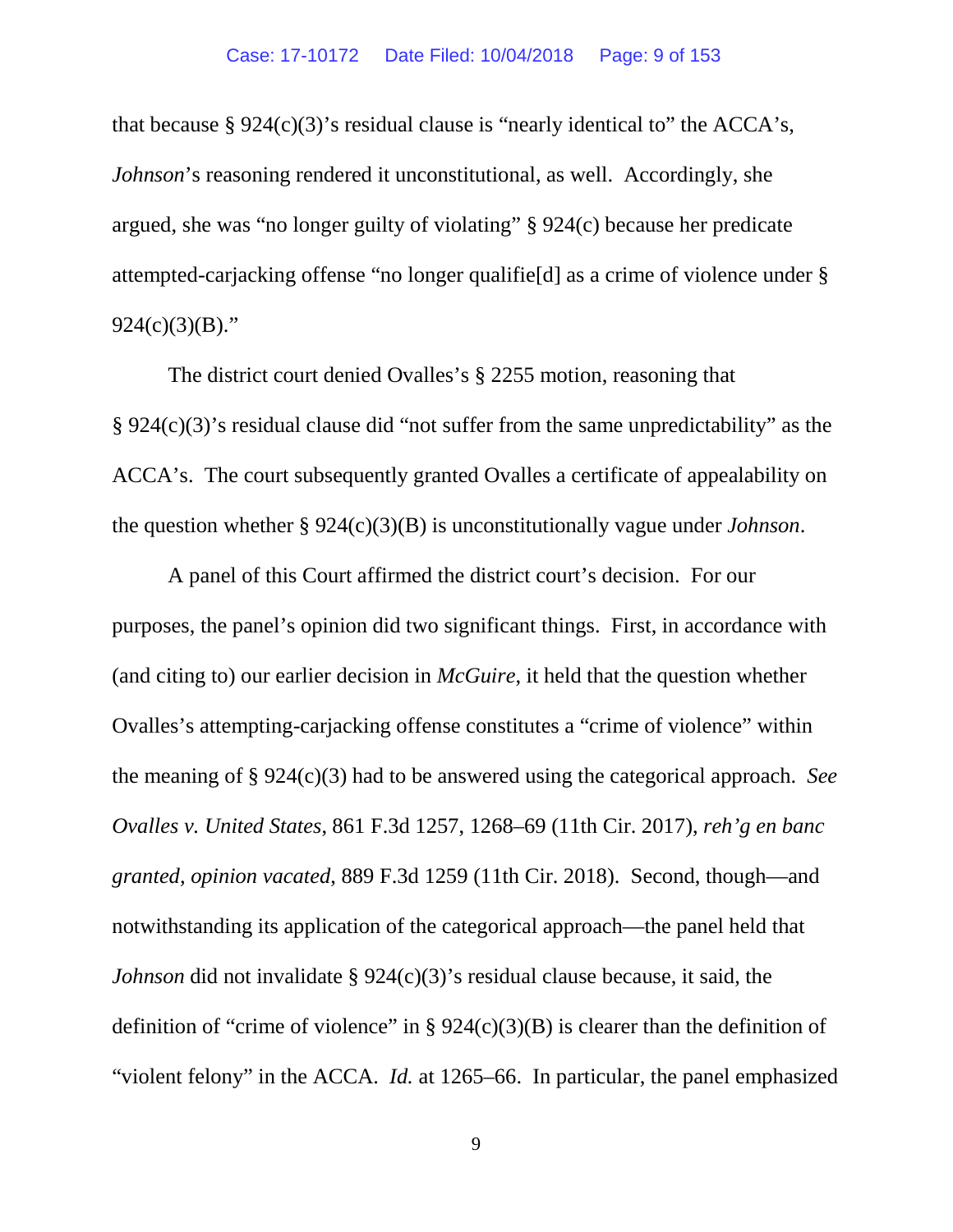(1) that  $\S 924(c)(3)$ 's residual clause refers not (as does the ACCA's) to the risk of "physical injury," but rather to the risk of "physical force," which it thought was more precise; (2) that  $\S 924(c)(3)(B)$ 's inclusion of the qualifying phrase "in the course of committing the offense"—which is absent from the ACCA—narrows the statute's reach; and (3) that  $\S 924(c)(3)$ 's residual clause isn't plagued (and confused, as is the ACCA's) by linkage to a disjointed hodgepodge of enumerated offenses. *Id.* at 1266. [2](#page-9-0)

Not long after the panel issued its opinion, the Supreme Court decided *Sessions v. Dimaya*, 138 S. Ct. 1204 (2018). There, following *Johnson*, the Court struck down 18 U.S.C. § 16's residual clause (at least as that clause is incorporated by a provision of the Immigration and Nationality Act prescribing the bases on which aliens may be rendered removable). Section 16's residual clause is similar to the clause invalided in *Johnson* and essentially identical to § 924(c)(3)'s residual clause at issue here. Once again applying the categorical approach―there, to determining whether an alien's prior conviction qualified as a "crime of violence"—the Court concluded that § 16's residual clause is unconstitutionally vague under the reasoning of *Johnson*. *Dimaya*, 138 S. Ct. at 1214–15. Notably, in the course of its opinion, the *Dimaya* Court rejected, with respect to § 16(b),

<span id="page-9-0"></span> $2$  The panel separately held that Ovalles's attempted-carjacking offense qualifies as a "crime of violence" under the elements clause, *see* 18 U.S.C. § 924(c)(3)(A). *Ovalles*, 861 F.3d at 1267– 69. That holding is not before the en banc Court.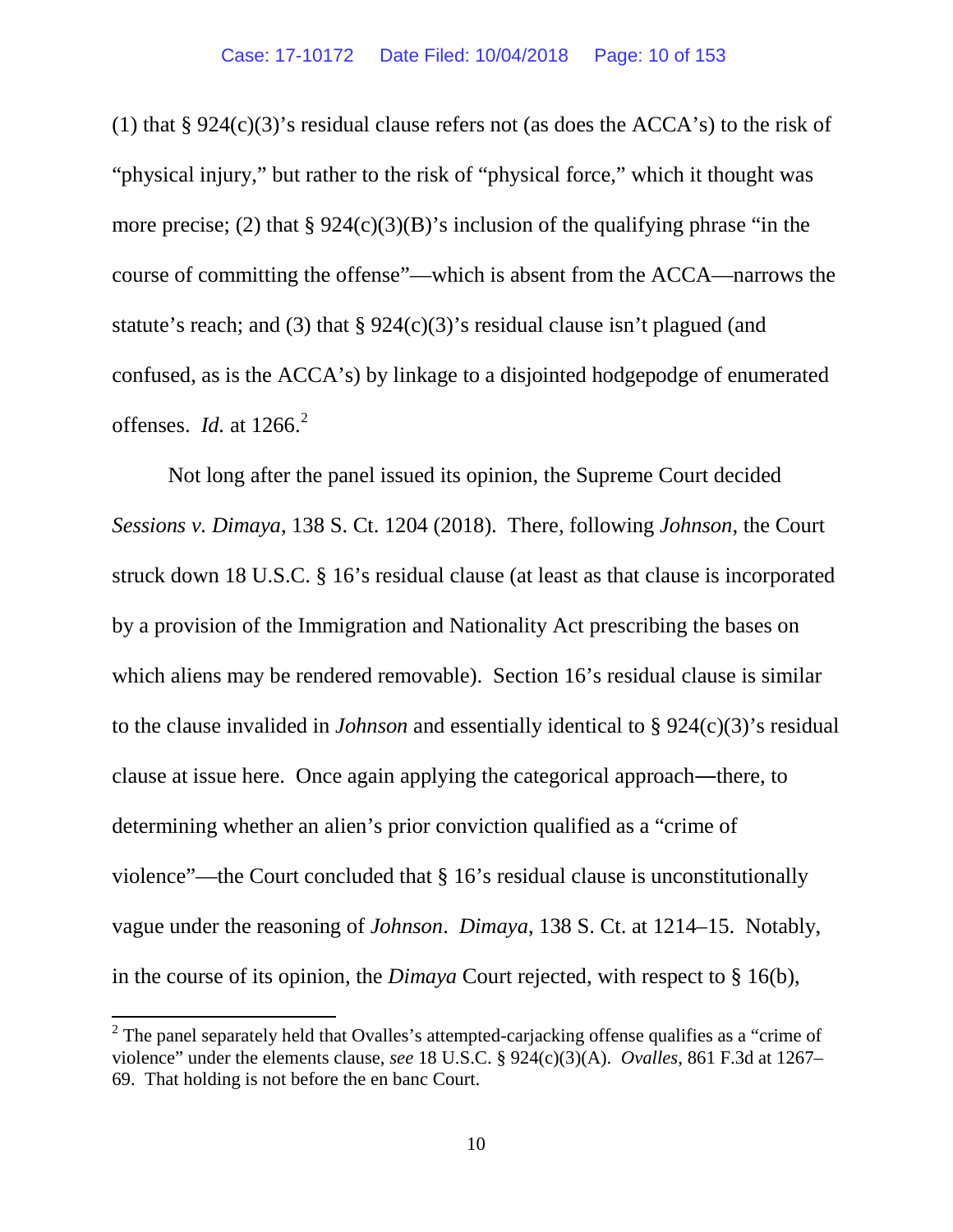many of the same textual arguments that the panel decision in this case had embraced as bases for distinguishing  $\S 924(c)(3)$ 's residual clause from the ACCA's. *See id*. at 1218–21.

In light of the Supreme Court's decision in *Dimaya*, we vacated the panel's opinion and took this case en banc to determine (1) whether 18 U.S.C. § 924(c)(3)'s residual clause is unconstitutionally vague under *Dimaya* and (2) whether we should overrule *McGuire* to the extent that it requires a categorical approach to determining whether an offense constitutes a "crime of violence" within the meaning of § 924(c)([3](#page-10-0))(B).<sup>3</sup>

## **II**

At the outset, some table-setting is in order. How exactly did we get here? Why did the Supreme Court conclude in both *Johnson* and *Dimaya* that the residual clauses before it were unconstitutionally vague, and what do the decisions in those cases tell us about § 924(c)(3)'s own residual clause? Here's how—and why, and what.

## **A**

We begin with a deeper dive into *Johnson*. As already explained briefly, *Johnson* involved the ACCA, which prescribes a mandatory minimum 15-year

<span id="page-10-0"></span> $3 \text{ In a } 28 \text{ U.S.C. }$  \$ 2255 proceeding—as always—we review questions of law, like those presented here, *de novo*. *Devine v. United States*, 520 F.3d 1286, 1287 (11th Cir. 2008).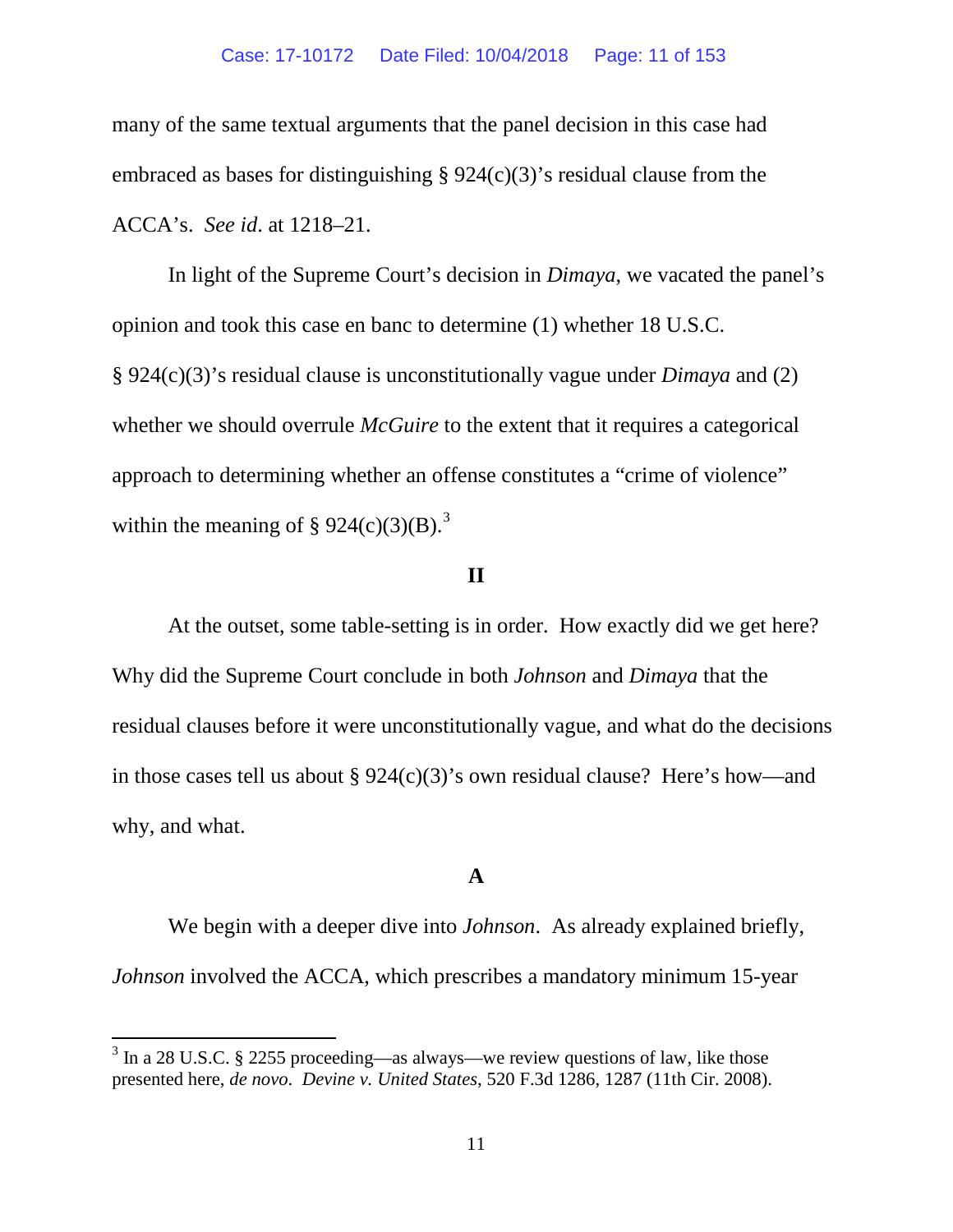sentence for any person who already "has three previous convictions . . . for a violent felony . . . committed on occasions different from one another." 18 U.S.C. § 924(e)(1). The ACCA goes on to define the term "violent felony" to mean any crime punishable by a term of imprisonment exceeding one year that—

(i) has as an element the use, attempted use, or threatened use of physical force against the person of another; or

(ii) is burglary, arson, or extortion, involves use of explosives, or otherwise involves conduct that presents a serious potential risk of physical injury to another[.]

18 U.S.C. § 924(e)(2)(B). Subsection (B)(i) of the ACCA's definitional provision is called (as we have called § 924(c)'s parallel provision) the "elements clause," while Subsection (B)(ii) contains both the "enumerated-offenses clause" and separately (and again like § 924(c)'s catch-all) the "residual clause." *Beeman v. United States*, 871 F.3d 1215, 1218 (11th Cir. 2017).

In striking down the ACCA's residual clause as unconstitutionally vague, the Supreme Court in *Johnson* emphasized "[t]wo features." 135 S. Ct. at 2557. For one thing, the Court pointed to the statute's hazy "serious potential risk" standard, which it said "leaves uncertainty about how much risk it takes for a crime to qualify as a violent felony." *Id*. at 2558. Far more problematic, the Court explained, was the fact that the ACCA's residual clause had long been construed to incorporate the categorical approach—which, the Court observed, entails a "speculative," "idealized" analysis that "ties the judicial assessment of risk to a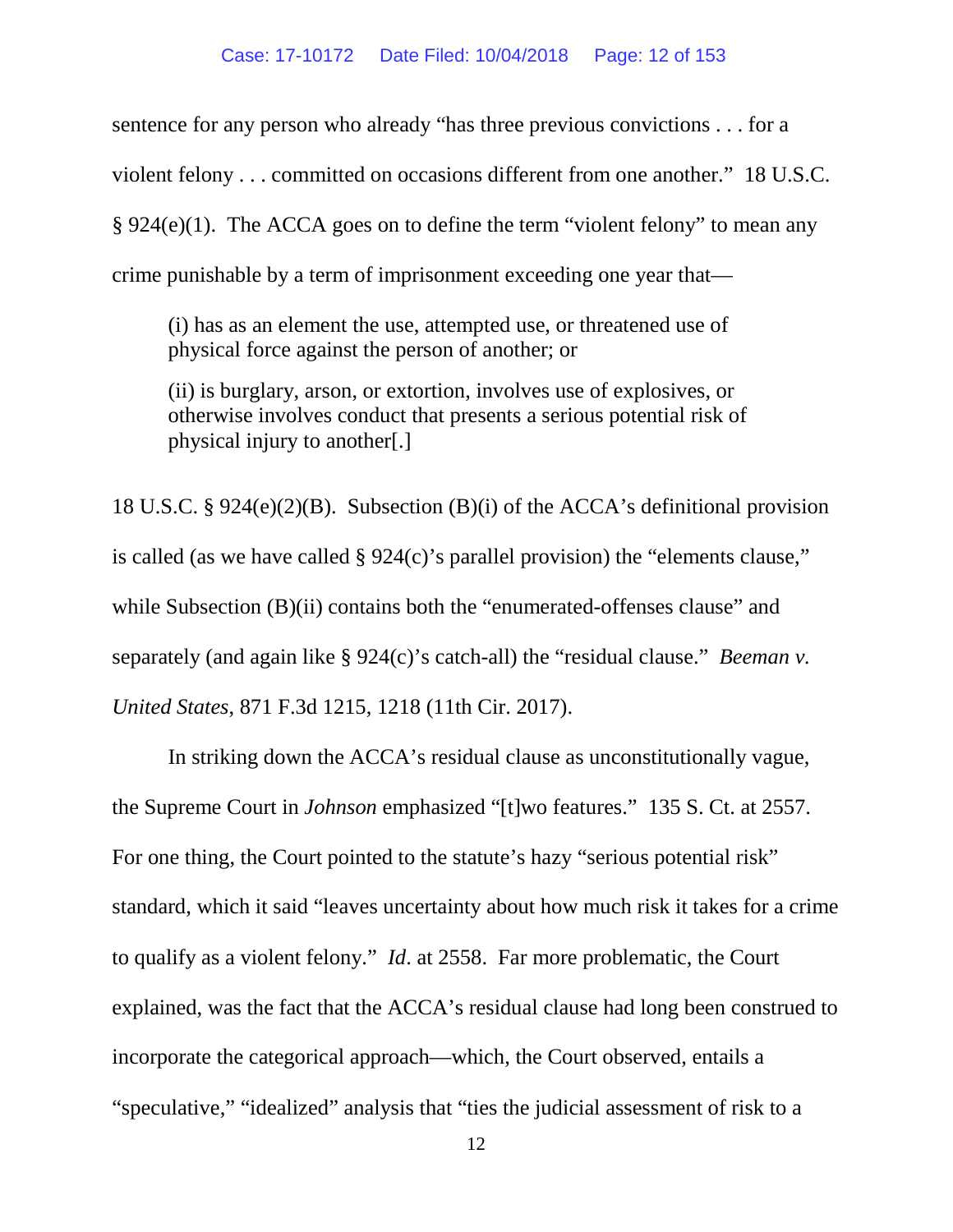judicially imagined 'ordinary case' of a crime, not to real-world facts or statutory elements," and thus "leaves grave uncertainty about how to estimate the risk posed by a crime." *Id.* at 2557–58. Indeed, the Court made clear that application of the categorical approach was the hinge on which its vagueness determination turned: "It is one thing," the Court stressed, "to apply an imprecise 'serious potential risk' standard to real-world facts; it is quite another to apply it to a judge-imagined abstraction" of the sort required by the categorical approach. *Id*. at 2558. Continuing in the same vein, the Court reiterated that "[a]s a general matter, we do not doubt the constitutionality of laws that call for the application of a qualitative standard such as 'substantial risk' to real-world conduct." *Id*. at 2561. But, the Court held, the categorical approach's focus on the "idealized ordinary case" requires an "abstract inquiry" that "offers significantly less predictability than one that deals with" actual facts. *Id*. (internal quotation marks and citation omitted).

#### **B**

Next, *Dimaya*. There, the Court considered a provision of the INA that renders an alien removable if he is "convicted of an aggravated felony at any time after admission." 8 U.S.C. § 1227(a)(2)(A)(iii). The INA goes on to define the term "aggravated felony" to include, by statutory cross-reference, "a crime of violence (as defined in section 16 of Title 18[)]." *Id*. § 1101(a)(43)(F). Section 16's definition of "crime of violence," in turn, reads a lot like the ACCA's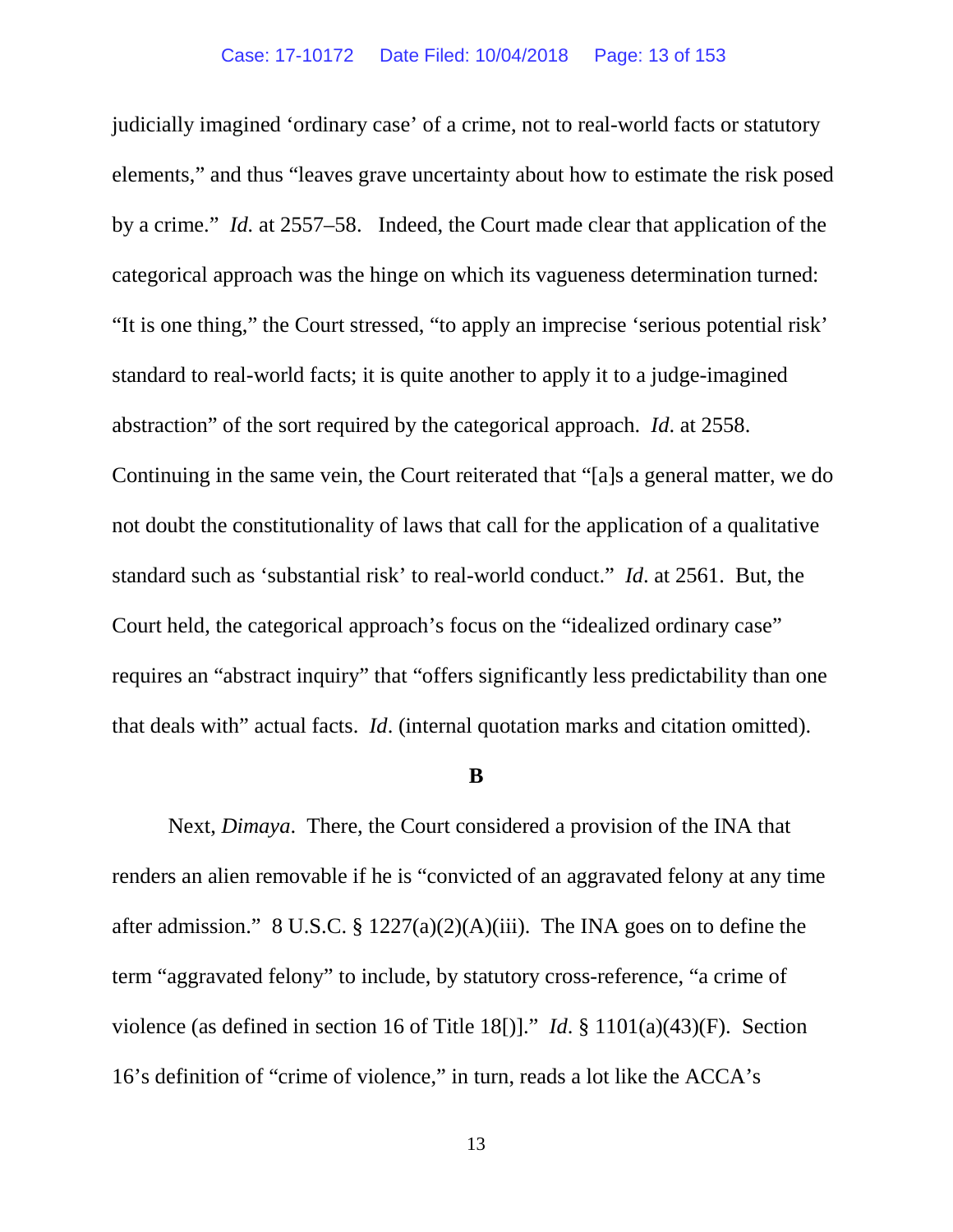definition of "violent felony" at issue in *Johnson*:

(a) an offense that has as an element the use, attempted use, or threatened use of physical force against the person or property of another, or

(b) any other offense that is a felony and that, by its nature, involves a substantial risk that physical force against the person or property of another may be used in the course of committing the offense.

18 U.S.C. § 16. Subsection (a) is commonly called (you guessed it) the "elements clause" and Subsection (b) the "residual clause." *Dimaya*, 138 S. Ct. at 1211.

In *Dimaya*, the Supreme Court voided § 16's residual clause (again, as incorporated in the INA) as unconstitutionally vague, concluding that it shared the two features that had doomed the ACCA's residual clause in *Johnson*―namely, (1) a fuzzy "substantial risk" standard and (2) incorporation of the categorical approach to determining the violence of the underlying crime. *Id.* at 1213–14. Significantly, though, just as in *Johnson*, the *Dimaya* Court stressed that § 16(b)'s vagueness problem resulted principally from the categorical approach: "The [*Johnson*] Court emphasized that [the 'serious potential risk' standard] alone would not have violated the void-for-vagueness doctrine: Many perfectly constitutional statutes use imprecise terms like 'serious potential risk' (as in ACCA's residual clause) or 'substantial risk' (as in § 16's). The problem came from layering such a standard on top of the requisite 'ordinary case' inquiry" required by the categorical approach. *Id.* at 1214 (citing *Johnson*, 135 S. Ct. at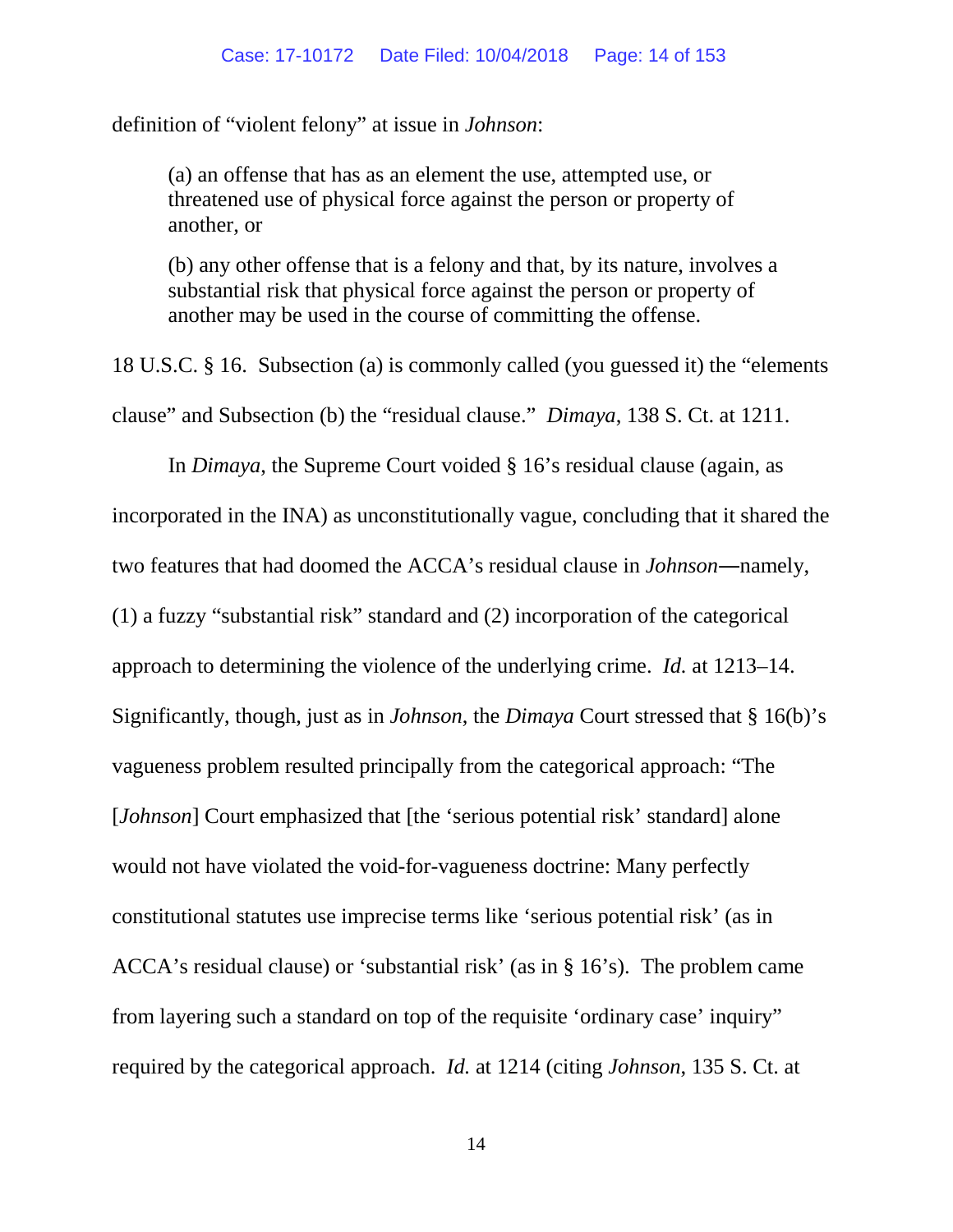2561). As Justice Thomas summarized in his dissent—without pushback—"[t]he sole reason that the Court deem[ed] § 16(b) unconstitutionally vague is because it read[] the statute as incorporating the categorical approach," without which "the Court 'd[id] not doubt' the constitutionality of § 16(b)." *Id.* at 1252 (Thomas, J., dissenting).

An important caveat about *Dimaya*'s application of the categorical approach to invalidate § 16's residual clause: Only a plurality of the Court concluded that the statute actually *requires* the categorical approach. Justice Gorsuch, who provided the decisive fifth vote, concurred separately on the assumption—but not a determination—that § 16(b) incorporates the categorical approach. *Id.* at 1232 (Gorsuch, J., concurring in part and concurring in the judgment) (stating that he was "proceed[ing] on the premise" that the categorical approach applied). Justice Gorsuch emphasized that he "remain[s] open to different arguments about [Supreme Court] precedent and the proper reading of language like" that found in § 16(b), and that he "would address them in another case, whether involving the INA or a different statute, where the parties have a chance to be heard and we might benefit from their learning." *Id*. at 1233.

### **C**

So what do *Johnson* and *Dimaya* portend for § 924(c), which again, as relevant here, makes it a federal offense to use, carry, or possess a firearm in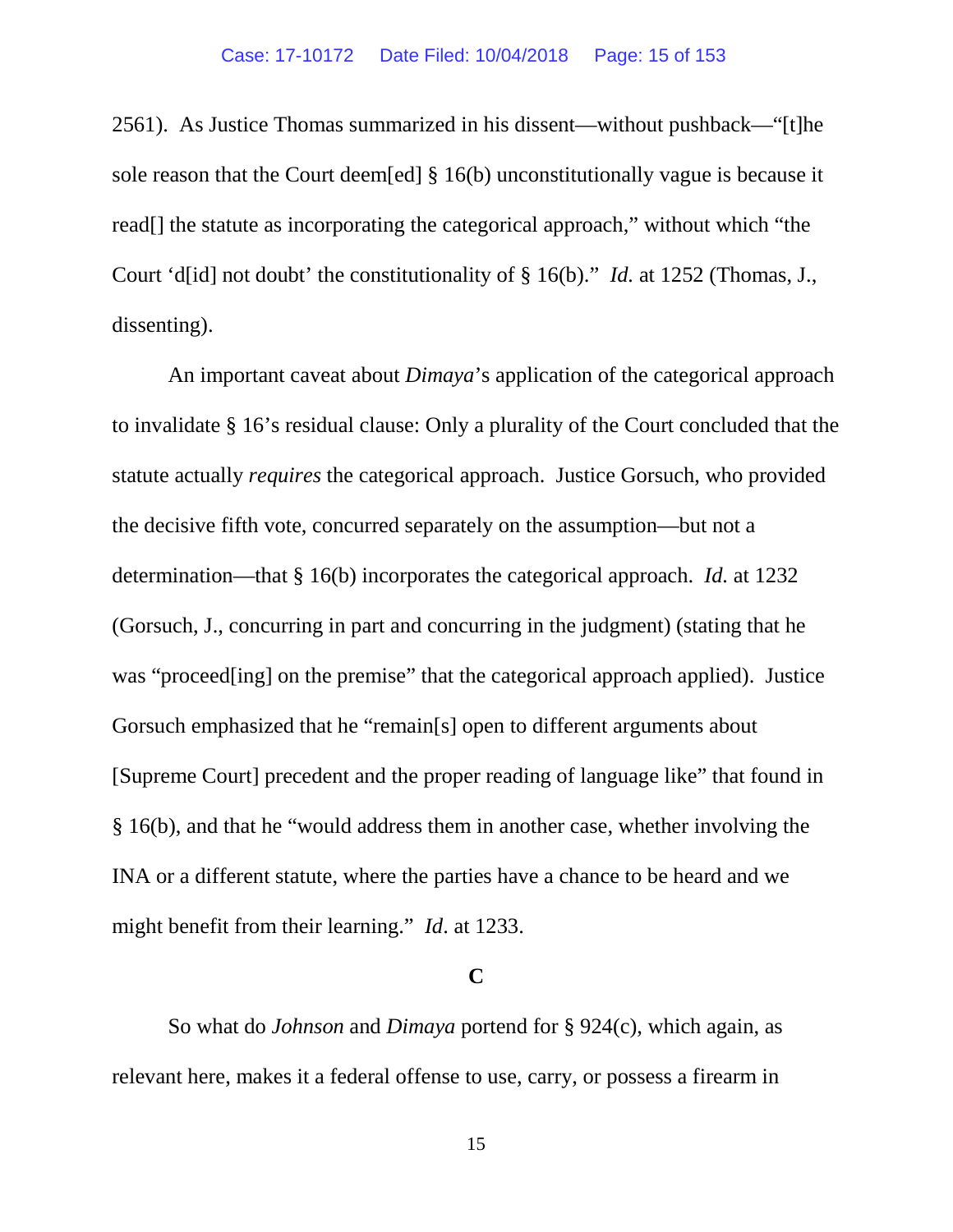connection with a "crime of violence"―which again, as relevant here, means a felony offense that "by its nature, involves a substantial risk that physical force … may be used in the course of committing the offense," 18 U.S.C. § 924(c)(3)(B)?

Allow us first to state the obvious: Section  $924(c)(3)$ 's residual clause is identical—in every jot and tittle—to § 16's, which the Supreme Court struck down in *Dimaya*. Next, the less obvious but no less true: While the panel decision in this case offered several distinctions between § 924(c)(3)'s residual clause and the ACCA's—which at the time had recently been invalidated in *Johnson*—the Supreme Court's intervening decision in *Dimaya* (in a portion of the opinion joined by a majority of the justices) demolished all of them. As already noted, the panel first emphasized that  $\S 924(c)(3)$ 's residual clause refers not to the risk of "physical injury" but to the risk of "physical force," which it said was "much more definite." 861 F.3d at 1263. When the government asserted the same injury-force distinction in seeking to save § 16(b) in *Dimaya*, the Court flatly rejected it, holding that "this variance in wording cannot make ACCA's residual clause vague and § 16(b) not." 138 S. Ct. at 1221. Second, the panel thought that  $\S 924(c)(3)(B)$ 's inclusion of the qualifying phrase "in the course of committing the offense"—which is missing from the ACCA—narrowed the statute's reach. 861 F.3d at 1266. Wrong, said the *Dimaya* Court in addressing the identical argument aimed at § 16's residual clause: "Th[at] phrase . . . cannot cure the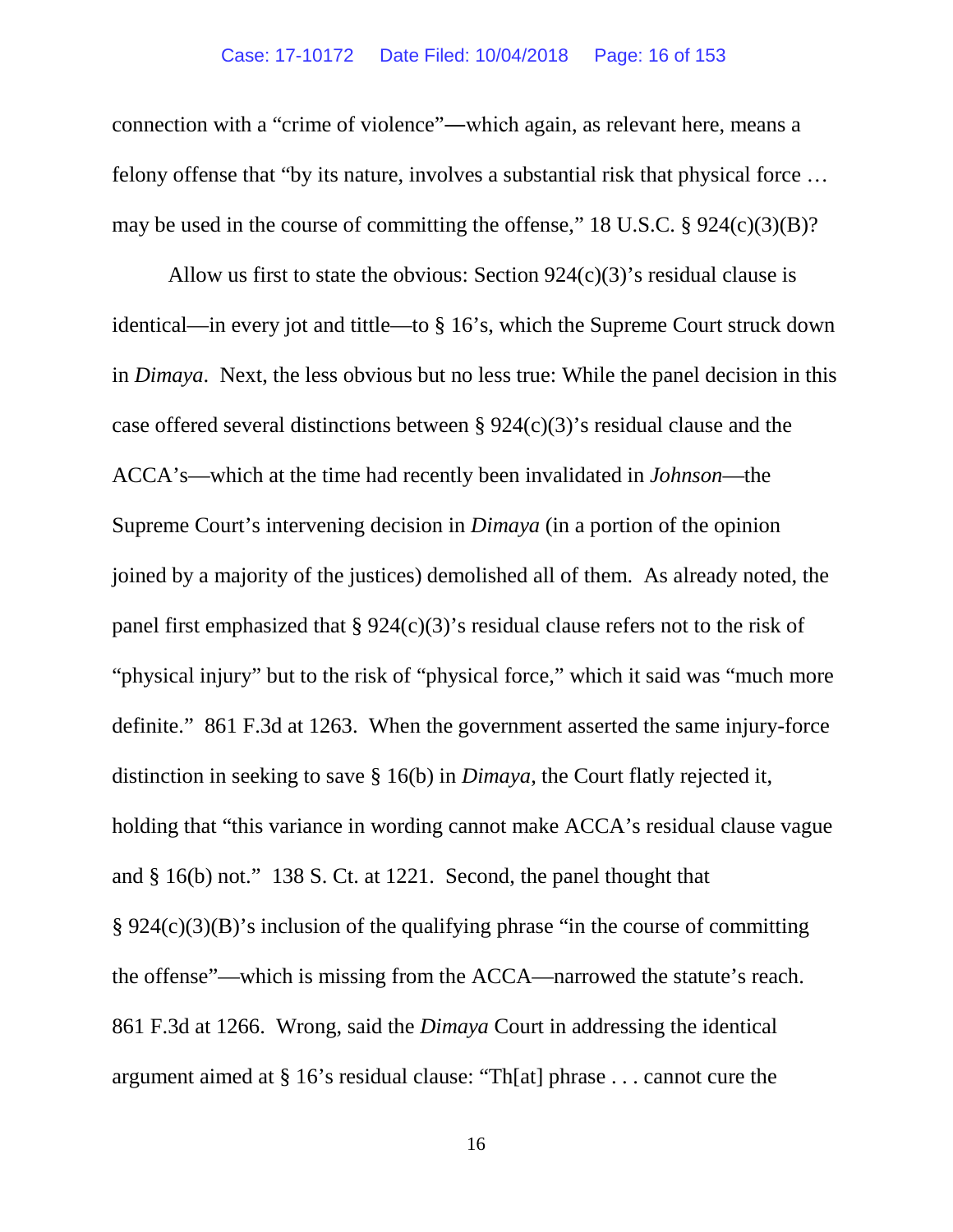statutory indeterminacy *Johnson* described." 138 S. Ct. at 1220. Finally, the panel reasoned that  $\S 924(c)(3)$ 's residual clause was clearer, in a constitutional sense, because it wasn't linked, as was the ACCA's, to a "confusing list" of enumerated offenses. 861 F.3d at 1266. Wrong again, *Dimaya* held with respect to § 16, which likewise lacks an enumerated-offenses clause: Even if one "[s]trip[s] away the enumerated crimes," the Court said, "textual indeterminacy" remains. 138 S. Ct. at 1221. In short, in the course of rebuffing the government's attempts to distinguish § 16's residual clause from the ACCA's, the *Dimaya* Court explicitly rejected the very same arguments that the panel in this case had adopted as a means of distinguishing  $\S 924(c)(3)$ 's residual clause—calling them "minor linguistic disparities" that didn't "make[] any real difference." *Id.* at 1223.

Accordingly, it seems clear that if we are required to apply the categorical approach in interpreting  $\S 924(c)(3)$ 's residual clause—as the panel did, per our earlier decision in *McGuire*, and as the Supreme Court did in voiding the residual clauses before it in *Johnson* and *Dimaya*—then the provision is done for. If, by contrast, we are *not* required to apply the categorical approach in interpreting  $\S 924(c)(3)(B)$ , then there is every reason to believe that the provision will survive, notwithstanding its incorporation of a "substantial risk" term—because, as the Supreme Court said in *Johnson* and then reiterated in *Dimaya*, there is no reason to "doubt the constitutionality of laws that call for the application of a qualitative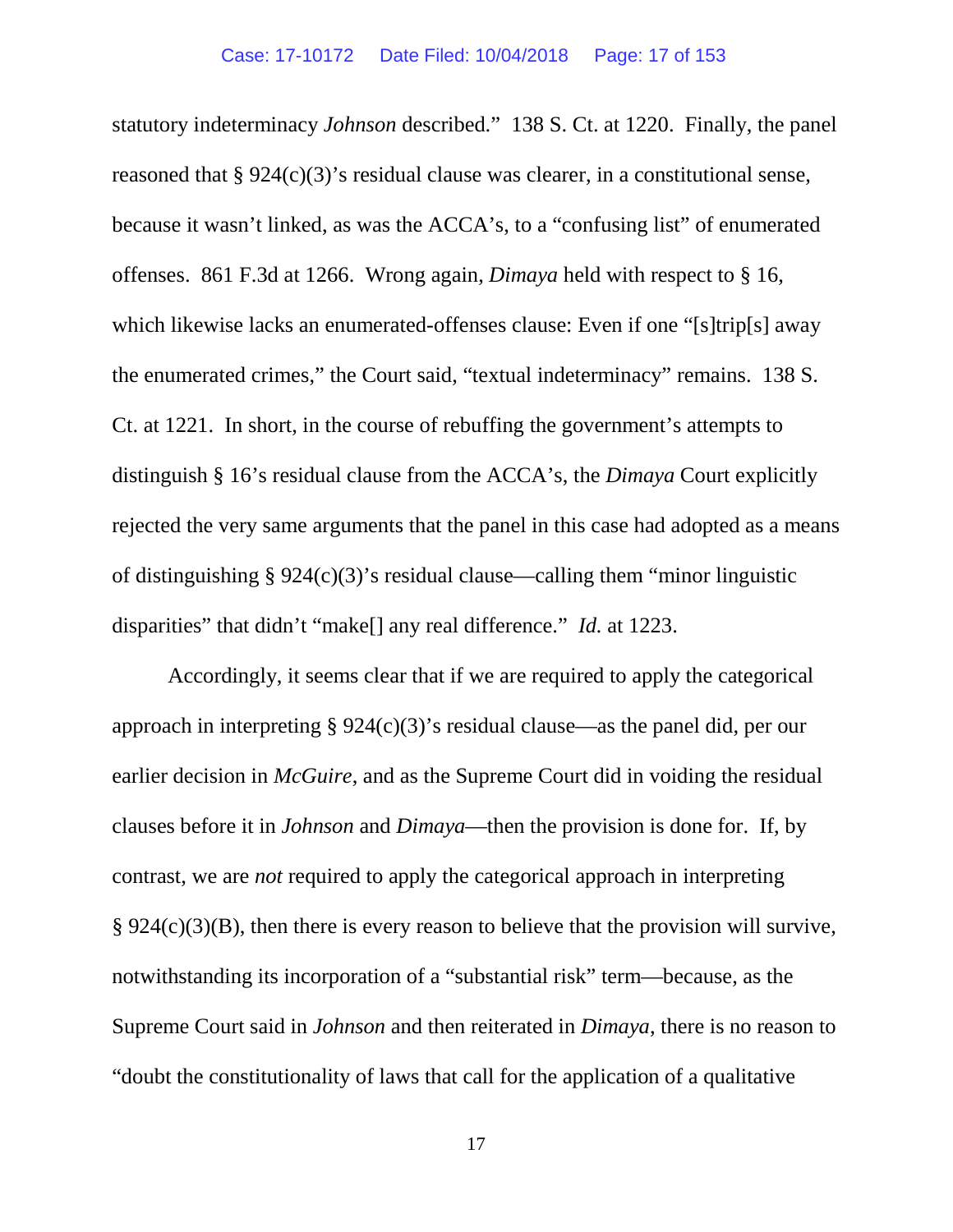standard such as 'substantial risk' to real-world conduct." *Johnson*, 135 S. Ct. at 2561 (quoted in *Dimaya*, 138 S. Ct. at 1214).

### **III**

That stark divergence—in which the categorical approach dooms § 924(c)(3)'s residual clause, while a conduct-based interpretation salvages it tees up the rule of "constitutional doubt." Simply stated, that canon of construction provides that "[a] statute should be interpreted in a way that avoids placing its constitutionality in doubt." Antonin Scalia & Bryan A. Garner, *Reading Law: The Interpretation of Legal Texts* 247 (2012).

As the Supreme Court has explained it, the constitutional-doubt canon "is a tool for choosing between competing plausible interpretations of a statutory text, resting on the reasonable presumption that Congress did not intend the alternative which raises serious constitutional doubts." *Clark v. Martinez*, 543 U.S. 371, 381 (2005). Under the canon, "when statutory language is susceptible of multiple interpretations, a court may shun an interpretation that raises serious constitutional doubts and instead may adopt an alternative that avoids those problems." *Jennings v. Rodriguez*, 138 S. Ct. 830, 836 (2018). Indeed, the Supreme Court has held that courts are "*obligated* to construe [a] statute to avoid [constitutional] problems" if it is "fairly possible" to do so. *I.N.S. v. St. Cyr*, 533 U.S. 289, 300 (2001) (citations omitted) (emphasis added). That is particularly true where (as here) absent a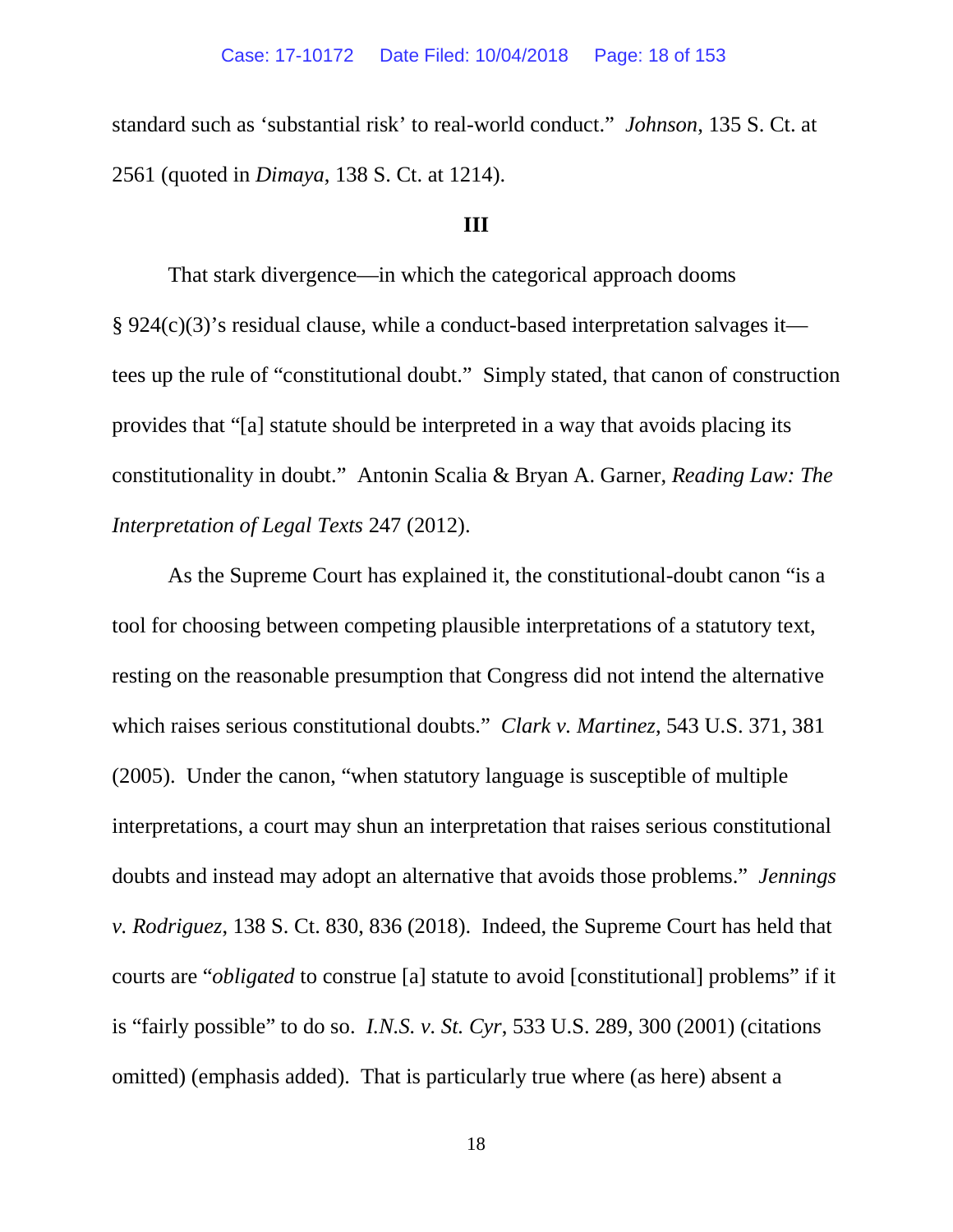reasonable saving construction, a statute might be unconstitutionally vague. *See United States ex rel. Att'y Gen. v. Delaware & Hudson Co.*, 213 U.S. 366, 407 (1909) (noting that courts have a "plain duty" to adopt any "reasonabl[e]" interpretation of a statute that avoids vagueness concerns).

*The* question here, therefore, is whether § 924(c)(3)'s residual clause is in fact "susceptible of multiple interpretations," *Jennings*, 138 S. Ct. at 836—and more particularly, whether it is "plausible," *Clark*, 543 U.S. at 381, or "fairly possible," *St. Cyr*, 533 U.S. at 300, to interpret the clause to incorporate the (statute-preserving) conduct-based approach. Ovalles contends that the constitutional-doubt canon doesn't apply here because, she says, "the text of § 924(c)(3)(B) is not open to competing, plausible interpretations"—it can be understood *only*, she insists, to require the categorical approach. Appellant's En Banc Br. at 23; *accord* Dissenting Op. of J. Pryor at 140 (asserting that a conductbased reading "does not … even approach plausible"). For the reasons explained below, we disagree.

### **A**

In assessing whether § 924(c)(3)'s residual clause truly *compels* the categorical approach, we begin at the beginning: Where did this "categorical approach" come from? It's certainly not, it seems to us, the most intuitive way of thinking about a particular crime's risk of violence. Surely the usual means of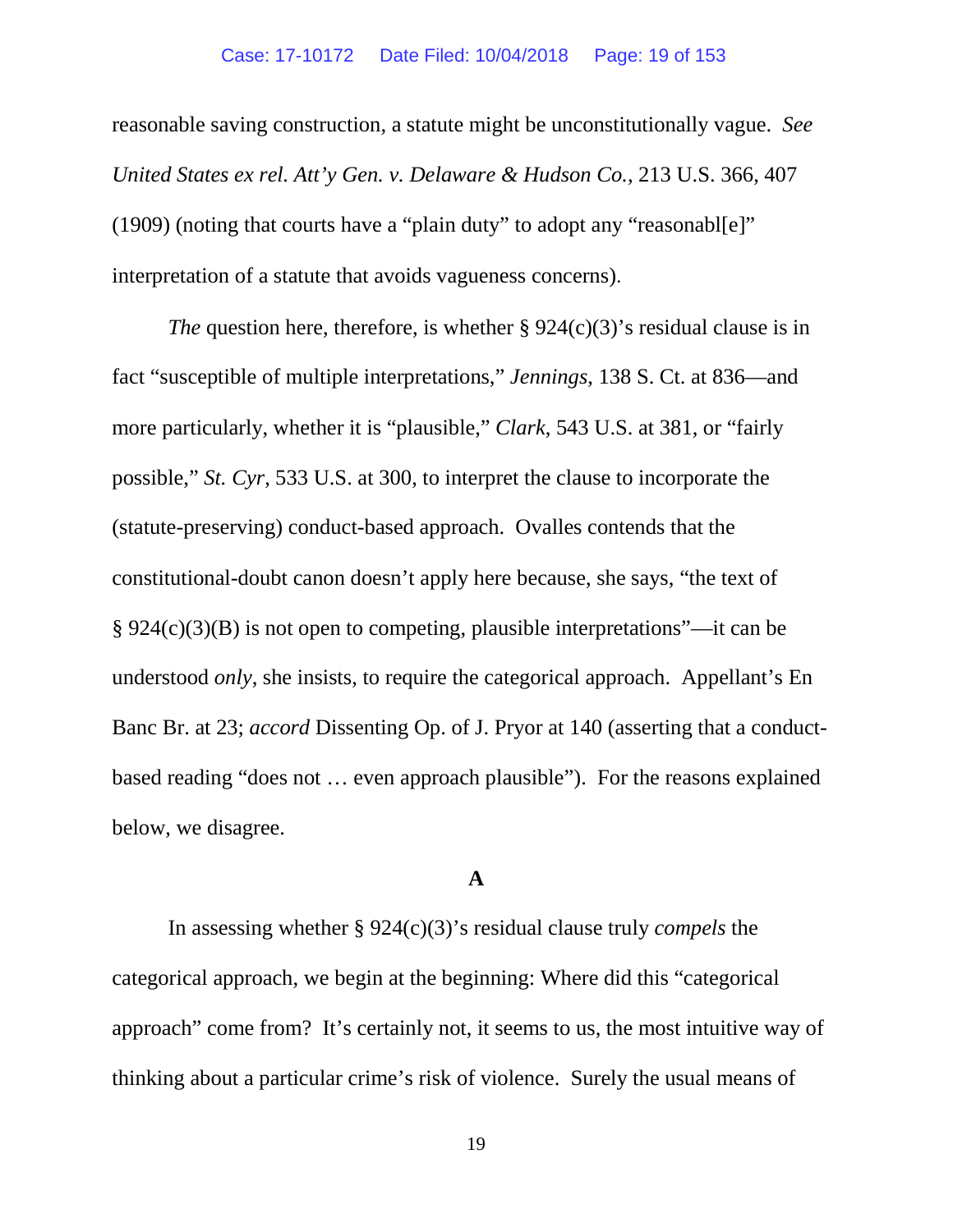considering that issue would be to account for all of the specific circumstances surrounding the offense's commission—*i.e.*, the actual facts. If you were to ask John Q. Public whether a particular crime posed a substantial risk of violence, surely he would respond, "Well, tell me how it went down—*what happened*?" How, then, did we get to the point where, in certain circumstances, reviewing courts are required to ignore the real-world facts in favor of a sterile academic inquiry into what the *Johnson* Court called "speculative," "idealized," "judgeimagined abstraction[s]"? 135 S. Ct. at 2557–58. And what are the considerations that have impelled the Supreme Court to conclude that certain statutes require application of the categorical approach?

That story follows.

**1**

The Supreme Court initially conceived the categorical approach in *Taylor v. United States*, 495 U.S. 575 (1990). The question there was whether the reference to "burglary" in the ACCA's enumerated-offenses clause meant burglary as defined by each of the 50 states' separate laws or, instead, burglary in some "generic" sense. *Id.* at 579–80. In concluding that the ACCA referred to "generic" burglary, the Court rejected not only the idea that the definition of "violent felony" should vary from state to state, but also the notion that the government, in seeking to prove the violence of the underlying crime, could introduce evidence about the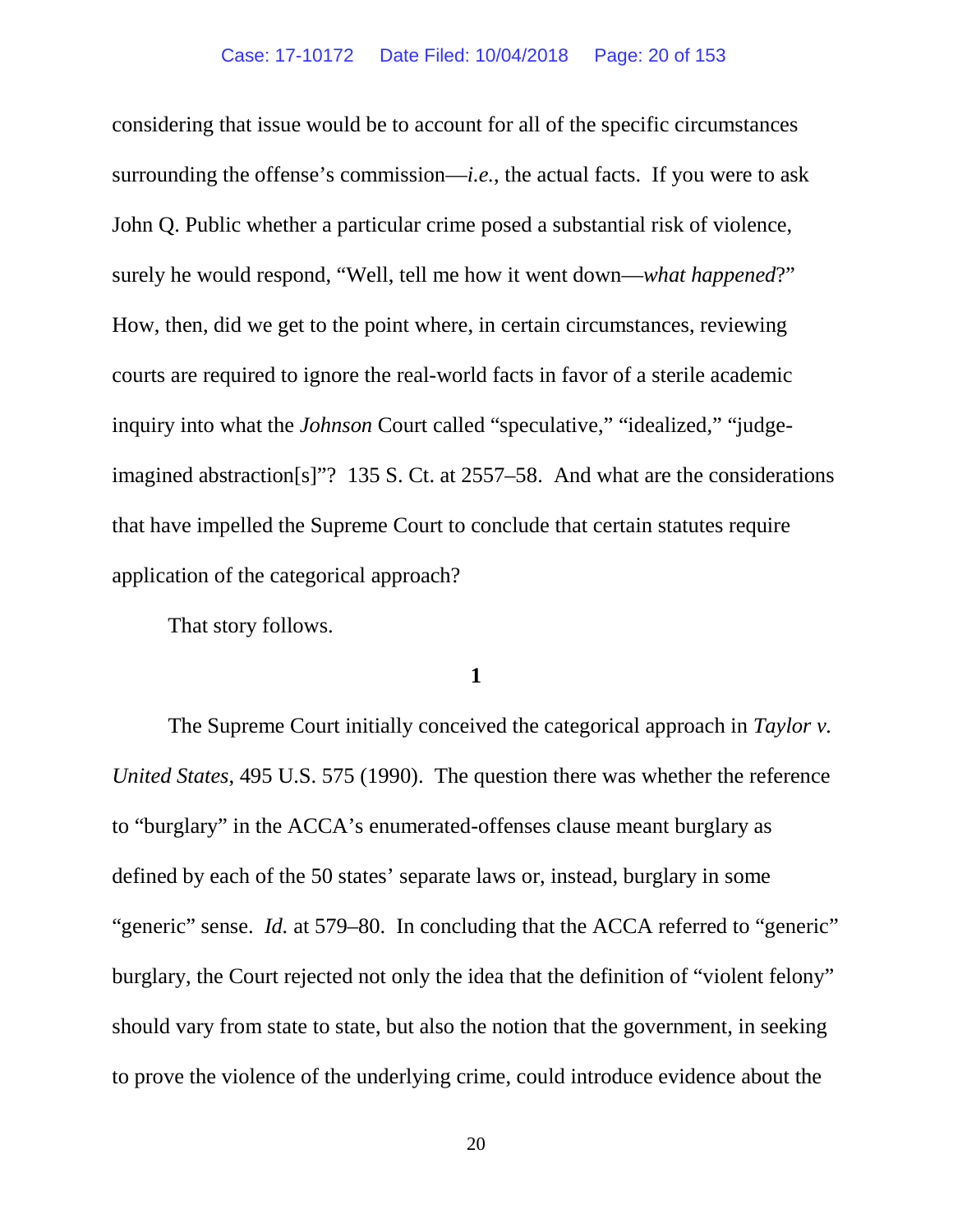"particular facts" of the defendant's conduct, and instead adopted what the Court dubbed—and we still call—a "categorical approach." *Id*. at 598–602. In explaining why the ACCA's enumerated-offenses clause requires the categorical approach, the *Taylor* Court emphasized two factors—one textual, the other practical.

First, the Court concluded that when read in context,  $\S 924(e)(2)(B)(ii)$ "most likely refers to the elements of the statute of conviction, not to the facts of each defendant's conduct." *Id.* at 600–01. The reason, the Court explained, is that the language of the ACCA's operative provision,  $\S 924(e)(1)$ , "refers to 'a person who ... has three previous convictions' for—not a person who has committed three previous violent felonies or drug offenses." *Id.* at 600. Congress's targeted focus on "convictions" rather than conduct, the Court reasoned, indicated that it "intended the sentencing court to look only to the fact that the defendant had been convicted of crimes falling within certain categories, and not to the facts underlying the prior convictions." *Id.*

Second, the *Taylor* Court stressed that in the ACCA context, "the practical difficulties and potential unfairness of a factual approach [would be] daunting." *Id.* at 601. In particular, the Court worried about the amount of evidence that might need to be introduced at a sentencing hearing in order to reconstruct the circumstances underlying a defendant's prior (and often long-since-passed)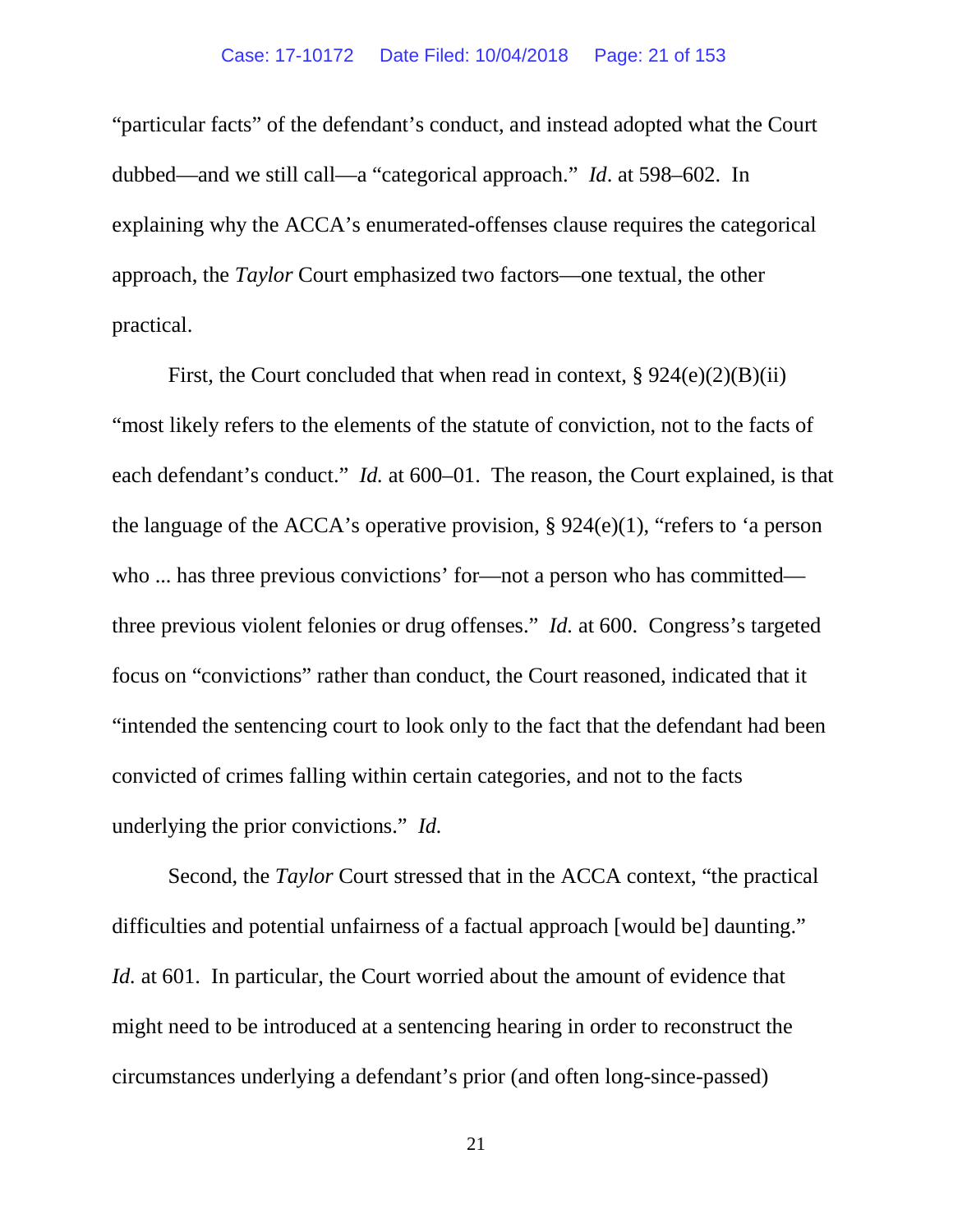convictions. *Id.* Relatedly, the Court anticipated a Sixth Amendment problem that later decisions would amplify―namely, that judicial factfinding at sentencing about the real-world facts of crimes that led to prior convictions could "abridg[e a defendant's] right to a jury trial[.]" *Id.*; *see also Apprendi v. New Jersey*, 530 U.S. 466, 490 (2000) ("Other than the fact of a prior conviction, any fact that increases the penalty for a crime beyond the prescribed statutory maximum must be submitted to a jury, and proved beyond a reasonable doubt."). In short, the *Taylor* Court feared that if the parties could introduce evidence bearing on the violence of the defendant's past crimes, then sentencing proceedings might devolve into fullblown mini-trials (hence the impracticability) in which judges, rather than juries, were doing the factfinding (hence the Sixth Amendment concern). *See* 495 U.S. at 601–02.

For these reasons—the text's focus on "convictions" and the impracticability (and unfairness) of effectively re-litigating the seriousness of stale crimes long after the fact—the *Taylor* Court concluded that for purposes of deciding whether a prior conviction constitutes a "violent felony," the "only plausible interpretation" of § 924(e)(2)(B)(ii) is that it "generally requires the trial court to look only to the fact of conviction and the statutory definition of the prior offense," and not to the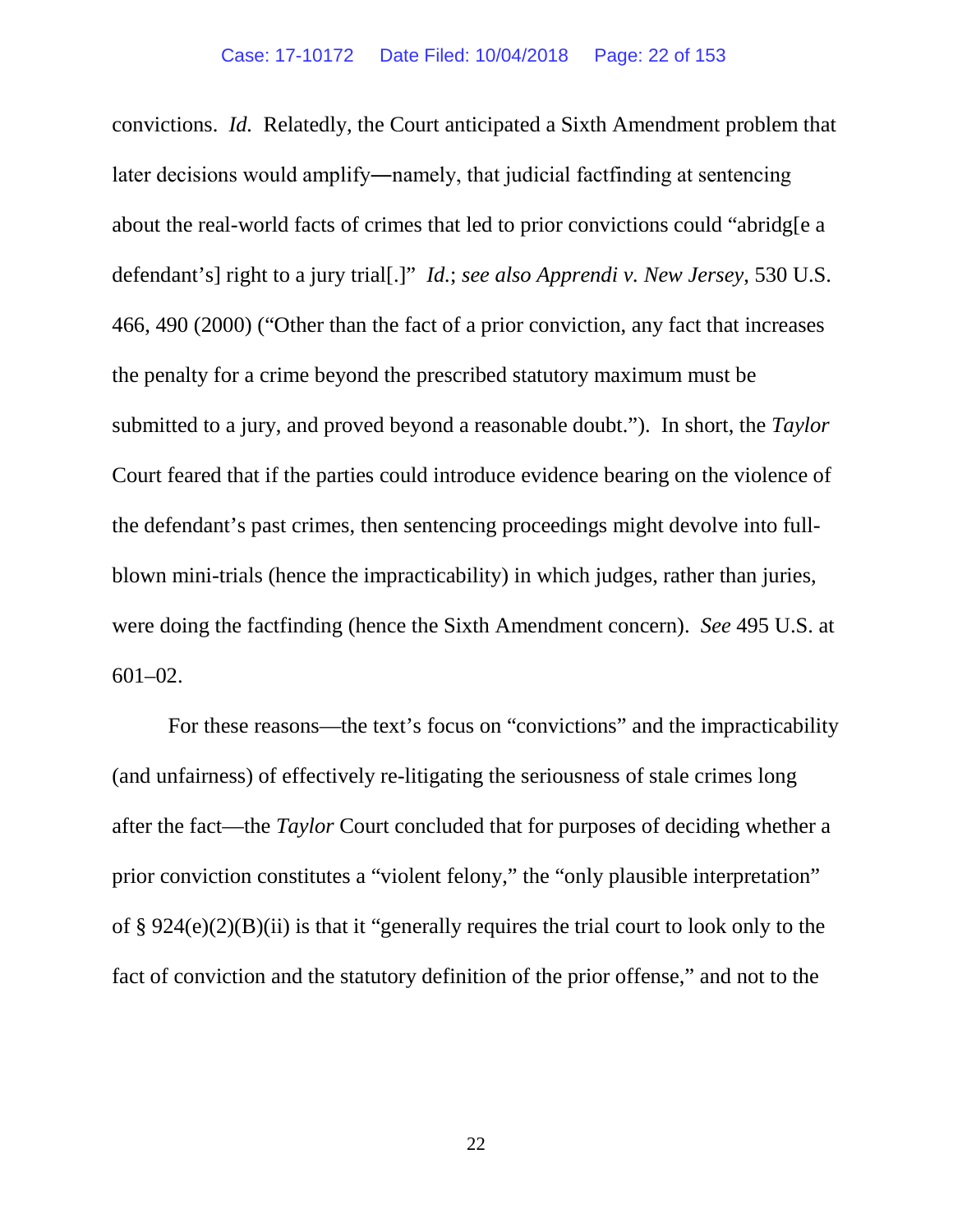actual circumstances of the defendant's crime. *Id.* at 602.<sup>[4](#page-22-0)</sup>

### **2**

The Supreme Court next applied the categorical approach in *Leocal v. Ashcroft*, 543 U.S. 1 (2004), which held that a DUI conviction under Florida state law did not constitute a "crime of violence" within the meaning of 18 U.S.C. § 16, as that statute's definition applies in the INA. The Court there concluded that § 16's language, like the ACCA's, "requires us to look to the elements and the nature of the offense of conviction, rather than to the particular facts relating to [the defendant's] crime." 543 U.S. at 7. In so doing, the *Leocal* Court didn't provide a detailed explanation. It simply stated that in both § 16's elements and residual clauses, "the statute directs our focus to the 'offense' of conviction"—and with respect to the residual clause in particular, noted its use of the phrase "by its" nature." *Id.at* 7–8. *See* 18 U.S.C. § 16(b) (defining "crime of violence" to mean an "offense that is a felony and that, by its nature, involves a substantial risk" of physical force); 8 U.S.C. § 1227(a)(2)(A)(iii) (rendering deportable an alien "convicted of" an aggravated felony, which under 8 U.S.C. § 1101(a)(43)(F) includes a "crime of violence" as defined in 18 U.S.C. § 16).

<span id="page-22-0"></span><sup>&</sup>lt;sup>4</sup> Although *Taylor* involved the ACCA's enumerated-offenses clause, the Supreme Court later extended the categorical approach (albeit without explanation) to the ACCA's residual clause. *See James v. United States*, 550 U.S. 192 (2007), *overruled by Johnson*, 135 S. Ct. at 2563.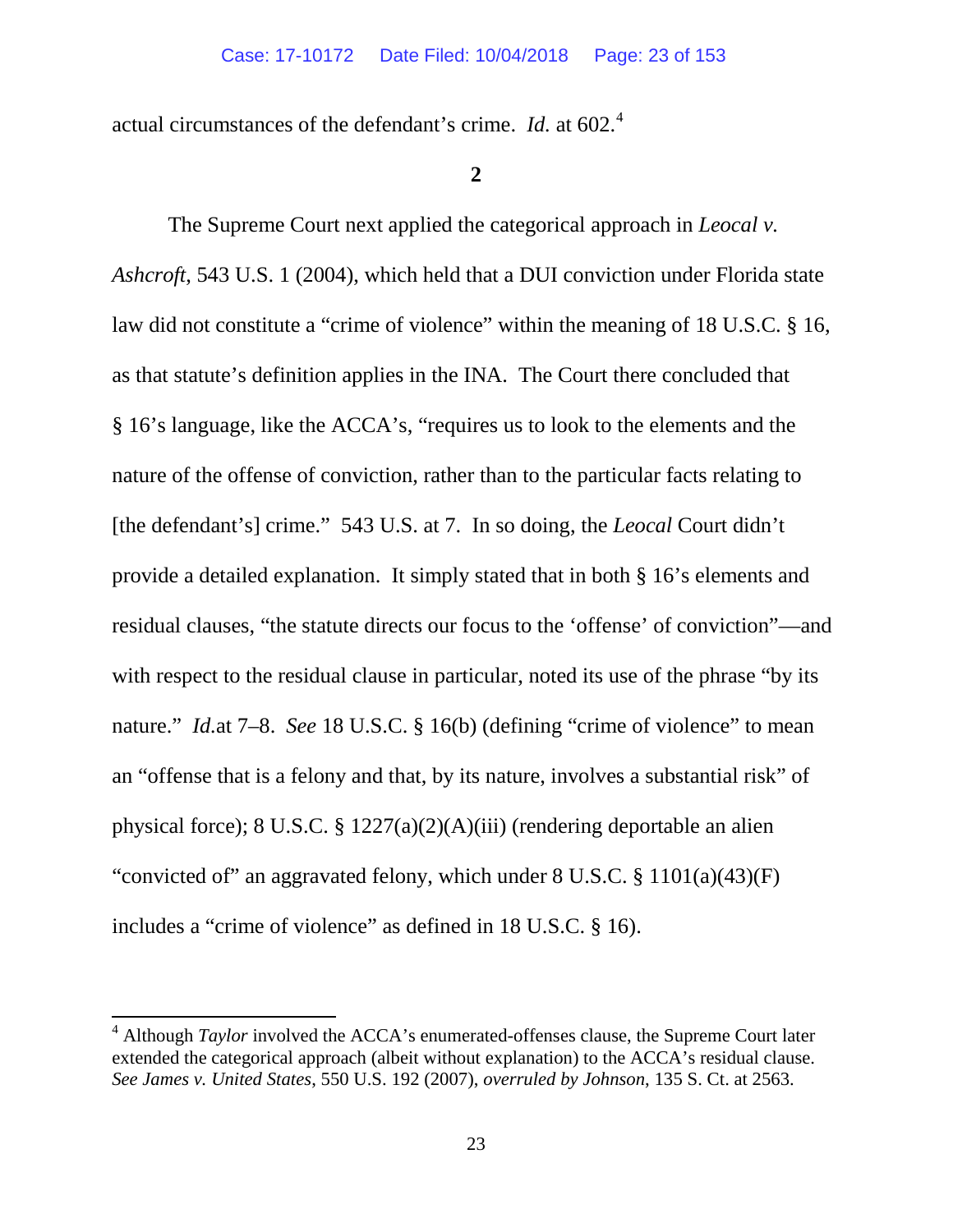**3**

That, for present purposes, brings us (back) to *Johnson*, in which, as already explained, the Supreme Court applied the categorical approach in the course of invalidating the ACCA's residual clause. *See* 135 S. Ct. at 2557–61. The *Johnson* Court insisted on the categorical approach—and refused a dissenting justice's suggestion that it consider the actual facts of the defendant's underlying crimes for three reasons. *Id.* at 2561–62. First, the Court noted that "the Government ha<sup>[d]</sup> not asked [it] to abandon the categorical approach in residual-clause cases" in favor of a conduct-based approach. *Id.* at 2562. Second, relying on and quoting its earlier decision in *Taylor*, the Court highlighted the ACCA's operative clause's focus on "convictions": "*Taylor* explained that the relevant part of the [ACCA] refers to a 'person who … has three previous convictions' for—not a person who has committed—three previous violent felonies or drug offenses." *Id*. (internal quotation marks and citation omitted). "This emphasis on convictions," the *Johnson* Court reiterated—again echoing *Taylor*—"indicates that Congress intended the sentencing court to look only to the fact that the defendant had been convicted of crimes falling within certain categories, and not to the facts underlying the prior convictions." *Id.* (internal quotation marks and citation omitted). Third, and yet again channeling *Taylor*, the *Johnson* Court underscored—at least in the context of a statute, like the ACCA, that predicates a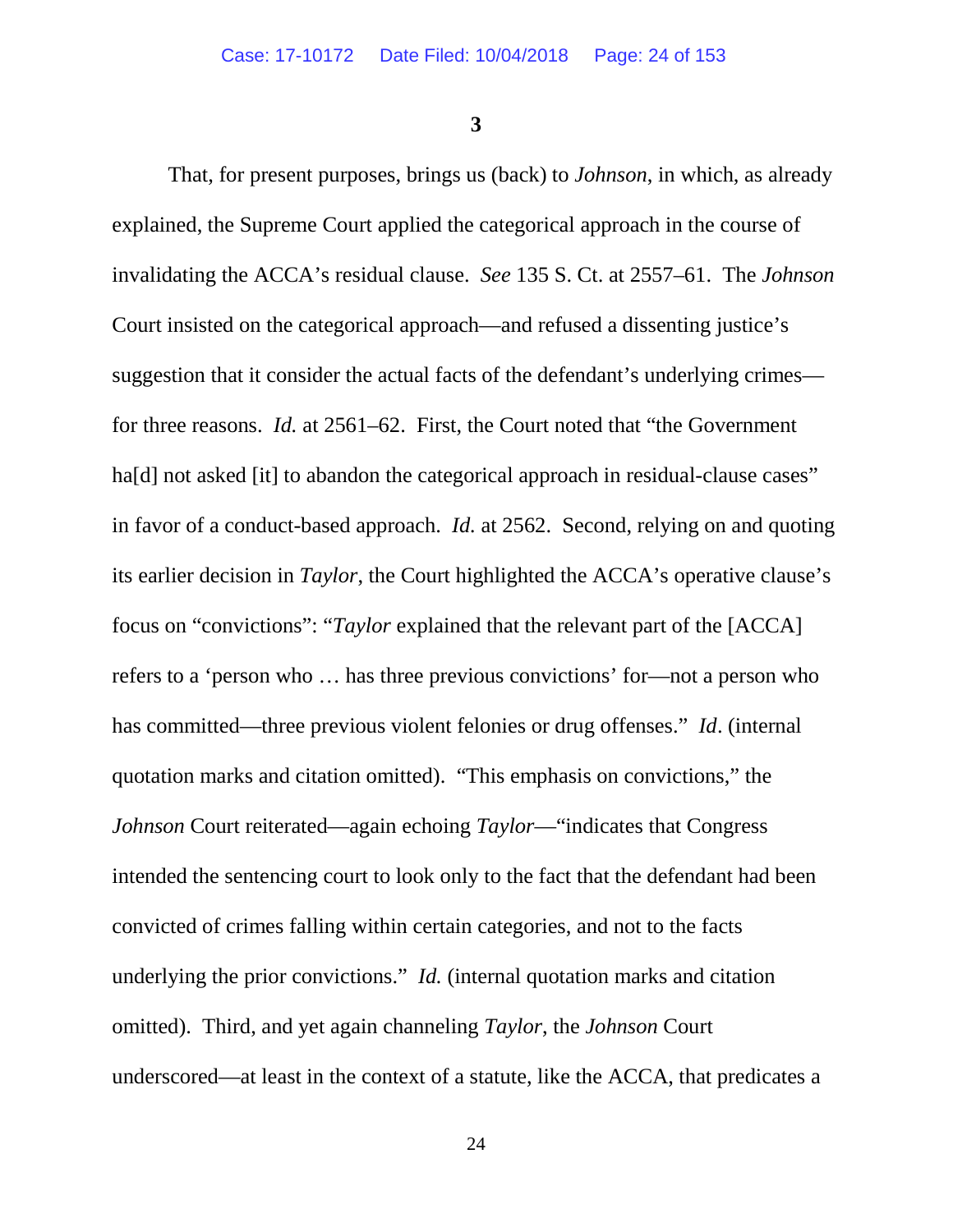sentence enhancement on prior crimes—the "utter impracticability" of requiring a court "to reconstruct, long after the original conviction, the conduct underlying that conviction." *Id.*

**4**

Last came *Dimaya*, in which the Court applied the categorical approach in striking down § 16's residual clause—again, at least as that provision is incorporated by the INA. A four-justice plurality concluded that  $\S 16(b)$ incorporates the categorical approach for a handful of (now increasingly familiar) reasons. First, as in *Johnson*, the plurality noted that the government hadn't advocated a conduct-based approach: "To begin where *Johnson* did, the Government once again 'has not asked us to abandon the categorical approach in residual-clause cases.'" *Dimaya*, 138 S. Ct. at 1217 (quoting *Johnson*, 135 S. Ct. at 2562). Second, the plurality emphasized that the categorical approach was adopted "in part to avoid the Sixth Amendment concerns that would arise from sentencing courts' making findings of fact that properly belong to juries." *Id*. (internal quotation marks and citation omitted).

Third, the plurality explained that "[b]est read," the text of § 16's residual clause incorporates the categorical approach. *Id.* Quoting the Court's earlier decision in *Nijhawan v. Holder*, 557 U.S. 29, 34 (2009), the plurality stated:

Simple references to a 'conviction,' 'felony,' or 'offense,' . . . are 'read naturally' to denote the 'crime as *generally* committed.' And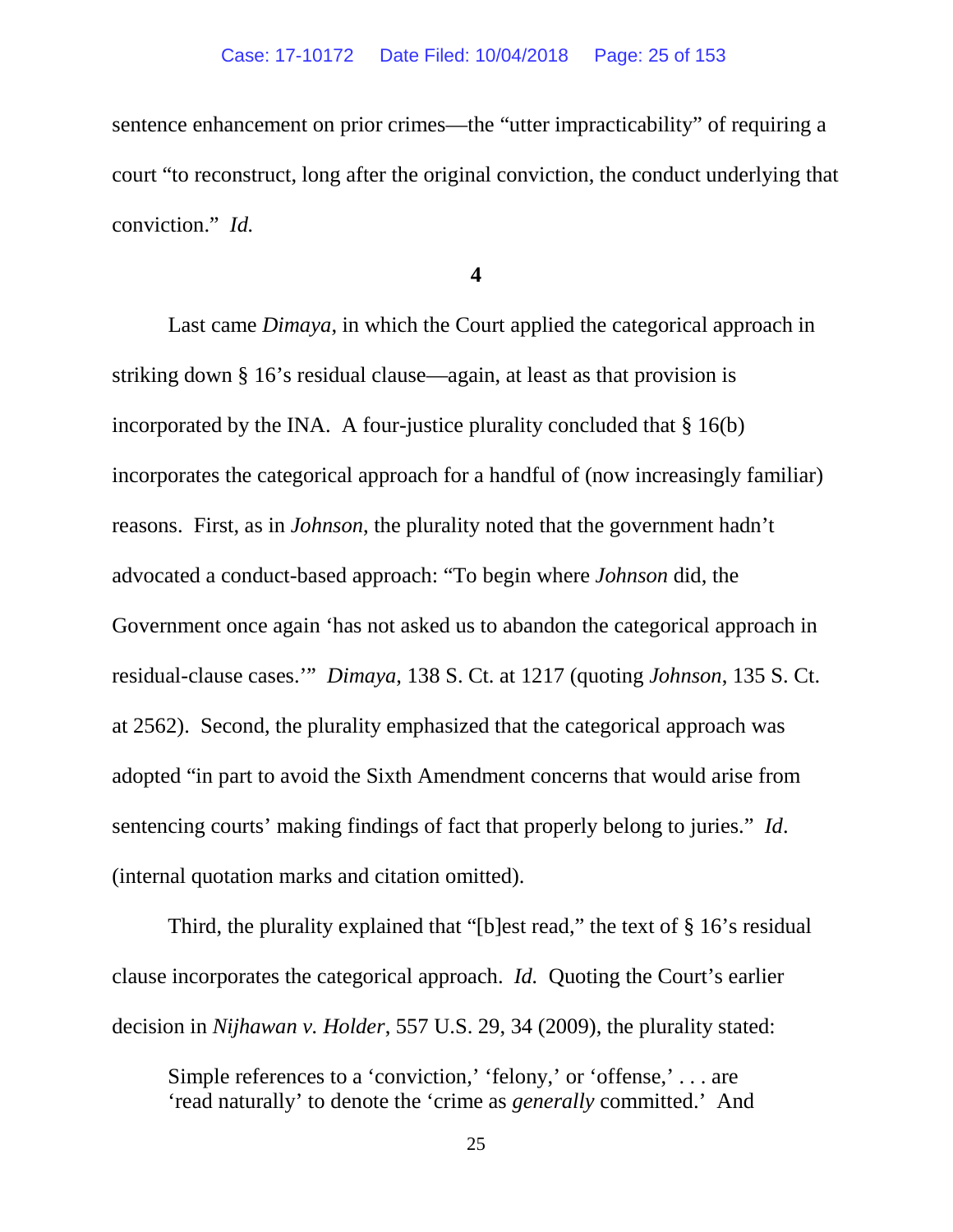the words 'by its nature' in § 16(b) make that meaning all the clearer. The statute, recall, directs courts to consider whether an offense, *by its nature,* poses the requisite risk of force. An offense's 'nature' means its 'normal and characteristic quality.'

*Dimaya*, 138 S. Ct. at 1217 (internal citations omitted). Fourth, and relatedly, the plurality said that "the same conclusion follows if we pay attention to language that is *missing* from § 16(b)." *Id.* at 1218. In particular, the plurality reasoned, "the absence of terms alluding to a crime's circumstances, or its commission, makes a [conduct]-based interpretation an uncomfortable fit." *Id.*

Finally, following *Taylor* and *Johnson*, the plurality stressed the "utter impracticability" of applying a conduct-based approach to a statute, like § 16(b), that requires consideration of prior convictions―in particular, the "daunting difficulties of accurately reconstructing, often many years later, the conduct underlying a conviction." *Id.* (internal quotation marks omitted).

As already noted, Justice Gorsuch concurred separately in *Dimaya*, explaining that he was "proceed[ing] on the premise"—without definitively concluding—that as used in the INA, § 16(b) incorporates the categorical approach. *Id.* at 1232 (Gorsuch, J., concurring in part and concurring in the judgment). He gave several reasons for his circumspection: (1) "because no party [had] argued for a different way to read" the provision at issue; (2) because Supreme Court precedent (by which he presumably meant *Leocal*) "seemingly require[d]" application of the categorical approach to § 16(b); and (3) "because the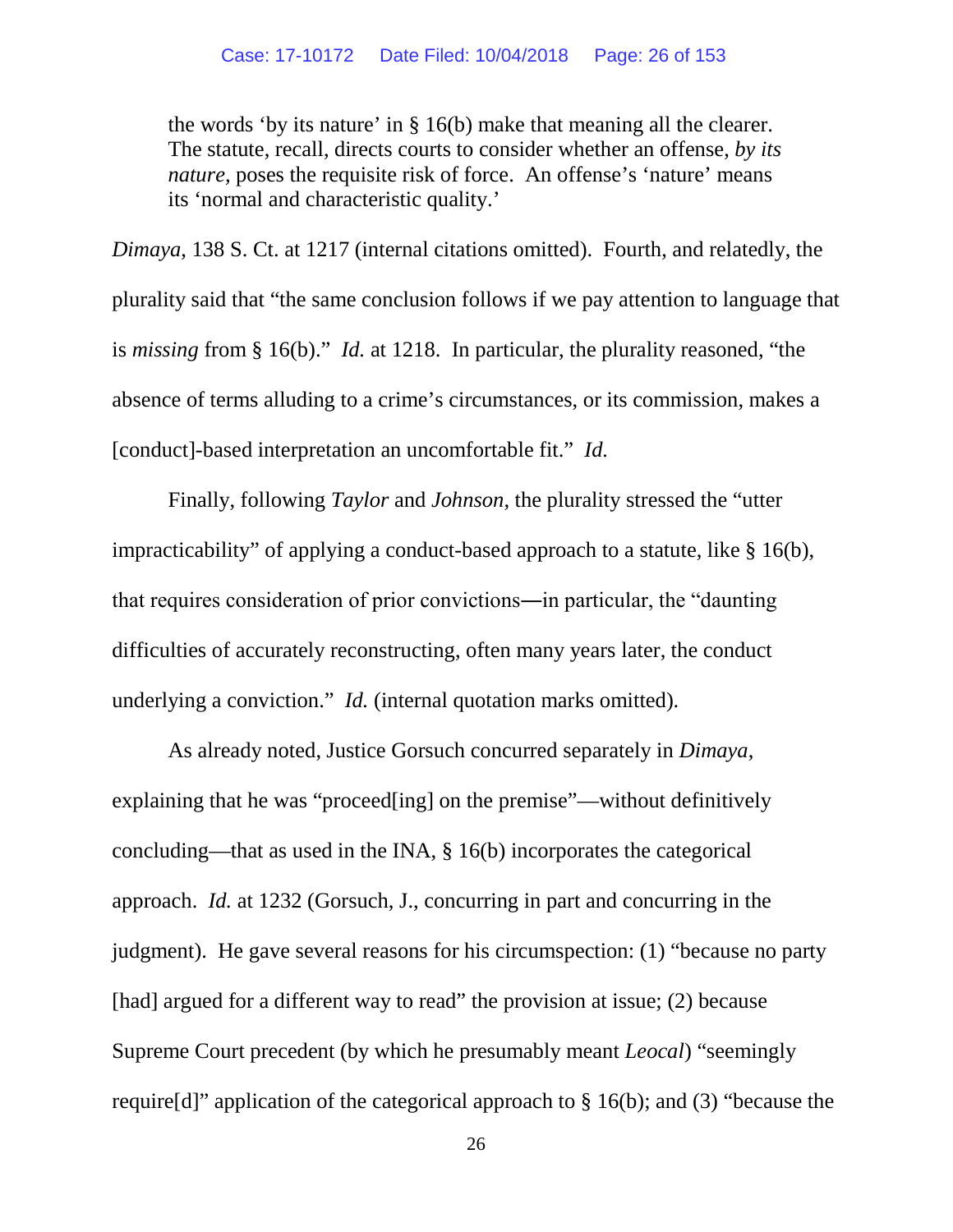#### Case: 17-10172 Date Filed: 10/04/2018 Page: 27 of 153

government itself ha[d] conceded (repeatedly) that the law compels" the categorical approach in immigration-related § 16(b) cases. *Id*. He emphasized, though, that he would "remain open" in future cases "to different arguments about our precedent and the proper reading of language like" that found in § 16(b). *Id.* at 1233.

**\* \* \***

So . . . what are the takeaways? What factors have led the Supreme Court to conclude that a statute requires the categorical approach? The decisions interpreting the ACCA and § 16 reveal that the Court has historically applied the categorical approach to those statutes' residual clauses for the following reasons:

- 1. because the government never asked the Court to consider a conduct-based approach (*Johnson*, *Dimaya*);
- 2. because the text of those statutes' operative provisions focused not on conduct, but rather on "convictions"—and thus, the Court reasoned, solely on formal legal elements (*Taylor*, *Johnson*);
- 3. because those statutes' definitional provisions used terms and phrases like "offense," "felony," and "by its nature," which the Court concluded pointed toward a categorical (rather than conduct-based) inquiry (*Leocal*, *Dimaya*);
- 4. because those statutes lacked any reference to the underlying crime's commission or circumstances (*Dimaya*);
- 5. because applying the categorical approach would avoid the impracticability of requiring sentencing courts to engage in after-the-fact reconstructions of the circumstances underlying prior convictions (*Taylor*, *Johnson*, *Dimaya*); and
- 6. because applying the categorical approach would avoid the Sixth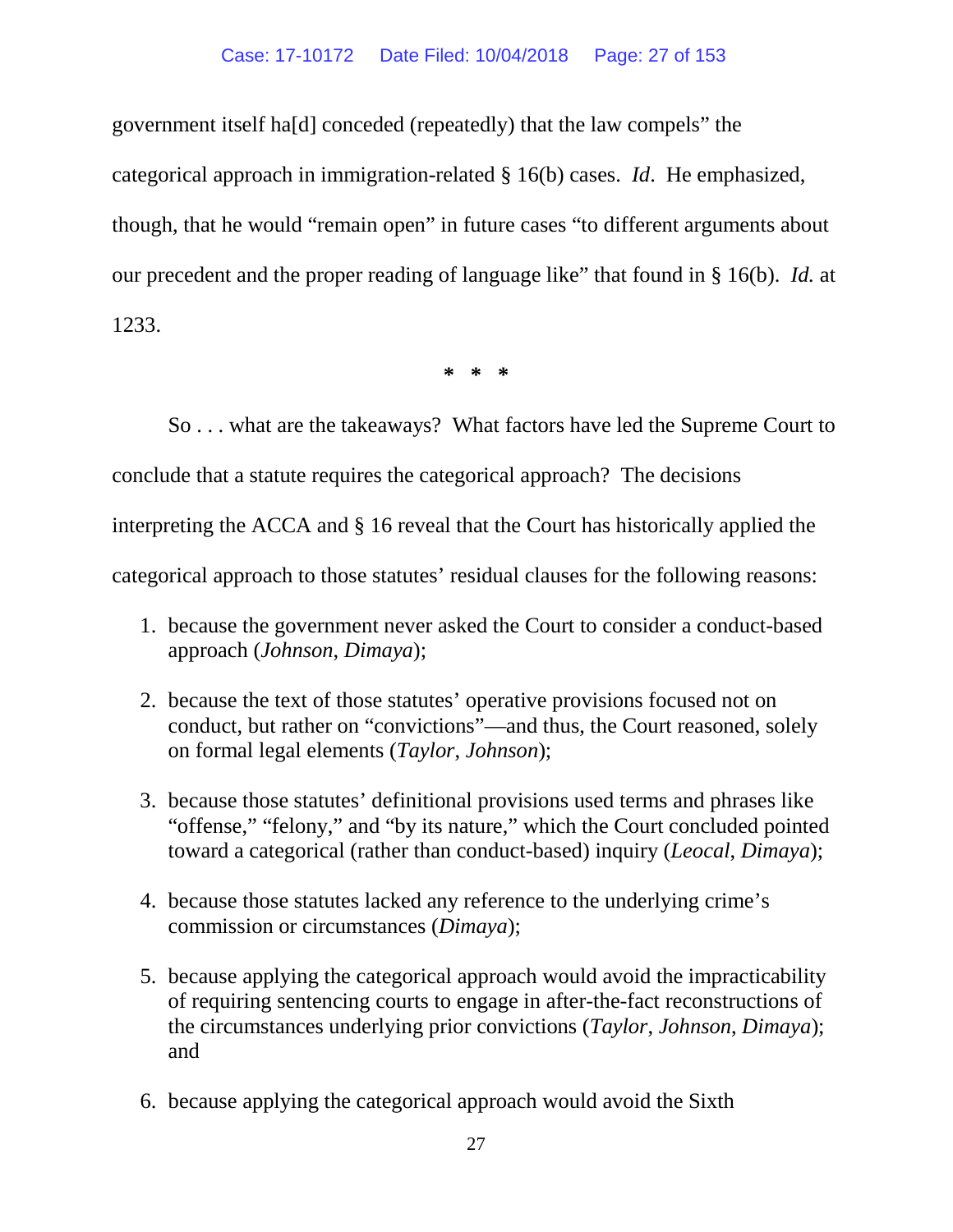Amendment issues that could arise from sentencing courts making findings of fact that properly belong to juries (*Taylor*, *Johnson*, *Dimaya*).

The decisive question, it seems to us, is whether those considerations require us to interpret § 924(c)(3)'s own residual clause to incorporate the categorical approach—or whether, instead, the clause can "plausibly" be read to incorporate the conduct-based approach. For reasons explained below, we conclude that § 924(c)(3)(B) can at the very least plausibly be read to bear a conduct-based interpretation, and we therefore hold, pursuant to the canon of constitutional doubt, that because the conduct-based reading spares the residual clause from the nearcertain death to which the categorical approach would condemn it, the conductbased approach must prevail. In so doing, we join the Second Circuit, which also recently concluded—likewise applying the constitutional-doubt canon—that § 924(c)(3)(B) should be interpreted to embody the conduct-based approach. *See United States v. Barrett*, \_\_ F.3d \_\_\_, 2018 WL 4288566, at \*9–14 (2d Cir. Sept. 10, 2018).

## **B**

Although it's not particularly elegant—in fact, it's downright clunky and more than a little repetitive—there's really not a better way to assess whether the Supreme Court's own stated reasons for adopting the categorical approach in the ACCA and immigration-related § 16 contexts likewise compel a categorical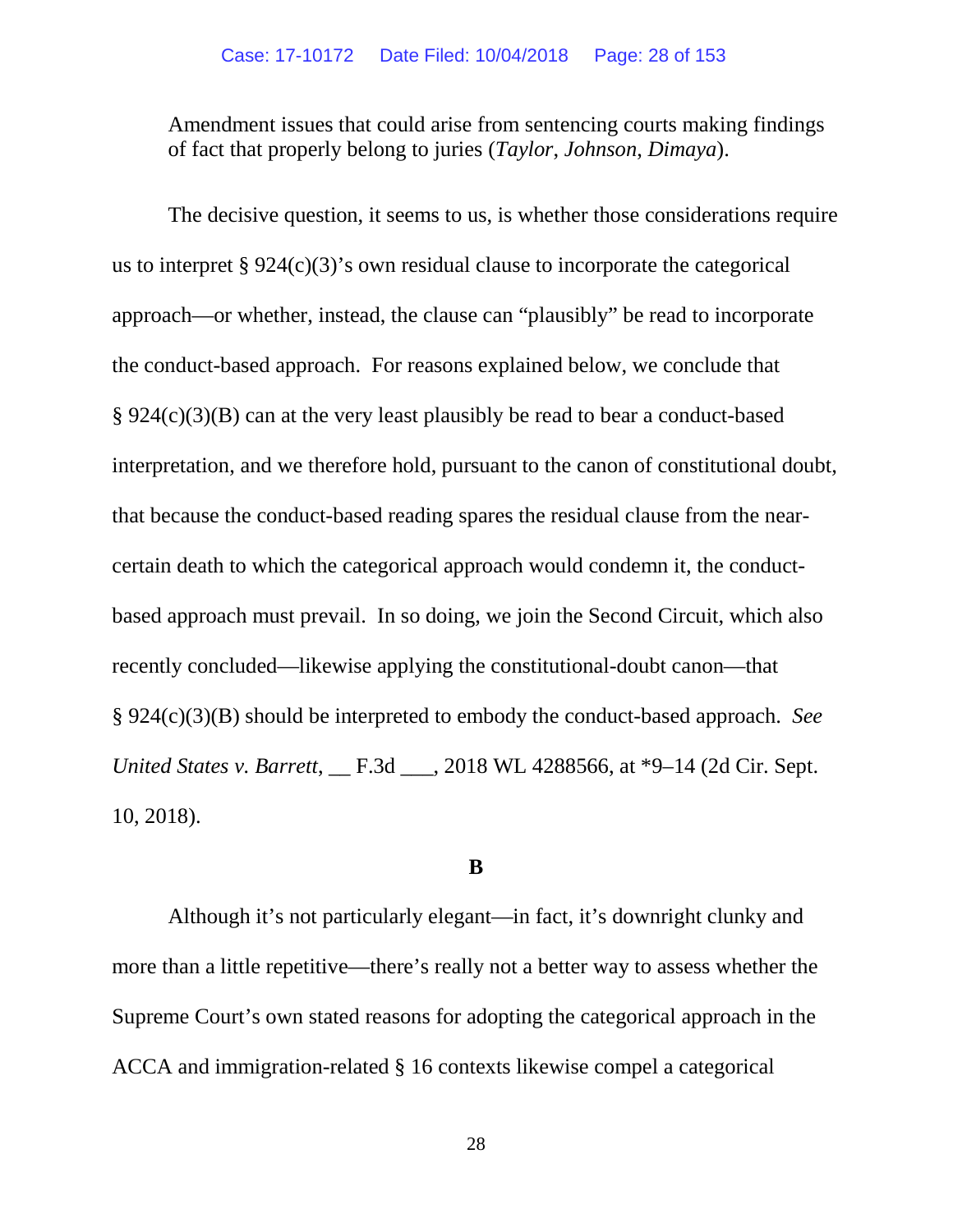interpretation of  $\S 924(c)(3)(B)$  than simply to march through them, one by one.

#### **1**

In applying the categorical approach in both *Johnson* and *Dimaya*, the Supreme Court "first" and most prominently noted that the government hadn't advocated a conduct-based interpretation. *See Johnson*, 135 S. Ct. at 2562; *Dimaya*, 138 S. Ct. at 1217 (plurality opinion); *id.* at 1232 (Gorsuch, J., concurring in part and concurring in the judgment). Frankly, this seems like an odd place to start in interpreting a statute—it's not particularly, well, *interpretive*—but be that as it may, the Supreme Court has "beg[u]n" with it, *see id*. at 1217 (plurality opinion), so we will too.

Suffice it to say that things are very different here. In the wake of *Johnson* and *Dimaya*—and the ensuing drumbeat suggesting that application of the categorical approach likewise imperils § 924(c)(3)'s residual clause―the government has expressly (and at length) urged us to abandon the categorical approach to § 924(c)(3)(B) in favor of a conduct-based interpretation. *See* Appellee's En Banc Br. at 12–43. We have here, therefore, what the Supreme Court lacked in both *Johnson* and *Dimaya*, and what the panel lacked in *McGuire*—namely, the benefit of the full "adversarial testing" that is so "crucial to sound judicial decisionmaking," *Dimaya*, 138 S. Ct. at 1232 (Gorsuch, J.,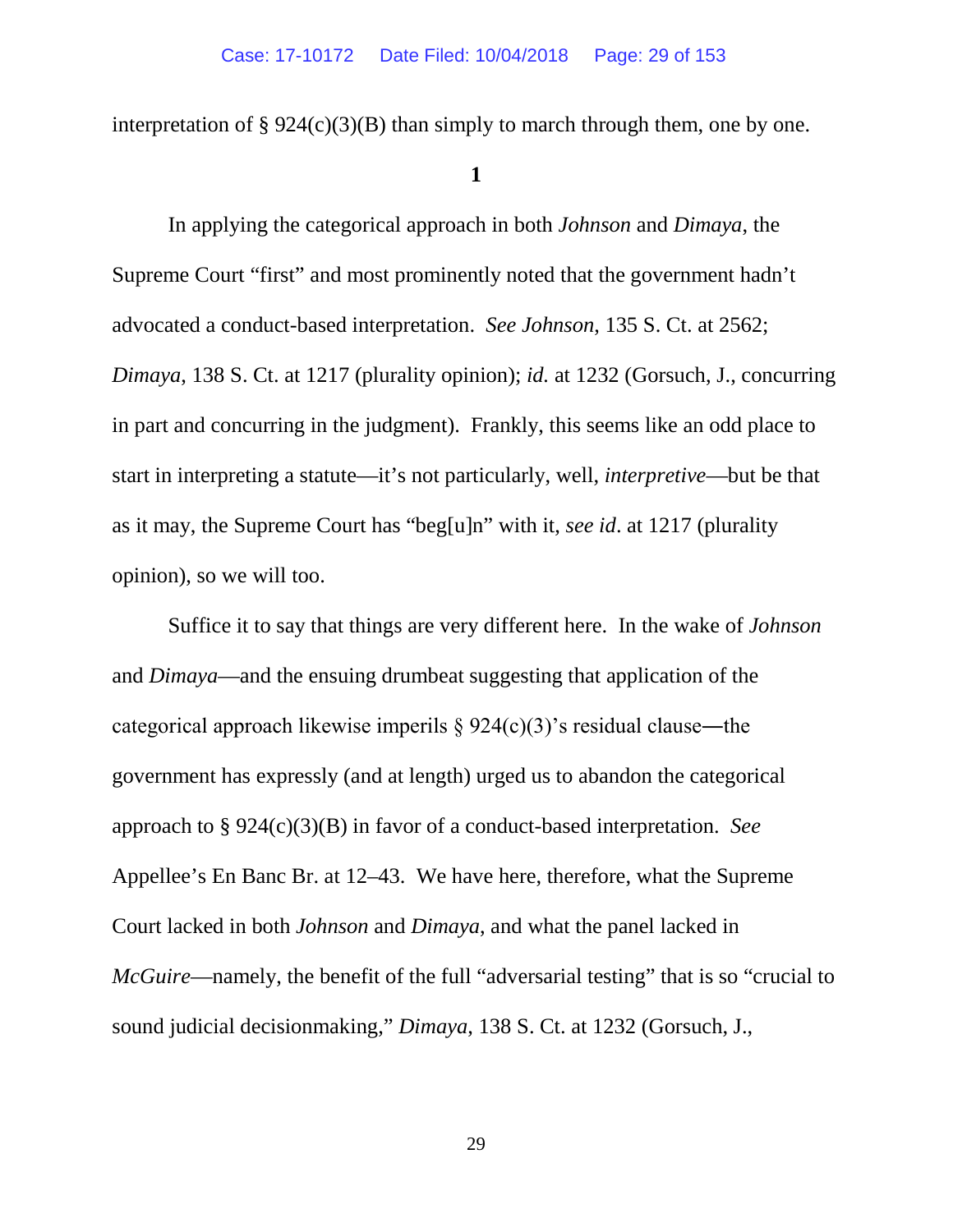concurring in part and concurring in the judgment). $5$ 

### **2**

A second basis that the Supreme Court has highlighted in applying the categorical approach—derived from the text of the ACCA's operative provision, and specifically its reference to "convictions"―is likewise inapplicable here. As already noted, the Court in *Johnson* (relying on and quoting its earlier decision in *Taylor*) emphasized that the ACCA's operative clause "refers to a person who ... has three previous convictions for—not a person who has committed—three previous violent felonies or drug offenses." 135 S. Ct. at 2562 (internal quotation marks and citation omitted). The statute's focus on "convictions," the Court said, demonstrates that "Congress intended the sentencing court to look only to the fact that the defendant had been convicted of crimes falling within certain categories, and not to the facts underlying the prior convictions." *Id*. (internal quotation marks omitted); *see also Barrett*, \_\_ F.3d \_\_\_, 2018 WL 4288566, at \*10 (emphasizing that, "[i]n rejecting a conduct-specific approach, the [*Taylor*] Court cited the statutory text, which specifically referred to 'convictions' rather than conduct").

Section 924(c)'s operative provision nowhere refers to "convictions." *See* 

<span id="page-29-0"></span><sup>&</sup>lt;sup>5</sup> Although the parties in *McGuire* dickered over whether a pure categorical approach or a "modified" categorical approach should govern § 924(c)(3)(B), they agreed that *some* form of categorical approach applied. No one urged the Court to apply a conduct-based approach. *See McGuire* Appellant's Br. at 17–19; *McGuire* Appellee's Br. at 17–18.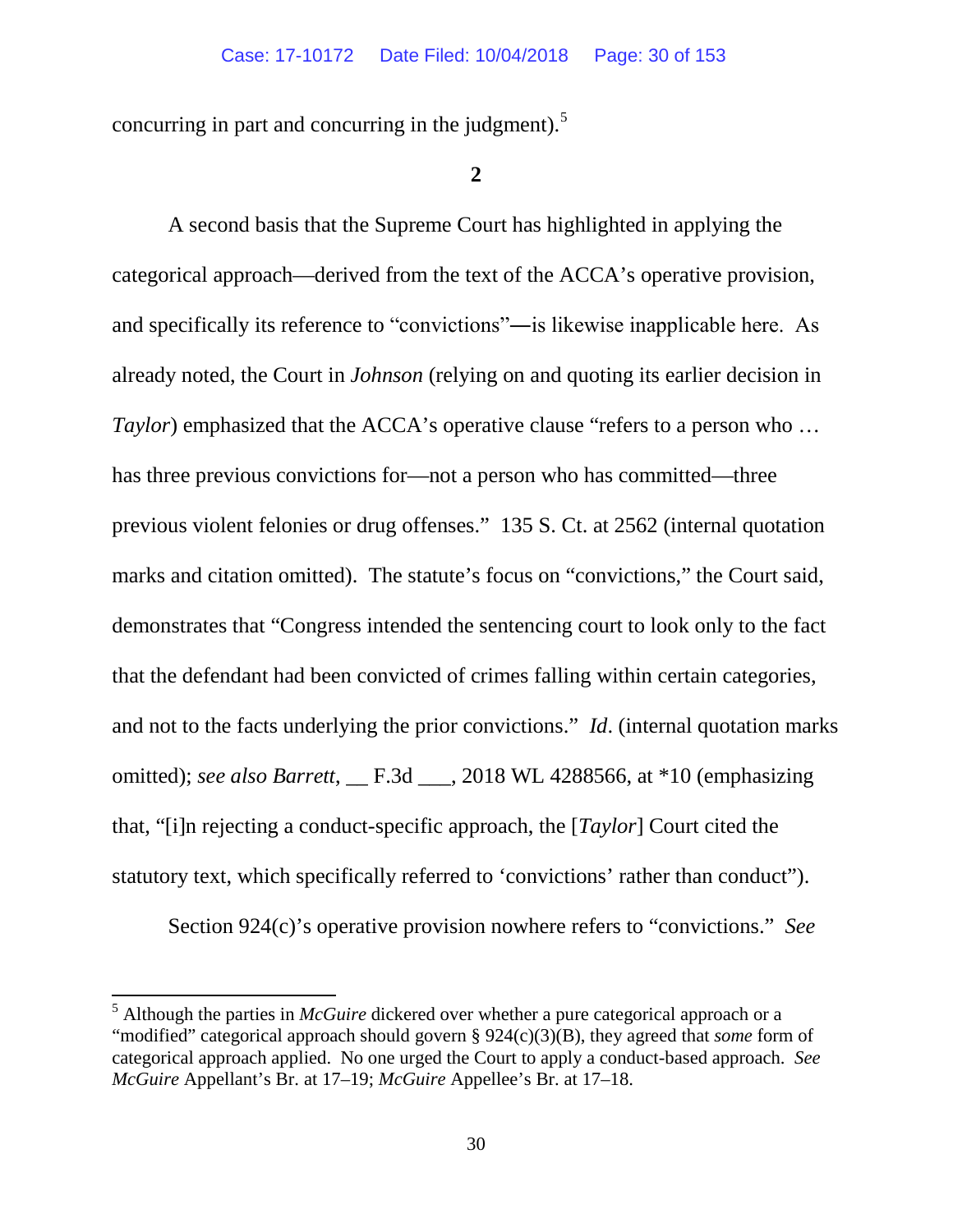18 U.S.C. § 924(c)(1)(A). Quite the opposite, in fact—it refers to *conduct*: It prescribes an increased term of imprisonment for "any person who, during and in relation to any crime of violence . . . uses or carries a firearm, or who, in furtherance of any such crime, possesses a firearm." *Id.* That's not dispositive, of course—§ 924(c)'s operative provision also applies to the statute's elements clause, which all seem to agree incorporates the categorical approach. But it does demonstrate that § 924(c) lacks one of the key textual hooks that has traditionally buttressed the Supreme Court's application of the categorical approach to statutory residual clauses.

### **3**

Now, in fairness, there is some textual evidence that, on balance, might be thought to favor interpreting  $\S 924(c)(3)(B)$  to incorporate the categorical approach. But it does not, we conclude, truly *compel* a categorical interpretation, especially when weighed against other textual and practical considerations.

In *McGuire*, we applied the categorical approach to  $\S 924(c)(3)$ 's residual clause because, we said, "of the statute's terms." 706 F.3d at 1336. In particular, we noted that the residual clause's text "asks whether [the defendant] committed 'an offense' . . . that '*by its nature*, involves a substantial risk that physical force against the person or property of another may be used.'" *Id.* at 1336–37 (quoting 18 U.S.C. § 924(c)(3)(B)). We now re-examine whether that language—and in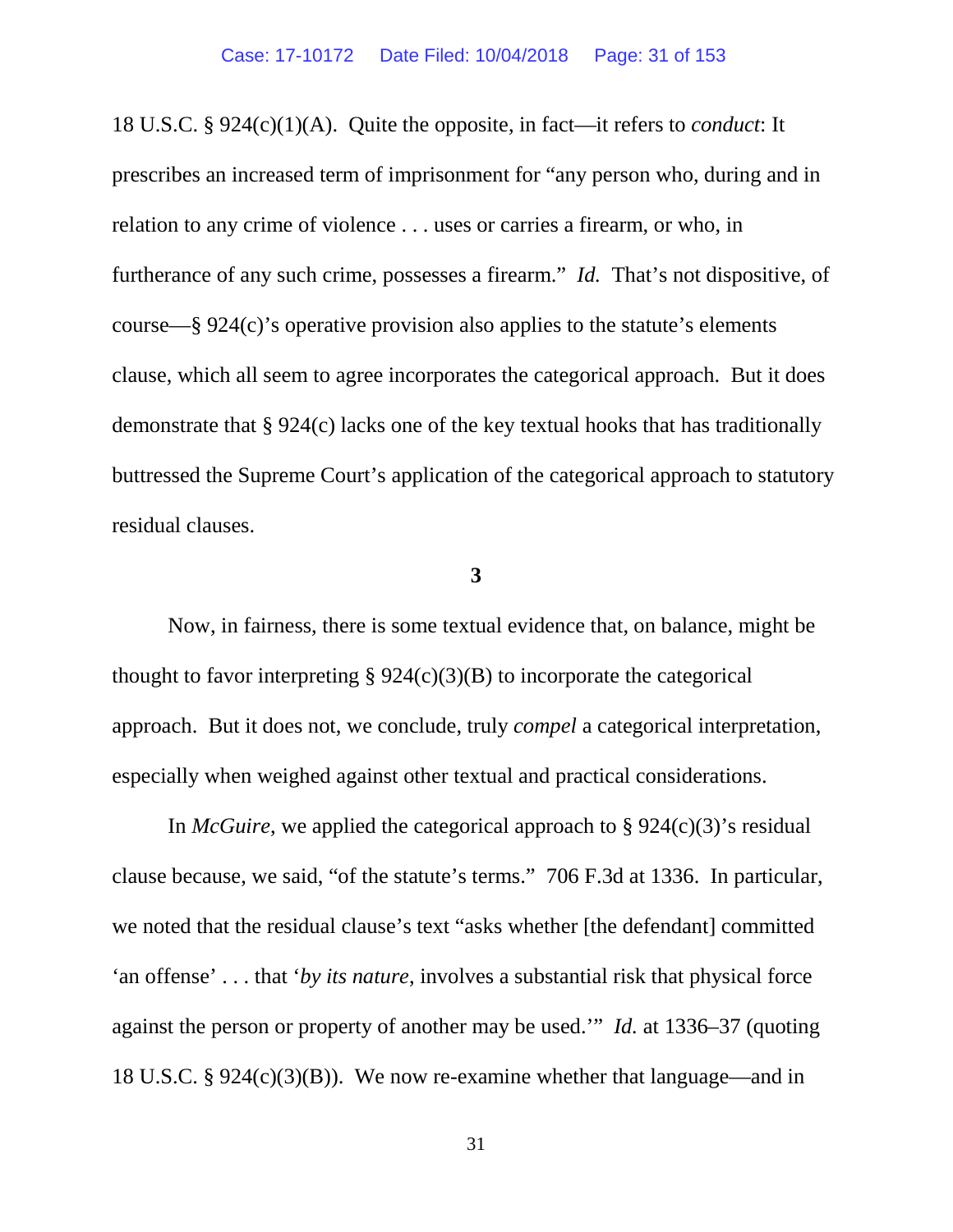particular, the statute's use of the term "offense" and the phrase "by its nature" mandates the categorical approach. We conclude that it does not.

#### **a**

In support of its determination that § 16's residual clause requires the categorical approach, the *Dimaya* plurality relied on the Court's earlier observation in *Leocal* that § 16(b) "directs our focus to the 'offense' of conviction . . . rather than to the particular facts." *Dimaya*, 138 S. Ct. at 1217 (quoting *Leocal*, 543 U.S. at 7). "Simple references to a 'conviction,' 'felony,' or 'offense,'" the plurality observed, "are 'read naturally' to denote the 'crime as *generally* committed.'" *Id.* (quoting *Nijhawan*, 557 U.S. at 34).

Ovalles's position finds some support in  $\S 924(c)(3)$ 's definition of "crime" of violence," which incorporates two of the three terms—"offense" and "felony" that the *Dimaya* plurality highlighted: "[T]he term 'crime of violence' means an offense that is a felony . . . ." 18 U.S.C. § 924(c)(3). There are important counterweights, though. First, as already explained, § 924(c) nowhere uses the word "conviction," the term that the Supreme Court has historically (going all the way back to *Taylor*) emphasized as a key textual driver of the categorical approach. Second, even as to "offense" and "felony," all the plurality said in *Dimaya*—echoing the Court's earlier decision in *Nijhawan*—was that those terms are "naturally" read to refer to generic crimes, not that they are *necessarily* so read.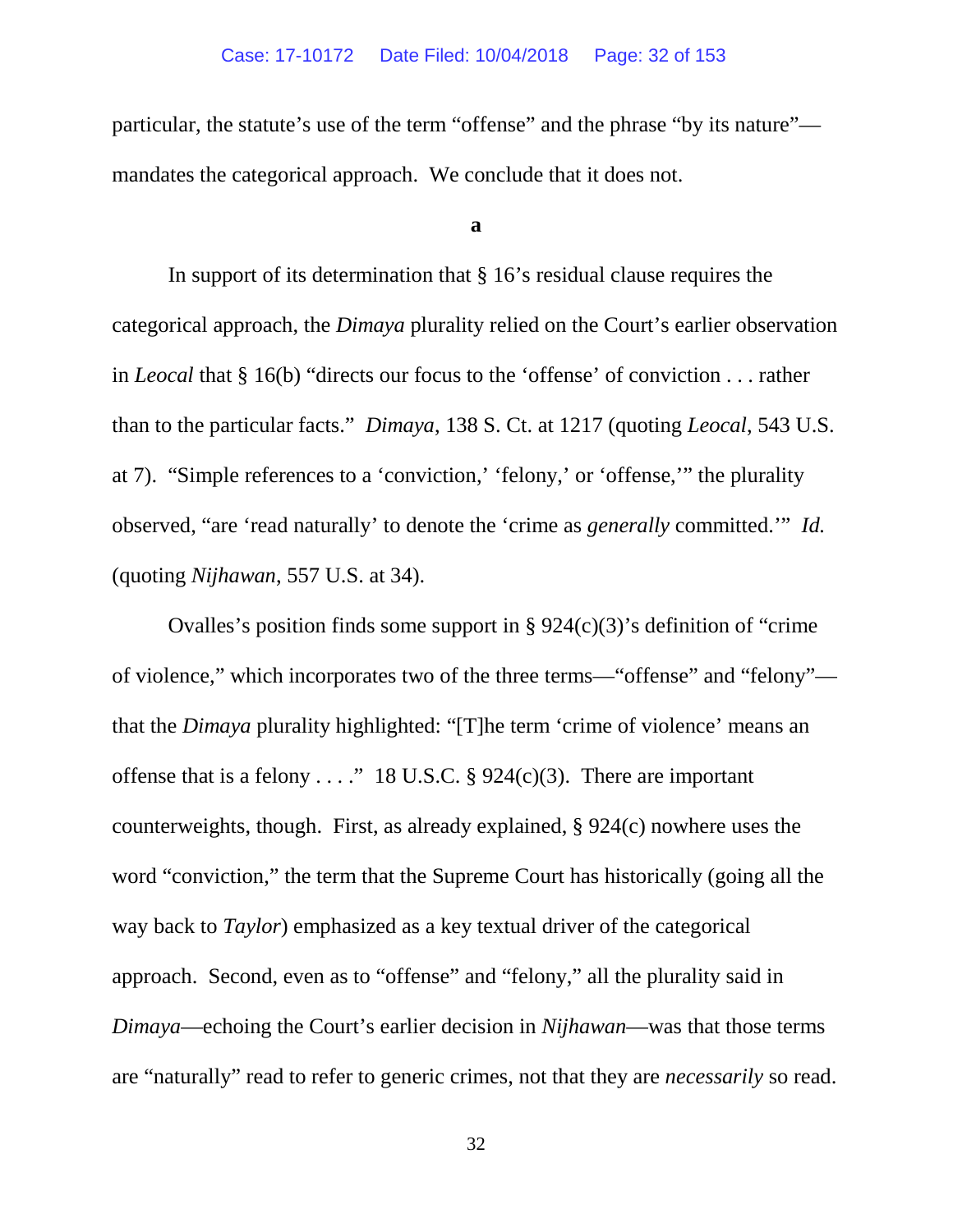And indeed, on the very same page from which the *Dimaya* plurality took its "read naturally" quote, *Nijhawan* explains "the linguistic fact" that "in ordinary speech words such as 'crime,' 'felony,' 'offense,' and the like" *can go either way*— "sometimes [they] refer to a generic crime . . . and sometimes [they] refer to the specific acts in which an offender engaged on a specific occasion." 557 U.S. at 33–34; *see also id*. at 32 (holding that statutory provision using the term "offense" called for application of a conduct-based, rather than categorical, approach); *United States v. Hayes*, 555 U.S. 415, 426 (2009) (same); *Barrett*, \_\_ F.3d \_\_\_, 2018 WL 4288566, at \*13 (emphasizing *Nijhawan*'s conclusion that "words such as 'crime,' 'felony,' and 'offense' can be used in both respects'').<sup>[6](#page-32-0)</sup>

<span id="page-32-0"></span> $6$  The dissent thinks it inconceivable that that the word "offense" could require the categorical approach for cases arising under  $\S 924(c)(3)$ 's elements clause and yet, at the same time, permit a conduct-based approach for cases arising under the residual clause. *See* Dissenting Op. of J. Pryor at 127, 134–35. It cites *Nijhawan* for the proposition that "where . . . Congress uses similar statutory language and similar statutory structure in two adjoining provisions, it normally intends similar interpretations"—and from that premise reasons that because the term "offense" supports application of the categorical approach to the elements clause, it "must" do so with respect to the residual clause, as well. *Id*. at 26 (quoting *Nijhawan*, 557 U.S. at 39). But *Nijhawan* itself refutes the dissent's position. First, and most obviously, the dissent says almost nothing in response to the *Nijhawan* Court's explanation of "the linguistic fact"—quoted in text above—that "in ordinary speech words such as 'crime,' 'felony,' 'offense,' and the like sometimes refer to a generic crime . . . and sometimes refer to the specific acts in which an offender engaged on a specific occasion." 557 U.S. at 33–34. Second, and more deeply, the dissent ignores the fact that in his opinion for the Court, Justice Breyer marched methodically through a number of adjacent statutory provisions that use the word "offense" to describe the underlying crimes and concluded that in some of them the "offense" should be established categorically, *see Nijhawan*, 557 U.S. at 37 (citing, *e.g.*, 8 U.S.C. § 1101(a)(43)(E), (H), (I), and (J)), while in others the "offense" could be demonstrated through attention to the underlying conduct and circumstances, *see id.* at 37–38 (citing, *e.g.*, 8 U.S.C. § 1101(a)(43)(K)(ii), (M)(ii), (N), and (P)). "The upshot" here is the same as in *Nijhawan*: The terms "offense" and "felony"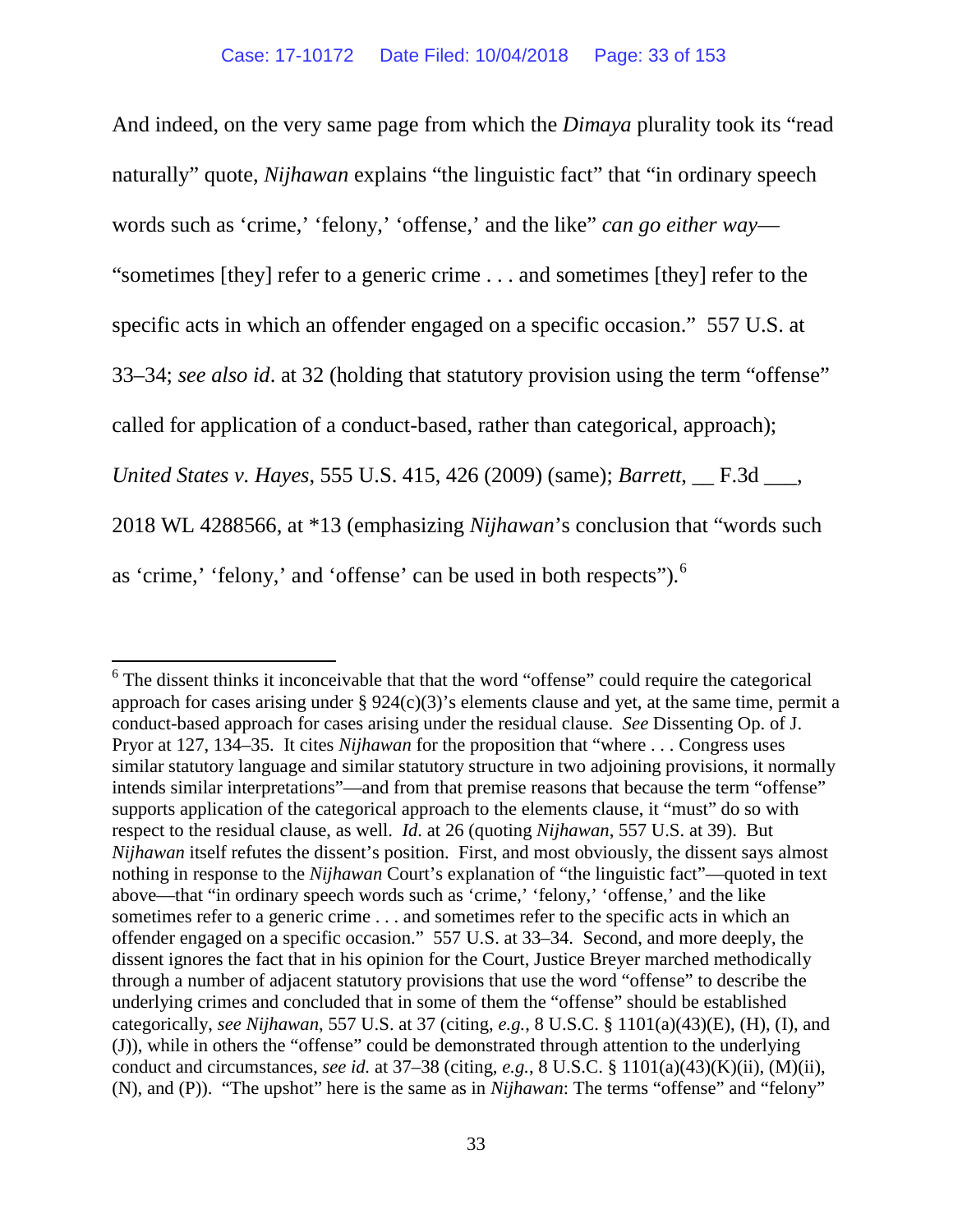All things considered, therefore, § 924(c)(3)'s use of the terms "offense" and "felony"―particularly when combined with the absence of the word "conviction"―would be a pretty thin reed on which to base a conclusion that the residual clause requires the categorical approach.

#### **b**

The strongest piece of evidence in favor of applying the categorical approach to  $\S 924(c)(3)$ 's residual clause, it seems to us, is the provision's use of the phrase "by its nature": "[T]he term 'crime of violence' means an offense that is a felony and . . . that *by its nature*, involves a substantial risk that physical force against the person or property of another may be used in the course of committing the offense." 18 U.S.C.  $\S 924(c)(3)(B)$  (emphasis added).

In *Leocal*, the Court relied in part on § 16(b)'s use of the same "by its nature" phrase to conclude that the statute "requires us to look to the elements and the nature of the offense of conviction, rather than to the particular facts relating to petitioner's crime." 543 U.S. at 7. The plurality in *Dimaya* likewise pointed to the "by its nature" language—at least as a secondary consideration, saying that it made the case for applying the categorical approach to § 16's residual clause "all the clearer." 138 S. Ct. at 1217. Quoting *Webster's Third New International* 

l

do not have invariable meanings that—all other considerations notwithstanding—always and everywhere require the categorical approach. 557 U.S. at 38.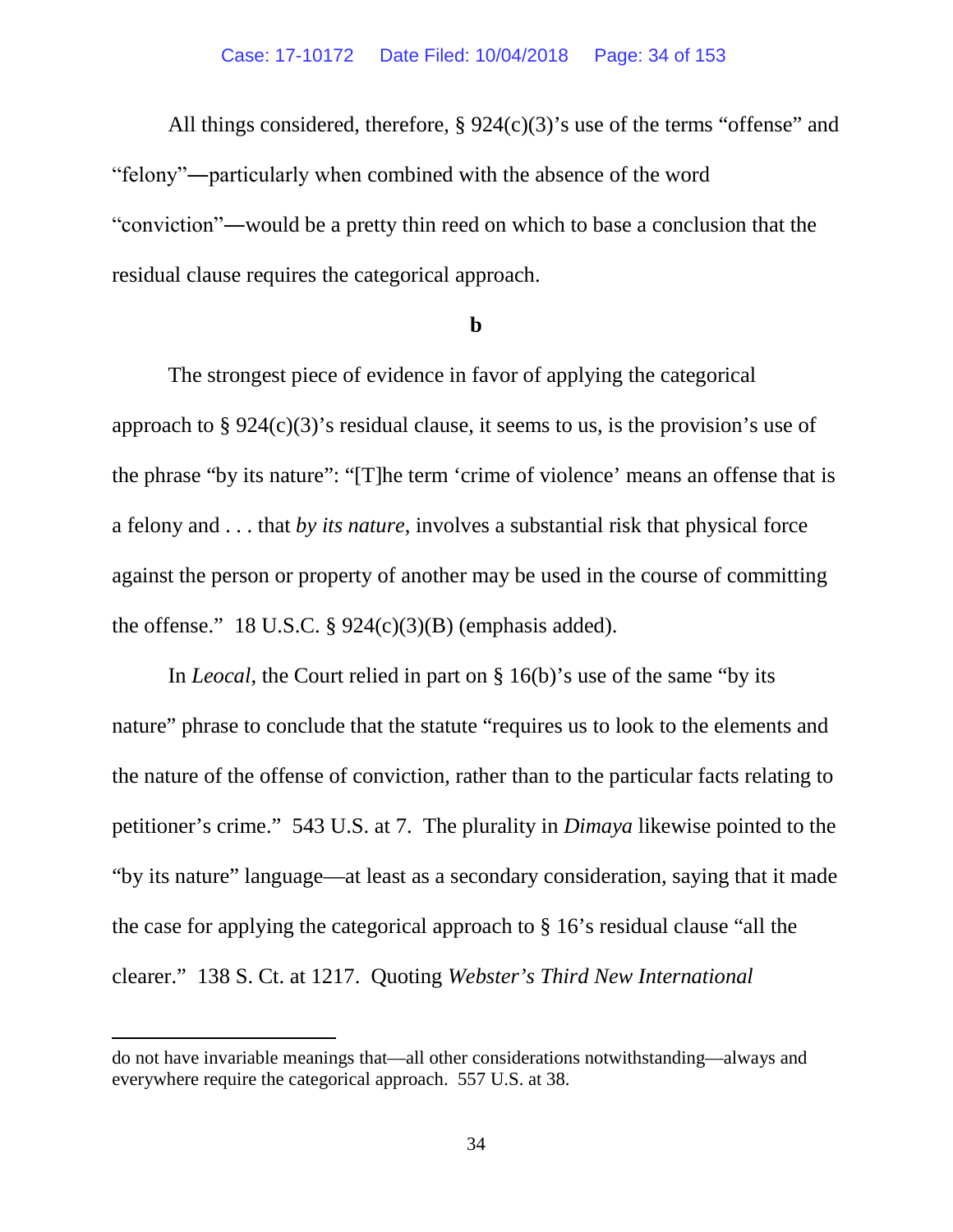*Dictionary* for the proposition that "[a]n offense's 'nature' means its 'normal and characteristic quality,'" the *Dimaya* plurality reasoned that "§ 16(b) tells courts to figure out what an offense normally—or, as we have repeatedly said, 'ordinarily'—entails, not what happened to occur on one occasion." *Id.* at 1217– 18 (internal citation omitted).

That is undoubtedly a reasonable interpretation of § 16(b)'s language which, again,  $\S 924(c)(3)$ 's residual clause mirrors. But importantly here—where the constitutional-doubt canon is in play—it is not a *necessary* interpretation. There are other reasonable understandings—especially of  $\S 924(c)(3)(B)$ , with respect to which other interpretive considerations point in the other direction. *Webster's Third*, for instance—the same dictionary that the *Dimaya* plurality cited in support of its categorical-approach interpretation of the "by its nature" language, alternatively defines the word "nature" to mean "the essential character or constitution of something." *Webster's Third New International Dictionary* 1507 (2002). The *Oxford Dictionary of English* similarly defines "nature" as "the basic or inherent features, character, or qualities of something." *Oxford Dictionary of English* 1183 (3d ed. 2010). It seems to us at the very least plausible that the "something[s]" to which the term "nature" alludes could be particular acts rather than (or in addition to) the "judge-imagined abstraction[s]," *Johnson*, 135 S. Ct. at 2558, that underlie the categorical approach. *See Barrett*, \_\_ F.3d \_\_\_, 2018 WL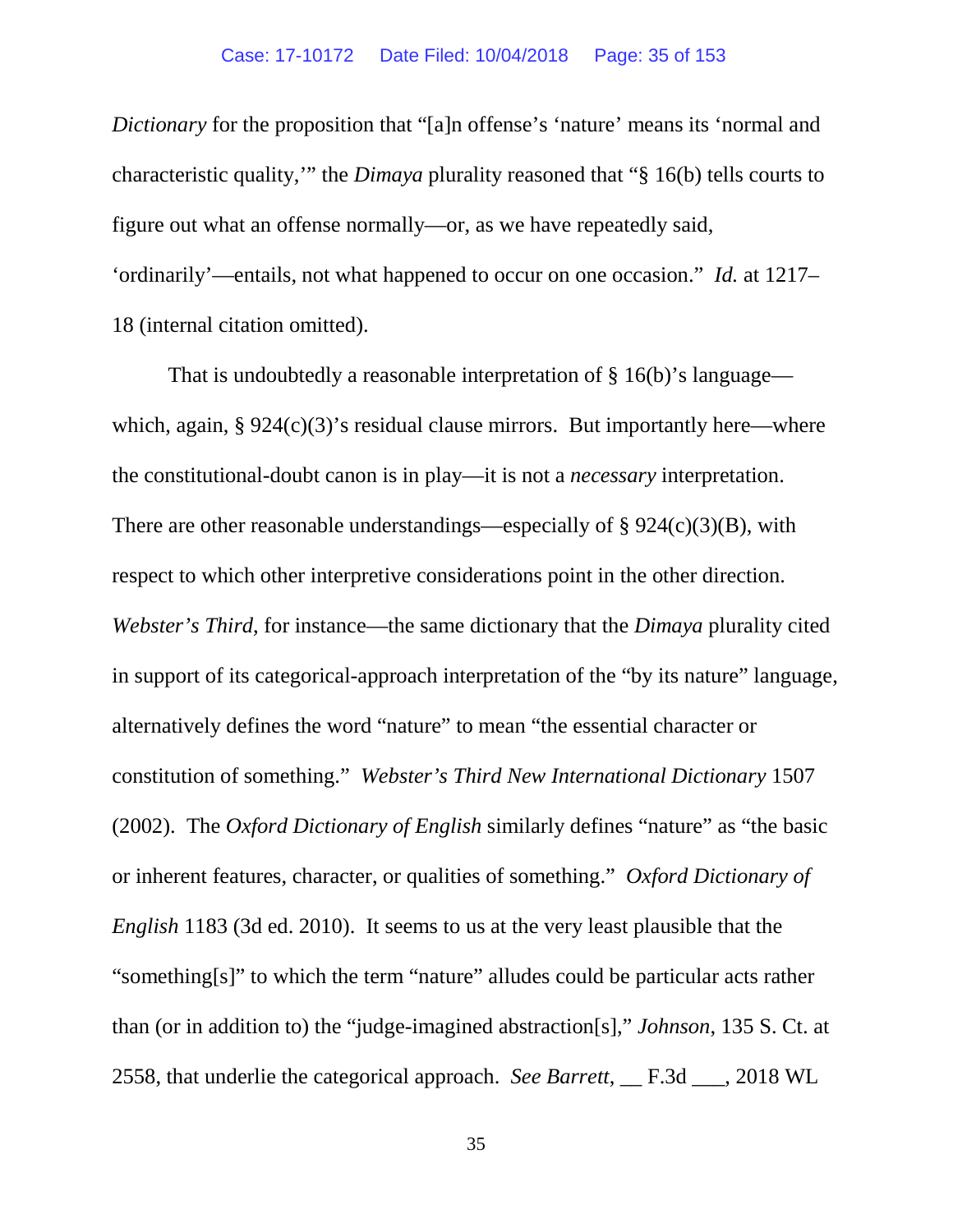4288566, at \*13 ("[N]othing in these definitions indicates whether the offense whose inherent characteristics are to be considered is the generic crime or the particular one charged.").

So, as Justice Thomas noted in *Dimaya*, "[o]n the one hand, the statute might refer to the metaphysical 'nature' of the offense and ask whether it ordinarily involves a substantial risk of physical force." *Dimaya*, 138 S. Ct. at 1254 (Thomas, J., dissenting). So too, though, "[o]n the other hand, the statute might refer to the underlying facts of the offense that the offender committed; the words 'by its nature,' 'substantial risk,' and 'may' would mean only that an offender who engages in risky conduct cannot benefit from the fortuitous fact that physical force was not actually used during his offense." *Id*. "The text can bear either interpretation," and "[i]t is entirely natural to use words like 'nature' . . . to refer to an offender's actual underlying conduct." *Id*.

To be clear, it's no answer to say, "Sure, but Justice Thomas *lost* in *Dimaya*." As an initial matter, he was objecting there to a *plurality's* (not a majority's) interpretation—and in particular its interpretation of a *different* statute, § 16(b), that lacks many of the textual, contextual, and practical features that we conclude permit a conduct-based interpretation of § 924(c)(3)'s residual clause. Moreover, and in any event, Justice Thomas's linguistic observation about the alternative meanings of the word "nature" remains—and indeed, finds support in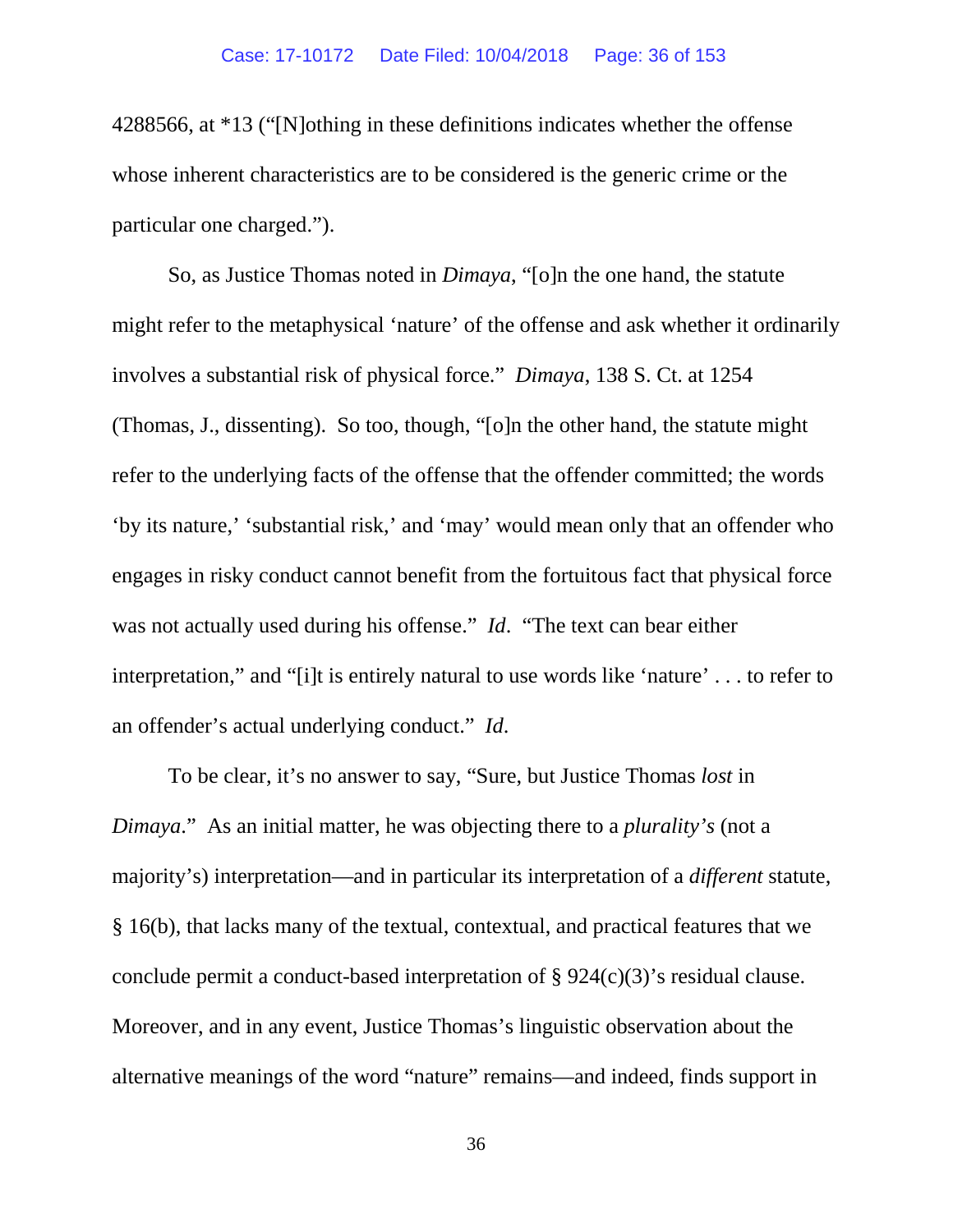dueling dictionary definitions. Especially in light of the inapplicability of other reasons for applying the categorical approach to § 924(c)(3)(B), we simply aren't convinced that the phrase "by its nature" requires application of the categorical approach here.

#### **4**

In addition to focusing on what the controlling statutes *say* in assessing the categorical-approach issue, the Supreme Court has emphasized what they *don't say*. In *Dimaya*, for instance, the plurality reasoned that "the absence" from § 16 "of terms alluding to a crime's circumstances, or its commission, makes a [conduct]-based interpretation an uncomfortable fit." 138 S. Ct. at 1218.

But again, § 924(c) is different. Not only (as already explained) does the statute's operative provision refer exclusively to conduct, but its definitional provision (*i.e.*, the residual clause itself) also contains conduct-based language―namely, its requirement that the risk of force arise "in the course of committing the offense."  $18$  U.S.C. § 924(c)(3)(B).

## **5**

Textual indicia aside, the Supreme Court has also emphasized practical considerations in deciding between categorical and conduct-based interpretations. As already explained, in initially devising the categorical approach in *Taylor*—and thereafter applying it in *Johnson* and *Dimaya*—the Supreme Court underscored the

37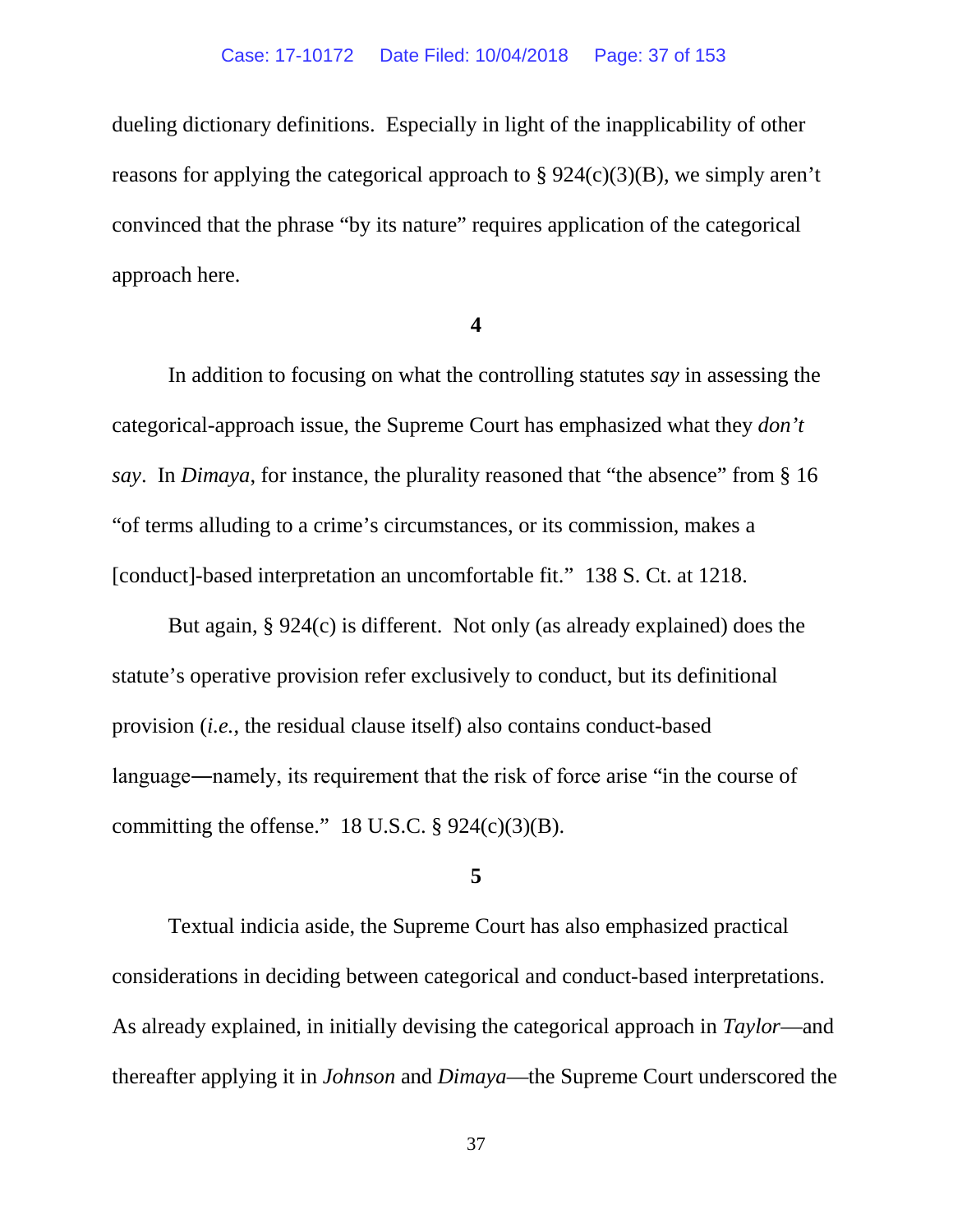"utter impracticability" of applying a conduct-based approach retrospectively to determining the violence of prior crimes. *E.g.*, *Johnson*, 135 S. Ct. at 2562. In particular, the Court in *Taylor* fretted about the prospect that mounds of evidence would need to be introduced at sentencing in order to reconstruct the circumstances underlying long-since-passed convictions—potentially turning sentencing proceedings into de facto mini-trials. *See* 495 U.S. at 601–02. That "look-back" concern (our term, not the Supreme Court's) has continued to animate the Court's application of a categorical approach in the ACCA and § 16 contexts. As the plurality summarized in *Dimaya*: "This Court has often described the daunting difficulties of accurately 'reconstruct[ing],' often many years later, 'the conduct underlying [a] conviction.'" 138 S. Ct. at 1218 (quoting *Johnson*, 135 S. Ct. at 2562, and citing *Taylor*, 495 U.S. at 601–02); *see also Barrett*, \_\_ F.3d \_\_\_, 2018 WL 4288566, at \*12 ("[T]he mandate for a categorical approach to residual definitions of violent crimes has developed in a singular context: *judicial* identifications of what crimes (most often, state crimes) of *prior* conviction fit federal definitions of violent crimes so as to expose a defendant to enhanced penalties or other adverse consequences in *subsequent* federal proceedings.").

Importantly, the look-back problem doesn't arise with respect to § 924(c), which serves an altogether different function from the statutes at issue in *Johnson* and *Dimaya* and operates differently in order to achieve that function. The ACCA

38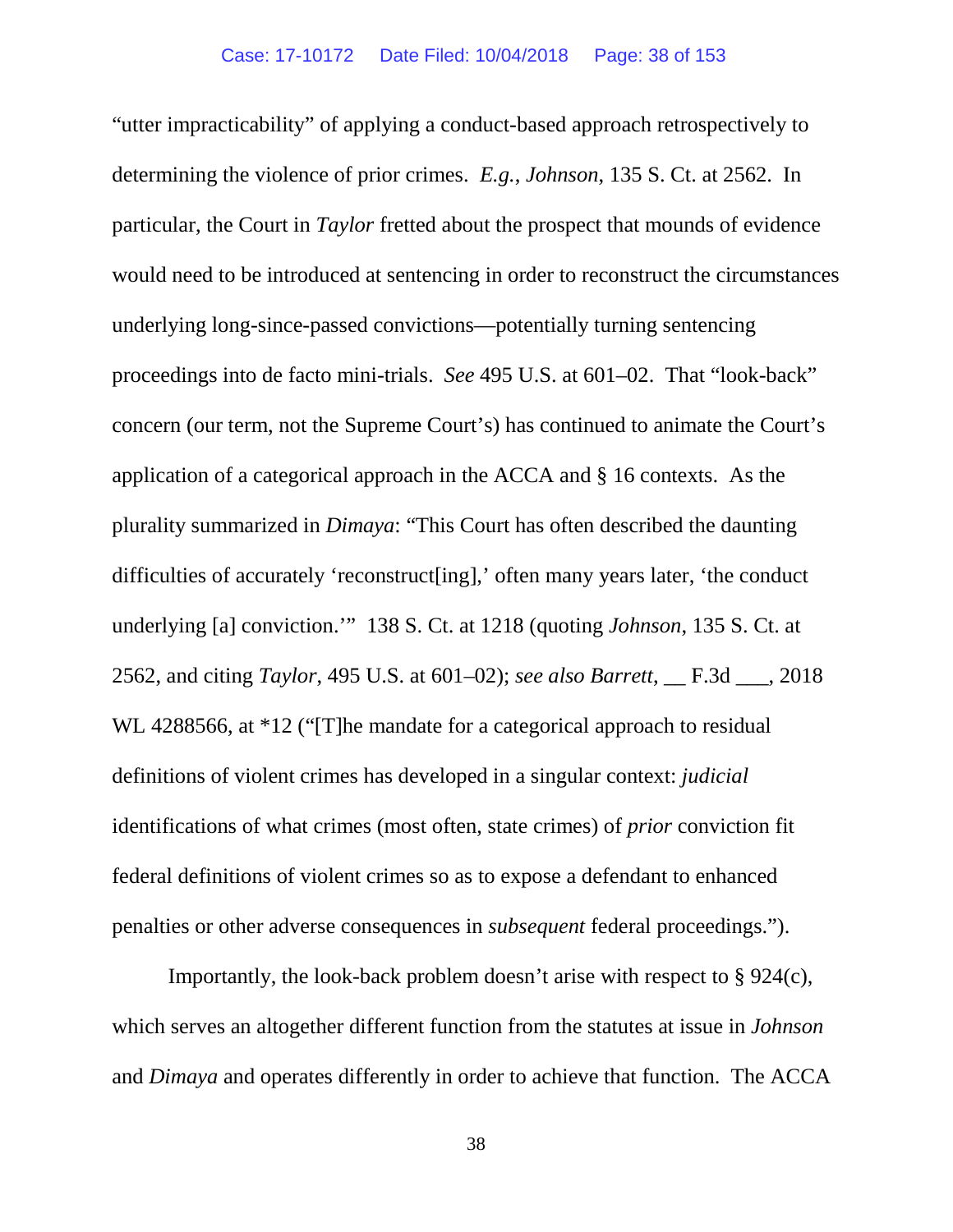identifies "*previous* convictions" for the purpose of applying a recidivism-based sentencing enhancement to three-time felons who later possess firearms in violation of 18 U.S.C. § 922(g). *See* 18 U.S.C. § 924(e)(1) (emphasis added). Similarly, § 16(b)―as incorporated by the INA―classifies certain *prior* convictions as "crime[s] of violence" for the purpose of rendering aliens removable. *See* 18 U.S.C. § 16; 8 U.S.C. § 1101(a)(43)(F); 8 U.S.C. § 122[7](#page-38-0)(a)(2)(A)(iii).<sup>7</sup> Section 924(c), by contrast, operates entirely in the present—it creates a new and distinct offense for any person who "during and in relation to any crime of violence ... uses or carries a firearm, or who, in furtherance of any such crime, possesses a firearm." 18 U.S.C. § 924(c)(1)(A). So, unlike in the ACCA and § 16 contexts—where courts have to look backwards in time to consider past crimes remote from (and wholly unconnected to) the charged

<span id="page-38-0"></span> $<sup>7</sup>$  A point of clarification: The dissent charges—as if it were a bad thing—that our opinion</sup> "focuses solely on § 16's incorporation into the INA." Dissenting Op. of J. Pryor at 110; *see also id.* at 123 n.8. But of course it does—by design and with good reason. We have so "qualif[ied our] references to § 16(b)," *id*. at 110, because *Dimaya*'s holding is likewise limited. *See* 138 S. Ct. at 1210–12, 1213–16, 1223. *Dimaya*'s reasoning only covers—and, frankly, only makes sense in the context of—§16(b)'s incorporation into the INA. Think about it: If the Court had meant to impose the categorical approach on *all* of § 16(b)'s applications—even those in which the incorporating statutes address contemporaneous crimes—then why would the plurality have so heavily emphasized the look-back problem and the "daunting difficulties of 'reconstructing'" *prior* convictions? 138 S. Ct. at 1218. Perhaps even clearer is crucial-fifthvote-caster Justice Gorsuch's insistence that *he* certainly wasn't prepared to venture beyond § 16(b)'s incorporation into the INA. *See id*. at 1232–33 (Gorsuch, J., concurring in part and concurring in the judgment) (emphasizing that he "remain[s] open to different arguments about [Supreme Court] precedent and the proper reading of language like" that found in § 16(b), and that he "would address them in another case, whether involving the INA or a different statute"). So yes, our focus is trained on § 16(b) as incorporated into the INA—just as the *Dimaya* plurality's and Justice Gorsuch's were.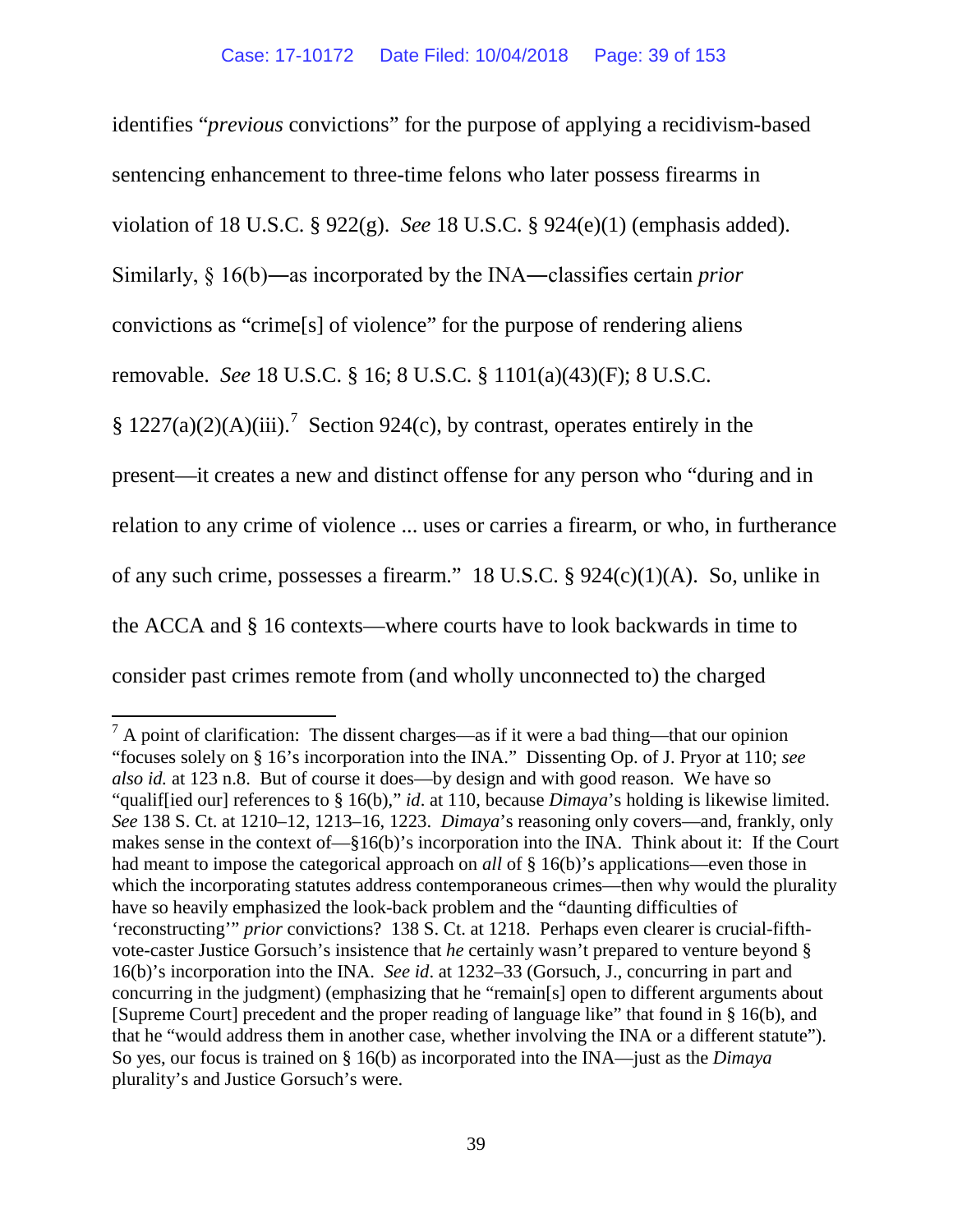offense, § 924(c)(3)'s definition of a "crime of violence" is never applied to an unrelated prior crime or conviction. Instead, in § 924(c) cases, the firearms offense and the predicate "crime of violence" go hand-in-hand; they inherently arise out of the same event. By dint of the statute's plain language, the gun-related conduct must occur "during," "in relation to," or "in furtherance of" the crime of violence, and with respect to that underlying offense the actionable risk of force must occur specifically "in the course of committing" it. In short, it's all one big ball of wax—the crimes are typically (as here) charged in the same indictment, and if they are tried, they are considered by the same jury. The "utter impracticability" that *Taylor*, *Johnson*, and *Dimaya* identified—what we have called the look-back problem—simply isn't an issue. *See Barrett*, \_\_ F.3d \_\_\_, 2018 WL 4288566, at  $*12$  ("Section 924(c)(3)... is not concerned with prior convictions. It pertains only to § 924(c)(1) crimes of *pending* prosecution.").

### **6**

Relatedly, echoing the earlier decision in *Taylor*, the *Dimaya* plurality acknowledged that the Court "adopted the categorical approach in part to avoid the Sixth Amendment concerns that would arise from sentencing courts' making findings of fact that properly belong to juries." 138 S. Ct. at 1217 (internal quotation marks and citation omitted). Its point was that in reconstructing the circumstances underlying a prior crime in order to assess its risk of violence, a

40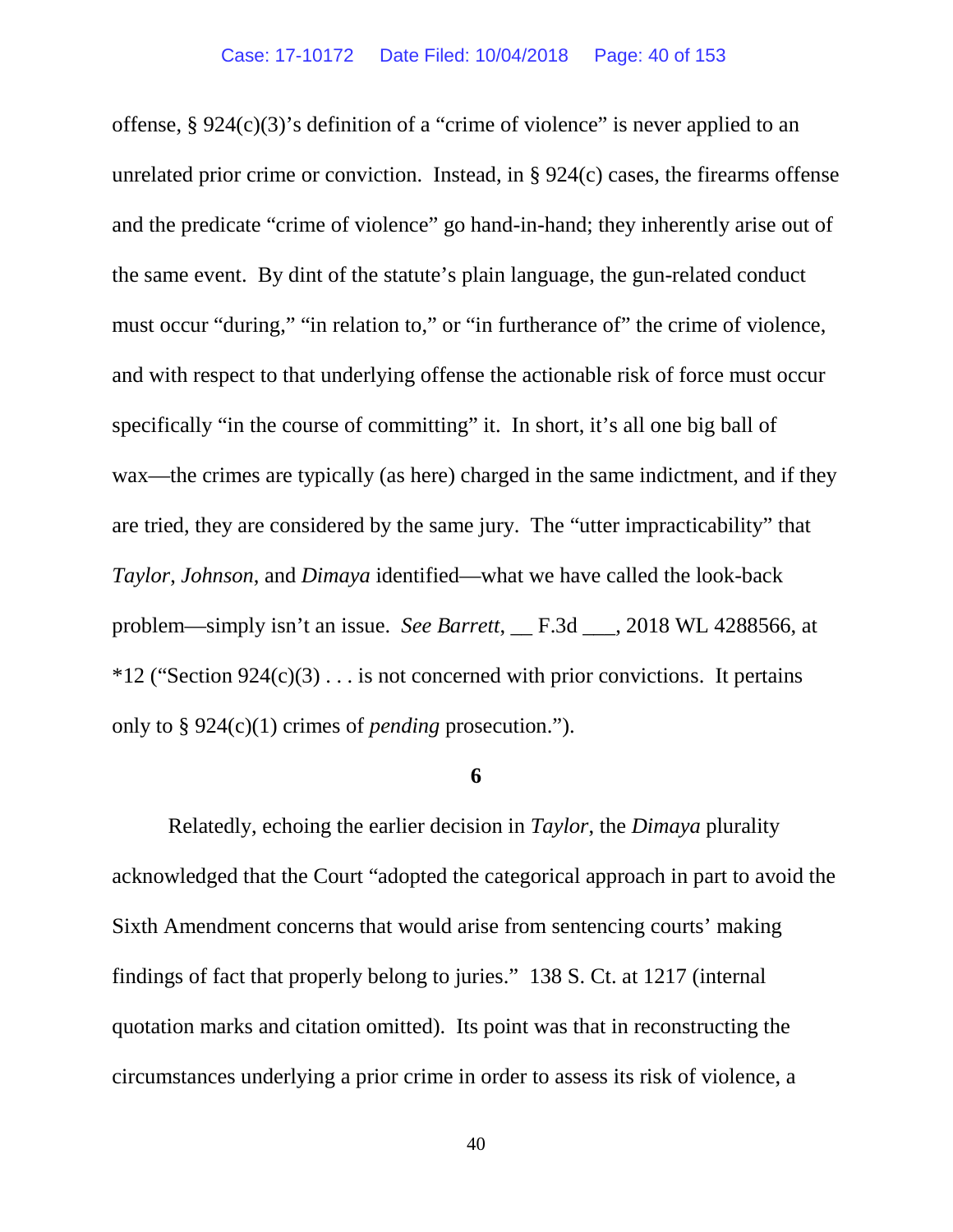#### Case: 17-10172 Date Filed: 10/04/2018 Page: 41 of 153

reviewing court could well run afoul of the rule that "[o]ther than the fact of a prior conviction, any fact that increases the penalty for a crime beyond the prescribed statutory maximum must be submitted to a jury, and proved beyond a reasonable doubt," *Apprendi*, 530 U.S. at 490. *See Taylor*, 495 U.S. at 601 (expressing concern that judicial factfinding during a sentencing hearing about the real-world facts of crimes that led to prior convictions could "abridg[e a defendant's] right to a jury trial").

Yet again, that isn't a concern here. For starters, because the jury in a  $\S$ 924(c) case—unlike in, say, an ACCA case—is considering contemporaneous gunrelated and predicate offenses, its role already necessarily entails consideration of the entire course of conduct charged as the underlying "crime of violence." Moreover, and significantly, the government here has conceded that whether the defendant's predicate offense constitutes a "crime of violence" within the meaning of § 924(c)(3)'s residual clause should be treated as a mixed question of fact and law to be resolved by a jury. *See* Appellee's En Banc Br. at 33–34 (citing *United States v. Gaudin*, 515 U.S. 506, 509–10, 522–23 (1995)). In particular, the government admits that under a conduct-based approach, a  $\S 924(c)(3)(B)$ conviction requires a jury separately to find (or the defendant to admit through a plea) not only (1) that the defendant committed the underlying federal offense, (2) that the defendant used, carried, or possessed a firearm, and (3) that any use,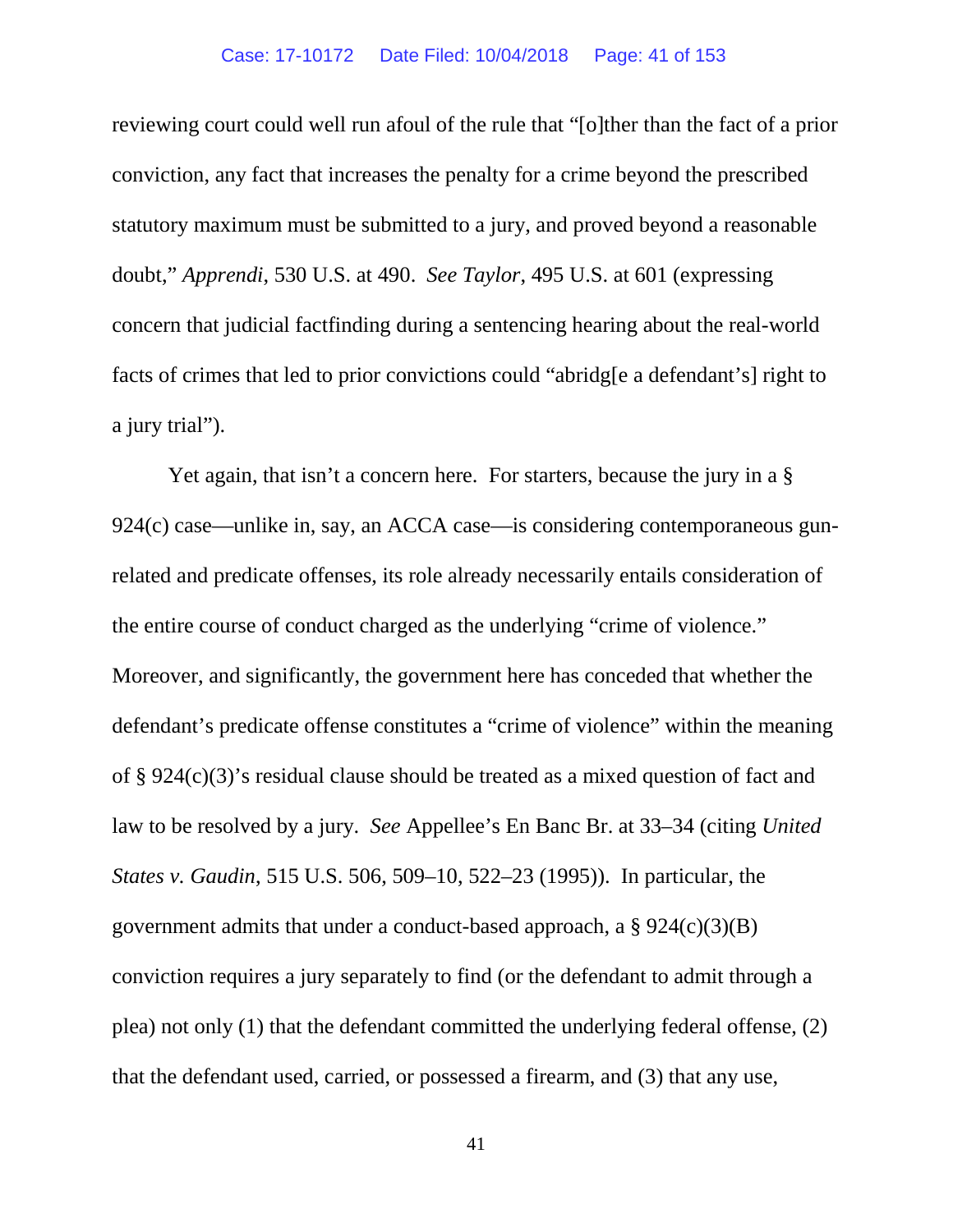carriage, or possession of the firearm occurred during and in relation to (or in furtherance of) the federal offense, but also—and importantly—(4) that the federal offense was in fact a "crime of violence." As has the Supreme Court in similar circumstances, we conclude that the government's concession that, absent a plea, it must prove and a jury must find all four elements―including that the underlying offense qualifies as a "crime of violence"―"eliminat[es] any constitutional concern." *Nijhawan*, 557 U.S. at 40; *see also Barrett*, \_\_ F.3d \_\_\_, 2018 WL 4288566, at \*12 ("The Sixth Amendment concern is avoided because the trial jury, in deciding whether a defendant is guilty of using a firearm 'during and in relation to any crime of violence,' 18 U.S.C.  $\S$  924(c)(1)(A), can decide whether the charged predicate offense is a crime of violence as defined in § 924(c)(3)(B), *i.e.*, whether the felony offense 'by its nature, involves a substantial risk that physical force against the person or property of another may be used in the course of committing the offense,' 1[8](#page-41-0) U.S.C.  $\S$  924(c)(3)(B).").<sup>8</sup>

<span id="page-41-0"></span><sup>8</sup> We are unpersuaded by Ovalles's assertion (which the dissent echoes, *see* Dissenting Op. of J. Pryor at 148–49) that a conduct-based approach would require hopelessly complex and ineffective jury instructions about the crime-of-violence element. The district court can simply instruct jurors that they must find beyond a reasonable doubt that the underlying offense―the defendant's commission of which they must already have found in order to satisfy the first element—"involve[d] a substantial risk that physical force against the person or property of another may [have] be[en] used in the course of committing the offense." 18 U.S.C. §  $924(c)(3)(B)$ . There is nothing remarkable about asking jurors to make that sort of risk determination—and, if necessary, requiring judges to instruct jurors on the meaning of terms like "substantial" and "physical force." That's exactly how similar questions have been resolved for centuries and are resolved every day in courts throughout the country. *See Gaudin*, 515 U.S. at 511–15; *see also, e.g.*, Ala. Code § 13A-6-2(a)(2) ("A person commits the crime of murder if he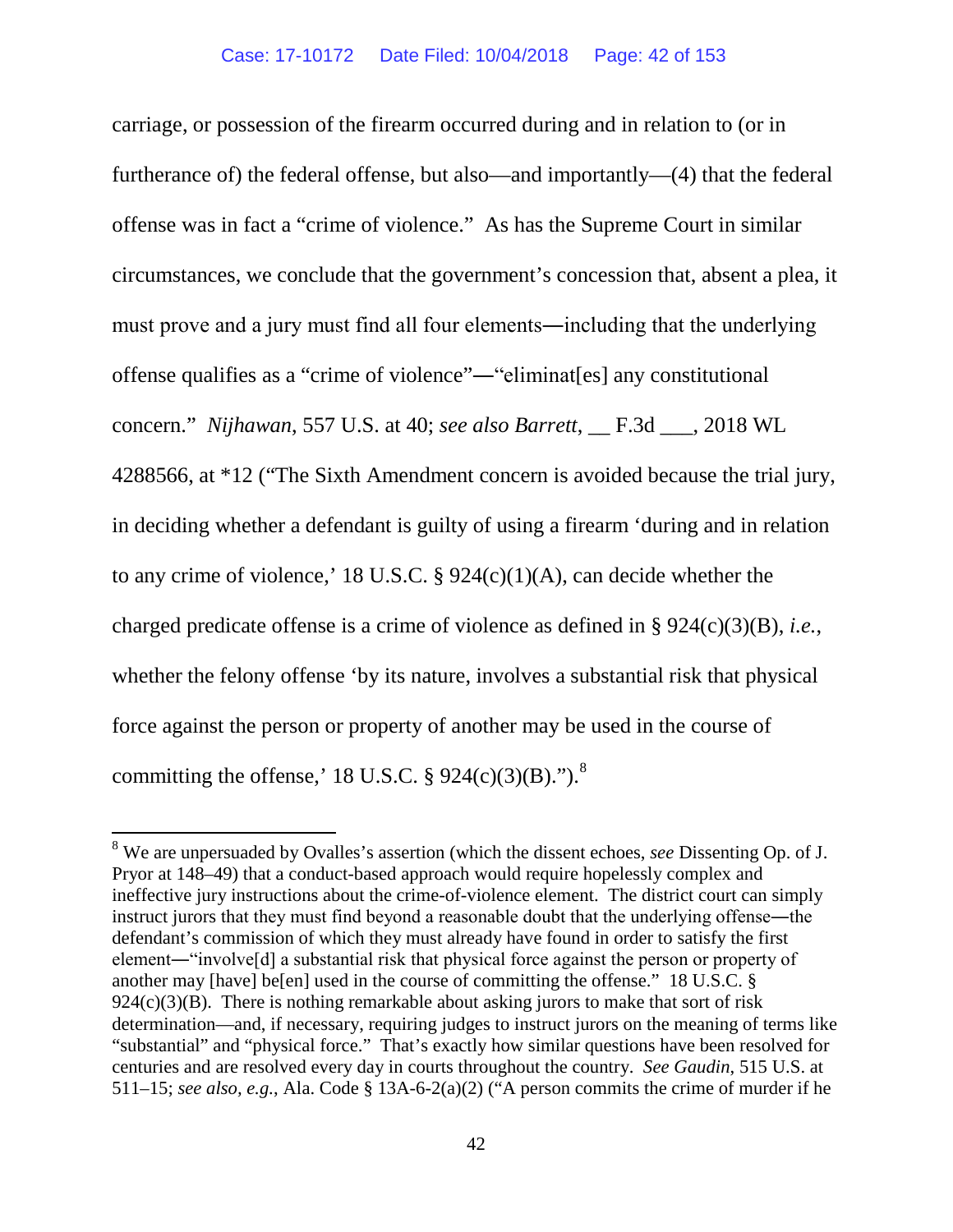\* \* \*

So where does all of this leave us? With something of a mixed bag, frankly. While some of the factors to which the Supreme Court has pointed in adopting and applying the categorical approach might be thought (on balance) to favor a similar interpretation of  $\S 924(c)(3)(B)$ , others cut pretty decisively in the opposite direction, toward a conduct-based approach. And in constitutional-doubt land, the tie (or the toss-up, or even the shoulder-shrug) goes to the statute-saving option which, here, is the conduct-based interpretation. So to be clear, we needn't—and don't—conclude that textual, contextual, and practical considerations *compel* a conduct-based reading of  $\S 924(c)(3)$ 's residual clause. Nor, for that matter, do we even need to find that § 924(c)(3)(B) is *best* read to incorporate a conduct-based approach. Reasonable minds—say, for instance, the minds of the (putatively)

l

or she . . . recklessly engages in conduct which creates a grave risk of death to a person other than himself or herself, and thereby causes the death of another person."); Conn. Gen. Stat. § 53a-112(a)(1)(A) ("A person is guilty of arson in the second degree when, with intent to destroy or damage a building . . . he starts a fire or causes an explosion and . . . such act subjects another person to a substantial risk of bodily injury . . . ."); Mo. Stat. § 565.120(1) ("A person commits the offense of kidnapping in the second degree if he or she knowingly restrains another unlawfully and without consent so as to interfere substantially with his or her liberty and exposes him or her to a substantial risk of serious physical injury.").

Nor are we particularly troubled by Ovalles's argument that allowing jurors to consider a defendant's use or possession of a firearm will inevitably transform every underlying offense into a "crime of violence" within the meaning of  $\S 924(c)(3)$ . The government concedes that it must *separately* prove—and that jurors should be charged that they must *separately* find—(1) that the federal offense was "a crime of violence" and (2) that the defendant used, carried, or possessed a firearm in the course of committing the underlying offense. District courts should caution jurors that they may not find that the underlying offense involved a substantial risk of physical force *solely* because the defendant possessed a gun.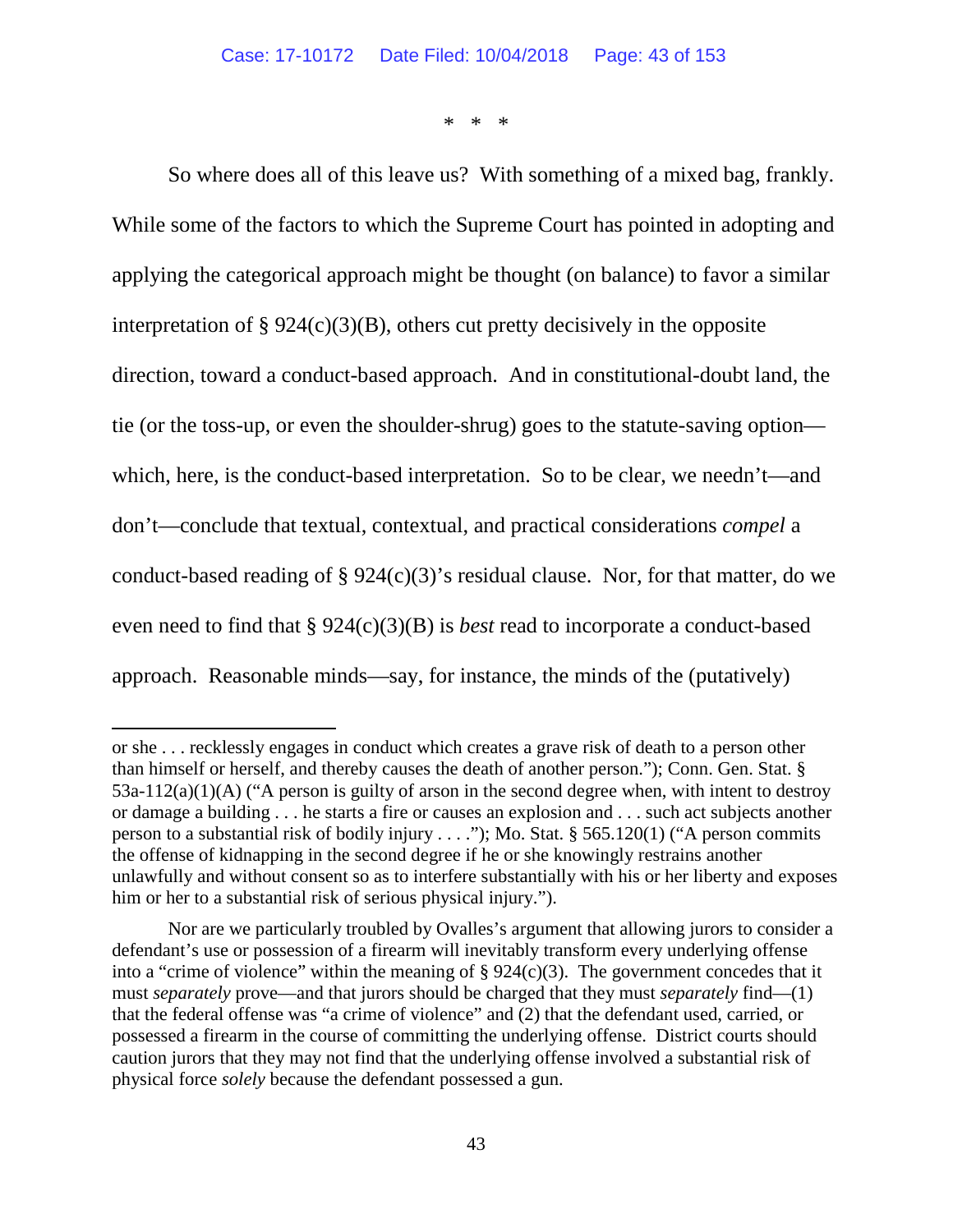reasonable judges who join this opinion—can and will disagree about that. It is enough for us to conclude—as we think is indisputable—that  $\S 924(c)(3)(B)$  is at least "plausibl[y]" (or "fairly possibl[y]") understood to embody the conduct-based approach. *See Clark*, 543 U.S. at 381; *St. Cyr*, 533 U.S. at 300.<sup>[9](#page-43-0)</sup> Accordingly, it is our "plain duty" to adopt the conduct-based approach as the proper interpretation of § 924(c)(3)'s residual clause. *See Delaware & Hudson Co.*, 213 U.S. at 407.[10](#page-43-1)

We therefore overrule *McGuire* to the extent that it requires application of the categorical approach to determine whether an offense constitutes a "crime of violence" within the meaning of  $\S 924(c)(3)(B)$  and hold that the crime-of-violence determination should be made, instead, using a conduct-based approach.

<span id="page-43-0"></span> $9$  Needless to say, we reject the dissent's charge that we have "reach[ed]" out to "effectively rewrite[]" § 924(c)(3)'s residual clause in order "to avoid having to strike it down." Dissenting Op. of J. Pryor at 124, 137. To the contrary, we have simply acknowledged that the interpretive question is a close one and, accordingly—and pursuant to time-honored canons of construction—saved it from the trash heap. It is the dissent, by contrast, that doggedly insists on the one and only reading of  $\S 924(c)(3)(B)$  that guarantees its invalidation.

<span id="page-43-1"></span> $10$  One brief word in conclusion: The dissent repeatedly criticizes our reliance on what it calls "extra-textual factors" in determining whether  $\S 924(c)(3)(B)$  can plausibly be read to bear a conduct-based interpretation. In particular, the dissent objects to the first, fifth, and sixth factors examined above. *See* Dissenting Op. of J. Pryor at 103, 119–20, 124, 139–40, 143–44. The reason, the dissent says, is that under the Supreme Court's recent decision in *Jennings v. Rodriguez*, 138 S. Ct. 830 (2018), practical considerations are categorically (pun intended) offlimits in determining whether a statute can reasonably be interpreted in a particular manner. The argument is difficult to discern, frankly, given that *Dimaya*—in which the plurality emphasized *the very same considerations*—post-dates *Jennings* by almost two months. In any event, for better or worse, these are the considerations that the Supreme Court has highlighted, and as the dissent says, "[w]e are not free to ignore the Supreme Court's decisions." Dissenting Op. of J. Pryor at 126 n.9. *See also, e.g.*, *Barrett*, \_\_ F.3d \_\_\_, 2018 WL 4288566, at \*9–14 (evaluating the same factors in holding that  $\S 924(c)(3)$ 's residual clause should be interpreted to incorporate the conduct-based approach).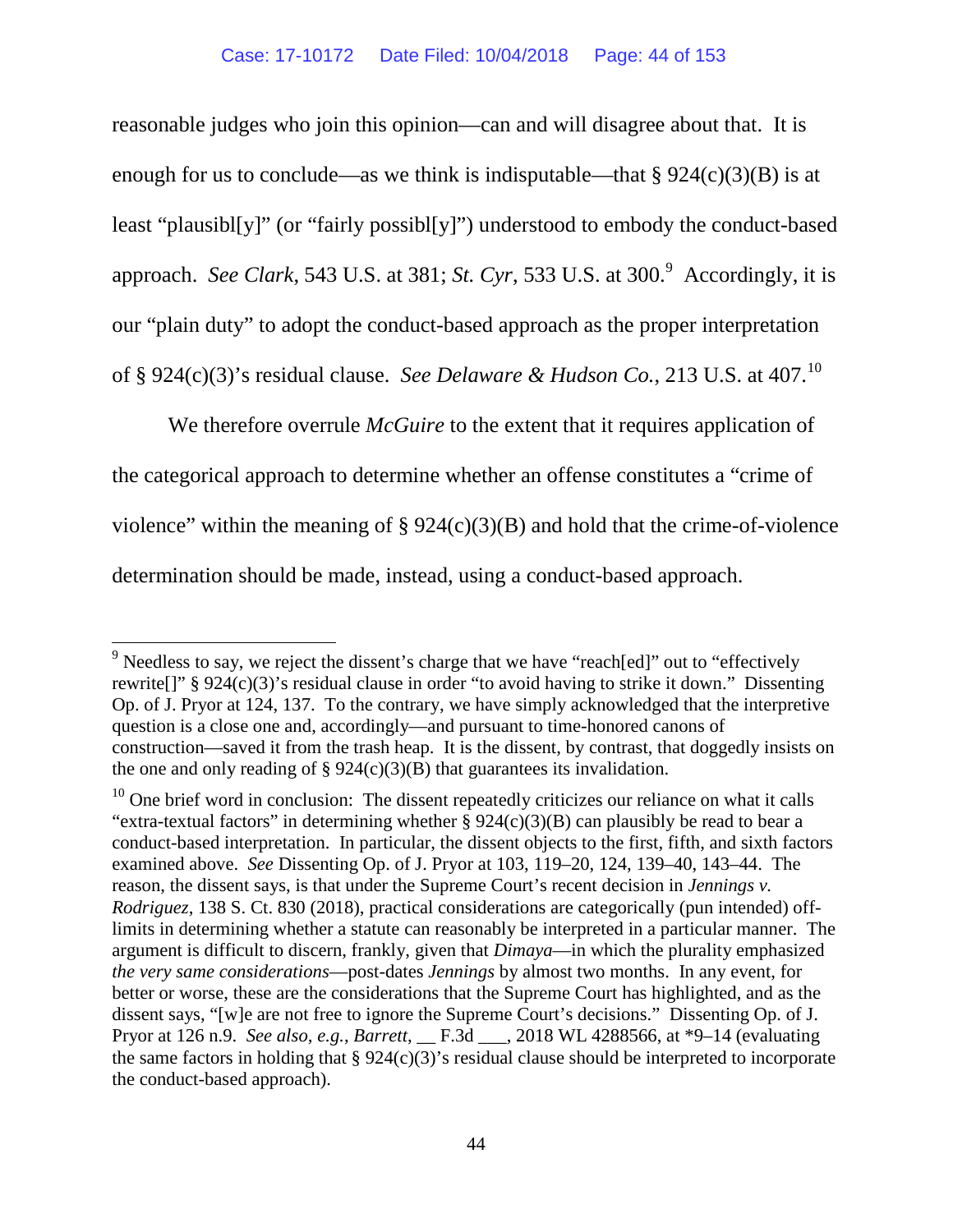**IV**

Having jettisoned the categorical interpretation in favor of the conduct-based approach for cases arising under  $\S 924(c)(3)$ 's residual clause, we can make quick work of the contention that the clause is unconstitutionally vague in the light of *Dimaya*. It is not. The Supreme Court has repeatedly explained—and again all here agree—that the vagueness problem that plagued the ACCA and § 16, and that is asserted here, is a function of the "speculative," "idealized," "abstract" inquiries required by the categorical approach. *Johnson*, 135 S. Ct. at 2557–58, 2561. Accordingly, if  $\S 924(c)(3)(B)$  is interpreted to embody a conduct-based approach—as we have held it should be—there is no reason whatsoever to "'doubt [its] constitutionality.'" *Dimaya*, 138 S. Ct. at 1214 (quoting *Johnson*, 135 S. Ct. at 2561); *see also Barrett*, \_\_ F.3d \_\_\_, 2018 WL 4288566, at \*10 (emphasizing that under *Johnson* and *Dimaya*, "no constitutional vagueness inheres in a substantial-risk definition of a crime of violence when applied to case-specific conduct").

## **V**

That leaves us only to apply  $\S 924(c)(3)(B)$ 's conduct-based approach to Ovalles's case. Given the stipulated facts before us—embodied in a written plea agreement and a detailed colloquy—doing so is remarkably straightforward.

It is common ground here that in order to convict Ovalles on the § 924(c)

45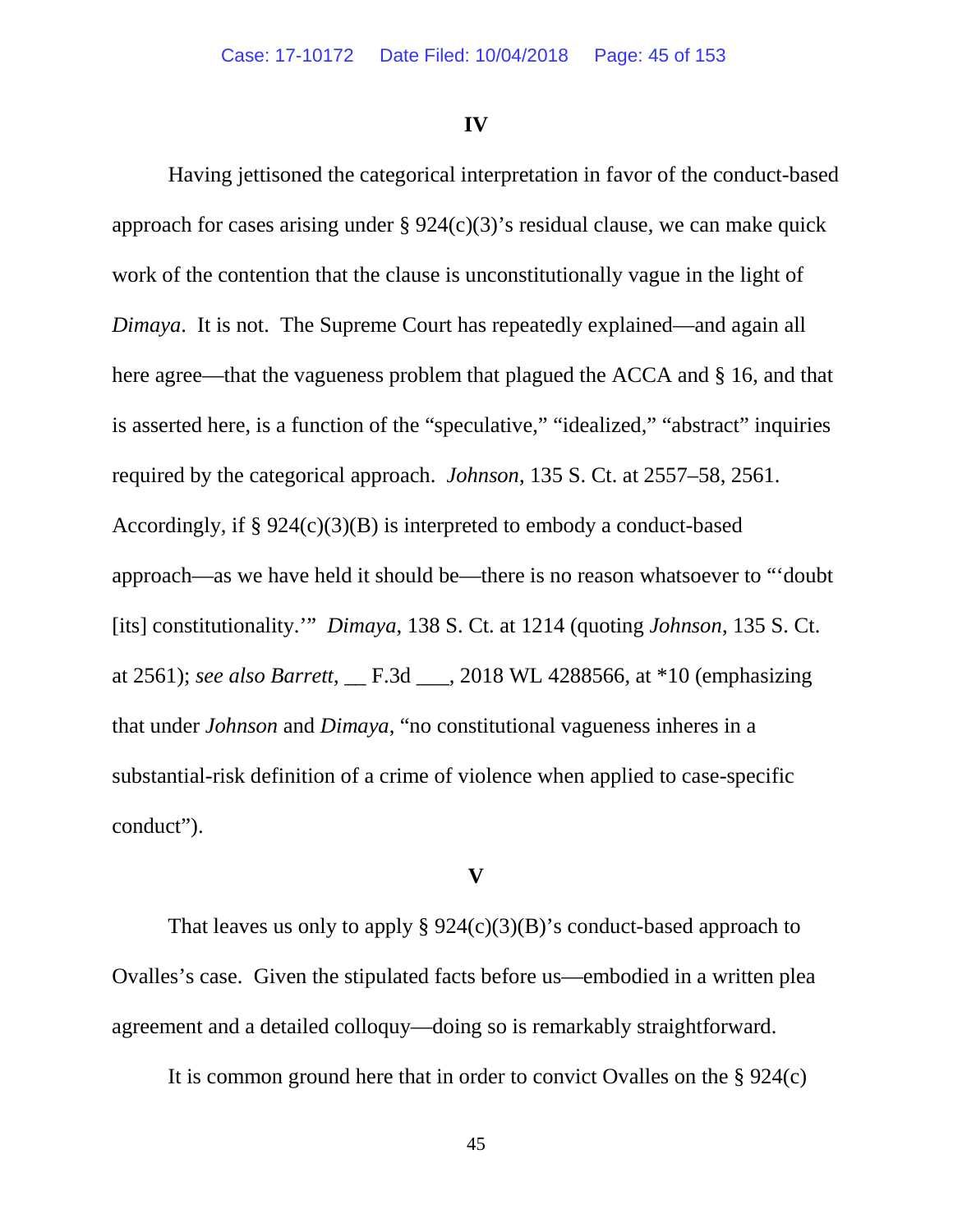charge, the government would need to prove (or Ovalles would need to plead to) four distinct elements: (1) that Ovalles actually committed the underlying federal offense—here, the attempted carjacking; (2) that the attempted-carjacking offense constitutes a "crime of violence" within the meaning of  $\S 924(c)(3)$ ; (3) that Ovalles knowingly used, carried, or possessed a firearm; and (4) that any use or carriage of the firearm occurred during and in relation to, or that any possession of the firearm was in furtherance of, the attempted carjacking. *See* 18 U.S.C. § 924(c)(1)(A). The only element in dispute here is the second: Did Ovalles's attempted-carjacking offense, *as she has admitted it actually occurred*, constitute a "crime of violence"—*i.e.*, did her own acknowledged conduct "involve[] a substantial risk that physical force against the person or property of another may be used in the course of committing the offense"? Easy. Of course it did.

As it pertained to the attempted-carjacking count, the information charged Ovalles with "attempt[ing] to take a motor vehicle . . . from the person and presence of another, by force, violence and intimidation" with "the intent to cause death and serious bodily harm." Ovalles then executed a written plea agreement acknowledging that she understood each charge in the information—including the attempted-carjacking charge—and that "she [was] pleading guilty because she is in fact guilty of the crimes [as] charged." If attempting to steal a car "by force, violence and intimidation" and with "the intent to cause death and serious bodily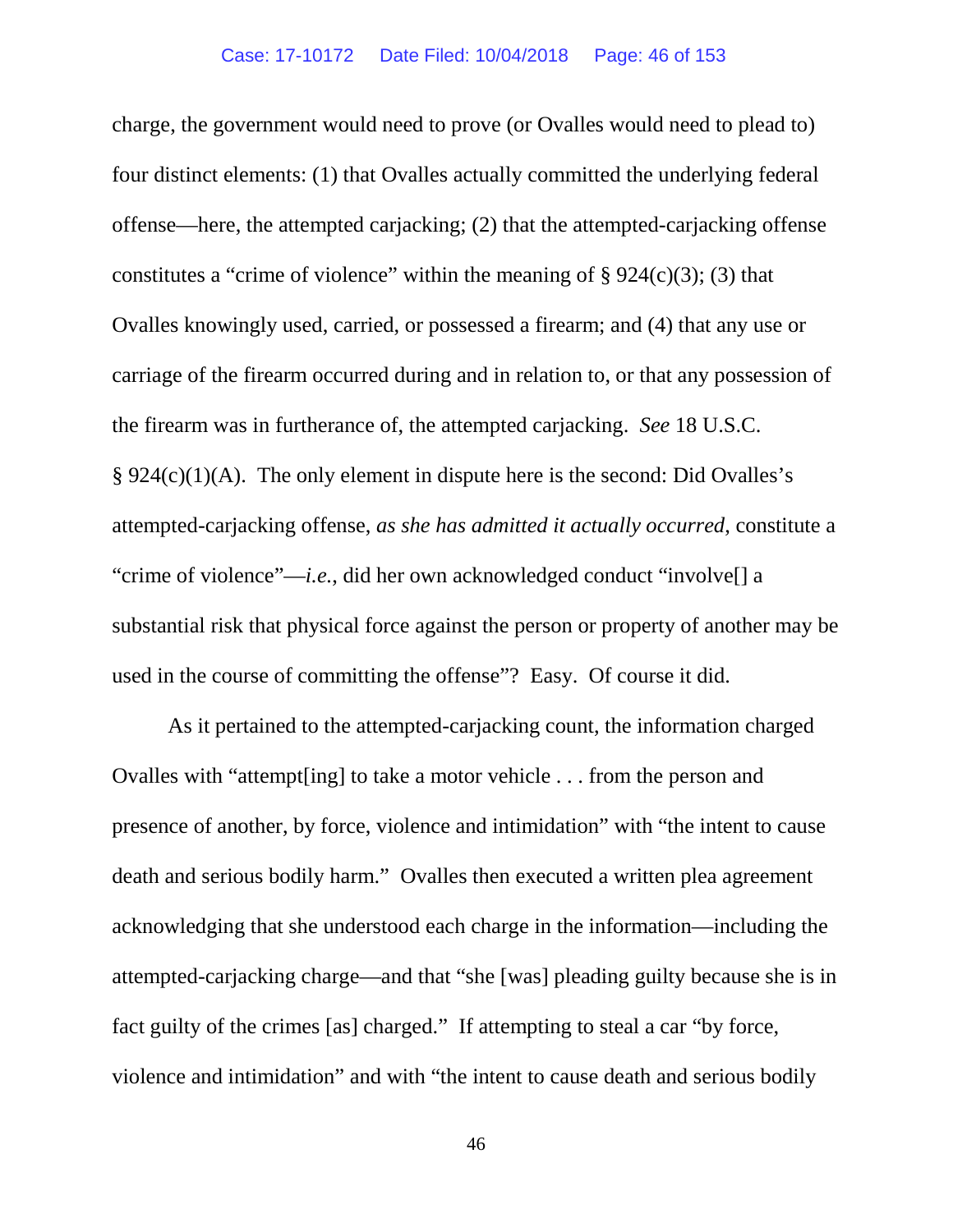#### Case: 17-10172 Date Filed: 10/04/2018 Page: 47 of 153

harm" (as Ovalles has admitted she did) doesn't involve a "substantial risk" that physical force may be used, then it's hard to imagine what does.

Here, though, there's no need for imagination—the real-life details of Ovalles's crime, all of which she has admitted, confirm it. We won't restate in full the government's factual proffer recounting Ovalles's involvement in the three-day carjacking spree. Suffice it to say that, in general, the proffer demonstrated that Ovalles and her co-conspirators robbed a grocery store, successfully carjacked three automobiles by force, and attempted to carjack a fourth. With respect to the attempted carjacking, in particular—which, again, serves as the predicate offense for Ovalles's § 924(c) conviction—the proffer detailed that Ovalles and her coconspirators approached a family getting out of their minivan, demanded the keys, hit the family's 13-year-old child in the face with a baseball bat, and then, in making their escape, fired an AK-47 assault rifle at the family and a Good Samaritan who had come to their aid. *See supra* at 6–7.

Especially when layered on top of Ovalles's admission to the overtly violent charge in the information, the government's detailed factual proffer―with which Ovalles repeatedly said she had no "material disagreement"—leads inexorably to the conclusion that the attempted carjacking at issue here constitutes a "crime of violence" within the meaning of  $\S 924(c)(3)(B)$ . Based on the facts to which she has expressly stipulated, there simply can be no serious dispute that Ovalles

47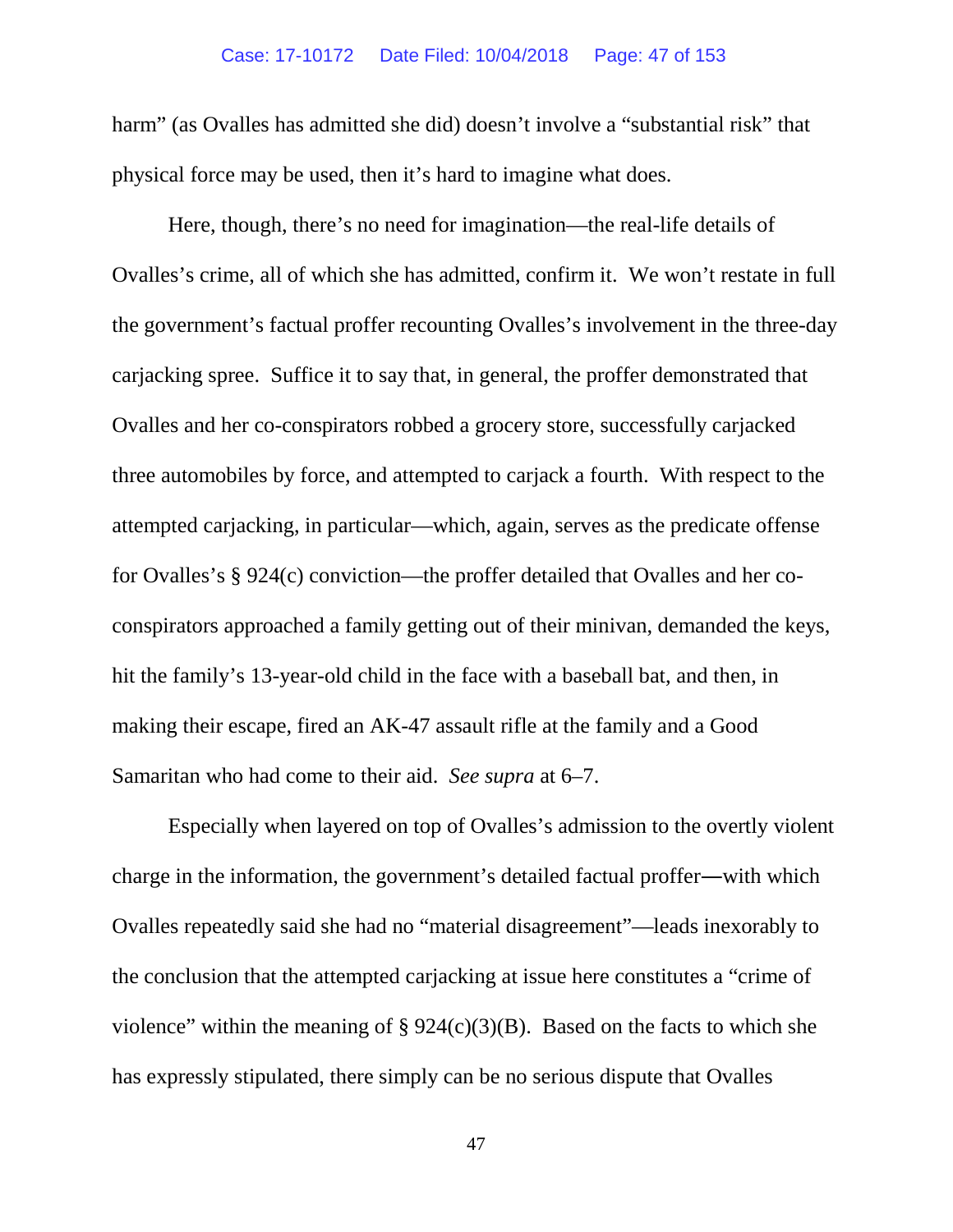recognized that her conduct posed a very real "risk" that physical force "may" be used―just, as it turns out, it was.

### **VI**

Accordingly, we hold as follows:

1. The question whether a predicate offense constitutes a "crime of violence" within the meaning of 18 U.S.C.  $\S$  924(c)(3)(B) should be determined using a conduct-based approach that accounts for the actual, real-world facts of the crime's commission, rather than a categorical approach.

2. To the extent that our decision in *United States v. McGuire*, 706 F.3d 1333 (11th Cir. 2013), required use of the categorical approach in making the crime-of-violence determination under § 924(c)(3)(B), it is overruled.

3. As interpreted to embody a conduct-based approach,  $\S 924(c)(3)(B)$  is not unconstitutionally vague.

4. In light of the particular circumstances of its commission, all of which Ovalles has expressly admitted, her attempted-carjacking offense was a "crime of violence" within the meaning of  $\S 924(c)(3)(B)$ .

The case is **REMANDED** to the panel for proceedings consistent with this opinion.

48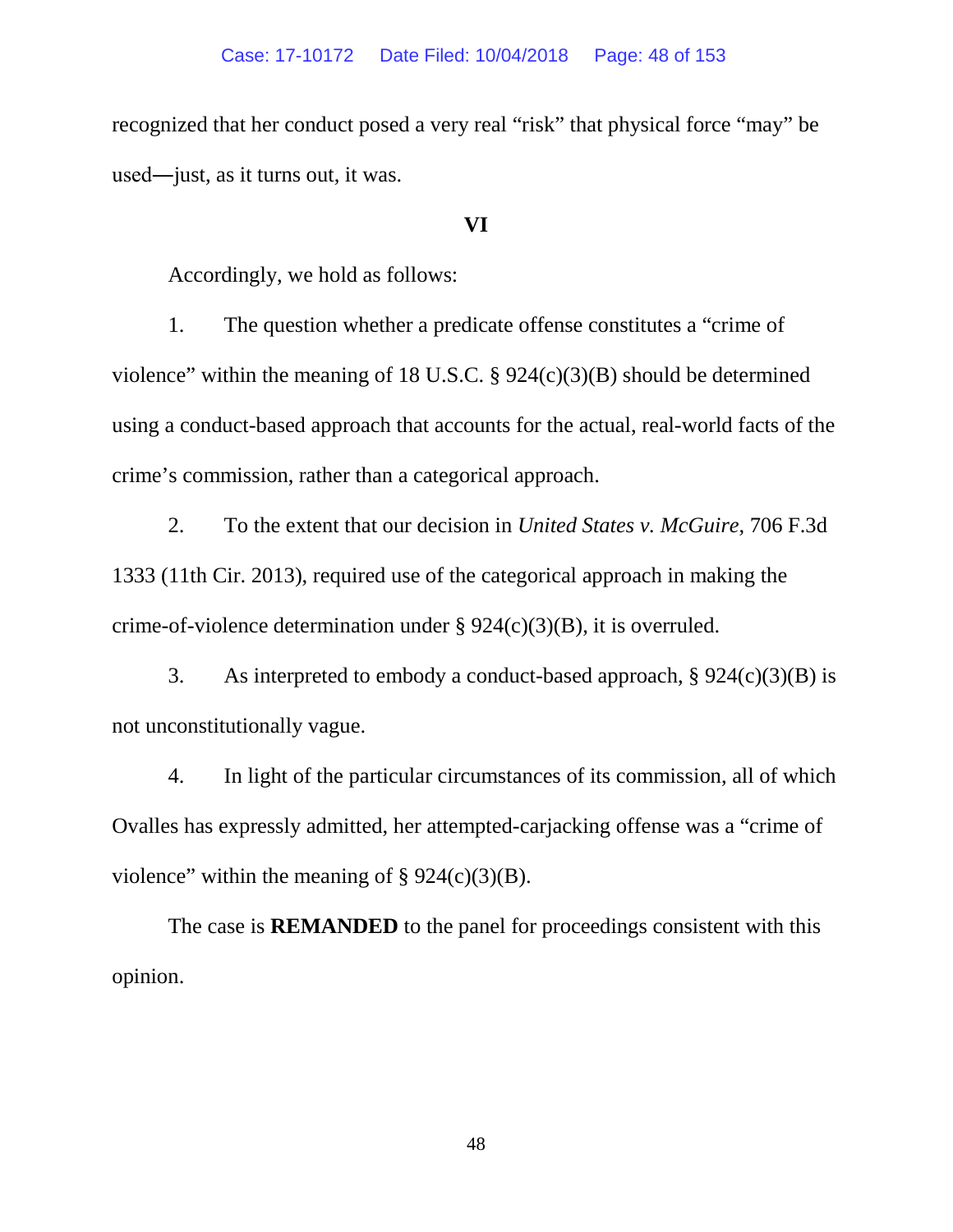# WILLIAM PRYOR, Circuit Judge, joined by ED CARNES, Chief Judge, and TJOFLAT, NEWSOM, and BRANCH, Circuit Judges, concurring:

How did we ever reach the point where this Court, sitting en banc, must debate whether a carjacking in which an assailant struck a 13-year-old girl in the mouth with a baseball bat and a cohort fired an AK-47 at her family is a crime of violence? It's nuts. And Congress needs to act to end this ongoing judicial charade.

I join the majority opinion in full, but I write separately to explain why our resolution of this appeal forecasts how Congress should address the vexing issue of how to punish violent recidivists under laws like the Armed Career Criminal Act<sup>[1](#page-48-0)</sup>: by restoring the traditional role of the jury. The caselaw about how to punish recidivists has confounded the federal courts for decades and has made the resolution of this appeal tricky, but our decision also suggests a way out of the mess. Although our decision involves a contemporaneous crime and not a prior conviction, our conclusion that a jury may make findings about a defendant's violent conduct applies with equal force to recidivist statutes. Indeed, the modern abandonment of the jury's traditional role of making findings about prior convictions has created more problems than it has solved.

<span id="page-48-0"></span> $1$  18 U.S.C. § 924(e).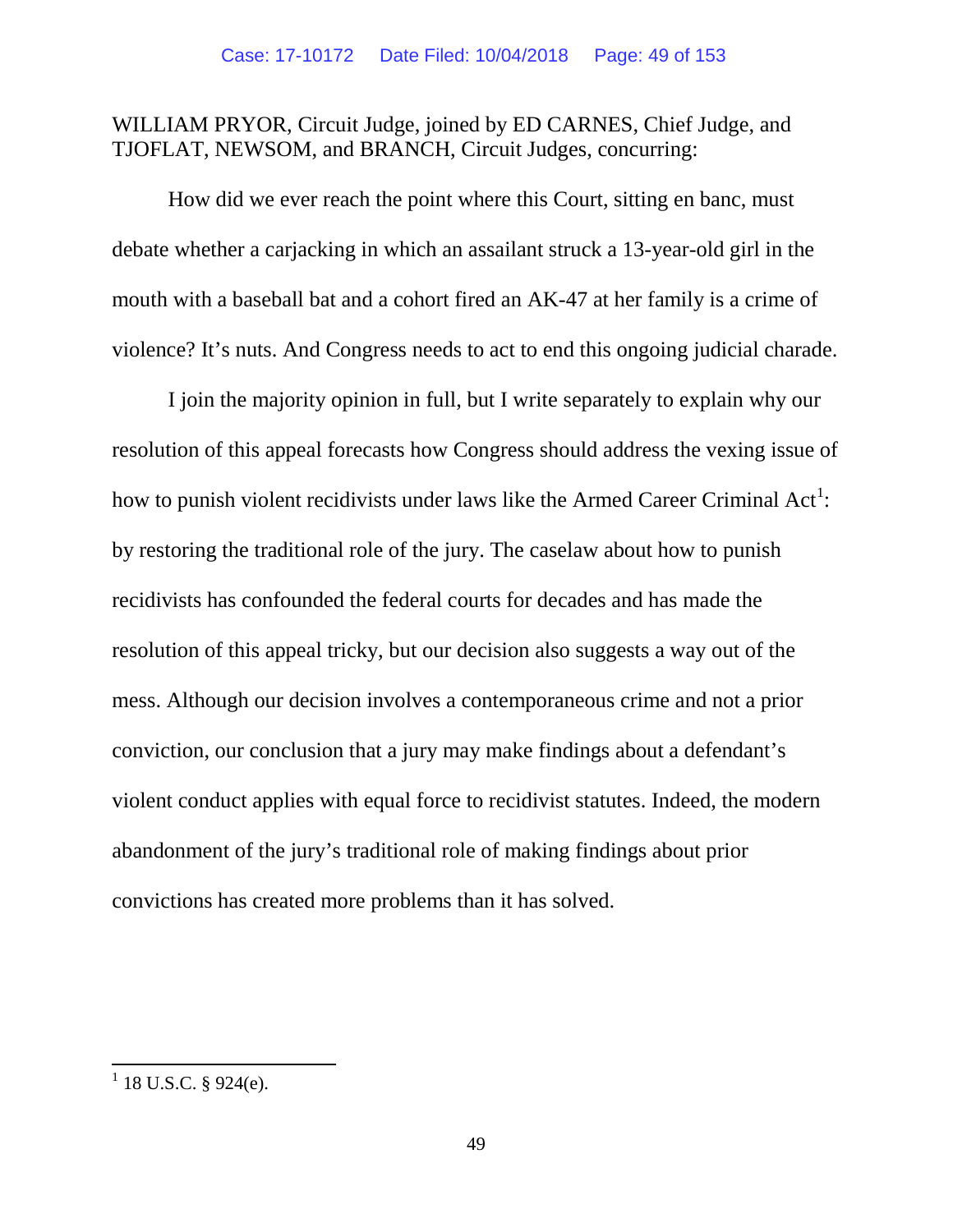## *A. Recidivist Wars*

Empirical research proves that Congress has good reason to punish recidivists with long sentences of imprisonment. A recent study by the United States Sentencing Commission found that "[c]areer offenders, as a group, tend to recidivate at a higher rate than non-career offenders."[2](#page-49-0) More specifically, "almost two-thirds . . . of career offenders released between 2004 and 2006 were rearrested" in the eight-year period after their release, while just under "onehalf . . . of non-career offenders released in 2005 were rearrested" in the same period. $3$  And a defendant's criminal history as calculated under the Sentencing Guidelines is a strong predictor of future encounters with the justice system.<sup>[4](#page-49-2)</sup> Offenders without any criminal history points are rearrested at a rate of 30.2 percent.[5](#page-49-3) This rate jumps to 63.3 percent for offenders with five criminal history points and catapults to 81.5 percent for offenders with more than 10 criminal history points.<sup>[6](#page-49-4)</sup> Relatedly, offenders with the lowest criminal history category are

<span id="page-49-0"></span><sup>2</sup> U.S. Sentencing Comm'n, *Report to the Congress: Career Offender Sentencing Enhancements* 39 (2016).

<span id="page-49-1"></span><sup>3</sup> *Id.*

<span id="page-49-2"></span><sup>4</sup> *See* U.S. Sentencing Comm'n, *Recidivism Among Federal Offenders: A Comprehensive Overview* 5, 18–19, 27 (2016).

<span id="page-49-3"></span><sup>5</sup> *Id.* at 18.

<span id="page-49-4"></span> $^6$  *Id.*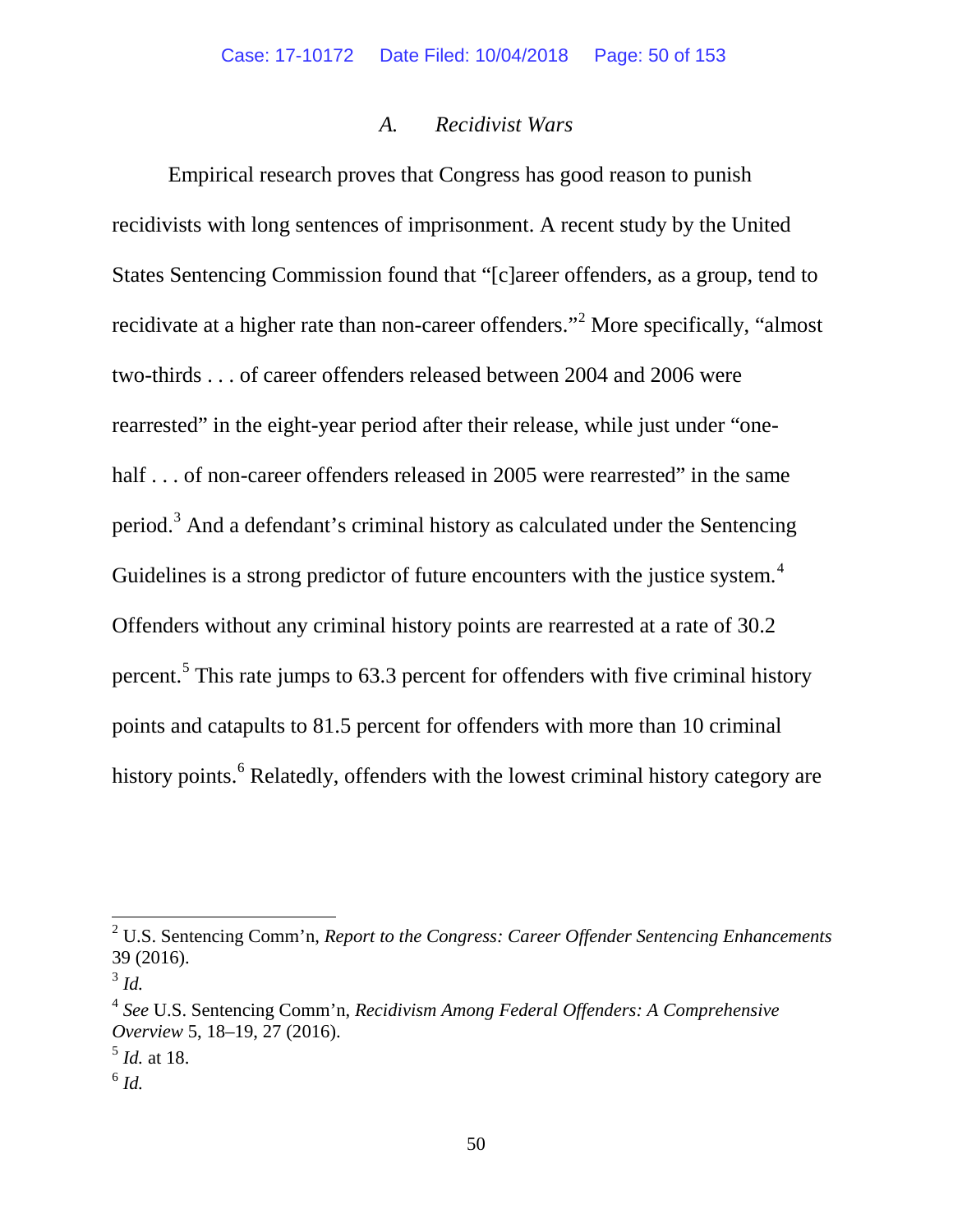rearrested at a rate of 33.8 percent, while offenders with the highest criminal history category are rearrested at a rate of 80.1 percent.<sup>[7](#page-50-0)</sup>

Among career offenders, violent offenders, not surprisingly, pose the greatest risk to the public. For example, "drug trafficking only" career offenders recidivate at a rate of 54.4 percent, while "violent [crime] only" career offenders recidivate at a rate of 69 percent.<sup>[8](#page-50-1)</sup> The median drug trafficker recidivates after 26 months, while the median violent offender recidivates after only 14 months.<sup>[9](#page-50-2)</sup> The median drug trafficker commits two "[r]ecidivism [e]vents," while the median violent offender commits three.<sup>[10](#page-50-3)</sup> And when a drug trafficker reoffends, he is most likely to commit another drug trafficking offense, while a violent offender is most likely to commit robbery.<sup>[11](#page-50-4)</sup> Indeed, even "mixed" career offenders who have at least one violent offense<sup>[12](#page-50-5)</sup> recidivate at a rate of 69.4 percent and are most likely to commit assault when they recidivate.<sup>[13](#page-50-6)</sup>

Past offenses involving a firearm are also a strong predictor of future crimes.[14](#page-50-7) For example, "[o]ffenders whose federal offense involved firearms [are]

<span id="page-50-0"></span> $^{7}$  *Id.* at 19.

<span id="page-50-1"></span><sup>8</sup> U.S. Sentencing Comm'n, *Report to the Congress*, *supra* note 2, at 42.

<span id="page-50-2"></span> $^{9}$  *Id.* 

<span id="page-50-3"></span><sup>10</sup> *Id.*

<span id="page-50-4"></span> $11$  *Id.* 

<span id="page-50-5"></span><sup>12</sup> *See id.* at 38.

<span id="page-50-6"></span><sup>13</sup> *Id.* at 42.

<span id="page-50-7"></span><sup>14</sup> *See* U.S. Sentencing Comm'n, *Recidivism Among Federal Offenders*, *supra* note 4, at 20.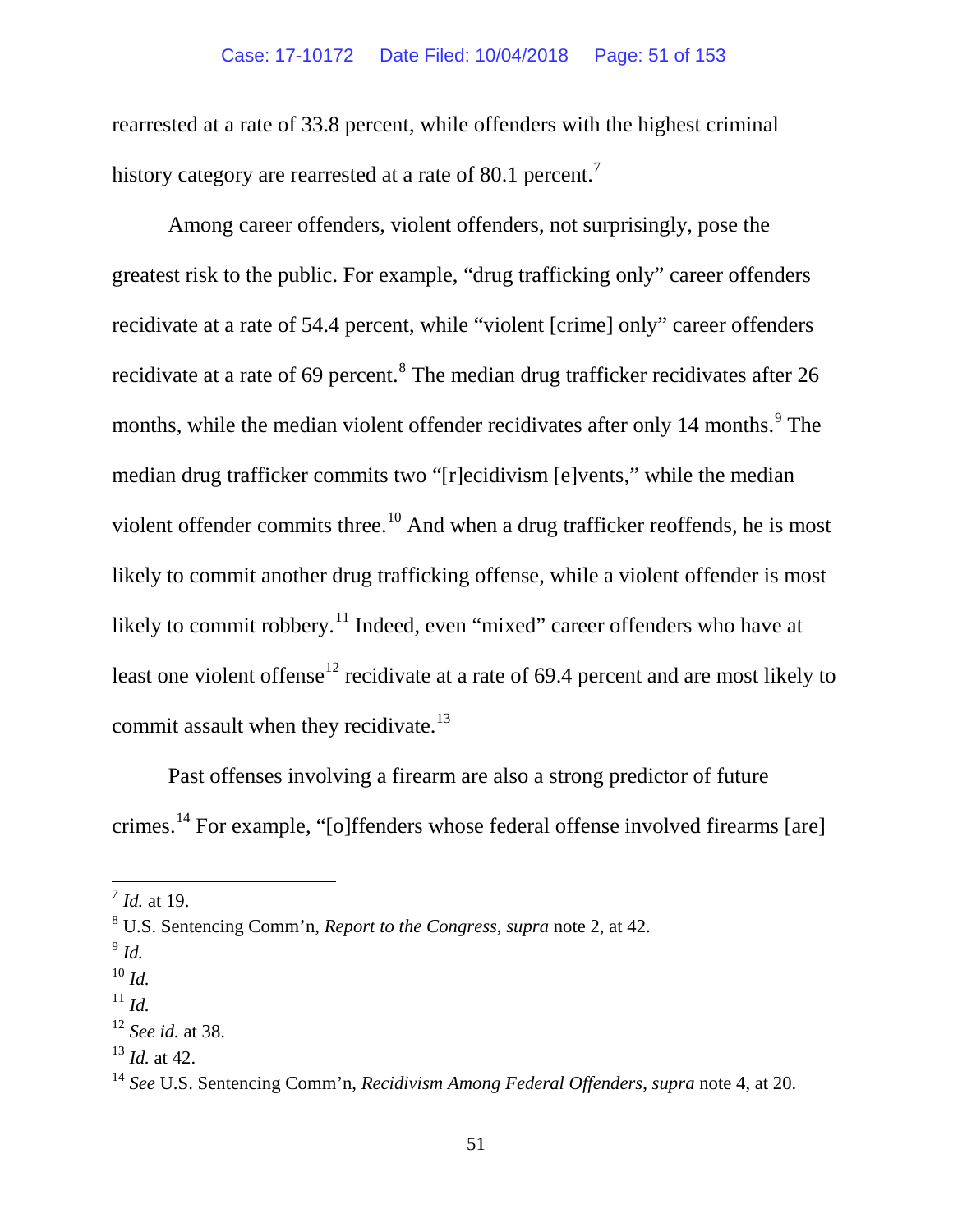### Case: 17-10172 Date Filed: 10/04/2018 Page: 52 of 153

most likely to be rearrested" at a rate of 68.3 percent, and "[o]ffenders who received an enhanced sentence for a weapon . . . ha[ve] higher recidivism rates than other offenders."[15](#page-51-0) In short, criminals with an affinity for guns and violence are the least likely to change their ways.<sup>[16](#page-51-1)</sup>

That recidivists merit longer sentences is hardly a new discovery. Over a century ago, the Supreme Court explained that "[t]he propriety of inflicting severer punishment upon old offenders has long been recognized in this country and in England."[17](#page-51-2) Accordingly, "[s]tatutes providing for such increased punishment were enacted in Virginia and New York as early as 1796, and in Massachusetts in 1804; and there have been numerous acts of similar import in many states."<sup>[18](#page-51-3)</sup>

In more recent years, Congress has moved to protect public safety by enacting federal crimes that provide lengthy terms of imprisonment for

<span id="page-51-0"></span>15 *Id.*

<span id="page-51-1"></span><sup>16</sup> *Id.*; *see also* U.S. Sentencing Comm'n, *The Past Predicts the Future: Criminal History and Recidivism of Federal Offenders* 12 (2017) ("Offenders convicted of a firearms offense had the highest rearrest rate (68.4%]), followed by offenders convicted of a violent offense (64.1%)  $\ldots$ .").

<span id="page-51-2"></span><sup>17</sup> *Graham v. West Virginia*, 224 U.S. 616, 623 (1912).

<span id="page-51-3"></span><sup>18</sup> *Id.* (collecting cases); *see also Spencer v. Texas*, 385 U.S. 554, 566 n.9 (1967) (citing data "that 62% of prisoners committed to federal prisons in the year ending June 30, 1965, had been previously committed"); *People v. Gowasky*, 155 N.E. 737, 739 (N.Y. 1927) (reviewing the history of recidivism statutes); Nancy J. King, *Sentencing and Prior Convictions: The Past, the Future, and the End of the Prior-Conviction Exception to* Apprendi, 97 Marq. L. Rev. 523, 533– 34 & nn.52–62 (2014).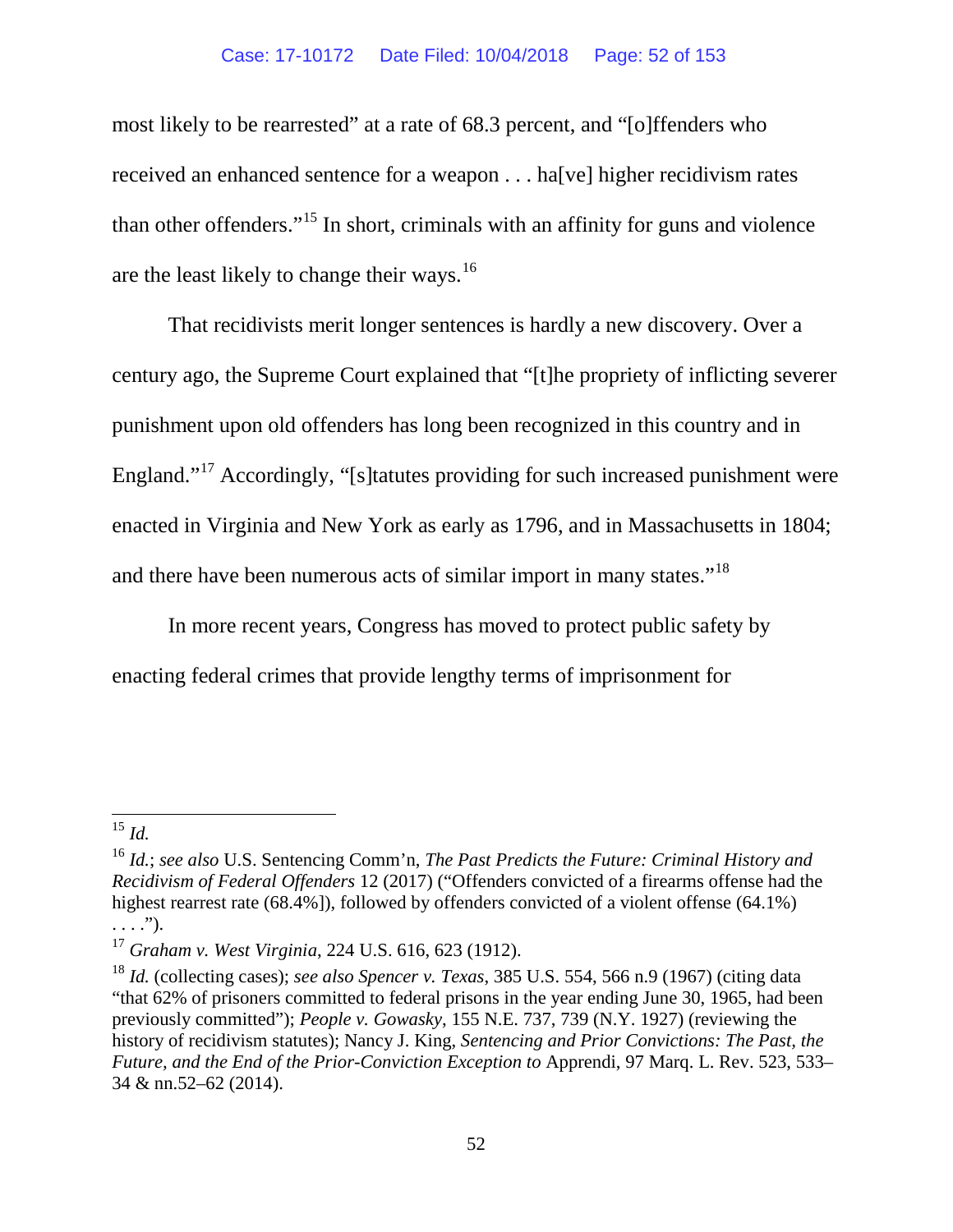recidivists.[19](#page-52-0) The Armed Career Criminal Act, for example, provides a 15-year mandatory minimum sentence for a criminal convicted of unlawfully possessing a firearm or ammunition who has "three previous convictions . . . for a violent felony or serious drug offense."<sup>[20](#page-52-1)</sup> The Act defines a "serious drug offense" in terms of convictions under certain federal and state laws that provide a maximum sentence of 10 or more years of imprisonment.<sup>[21](#page-52-2)</sup> And it defines a "violent felony" to include crimes that (1) have "the use, attempted use, or threatened use of physical force" as an "element"<sup>[22](#page-52-3)</sup>—the so-called "elements clause"; (2) are "burglary, arson, or extortion, [or] involve[] use of explosives $^{23}$  $^{23}$  $^{23}$ —the "enumerated offenses clause"; or (3) "otherwise . . . present[] a serious potential risk of physical injury to another" [24](#page-52-5)—the "residual clause."

# *B. The Residual Clause Strikes Back*

As thoroughly chronicled in the majority opinion, years of litigation about federal recidivist statutes have weakened the penalties created by Congress. But

<span id="page-52-0"></span><sup>&</sup>lt;sup>19</sup> *See, e.g.*, H.R. Rep. No. 98-1073, at 2 (1984) (relying on "extensive studies on recidivism" to justify an earlier version of the Armed Career Criminal Act). *See generally* U.S. Sentencing Comm'n, *Mandatory Minimum Penalties for Firearms Offenses in the Federal Criminal Justice System* (2018).

<span id="page-52-1"></span> $^{20}$  18 U.S.C. § 924(e)(1).

<span id="page-52-2"></span><sup>&</sup>lt;sup>21</sup> *Id.* § 924(e)(2)(A).

<span id="page-52-3"></span><sup>&</sup>lt;sup>22</sup> *Id.* § 924(e)(2)(B)(i).

<span id="page-52-4"></span><sup>&</sup>lt;sup>23</sup> *Id.* § 924(e)(2)(B)(ii).

<span id="page-52-5"></span><sup>24</sup> *Id.*, *invalidated by Johnson v. United States*, 135 S. Ct. 2551 (2015).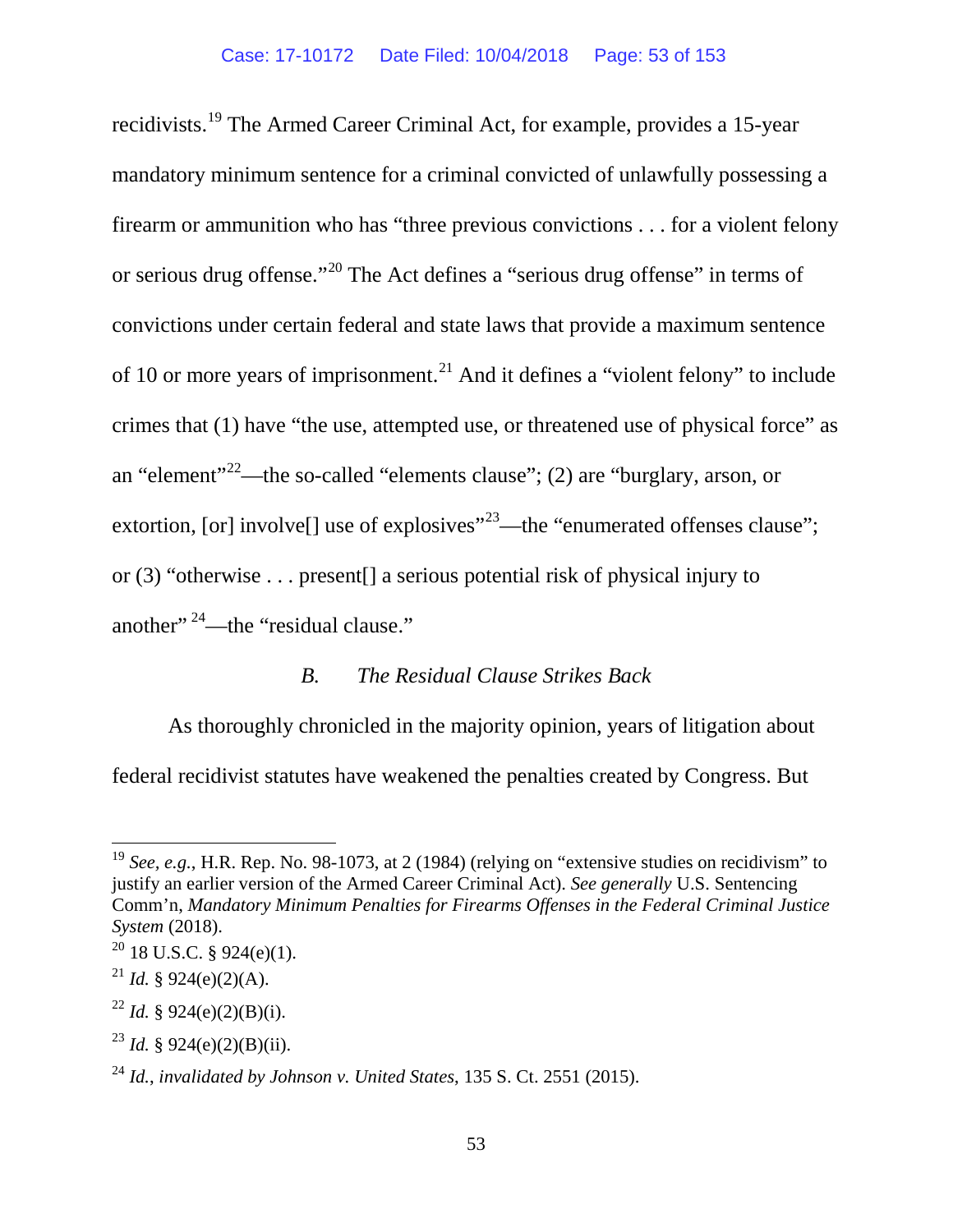these developments have not benefited all offenders. Recidivist drug traffickers who possess a firearm are still subject to the 15-year mandatory minimum under the Armed Career Criminal Act. But after the demise of the residual clause in *Johnson v. United States*,<sup>[25](#page-53-0)</sup> violent recidivists who possess a firearm—the ones akin to the violent career offenders who recidivate at a rate nearly 15 percentage points higher than recidivist drug traffickers and who tend to commit violent crimes when they do so—sometimes escape the mandatory minimum if their earlier offenses lacked a legal "element" that involves physical force, regardless of how the offender actually committed the offense. For example, an offender may have been convicted of "sexual abuse in the first degree . . . by forcible compulsion" under Alabama law for a crime that was actually violent.<sup>[26](#page-53-1)</sup> But because the Supreme Court of Alabama has adopted a "water[ed] . . . down" interpretation of the statute that "means that [the statute] does not categorically include as an element the use, attempted use, or threatened use of physical force," the conviction will not count as a crime of violence because "the true facts matter little, if at all, in this odd area of the law." $27$ 

The same problem may exist for other offenses that can technically be committed in nonviolent ways—but rarely, if ever, are—such as kidnapping, arson,

<span id="page-53-0"></span><sup>&</sup>lt;sup>25</sup> 135 S. Ct. 2551 (2015).

<span id="page-53-1"></span><sup>&</sup>lt;sup>26</sup> Ala. Code § 13A-6-66(a)(1).

<span id="page-53-2"></span><sup>27</sup> *United States v. Davis*, 875 F.3d 592, 600, 604 (11th Cir. 2017).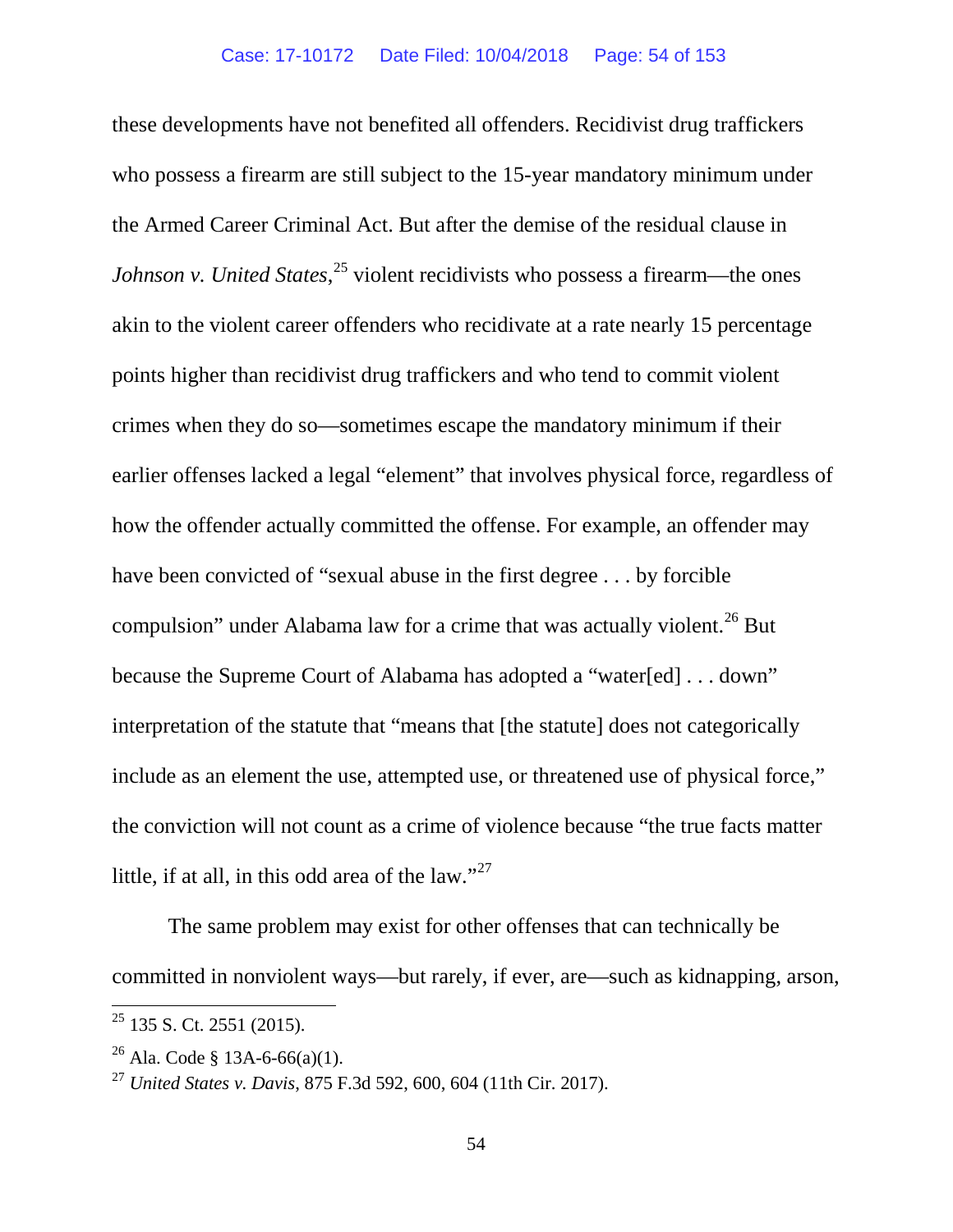and other sex crimes. Criminals who have committed violent crimes may escape the mandatory minimum sentence of the Armed Career Criminal Act because sentencing judges must "close [their] eyes" to everything but the legal definitions of prior convictions.[28](#page-54-0) In essence, the so-called categorical approach "divorces what a habitual offender actually did from the punishment they are meant to receive."[29](#page-54-1) "The bizarre results" occasioned by this approach "are hard to grasp" because "the doctrine is not based in reality, but rather relies on the legal fiction that crimes are [merely] comprised of a set of elements, as opposed to the underlying criminal conduct." $30$ 

I do not mean to suggest that the residual clauses of the Armed Career Criminal Act or of the federal definition of a crime of violence in recidivist statutes<sup>[31](#page-54-3)</sup> should have survived—at least not in their original forms that required the sentencing judge to decide whether the offender's criminal history qualified him for an increased punishment. Judges have rightfully complained that the categorical approach has taxed judicial economy. "The dockets of . . . all federal

<span id="page-54-0"></span><sup>28</sup> *Id.* at 595.

<span id="page-54-1"></span><sup>29</sup> Sheldon A. Evans, *Punishing Criminals for Their Conduct: A Return to Reason for the Armed Career Criminal Act*, 70 Okla. L. Rev. 623, 626 (2018). <sup>30</sup> *Id.* at 645

<span id="page-54-2"></span>

<span id="page-54-3"></span><sup>31</sup> *See Sessions v. Dimaya*, 138 S. Ct. 1204 (2018) (invalidating 18 U.S.C. § 16(b) as incorporated into the Immigration and Nationality Act for purposes of determining if an alien was previously convicted of an aggravated felony)*.*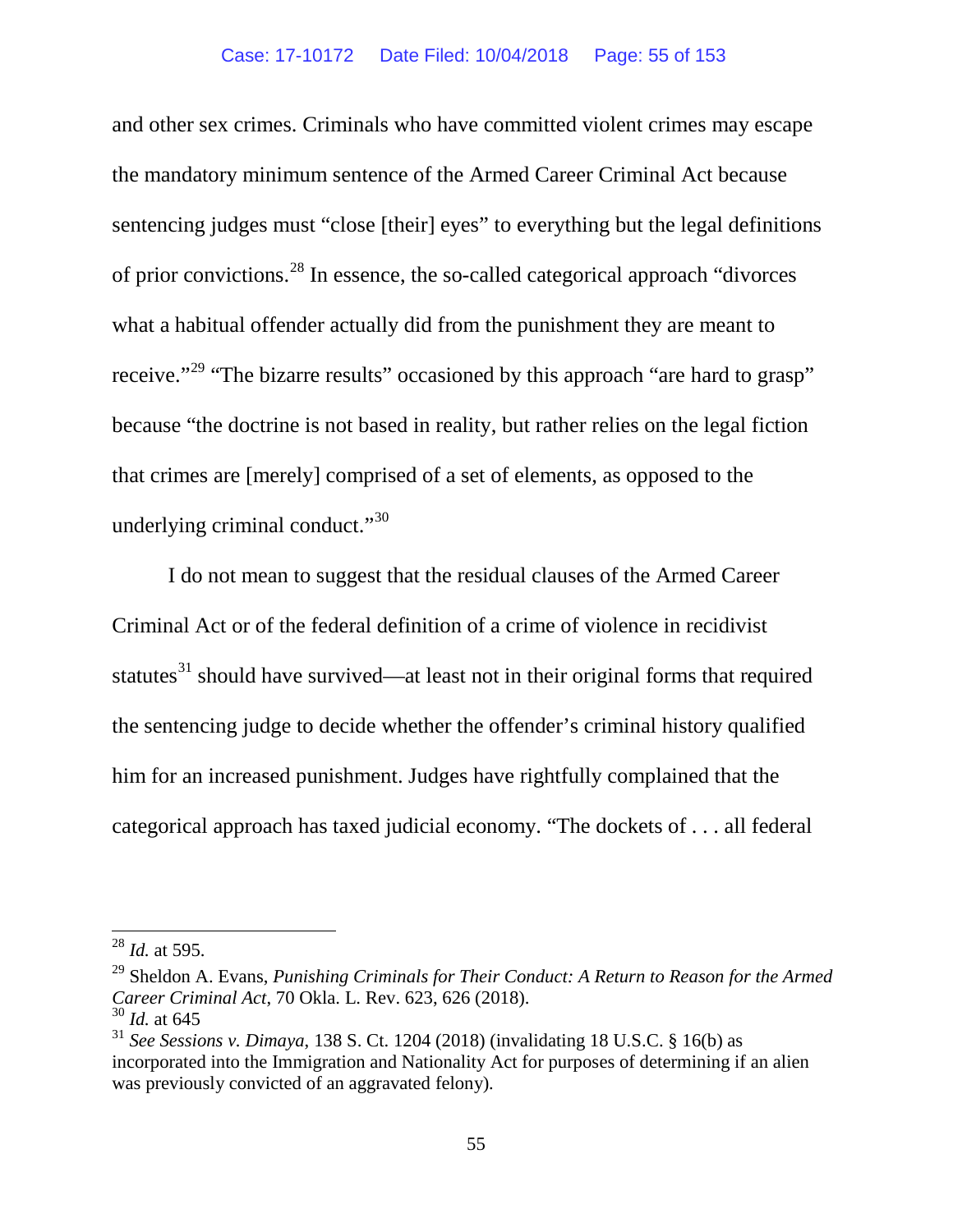courts are now clogged with [ACCA] cases,"[32](#page-55-0) and perhaps "no other area of law has demanded more of [the courts'] resources."<sup>[33](#page-55-1)</sup> And as the Supreme Court explained in *Johnson*, the two-step process demanded by the categorical approach, in which the sentencing judge imagined the "ordinary case" of a crime and then decided "whether that abstraction present[ed] a serious potential risk of physical injury," was vague and confusing.<sup>[34](#page-55-2)</sup> The residual clause produced several circuit splits over whether certain crimes were sufficiently violent.<sup>[35](#page-55-3)</sup> Indeed, the justices could not agree whether fleeing in a vehicle from law enforcement or drunk driving qualified as violent crimes,  $36$  eventually leading the Supreme Court to conclude that "trying to derive meaning from the residual clause . . . [was] a failed enterprise."<sup>[37](#page-55-5)</sup> And even the elements clause has created confusion, with members of this Court disagreeing about whether crimes like attempted murder, attempted armed robbery, robbery, aggravated assault, and felony battery are violent crimes.[38](#page-55-6)

<span id="page-55-1"></span><span id="page-55-0"></span><sup>32</sup> *United States v. Vann*, 660 F.3d 771, 787 (4th Cir. 2011) (Agee, J., concurring).

<span id="page-55-2"></span><sup>33</sup> *United States v. Aguila-Montes de Oca*, 655 F.3d 915, 917 (9th Cir. 2011), *abrogated by Descamps v. United States*, 570 U.S. 254 (2013).

<span id="page-55-3"></span> $34$  135 S. Ct. at 2557.

<span id="page-55-4"></span><sup>&</sup>lt;sup>35</sup> *See id.* at 2560 (collecting cases).

<span id="page-55-5"></span><sup>36</sup> *See Sykes v. United States*, 564 U.S. 1, 36 (2011) (Kagan, J., dissenting) (opining that fleeing in a vehicle is not a violent felony); *Begay v. United States*, 553 U.S. 137, 156 (2008) (Alito, J., dissenting) (opining that drunk driving is a violent felony).

<span id="page-55-6"></span><sup>37</sup> *Johnson*, 135 S. Ct. at 2560.

<sup>38</sup> *See, e.g.*, *Hylor v. United States*, \_\_\_ F.3d \_\_\_\_, No. 17-10856, slip op. at 10–13 (11th Cir. July 18, 2018) (Jill Pryor, J., concurring) (opining that attempted murder and attempted armed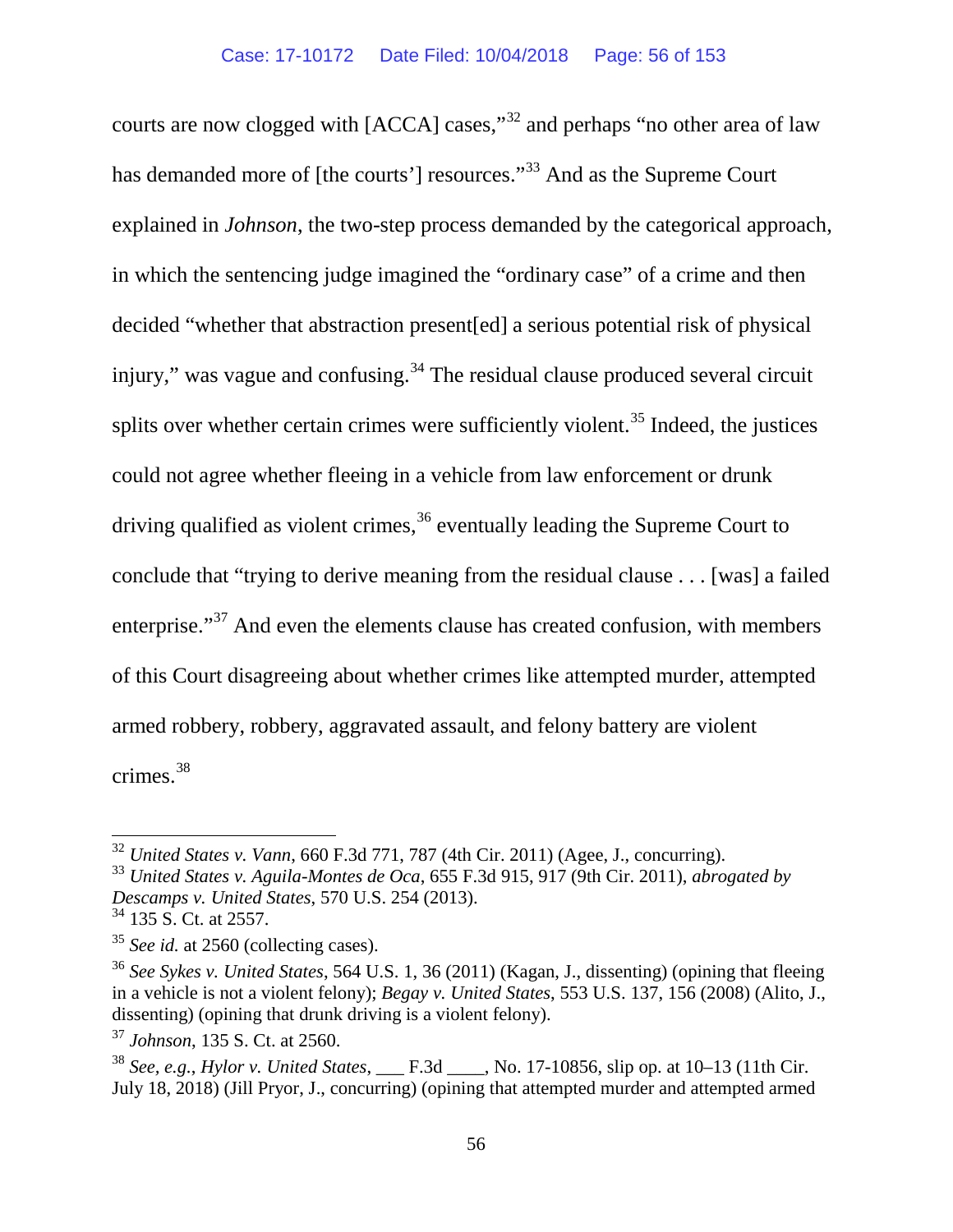The problems with the categorical approach also cannot necessarily be remedied by having the sentencing judge make findings about the underlying facts of prior convictions. The Sixth Amendment requires that, "[o]ther than the fact of a prior conviction, any fact that increases the penalty for a crime beyond the prescribed statutory maximum must be submitted to a jury."[39](#page-56-0) And the specific details of a recidivist's past crimes go beyond the simple "fact of [his] prior conviction."[40](#page-56-1) Indeed, some members of the Supreme Court have opined that, under the Sixth Amendment, even the bare fact of a prior conviction should be proved to a jury. $41$ 

# *C. Return of the Jury*

l

robbery are not violent felonies); *United States v. Lee*, 886 F.3d 1161, 1165–71 (11th Cir. 2018) (Jordan, J., concurring) (opining that prior Eleventh Circuit decisions holding that robbery is a violent felony were wrongly decided);*United States v. Vail-Bailon*, 868 F.3d 1293, 1308 (11th Cir. 2017) (en banc) (Wilson, J., dissenting) (opining that battery is not a violent felony); *Vail-Bailon*, 868 F.3d at 1315 (Rosenbaum, J., dissenting) (same); *United States v. Golden*, 854 F.3d 1256, 1257–60 (11th Cir. 2017) (Jill Pryor, J., concurring) (opining that a prior Eleventh Circuit decision holding that aggravated assault is a violent felony was incorrect); *In re Colon*, 826 F.3d 1301, 1306–08 (11th Cir. 2016) (Martin, J., dissenting) (opining that aiding and abetting a Hobbs Act robbery is not a crime of violence).

<span id="page-56-0"></span><sup>39</sup> *Apprendi v. New Jersey*, 530 U.S. 466, 490 (2000).

<span id="page-56-1"></span><sup>40</sup> *Id.*; *see also Mathis v. United States*, 136 S. Ct. 2243, 2252 (2016) (citing "serious Sixth Amendment concerns" about judicial factfinding); *Taylor v. United States*, 495 U.S. 575, 601 (1990) (expressing concern that judicial factfinding about earlier offenses would "abridg[e a defendant's] right to a jury trial"); King, *Sentencing and Prior Convictions*, *supra* note 18, at 550–58, 562–63 (explaining constitutional concerns about the role of judges).

<span id="page-56-2"></span><sup>41</sup> *See, e.g.*, *Dimaya*, 138 S. Ct. at 1254 (Thomas, J., dissenting) ("In my view, if the [g]overnment wants to enhance a defendant's sentence based on his prior convictions, it must put those convictions in the indictment and prove them to a jury beyond a reasonable doubt."); *Almendarez-Torres v. United States*, 523 U.S. 224, 267 (1998) (Scalia, J., dissenting) ("[I]t is . . . 'unfair,' of course, to deprive [a] defendant of a jury determination . . . on the critical question of [a] prior conviction.").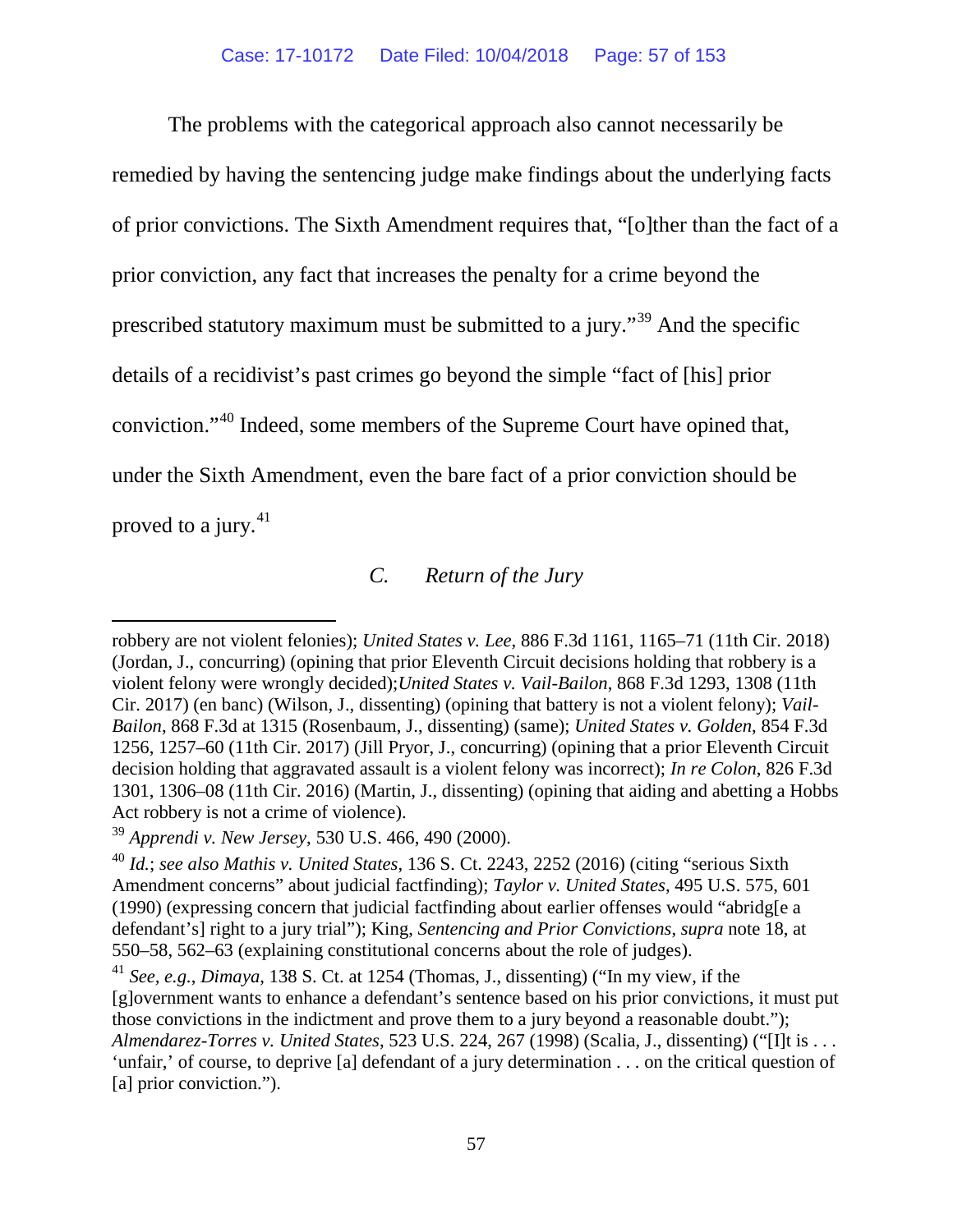The combination of the need to punish violent recidivists and the problem of judicial factfinding about prior convictions yields an obvious solution for Congress: rewrite the Armed Career Criminal Act and other recidivist statutes to require that the government must prove to a jury beyond a reasonable doubt that the defendant has previously been convicted of a felony the actual commission of which involved the use, attempted use, or threatened use of physical force against another person. For example, in the case of a defendant with a prior conviction under Alabama law for first-degree sexual abuse by forcible compulsion, the prosecution could introduce evidence that the defendant in fact used violent force to subdue his victim. This evidence might include certified charging documents, stipulations, plea agreements, factual proffers, and verdict forms from the past prosecution, as well as traditional evidence such as witness testimony and physical evidence.

Tasking the jury with determining recidivism is consistent with the common law. "Habitual offender laws like the ACCA enjoy a long tradition in this country that dates back to colonial times."[42](#page-57-0) And"[a]t common law, the fact of prior convictions *had* to be charged in the same indictment charging the underlying crime  $\dots$  and submitted to the jury for determination along with that crime.<sup> $143$  $143$ </sup> In

<span id="page-57-0"></span><sup>42</sup> Evans, *Punishing Criminals for Their Conduct*, *supra* note 29, at 628.

<span id="page-57-1"></span><sup>43</sup> *Almendarez-Torres*, 523 U.S. at 261 (Scalia, J., dissenting) (collecting authorities).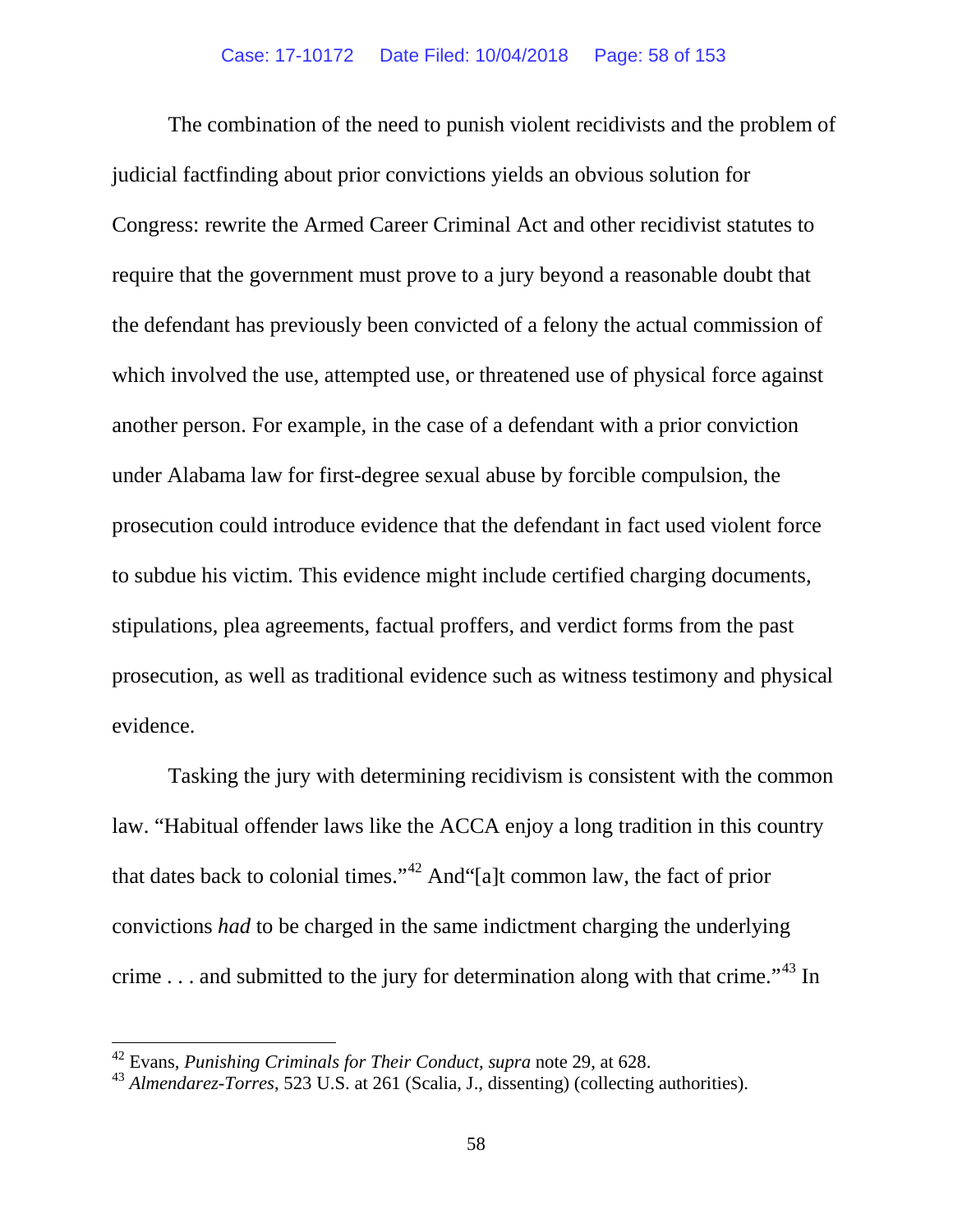1967, the Supreme Court acknowledged that "[t]he common-law procedure for applying recidivist statutes . . . , which requires allegations and proof of past convictions in the current trial, is, of course, the simplest and best known procedure."[44](#page-58-0) And earlier decisions of state courts left little doubt that "a verdict of the jury finding the prior conviction . . . [was] essential to the power of the court to impose the increased punishment" absent a statute that displaced the common  $law.<sup>45</sup>$  $law.<sup>45</sup>$  $law.<sup>45</sup>$ 

"[T]he right to have a jury decide prior-offense status . . . was the law in virtually every federal and state jurisdiction, from the Founding past World War II."[46](#page-58-2) For example, a former Texas recidivism statute provided enhanced penalties when the prosecutor proved to the jury that the offender "ha[d] been before convicted of the same [felony] offense  $\dots$  or one of the same nature."<sup>[47](#page-58-3)</sup> And a jury finding was more than a formality. Under a former Indiana statute, "the previous convictions, sentences, and imprisonments [had to] be described specifically, and the jury [had to] find that the defendant was convicted, sentenced, and imprisoned

<span id="page-58-0"></span><sup>44</sup> *Spencer*, 385 U.S. at 566.

<span id="page-58-1"></span><sup>45</sup> *State v. Findling*, 144 N.W. 142, 143 (Minn. 1913) (collecting cases); *see also* King, *Sentencing and Prior Convictions*, *supra* note 18, at 566–98 (collecting extensive data on historic state practices); Anthony M. Radice, *Recidivist Procedures: Prejudice and Due Process*, 53 Cornell L. Rev. 337, 341 n.19 (1968); Harold Dubroff, Note, *Recidivist Procedures*, 40 N.Y.U. L. Rev. 332, 333 (1965).

<span id="page-58-2"></span><sup>46</sup> King, *Sentencing and Prior Convictions*, *supra* note 18, at 553.

<span id="page-58-3"></span><sup>47</sup> 1925 Tex. Crim. Stat. art. 62; *see also Spencer*, 385 U.S. at 556 n.1 (citing Tex. Penal Code Ann. art. 62 (West 1952)); King, *Sentencing and Prior Convictions*, *supra* note 18, at 566–98 (collecting state laws).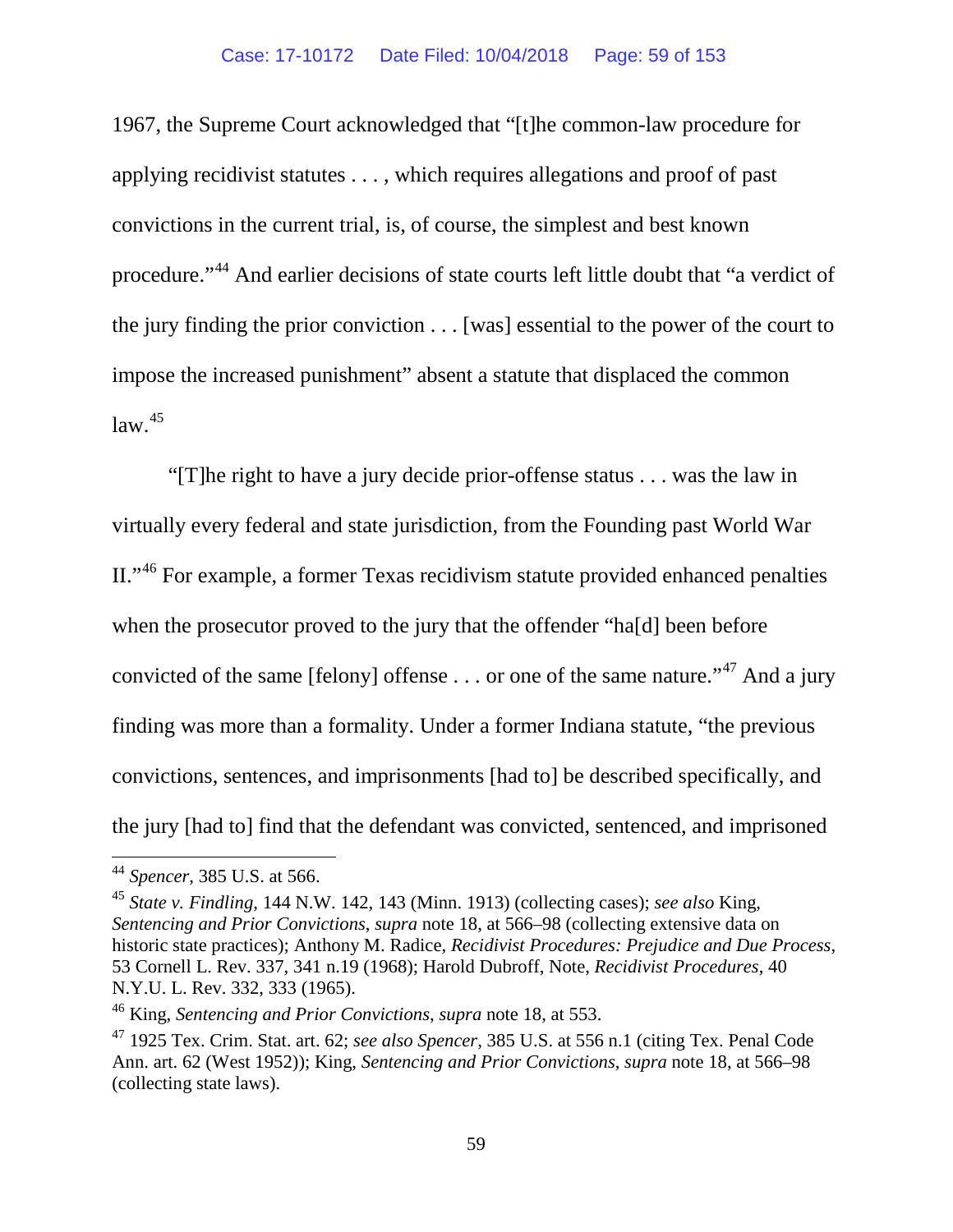in the instances described, and not otherwise."[48](#page-59-0) Indeed, in *Kelley v. State*, [49](#page-59-1) the Supreme Court of Indiana held that the prosecution could not rely on "a certified transcript of a judgment . . . [that did] not describe the crime for which [the defendant] was convicted, but merely recite[d]" that the defendant was sentenced to between one and seven years of imprisonment.<sup>[50](#page-59-2)</sup>

The common-law method for proving prior convictions ordinarily permitted the prosecutor to rely on a broad array of evidence if the defendant refused "to stipulate as to the prior conviction[] and thereby relieve the State of the necessity of  $\ldots$  adducing proof before the jury of such prior convictions.<sup>[51](#page-59-3)</sup> For example, in *Crocker v. State*,<sup>[52](#page-59-4)</sup> after a defendant accused of "robbery with a prior conviction for robbery" contested the fact of his first conviction, the prosecutor introduced "records from the penitentiary," "testimony of one of the officers involved in the prior case," and a "comparison of finger prints of the [defendant] with the finger prints taken in connection with the prior offense."<sup>[53](#page-59-5)</sup> And in *Dozier v. State*,<sup>[54](#page-59-6)</sup> the

<span id="page-59-0"></span><sup>48</sup> *Kelley v. State*, 185 N.E. 453, 455 (Ind. 1933) (quoting Burns' Ann. Ind. Stat. § 2340 (1926)). <sup>49</sup> 185 N.E. 453 (Ind. 1933).

<span id="page-59-2"></span><span id="page-59-1"></span><sup>50</sup> *Id.* at 455; *cf. Carter v. Commonwealth*, 11 Ky. Op. 92, 93 (Ky. 1881) ("The fact that the accused had been previously indicted for a felony, describing the nature of the offense, in a court having jurisdiction, that he was assigned and pled to the indictment . . . , etc., are facts necessary to be alleged.").

<span id="page-59-3"></span><sup>51</sup> *Crocker v. State*, 385 S.W.2d 392, 394 (Tex. Crim. App. 1964).

<span id="page-59-4"></span><sup>52</sup> 385 S.W.2d 392 (Tex. Crim. App. 1964).

<span id="page-59-5"></span><sup>53</sup> *Id.* at 393.

<span id="page-59-6"></span><sup>54</sup> 318 S.W.2d 80 (Tex. Crim. App. 1958).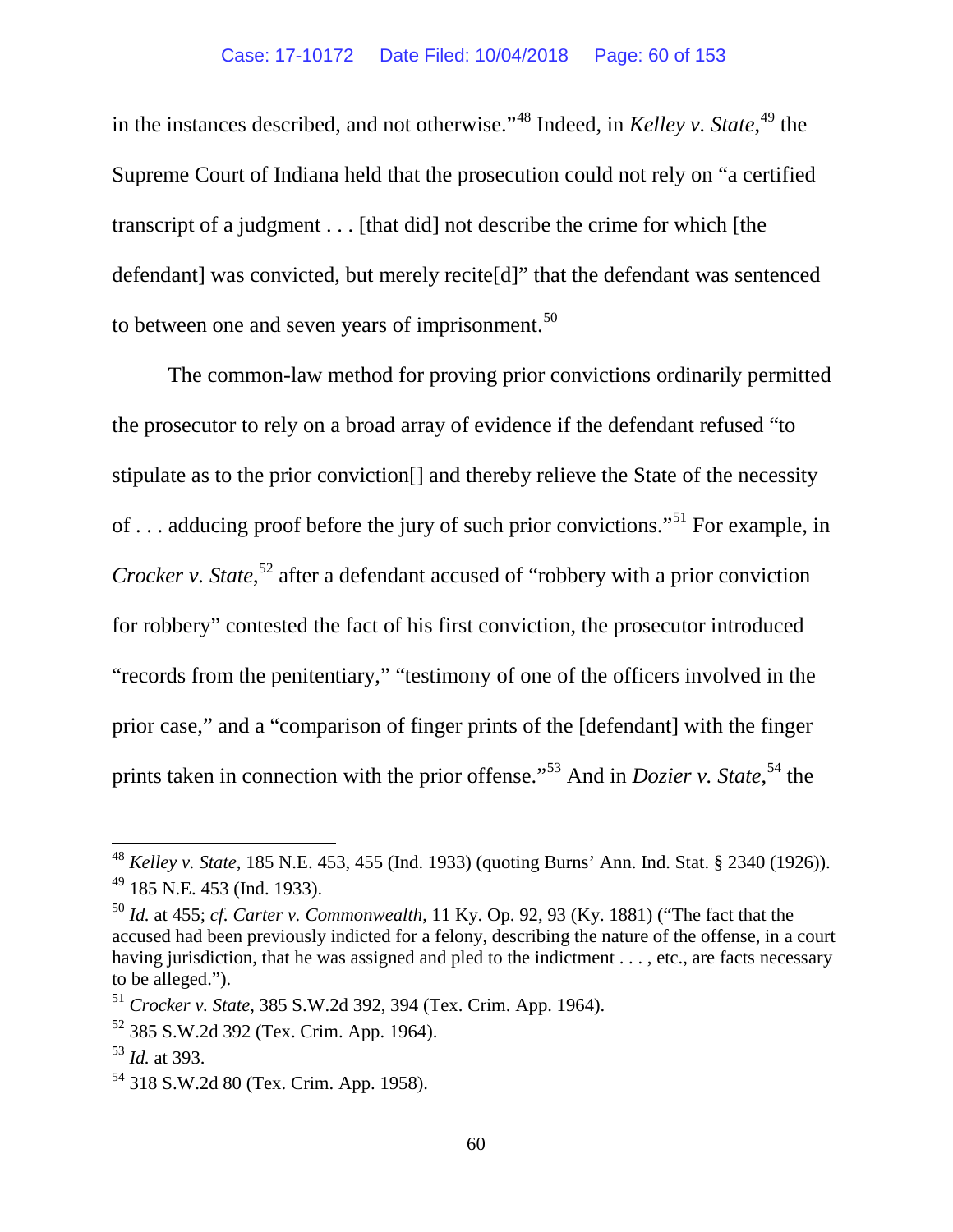jury was tasked with weighing "certified copies of the judgment and sentence," "records of the Texas Department of Correction, including fingerprints," and "expert testimony identifying [the fingerprints] as identical with those of the [defendant]."[55](#page-60-0) Factfinding by juries was considered essential to recidivism statutes.

And still today, there are states that require factfinding by juries to sentence an offender under their own recidivist statutes. Under Indiana's current habitual offender statute, [56](#page-60-1) "habitual offender proceedings are treated as substantive criminal trials. The State must prove the allegations beyond a reasonable doubt" to a jury.<sup>[57](#page-60-2)</sup> The test for determining whether a prior conviction from another jurisdiction qualifies as a predicate offense under Indiana's statute does not turn on the elements of the offense, but on whether the acts that resulted in the out-of-state conviction would have constituted a predicate offense "if they had been committed in Indiana."<sup>[58](#page-60-3)</sup>

California also uses a conduct-based approach in cases in which it is not possible to determine whether an offense committed in another jurisdiction would qualify as a predicate felony through an inspection of the elements of the offense

<span id="page-60-0"></span><sup>55</sup> *Id.* at 82.

<span id="page-60-1"></span> $56$  Ind. Code § 35-50-2-8.

<span id="page-60-2"></span><sup>57</sup> *Moore v. State*, 769 N.E.2d 1141, 1146 (Ind. Ct. App. 2002); *see also Seay v. State*, 698 N.E.2d 732, 733–34 (Ind. 1998) (describing the role of the jury in Indiana habitual-offender proceedings).

<span id="page-60-3"></span><sup>58</sup> *Weiss v. State*, 903 N.E.2d 557, 561 (Ind. Ct. App. 2009).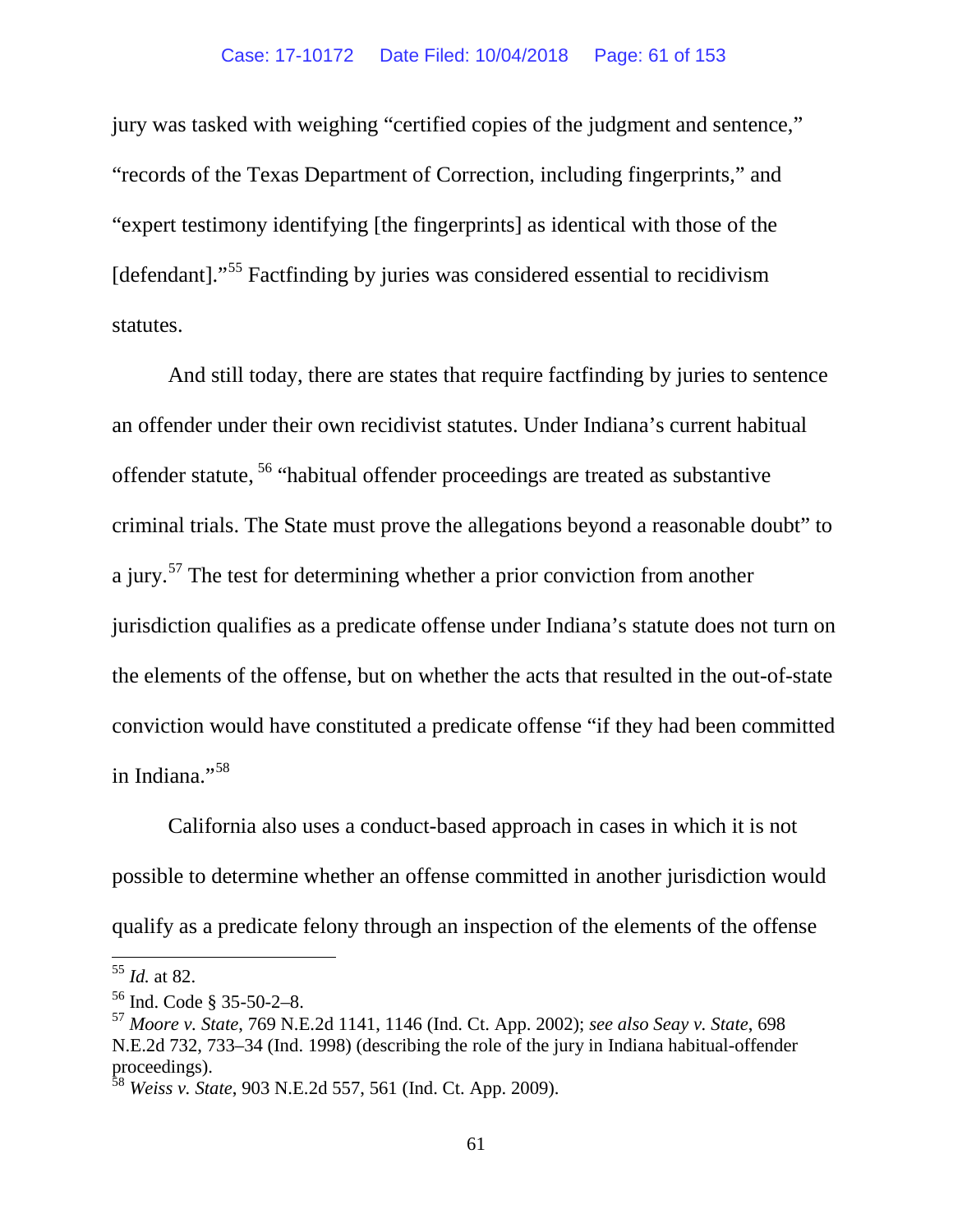alone.[59](#page-61-0) Although California law permits judges to make the factual findings required to determine that the conduct that resulted in an out-of-state conviction would have been a predicate offense if committed in the state, a California court "may not rely on its own independent review of record evidence to determine what conduct 'realistically' led to the defendant's conviction," but must instead rely on "those facts that were already necessarily found by a prior jury in rendering a guilty verdict or admitted by the defendant in entering a guilty plea."<sup>[60](#page-61-1)</sup>

Within our own Circuit, Alabama<sup>[61](#page-61-2)</sup> and Georgia<sup>[62](#page-61-3)</sup> likewise require the state to prove that the conduct underlying an offender's prior out-of-state conviction would have been a predicate offense under the state's recidivist statute if committed in the state, although both Alabama<sup>[63](#page-61-4)</sup> and Georgia<sup>[64](#page-61-5)</sup> permit judges to make the requisite factual findings. So in advocating a return to the jury's traditional role in determining recidivism at the federal level, I am not advancing a

<span id="page-61-0"></span><sup>59</sup> *See People v. Gallardo*, 407 P.3d 55, 57 (Cal. 2017).

<span id="page-61-1"></span><sup>60</sup> *Id.*

<span id="page-61-2"></span><sup>61</sup> *See Skinner v. State*, 987 So. 2d 1172, 1175 (Ala. Crim. App. 2006) ("In determining whether an out-of-state conviction will be used to enhance punishment pursuant to the [Alabama habitual-offender statute], the conduct upon which the foreign conviction is based must be considered and not the foreign jurisdiction's treatment of that conduct.").

<span id="page-61-3"></span><sup>62</sup> *See Walker v. Hale*, 657 S.E.2d 227, 230 (Ga. 2008) (holding that an out-of-state crime qualifies as a predicate offense under Georgia's recidivist statute if "the same offense, if committed in this State, would constitute a serious violent felony" as defined under the statute).

<span id="page-61-5"></span><span id="page-61-4"></span><sup>63</sup> *See* Ala. R. Crim. P. 26.6(a) ("Except in death penalty cases and in cases involving offenses committed prior to January 1, 1980, the judge shall impose the sentence in all cases."). <sup>64</sup> *See Brown v. State*, 670 S.E.2d 400, 402 (Ga. 2008) (holding that the right to trial by jury is not violated by the Georgia repeat-offender statute's requirement that the judge make findings of prior convictions).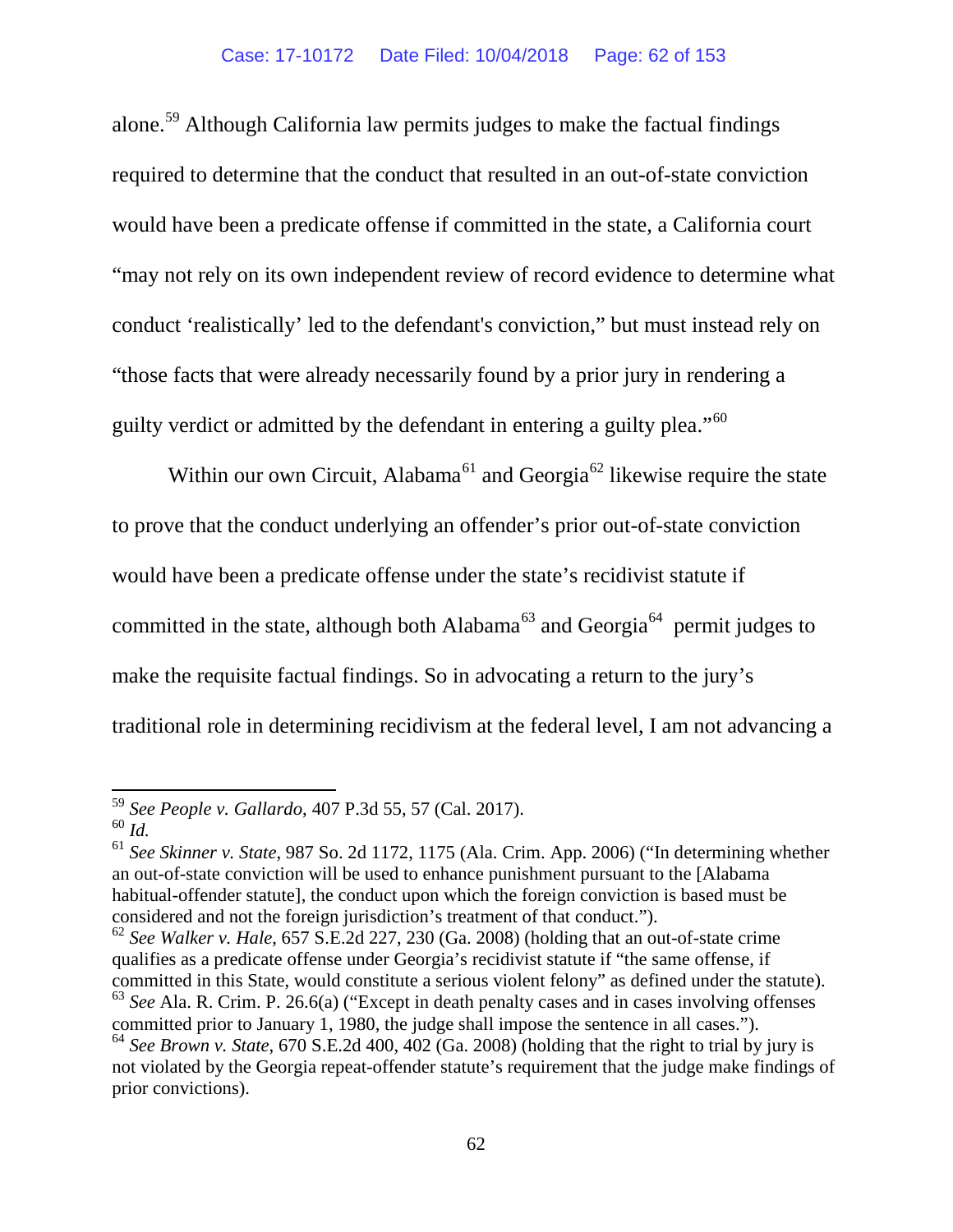### Case: 17-10172 Date Filed: 10/04/2018 Page: 63 of 153

proposal untested by contemporary experience. I am instead proposing a solution that has proved workable in practice in several states.

Some may object that jurors' knowledge of past convictions will lead them to engage in propensity reasoning,<sup>[65](#page-62-0)</sup> but the Supreme Court long ago held that the "use of prior convictions in [a] . . . criminal trial . . . [is not] so egregiously unfair upon the issue of guilt or innocence as to offend" the guarantee of due process of law.<sup>[66](#page-62-1)</sup> In any event, the details of past convictions are unlikely to reach the jury.<sup>[67](#page-62-2)</sup> To begin, about 97 percent of federal prosecutions end in guilty pleas.<sup>[68](#page-62-3)</sup> And those few defendants who go to trial can stipulate to their past convictions and limit any proceedings to the charged offenses.<sup>[69](#page-62-4)</sup>

<span id="page-62-0"></span><sup>65</sup> *See, e.g.*, Dubroff, *supra* note 45, at 337 (citing the "prejudice engendered by proving guilt for the present offense simultaneously with the issue of recidivism" under the common-law method).

<span id="page-62-1"></span><sup>66</sup> *Spencer*, 385 U.S. at 559; *see also id.* at 560 ("Such statutes . . . have been sustained in this Court on several occasions against contentions that they violate constitutional strictures dealing with double jeopardy, *ex post facto* laws, cruel and unusual punishment, due process, equal protection, and privileges and immunities.").

<span id="page-62-2"></span><sup>67</sup> *See generally* Nancy J. King, *Juries and Prior Convictions: Managing the Demise of the Prior Conviction Exception to* Apprendi, 67 SMU L. Rev. 577 (2014) (outlining procedures that preserve the right to a jury trial in recidivism proceedings while limiting prejudice to defendants).

<span id="page-62-3"></span><sup>68</sup> *See* U.S. Sentencing Comm'n, *2017 Sourcebook of Federal Sentencing Statistics* fig. C, https://www.ussc.gov/research/sourcebook-2017.

<span id="page-62-4"></span><sup>69</sup> *See Pitcock v. State*, 367 S.W.2d 864, 865 (Tex. Crim. App. 1963) (explaining that under a recidivism statute, "should the appellant again offer to fully stipulate as to the prior conviction, the state should not be allowed to introduce evidence on this point"), *overruled on other grounds by Lehman v. State*, 792 S.W.2d 82 (Tex. Crim. App. 1990) (en banc); *cf. Old Chief v. United States*, 519 U.S. 172, 174 (1997) (explaining that in a federal prosecution of a felon for possession of a firearm, 18 U.S.C. § 922(g)(1), a district court abuses its discretion if it allows the government to "prove the element of prior conviction" when a defendant "offer[s] to concede th[at] fact").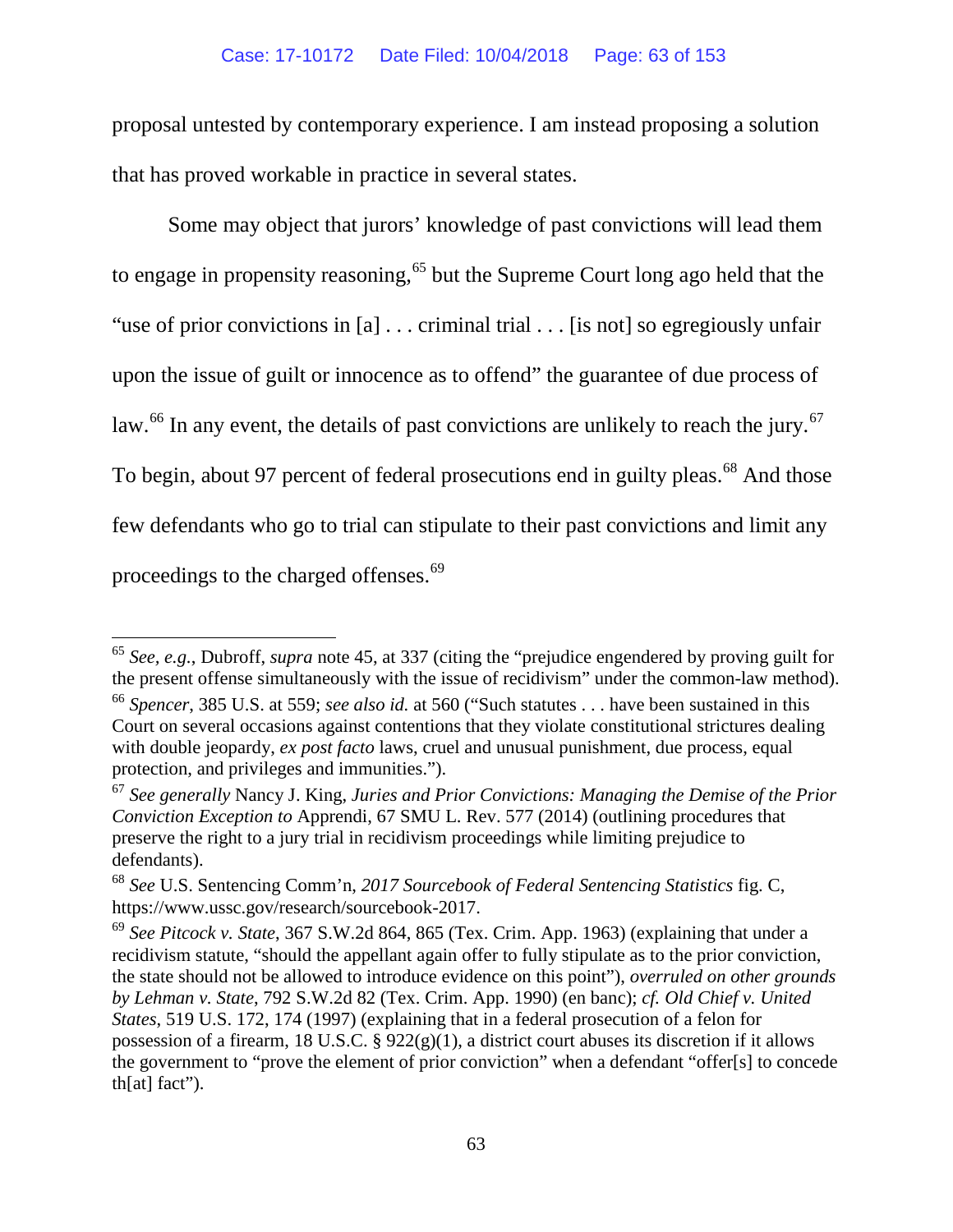The supposed unfairness to defendants of admitting proof of prior convictions is the same concern that motivated the failed experiment of allowing judges to assess recidivism. When the Supreme Court decided *Spencer v. Texas*[70](#page-63-0) in 1967 and upheld the common-law jury method against a challenge under the Fourteenth Amendment,<sup> $71$ </sup> the majority opined that it "might well agree" that other methods of assessing recidivism, such as "leaving that question to the court," would be "faire[r]" than placing a defendant's criminal history before the jury.<sup>[72](#page-63-2)</sup> Justice Stewart also wrote in his concurring opinion that, "[i]f the Constitution gave [him] a roving commission to impose upon the criminal courts of [the states his] own notions of enlightened policy, [he] would not join the [majority] opinion" because other "recidivist procedures . . . are far superior to those utilized [under the common law]."[73](#page-63-3) And then-contemporary academic commentators critiqued the common-law method and identified alternatives, including "determination of [recidivist] status by the judge."[74](#page-63-4) But here we are. The cure of judicial factfinding has proved worse than the disease it was supposed to treat.

<span id="page-63-0"></span> $70$  385 U.S. 554 (1967).

<span id="page-63-1"></span> $71$  *Id.* at 559.

<span id="page-63-2"></span><sup>72</sup> *Id.* at 566–67.

<span id="page-63-3"></span><sup>73</sup> *Id.* at 569 (Stewart, J., concurring); *see also id.* (observing that many states had recently modified or abandoned the common-law method).

<span id="page-63-4"></span><sup>74</sup> David S. Sidikman, Note, *The Pleading and Proof of Prior Convictions in Habitual Criminal Prosecutions*, 33 N.Y.U. L. Rev. 210, 215–16 (1958) (capitalization omitted) (explaining that judicial assessment "should be preferred over the common-law" method and that "a jury trial should not be considered essential where the issue is conviction of prior offenses"); *cf.* Radice,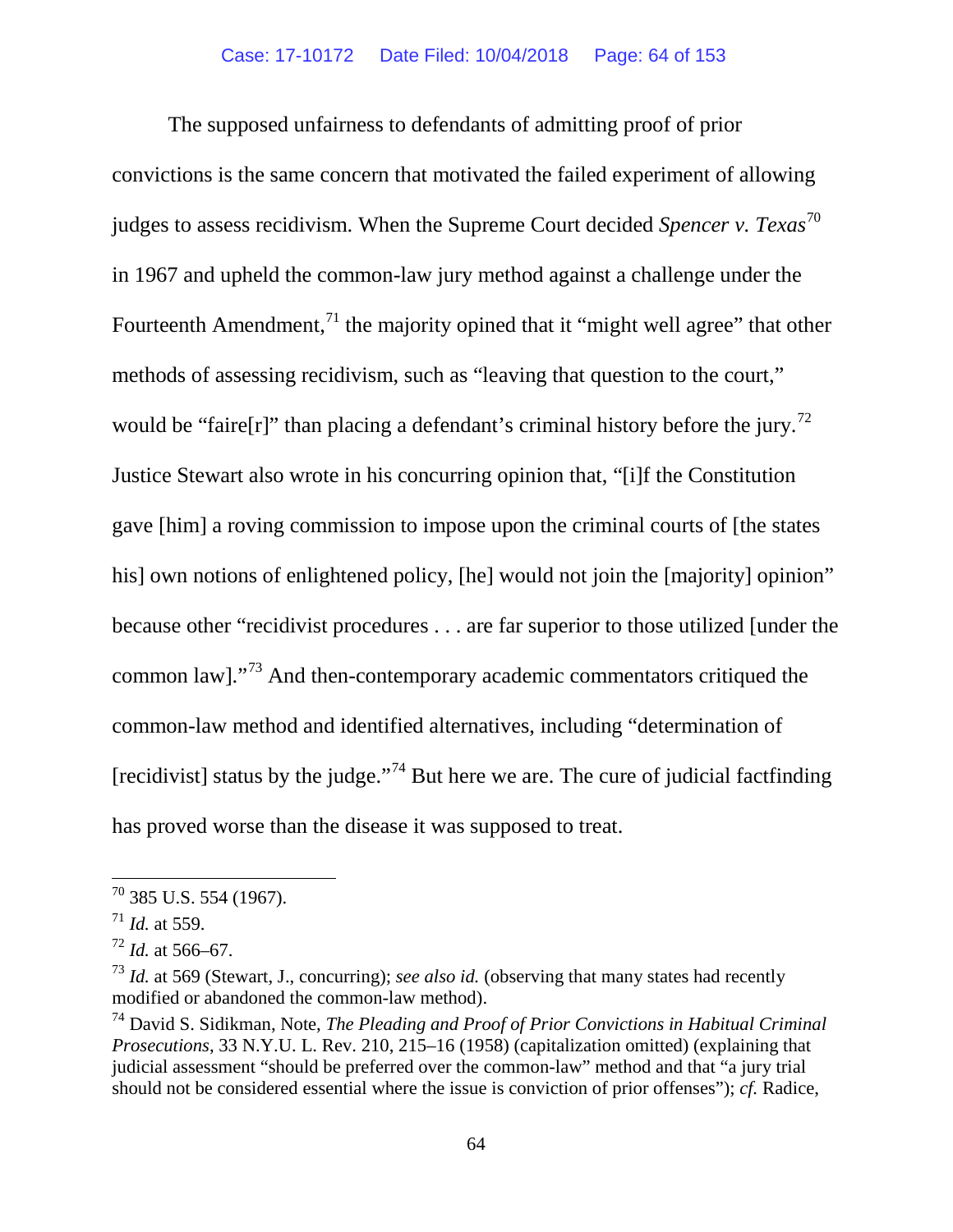Another objection might be that compiling evidence of prior convictions will be burdensome. But with the advent of electronic records and other advantages of modern technology, the task of reconstructing the details of prior convictions will today be far easier than it was under the original common-law procedure and, over time, will become easier still.<sup>[75](#page-64-0)</sup> Because most state and federal prosecutions end in guilty pleas, the relevant details of prior convictions ordinarily will be preserved in factual proffers and other plea records.<sup>[76](#page-64-1)</sup> And in the light of the rapid rate at which many violent offenders recidivate, other relevant evidence likely will be fresh.<sup>[77](#page-64-2)</sup>

In any event, Congress has some options for ensuring that all violent recidivists remain subject to the mandatory minimum penalty. As explained above, the elements clause may fail to capture offenders who commit broadly defined crimes in violent ways. But the facts of their prior crimes, when ascertainable, should not be immune from consideration when they commit new crimes.

l

*supra* note 45, at  $340-41 \& n.21$  (critiquing the common-law method, but also acknowledging that judicial factfinding "deprives the defendant of a jury trial on the issue").

<span id="page-64-0"></span><sup>&</sup>lt;sup>75</sup> *Cf. Crocker*, 385 S.W.2d at 393 (explaining that the prosecution introduced "records from the penitentiary," "testimony of one of the officers involved in the prior case," and fingerprint evidence); King, *Sentencing and Prior Convictions*, *supra* note 18, at 561 (discussing how technology has improved the identification of repeat offenders).

<span id="page-64-1"></span><sup>76</sup> *See* Bureau of Justice Assistance, U.S. Dep't of Justice, *Plea and Charge Bargaining* 1 (2011) ("[A]bout 90 to 95 percent of both federal and state court cases are resolved through [plea bargaining].").

<span id="page-64-2"></span><sup>77</sup> *See* U.S. Sentencing Comm'n, *Report to the Congress*, *supra* note 2, at 42 (finding a "[m]edian [t]ime to [r]ecidivism" of 14 months).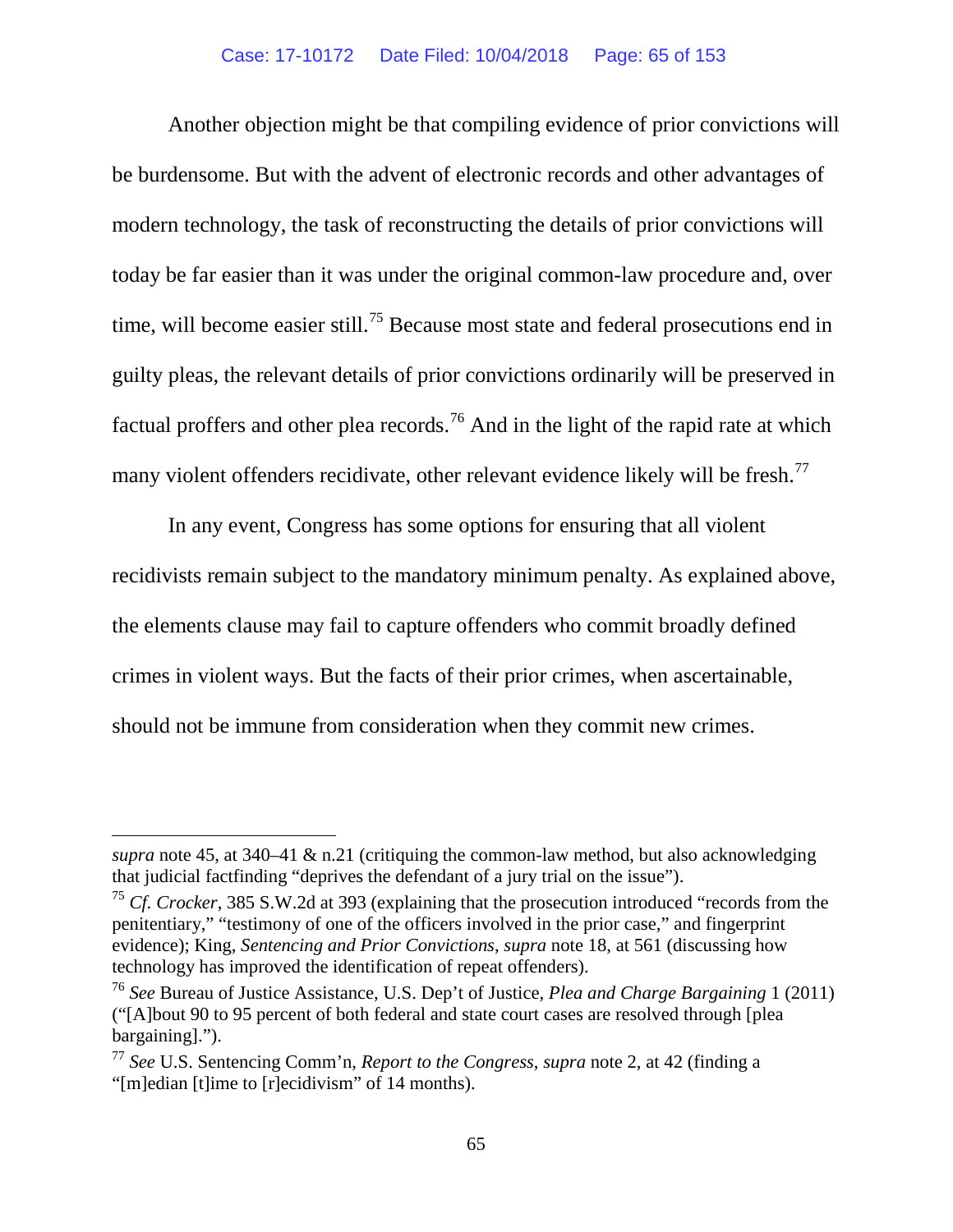That this country comprises 50 states with different criminal codes all but ensures that a formalist approach to defining a crime of violence—administered only by judges—will be either over- or underinclusive and almost certainly will be vulnerable to persistent litigation like that which felled the residual clause. For example, a recent bill introduced in the United States Senate proposes to apply the mandatory minimum to defendants with "[three] or more previous serious felony convictions," namely "any conviction . . . for an offense . . . punishable by imprisonment for a statutory maximum term of not less than 10 years."<sup>[78](#page-65-0)</sup> But this definition is both too narrow and too broad. It would exclude the offense of "felony battery" under Florida law,  $\frac{79}{9}$  $\frac{79}{9}$  $\frac{79}{9}$  a third-degree felony with a maximum term of imprisonment of five years,  $80$  even though this crime requires the infliction of "great bodily harm, permanent disability, or permanent disfigurement."[81](#page-65-3) It also would exclude convictions for "domestic battery by strangulation" under Florida law<sup>[82](#page-65-4)</sup> and for "assault [ing] another and inflict [ing] substantial bodily harm" under Minnesota law.[83](#page-65-5) But it would include the Florida offense of "[u]nlawful

<span id="page-65-0"></span><sup>78</sup> Restoring the Armed Career Criminal Act, S. 3335, 115th Cong. § 2 (2018).

<span id="page-65-1"></span> $79$  Fla. Stat. § 784.041(1).

<span id="page-65-2"></span><sup>80</sup> *Id.* § 775.082(3)(e).

<span id="page-65-3"></span> $^{81}$  *Id.* § 784.041(1)(b).

<span id="page-65-4"></span><sup>82</sup> *Id.* § 784.041(2)(a).

<span id="page-65-5"></span><sup>83</sup> Minn. Stat. § 609.223 subd. 1.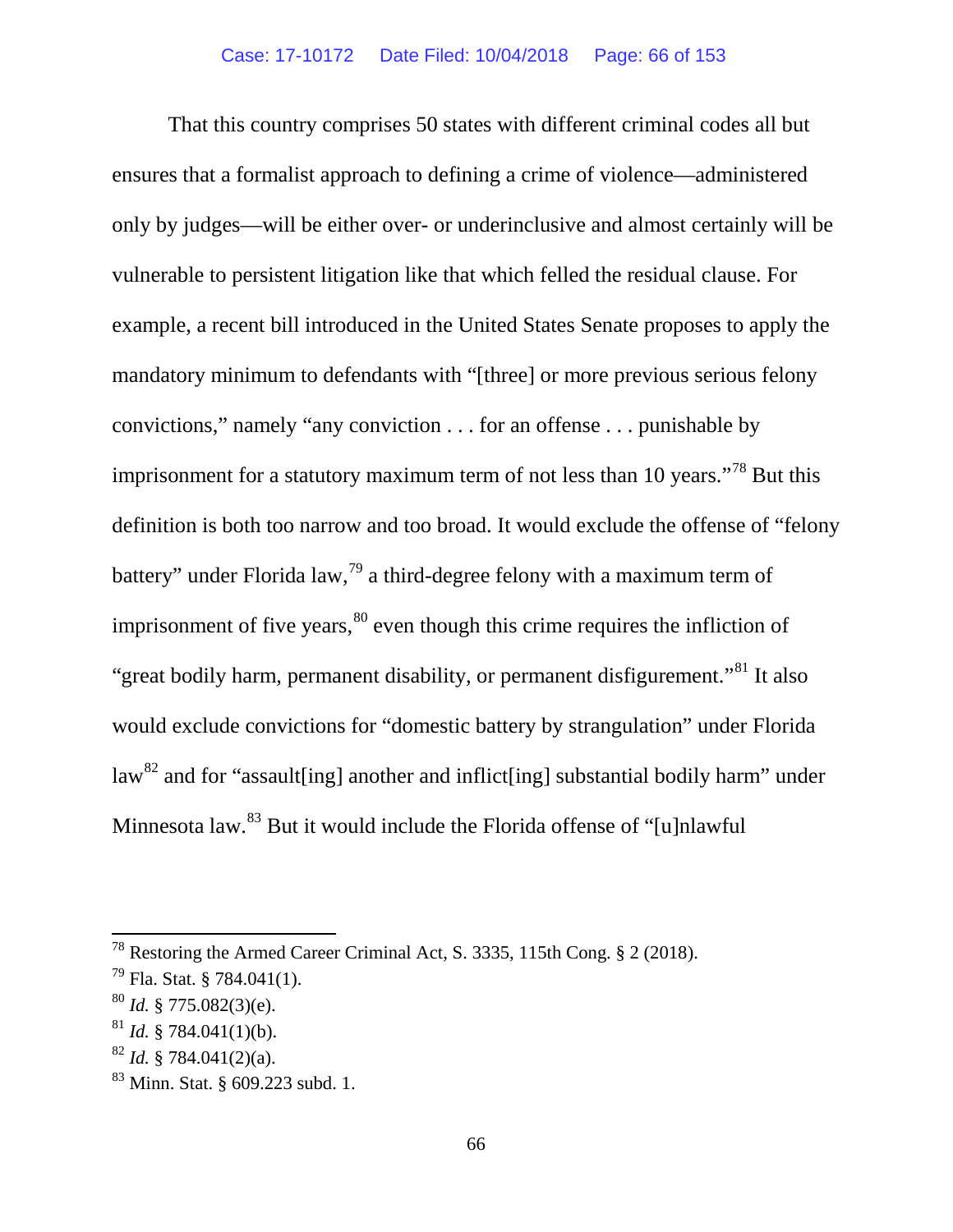possession or use of a fifth wheel,"[84](#page-66-0) a second-degree felony with a maximum term of imprisonment of 15 years.<sup>[85](#page-66-1)</sup> It would include a conviction under Utah law for "the intentional sale of five or more unlawful telecommunication devices within a six-month period,"[86](#page-66-2) also a second-degree felony with a maximum term of imprisonment of 15 years. $87$  And it would include the Massachusetts offense of knowing possession of "ten or more pieces of false money . . . with intent to utter or pass the same as true," a crime punishable by a life sentence.<sup>[88](#page-66-4)</sup> In the light of the substantial recidivism differences between violent and nonviolent offenders, Congress should ensure that their punishments are based on the nature of their past convictions and not the potential sentences for those convictions.

Make no mistake—Congress must eventually do something. The need to punish violent recidivists is just as strong today as it was when the Supreme Court decided *Spencer* over 50 years ago.<sup>[89](#page-66-5)</sup> The only question is what Congress should do. Restoring the common-law role of the jury is the right place to start.

<span id="page-66-4"></span><sup>88</sup> Mass. Gen. Laws ch. 267, § 17.

<span id="page-66-0"></span><sup>84</sup> Fla. Stat. § 812.0147.

<span id="page-66-1"></span><sup>85</sup> *See id.* § 775.082(3)(d).

<span id="page-66-2"></span><sup>86</sup> Utah Code § 76-6-409.8(2).

<span id="page-66-3"></span><sup>87</sup> *Id.* § 76-3-203(2).

<span id="page-66-5"></span><sup>89</sup> *See Spencer*, 385 U.S. at 566 n.9 (reporting "62% of prisoners committed to federal prisons in the year ending June 30, 1965, had been previously committed.").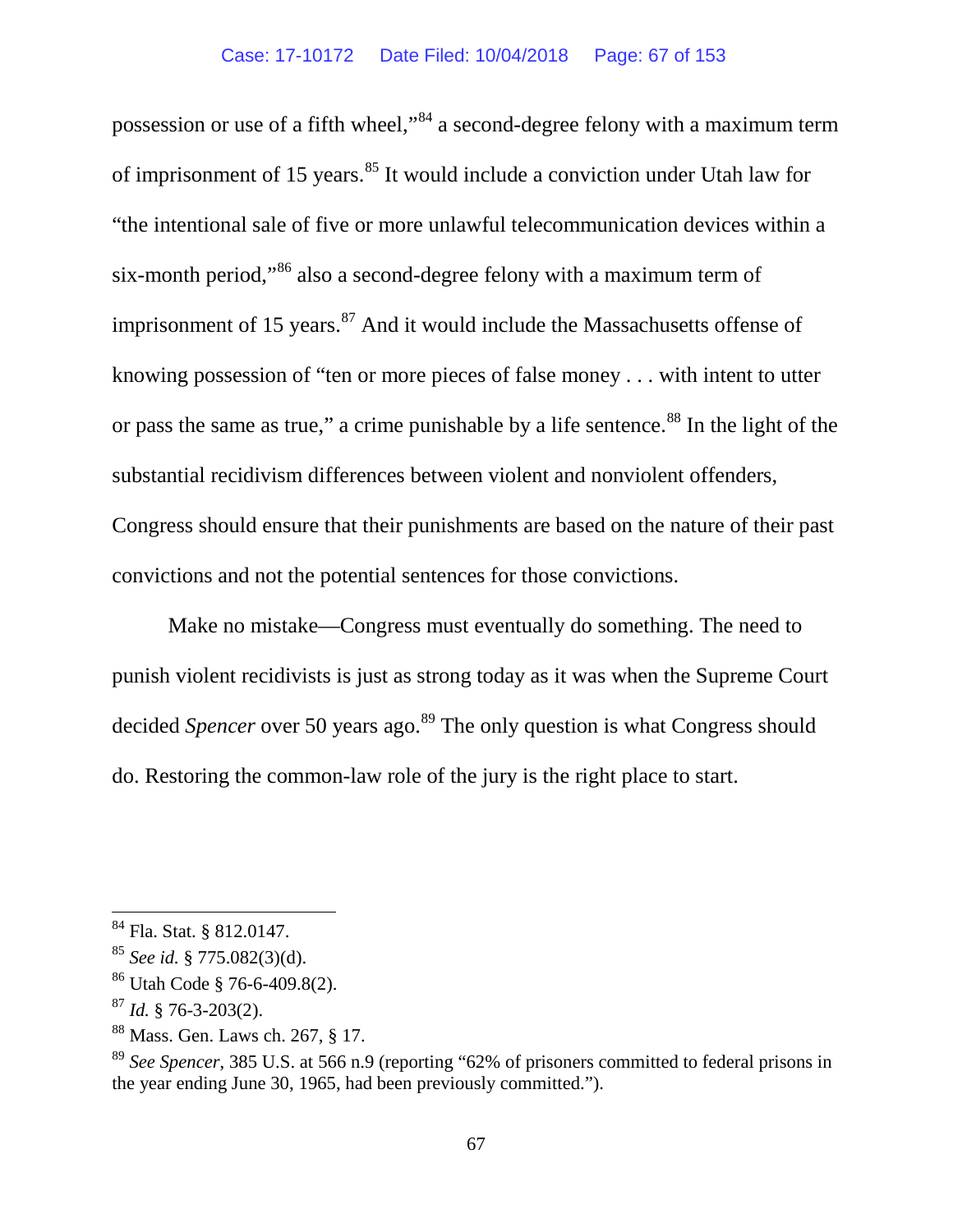MARTIN, Circuit Judge, dissenting:

As United States Circuit Judges, we have been given great power and privilege. And our positions call upon us to decide the fate of many people who have neither. In a nation that incarcerates a larger percentage of its population than almost all others, federal judges devote much time to examining (and reexamining) the sentences imposed on people serving time in our federal and state prisons. The interpretation the majority of this en banc Court gives to the sentencing statute at issue here, which gives no relief for Irma Ovalles, presents the opportunity to review the development of this Circuit's sentencing jurisprudence in recent years. My review reveals a body of law that has relentlessly limited the ability of the incarcerated to have their sentences reviewed. Decisions of this Court have left only a narrow path to relief for those serving sentences longer than the law now allows. Yet this narrow path is not mandated by decisions of the Supreme Court or by Acts of Congress. Indeed, this Court has withheld relief from prisoners even when precedent counsels otherwise.

As did my colleagues in the majority, I begin with the landmark Supreme Court decision in Johnson v. United States, 576 U.S. \_\_\_, 135 S. Ct. 2551 (2015). Having read the majority opinion, the reader is surely aware that in Johnson, the United States Supreme Court invalidated part of the Armed Career Criminal Act (ACCA), a sentencing statute designed to punish violent repeat offenders more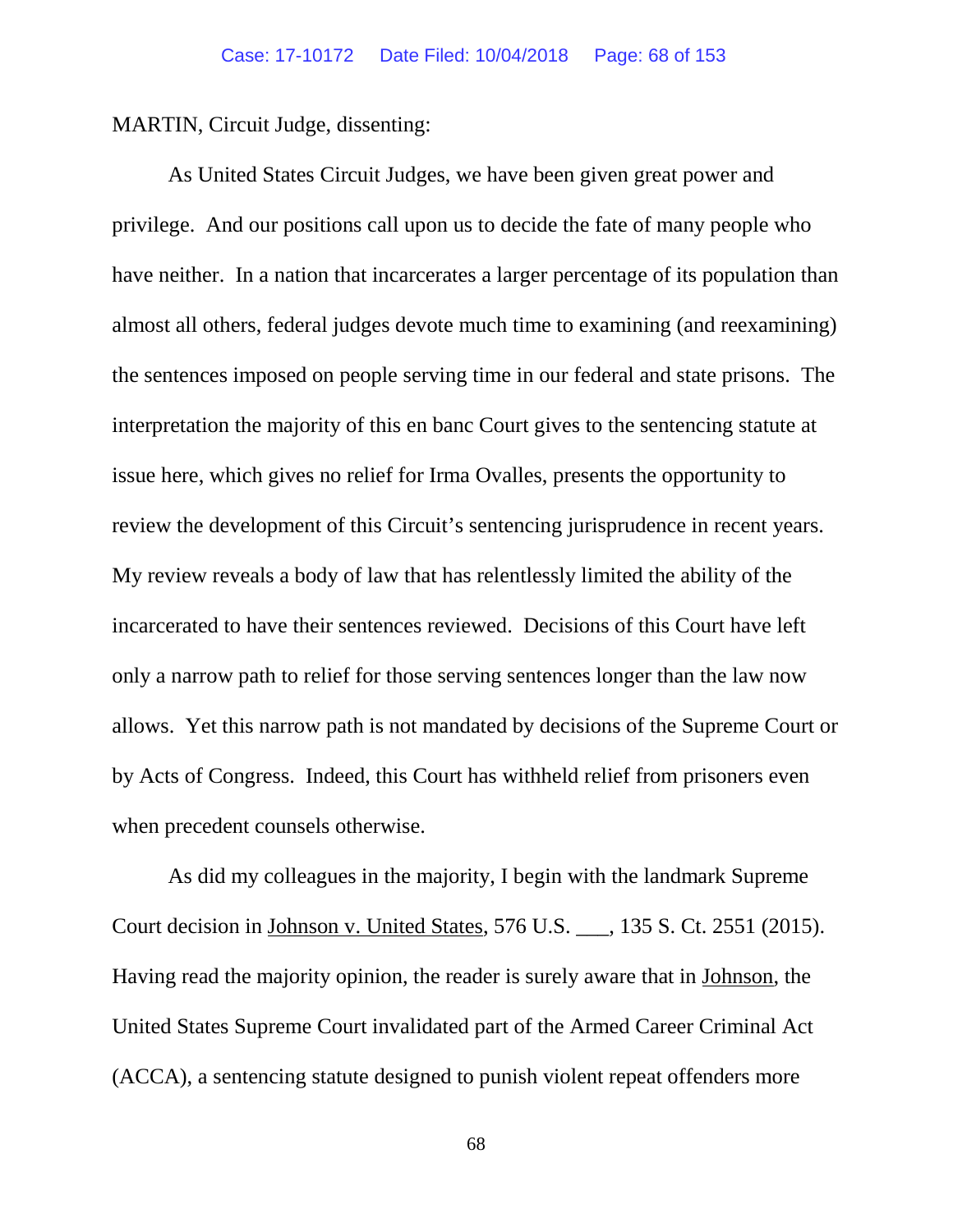harshly. Id. at 2557. The question before the Court in Johnson was not whether violent repeat offenders should be punished more harshly. Rather, the question was how to decide who is a violent repeat offender. Id. at 2555. In Johnson, the Court held that one definition the statute used to identify violent repeat offenders was so vague, and so susceptible to divergent meanings, that relying on it to lengthen people's prison sentences violated the protections guaranteed by the U.S. Constitution. Id. at 2557. As a result, the Supreme Court struck down the part of ACCA known as the residual clause. This ruling called into question the sentences of thousands of federal prisoners sentenced under ACCA and other, similarly worded statutes—including the one that was the basis for Irma Ovalles's sentence. After Johnson, it was the job of the Eleventh Circuit, and all inferior federal courts, to review the lawfulness of these sentences.

Yet at every turn, this Court erred in ways that stopped prisoners from getting their sentences reviewed and prevented people who had meritorious claims from getting relief. Ms. Ovalles's case is a "successor" to Johnson, Maj. Op. at 2, and it is the latest in this line of decisions. Judge Jill Pryor's dissent shows how the majority strays from the plain text of the statute and from Supreme Court precedent. I fully join her opinion. I write separately to provide the context of the Eleventh Circuit's response to Johnson. This is not the first time this Court has mistakenly applied Johnson, nor the first time our mistake will leave an unlawful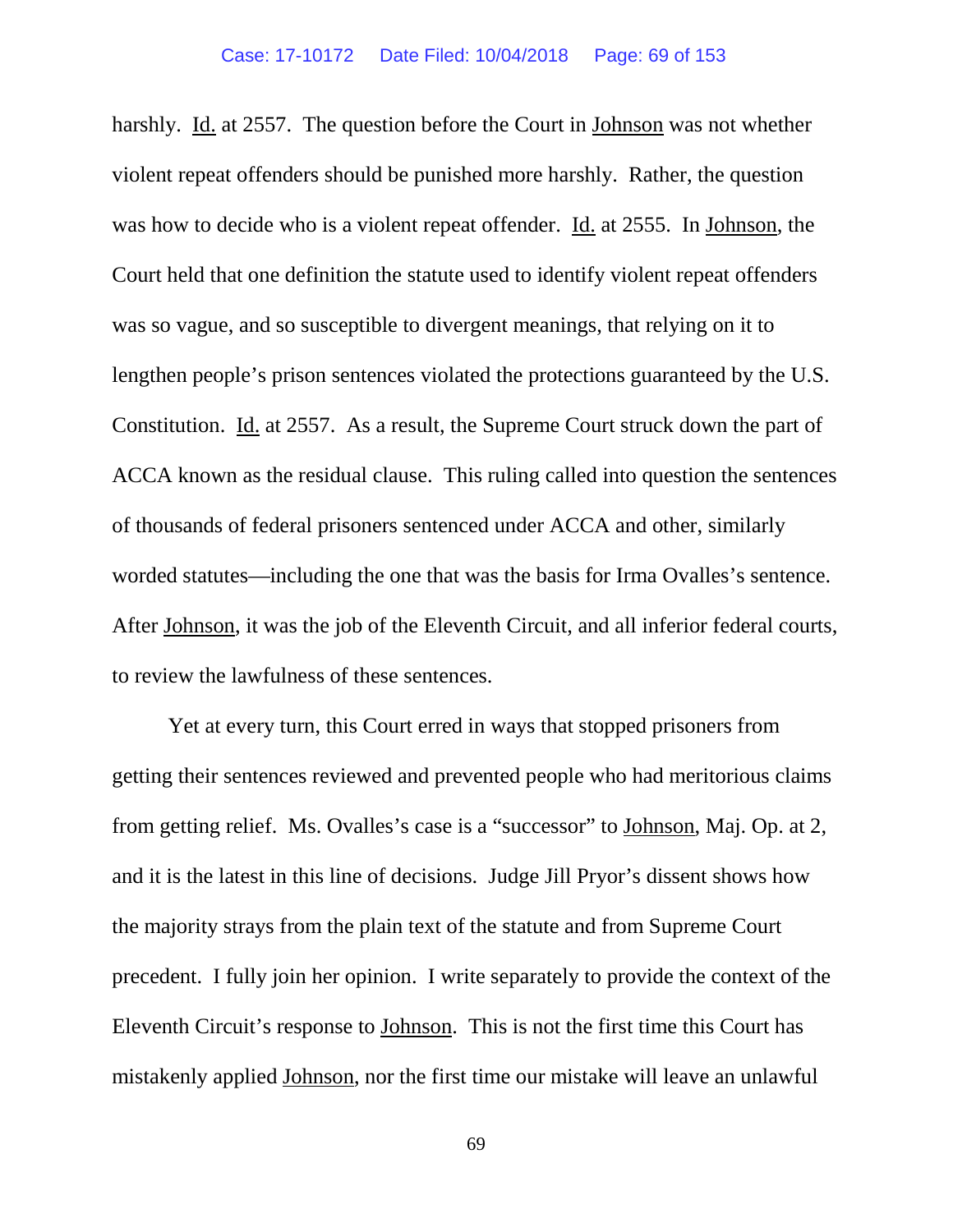sentence intact. Indeed, today's en banc decision, like others before it, promises to have lasting effects for many prisoners.

### I. JOHNSON AFTERMATH

When the Supreme Court invalidates a statute that was the basis for sentences being served by thousands of federal prisoners, the first question becomes, who benefits? Do we simply quit relying on this unconstitutional statute for those who will be sentenced in the future, or do we go back and give relief to those who were sentenced under the flawed statute in the past? There are rules governing who gets relief. See generally Teague v. Lane, 489 U.S. 288, 109 S. Ct. 1060 (1989). Generally, people sentenced under a flawed statute more than a year before the Supreme Court announces a new rule like the one in Johnson get relief based on the new rule (retroactive relief) if the Supreme Court has told us they can. See 28 U.S.C. § 2255(f)(3), (h); In re Henry, 757 F.3d 1151, 1157–60 (11th Cir. 2014).

One statutory tool for a person seeking relief from an unlawful federal prison sentence is found in 28 U.S.C. § 2255. Provisions of this statute were intended to (and do) limit opportunities for prisoners to get courts to review problems with their sentences. Prisoners may contest their sentences once as a matter of right under § 2255, but they must do it within one year of their sentences becoming final. Id. § 2255(f). This one-year statute of limitations goes by quickly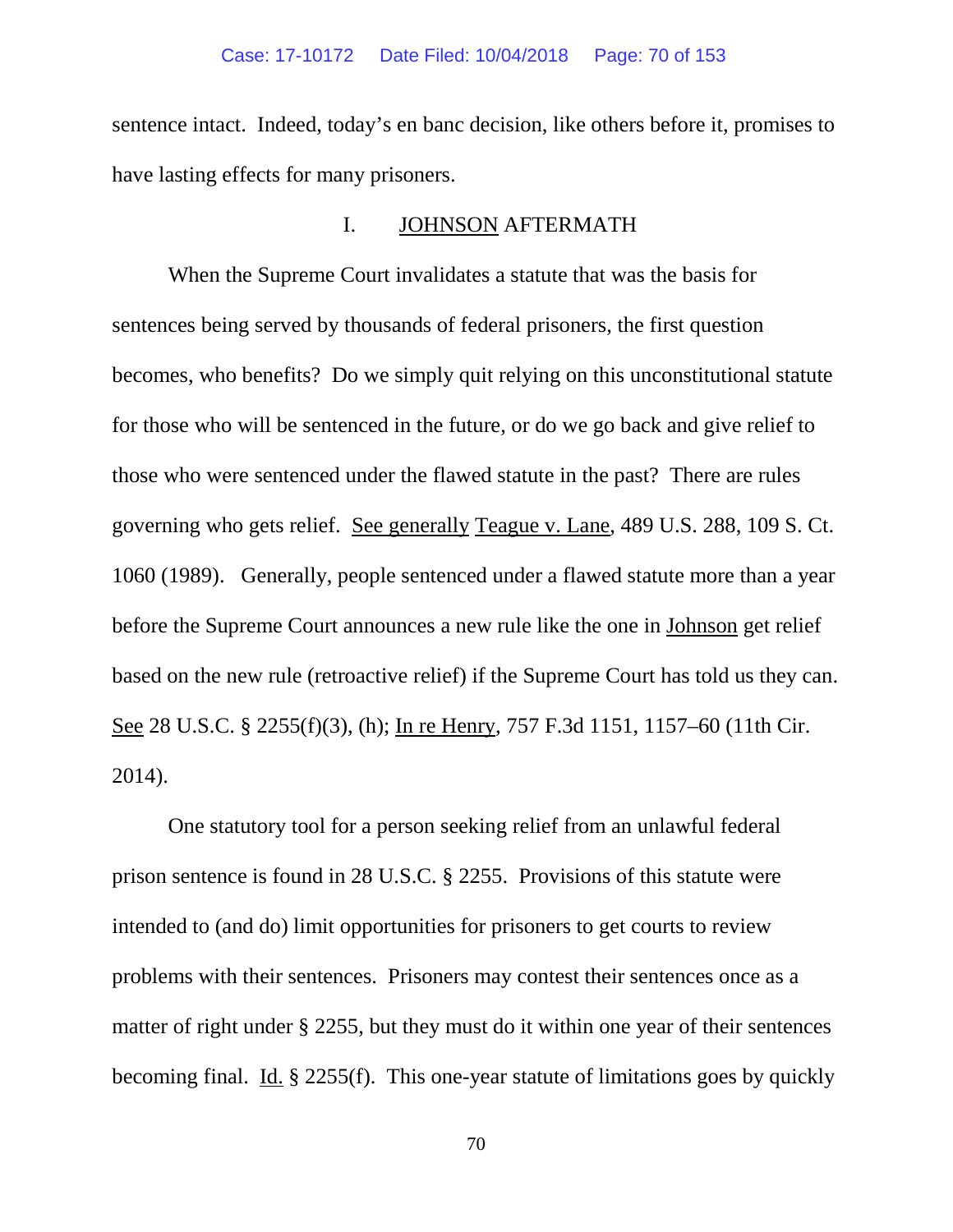indeed for most federal prisoners, who are routinely sentenced to serve decadeslong prison terms. Section 2255 does allow prisoners to bring a second or successive challenge to their sentences after that first year, but it is much harder. For starters, prisoners seeking relief when they are years into serving their sentence must first come to a court of appeals to get permission. Id. §§ 2244(b)(3)(A), 2255(h). There are other barriers to getting a second chance at relief in federal court, but for purposes of this discussion, perhaps the most important is that the statute gives inmates no ability to contest a decision from a panel of this Court telling them they cannot file a second or successive petition. Id.  $\S 2244(b)(3)(E)$ ("The grant or denial of an authorization by a court of appeals to file a second or successive application shall not be appealable and shall not be the subject of a petition for rehearing or for a writ of certiorari."). For this "seeking permission" process, prisoners are stuck with the answer we give them, whether our answer is right or wrong.

As one would expect, after the Supreme Court decided Johnson, thousands of prisoners tried to get permission from our Court (and others) to challenge their sentences. This is understandable because many of them had been sentenced under a statute they now knew was, in part, unconstitutional. To the best of my knowledge, our Court applied Johnson to give relief to inmates exercising their direct appeal rights, and to those who were within the one-year time limit for

71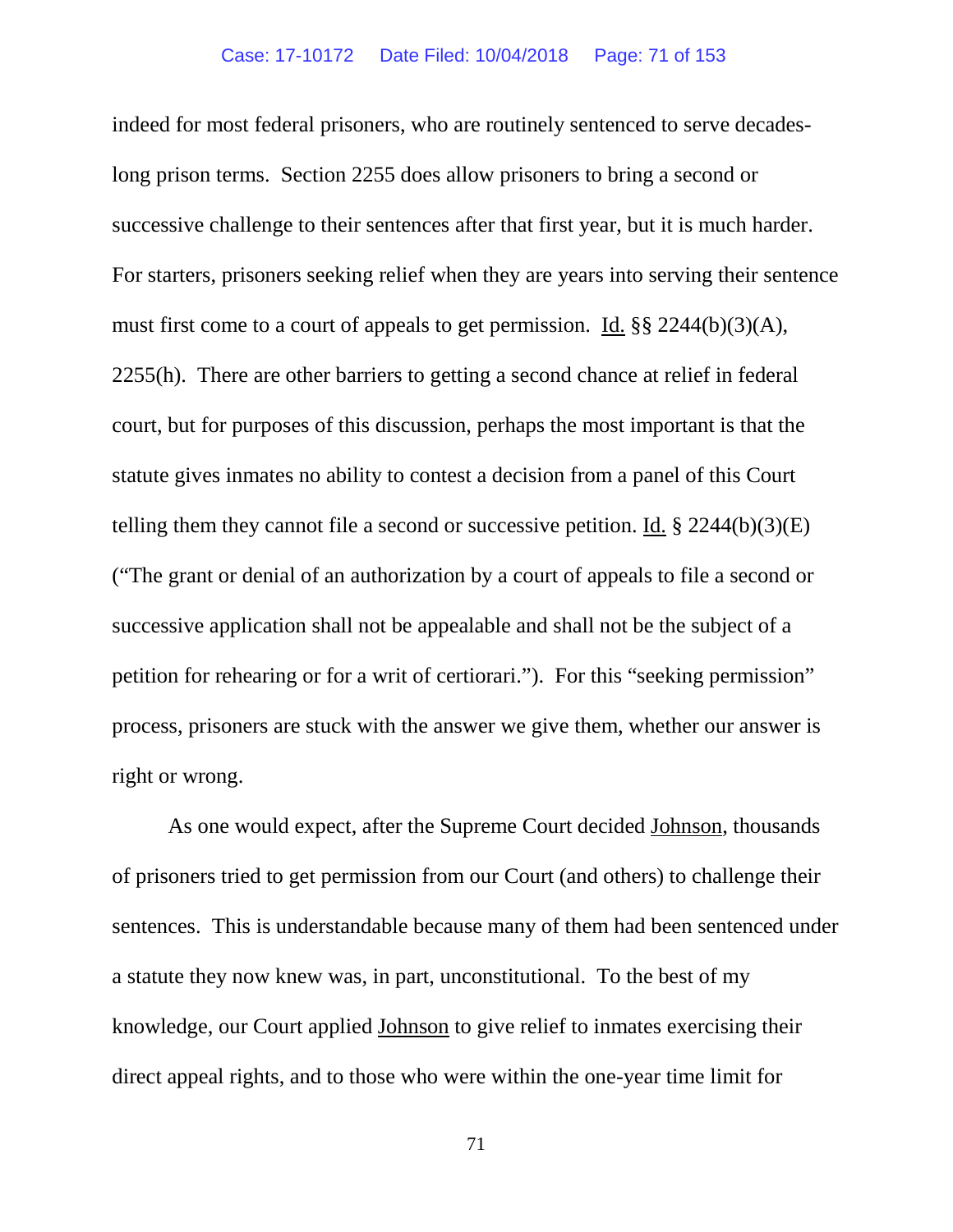bringing their first collateral attack. E.g., Mays v. United States, 817 F.3d 728, 736–37 (11th Cir. 2016) (applying Johnson to a first § 2255 motion); United States v. Braun, 801 F.3d 1301, 1307–08 (11th Cir. 2015) (applying Johnson on direct appeal).

However, prisoners who were already more than a year into serving sentences impacted by Johnson have had a hard time getting their cases considered in the Eleventh Circuit. Shortly after Johnson was decided, this Circuit declined to allow the Supreme Court's new rule in Johnson to serve as the basis for a second or successive motion under § 2255. In re Franks, 815 F.3d 1281, 1283 (11th Cir. 2016), abrogated by Welch v. United States, 578 U.S. \_\_, 136 S. Ct. 1257 (2016); In re Rivero, 797 F.3d 986, 989 (11th Cir. 2015), abrogated in part by Welch, 136 S. Ct. 1257 (2016); see 28 U.S.C. §§ 2244(b)(2)(A), 2255(h). Our Court denied permission for § 2255 filings by long-ago sentenced inmates because the Supreme Court did not say Johnson applied retroactively to them. As a member of this Court who believed Supreme Court precedent required broader review of sentences imposed under ACCA, this Court's decision to the contrary was especially dismaying because the government urged us to give retroactive relief to these inmates. The government filed a statement in these cases saying: "[T]he Court should grant authorization to file second or successive § 2255 motions where a defendant makes a prima facie showing that, in light of Johnson, he was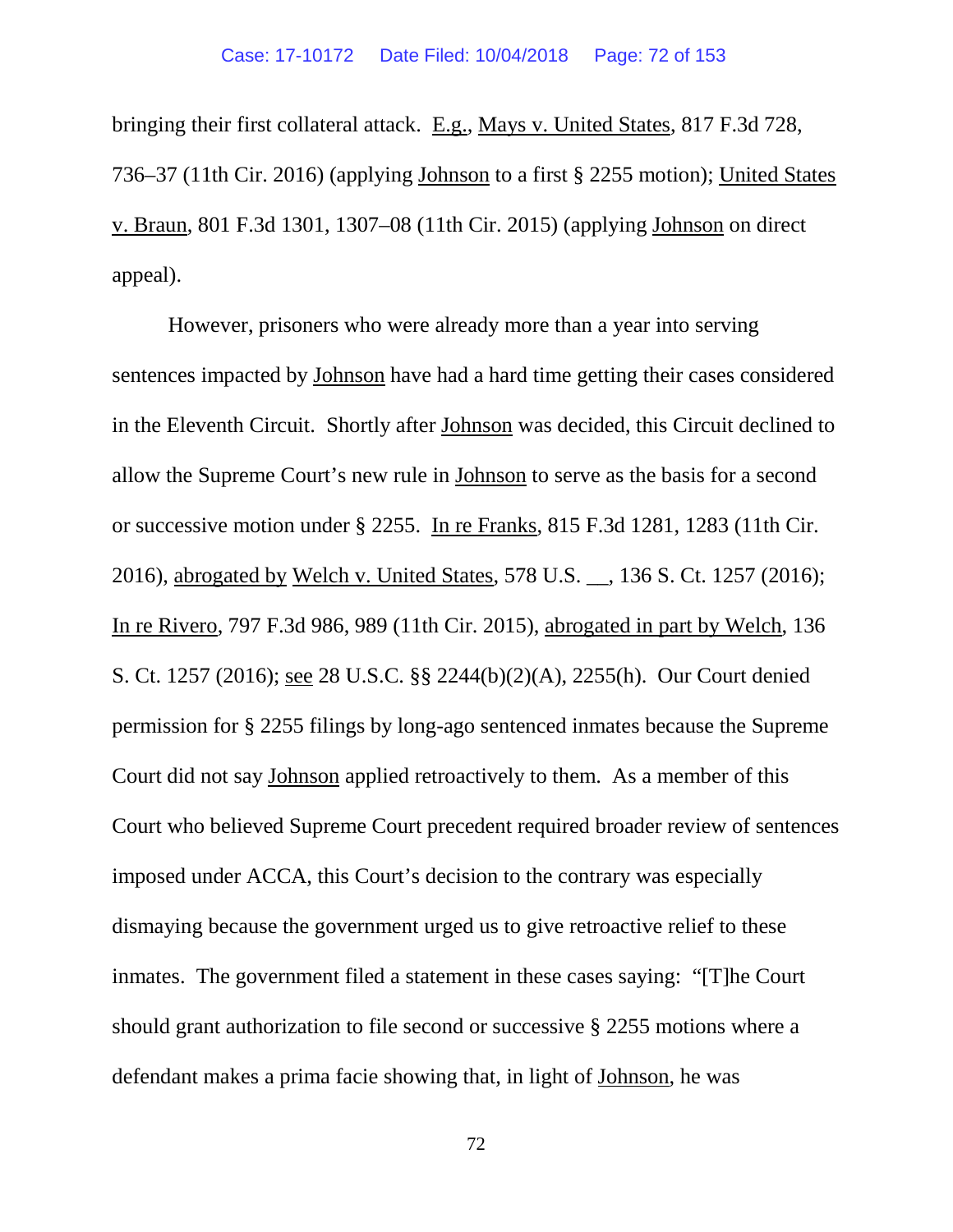erroneously sentenced under the Armed Career Criminal Act." Franks, 815 F.3d at 1289 (Martin, J., dissenting) (quotation marks omitted and alteration adopted).

As I discussed in my dissent in Franks, the Supreme Court's decisions in Schriro v. Summerlin, 542 U.S. 348, 351, 124 S. Ct. 2519, 2522 (2004) (holding "[n]ew substantive rules generally apply retroactively"), and Bousley v. United States, 523 U.S. 614, 620–21, 118 S. Ct. 1604, 1610 (1998) (determining a rule that narrowed the scope of a criminal statute by interpreting its terms is substantive and applied retroactively), "logically dictate the retroactivity of Johnson." Franks, 815 F.3d at 1288 (Martin, J., dissenting) (quotation marks omitted). When the Supreme Court struck down ACCA's residual clause as unconstitutionally vague in Johnson, it narrowed the scope of that statute's reach. Id. Thus, the rule it announced "necessarily carr[ied] a significant risk that a defendant . . . faces a punishment that the law cannot impose upon him" and as such, should have been applied retroactively. Summerlin, 542 U.S. at 352, 124 S. Ct. at 2522–23 (quotation marks omitted). Nevertheless, this Circuit ruled in In re Rivero that no cases logically dictated Johnson's retroactivity. Rivero, 797 F.3d at 989.

In Rivero, this Circuit held that no cases dictated Johnson's retroactivity in part because "Johnson did not hold that Congress could not impose a punishment for the same prior conviction in a statute with less vague language." Id. Our Court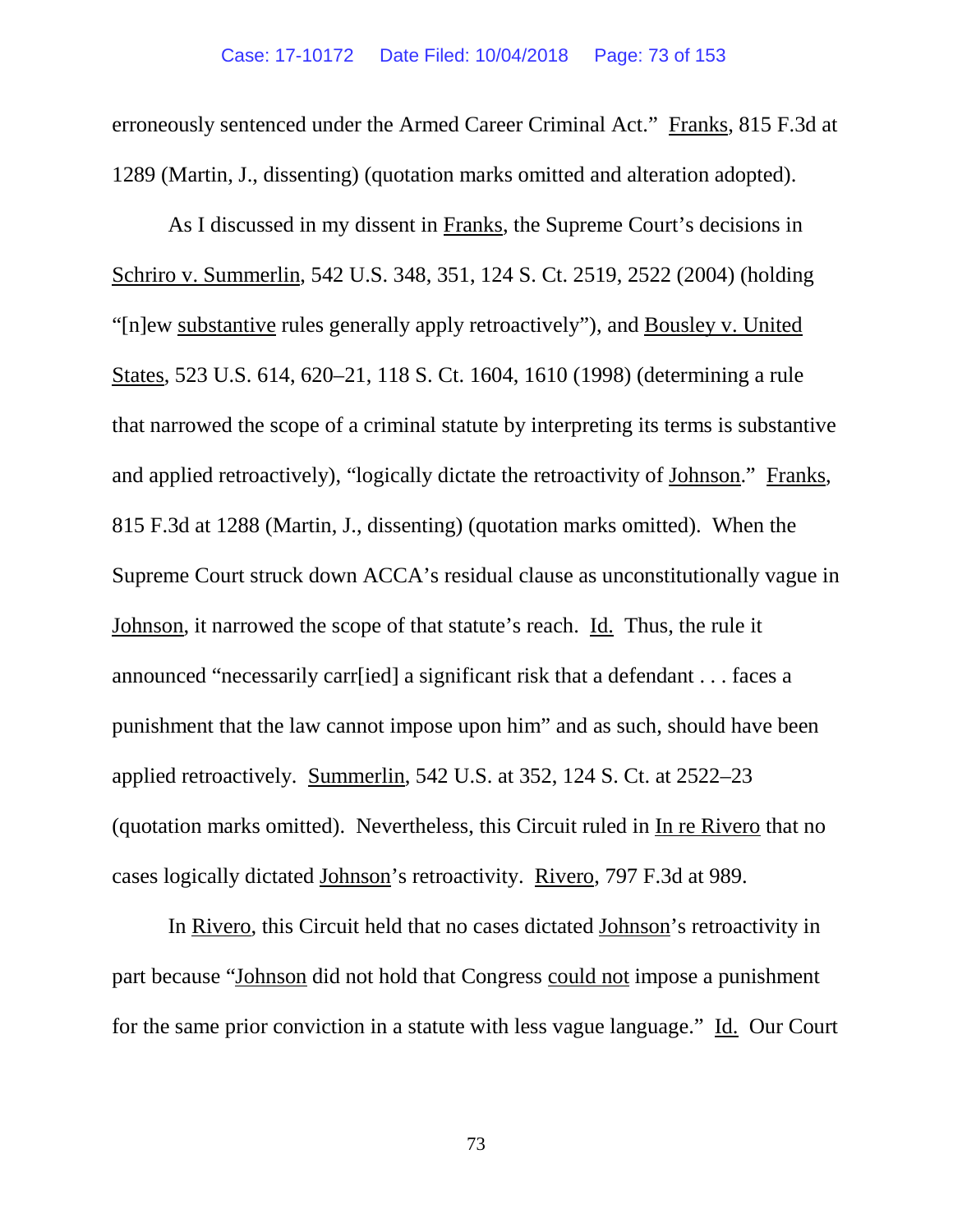distinguished Bousley as involving a rule that was "the product of statutory interpretation," and not "a new rule of constitutional law." Id. at 991.

Turns out we were wrong. Just shy of a year after Johnson issued, the Supreme Court decided Welch v. United States, 578 U.S. \_\_\_, 136 S. Ct. 1257 (2016), commanding that inmates be given Johnson relief retroactively—and rejecting this Court's reasons for concluding Johnson did not apply retroactively. In holding Johnson was retroactive, the Supreme Court pointed to Bousley, where it concluded an interpretation narrowing the sweep of a criminal statute applies retroactively, "even though Congress could (and later did) . . . amend[] the statute." Welch, 136 S. Ct. at 1267. By that same logic, the Welch Court held, Johnson announced a retroactively applicable substantive rule. The Court also observed, quite rightly, that "[t]reating decisions as substantive if they involve statutory interpretation, but not if they involve statutory invalidation, would produce unusual outcomes" and is an "arbitrary distinction [that] has no place in the Teague framework." Welch, 136 S. Ct. at 1268. In short, the Supreme Court rejected this Court's attempt to distinguish Bousley.

Fortunately, the Supreme Court was quick to correct this Court's erroneous decision on retroactivity—Welch issued just over eight months after Rivero and three months after Franks. But in the meantime our Court had turned away dozens of prisoners seeking authorization to file second or successive § 2255 motions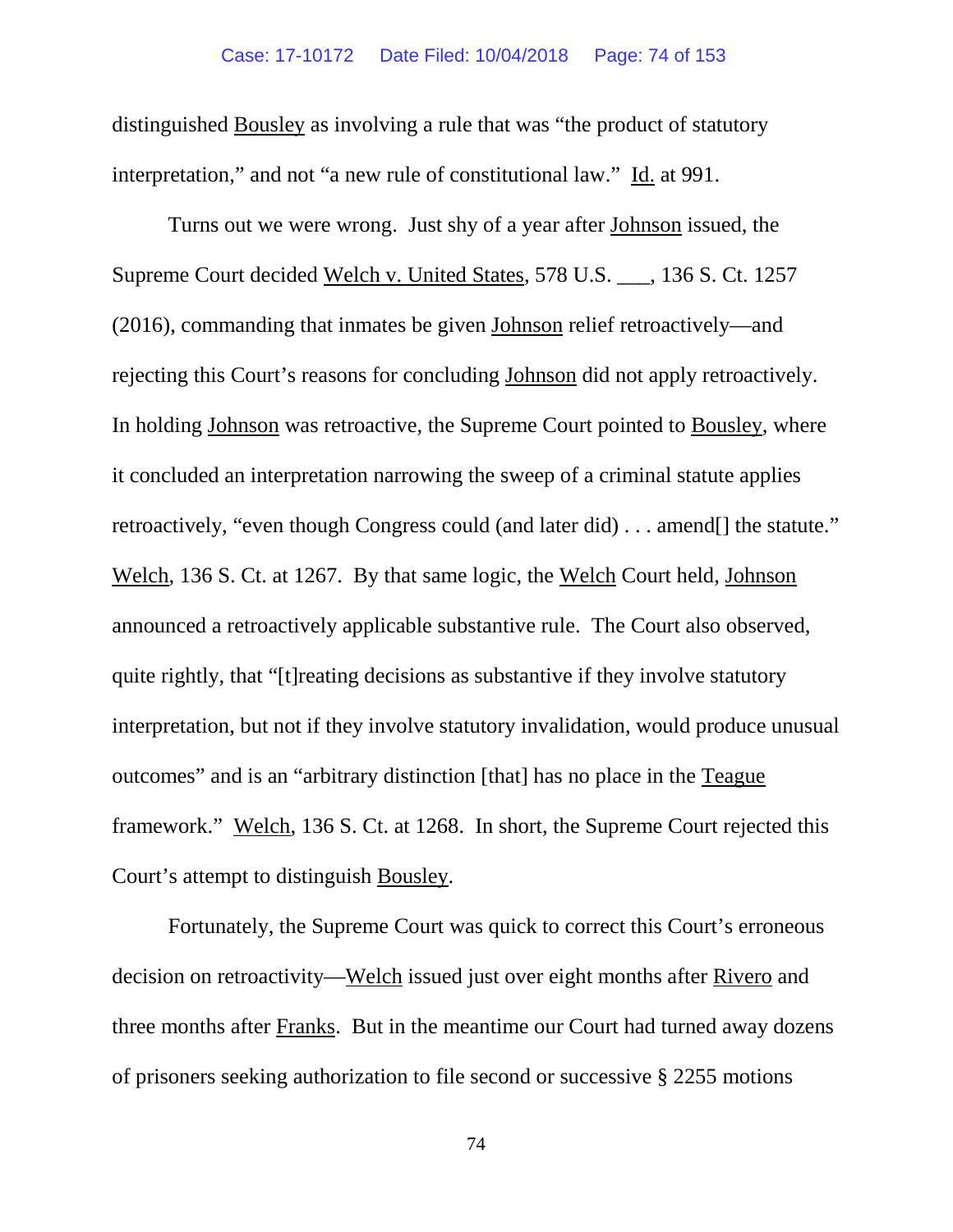based on Johnson. See In re Robinson, 822 F.3d 1196, 1198–1201 (11th Cir. 2016) (Martin, J., concurring in judgment). And because such applications must be filed within one year of when the Supreme Court announced the new rule in Johnson, see Dodd v. United States, 545 U.S. 353, 359, 125 S. Ct. 2478, 2482–83 (2005), all prisoners seeking the retroactive benefit of Johnson in their case had only about two months to file an (or another) application.

Thus, in a compressed timeframe, the Court began reviewing thousands of applications from inmates seeking to file a second or successive § 2255 petition based on Johnson's retroactivity. The statute requires these applications to make a "prima facie" showing that they are entitled to relief. 28 U.S.C. §§ 2244(b)(3)(C), 2255(h). I will now review how this Circuit has implemented this statutory requirement for Johnson applications.

# II. INSTITUTING MERITS REVIEW OF APPLICATIONS SEEKING AUTHORIZATION TO FILE SECOND OR SUCCESSIVE § 2255 MOTIONS RAISING JOHNSON CLAIMS

Again, when prisoners apply to circuit courts for authorization to file a second or successive habeas motion, the governing statute limits our review of the application to determining only whether the prisoner has made a "prima facie showing" that his proposed motion "contain[s] . . . a new rule of constitutional law, made retroactive to cases on collateral review by the Supreme Court, that was previously unavailable." 28 U.S.C. §§ 2244(b)(3)(C), 2255(h). I had occasion to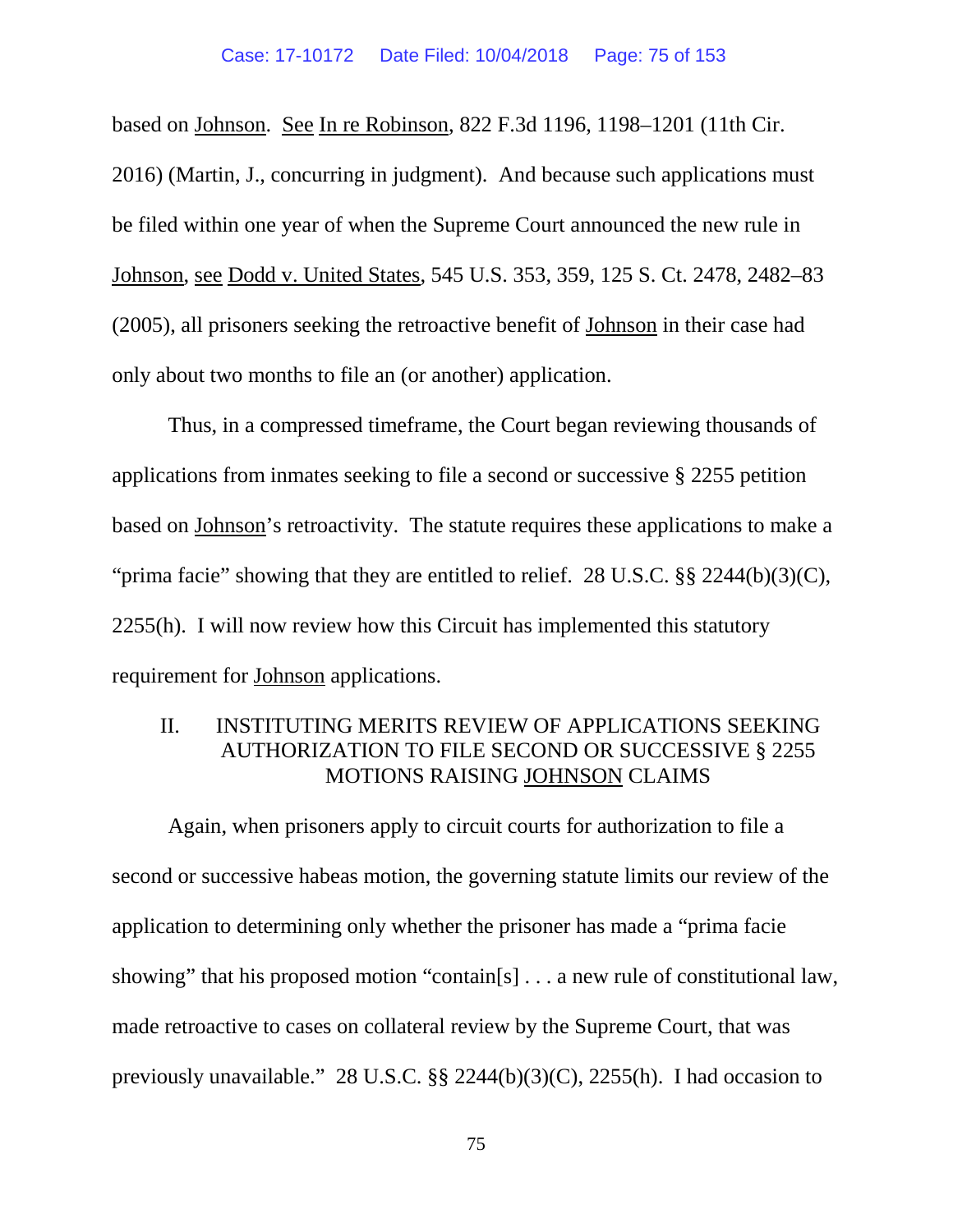discuss more fully in my concurrence in In re Williams, 898 F.3d 1098, 1107 (11th Cir. 2018) (Martin, J., specially concurring), why a prima facie showing is "a less demanding standard" than what is required to appeal from a District Court's ruling on a habeas petition. And the standard for appealing a District Court's habeas ruling "does not require a showing that the appeal will succeed." Welch, 136 S. Ct. at 1263 (quotation marks omitted).

Up until the rush of Johnson filings, this Court only reviewed filings from prisoners asking for permission to bring a second or successive petition to see whether the prisoner had made a prima facie case. We did this because, again, this is the task the statute assigns us. See, e.g., In re Moss, 703 F.3d 1301, 1303 (11th Cir. 2013) (explaining that the panel's conclusion that the prisoner had made a prima facie showing was "a limited determination" and the District Court would need to do a de novo review); see also Jordan v. Sec'y, Dep't of Corr., 485 F.3d 1351, 1357–58 (11th Cir. 2007) (holding that District Courts must review de novo whether a petitioner has actually satisfied the requirements to file a second or successive application because the statute "restricts us to deciding whether the petitioner has made out a prima facie case of compliance with the § 2244(b) requirements"); In re Joshua, 224 F.3d 1281, 1282 n.2 (11th Cir. 2000) (stating the merits of a prisoner's claim are "not relevant to whether [he] can obtain permission to bring a second or successive § 2255 motion to vacate").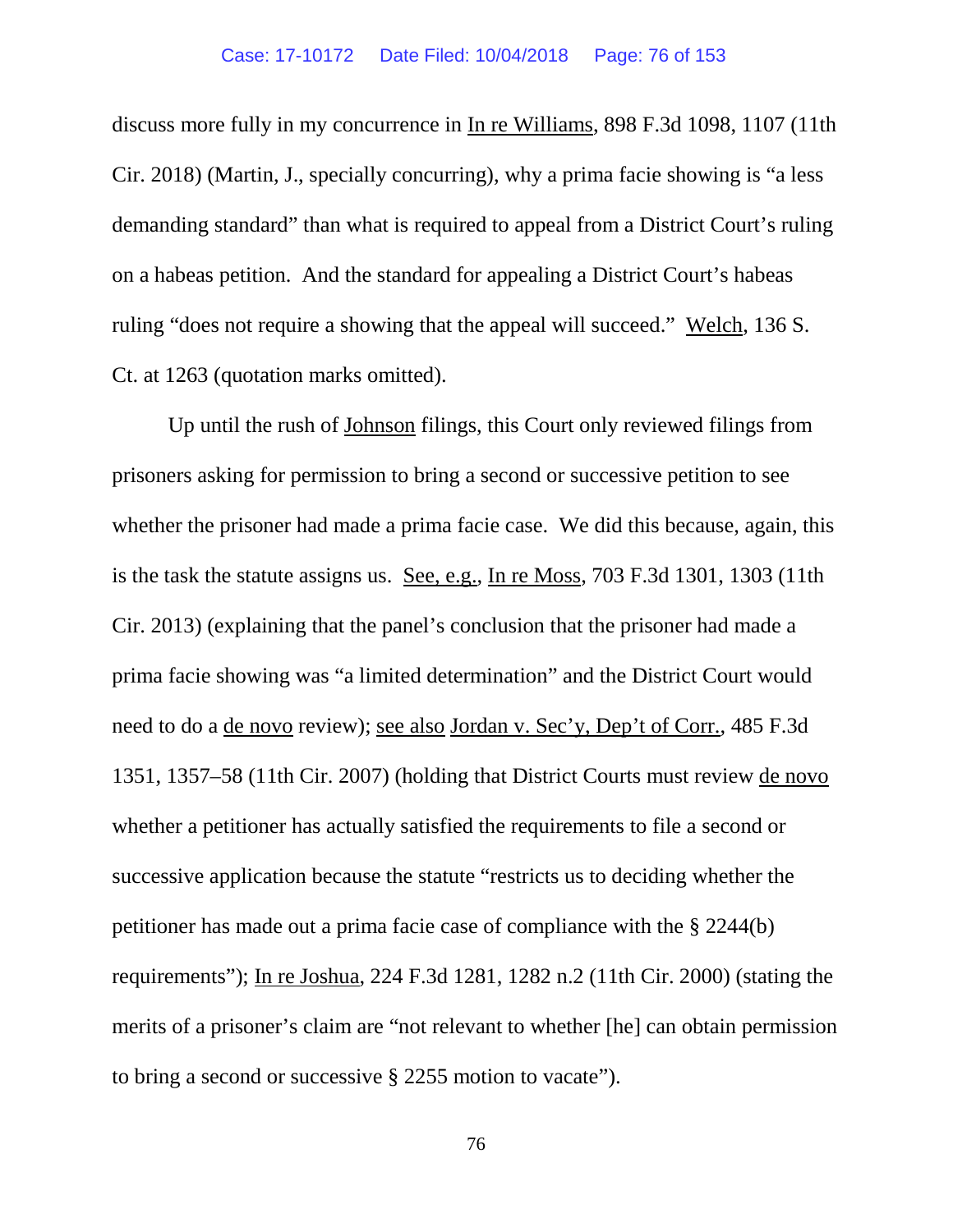Before the rush of Johnson filings, we also recognized the practical challenges of conducting a merits review by looking only at the filings asking for permission to bring the action:

When we make that prima facie decision we do so based only on the petitioner's submission. We do not hear from the government. We usually do not have access to the whole record. And we often do not have the time necessary to decide anything beyond the prima facie question because we must comply with the statutory deadline. See § 2244(b)(3)(D) (requiring a decision within 30 days after the motion is filed).

Jordan, 485 F.3d at 1357–58. Beyond the limitations mentioned in Jordan, our Court also requires prisoners to use a form designed for prisoners seeking to file a second or successive petition. In re Saint Fleur, 824 F.3d 1337, 1342 & n.1 (11th Cir. 2016) (Martin, J., concurring). This "form gives prisoners very little space to explain their claims." Id. at 1342 n.1; see Williams, 898 F.3d at 1101–02 (Wilson, J., specially concurring). The mandatory form also prohibits prisoners from attaching any "separate petitions, motions, briefs, arguments, etc." Saint Fleur, 824 F.3d at 1342 n.1 (Martin, J., concurring) (quotation marks omitted); see Williams, 898 F.3d at 1101–02 (Wilson, J., specially concurring).

Yet after Johnson, this Court began doing exactly what we had previously explained the constraints on our prima facie review would not permit: deciding the merits of a prisoner's Johnson claim. See, e.g., In re Thomas, 823 F.3d 1345, 1349 (11th Cir. 2016). And the Court did this based on the limited filings, which the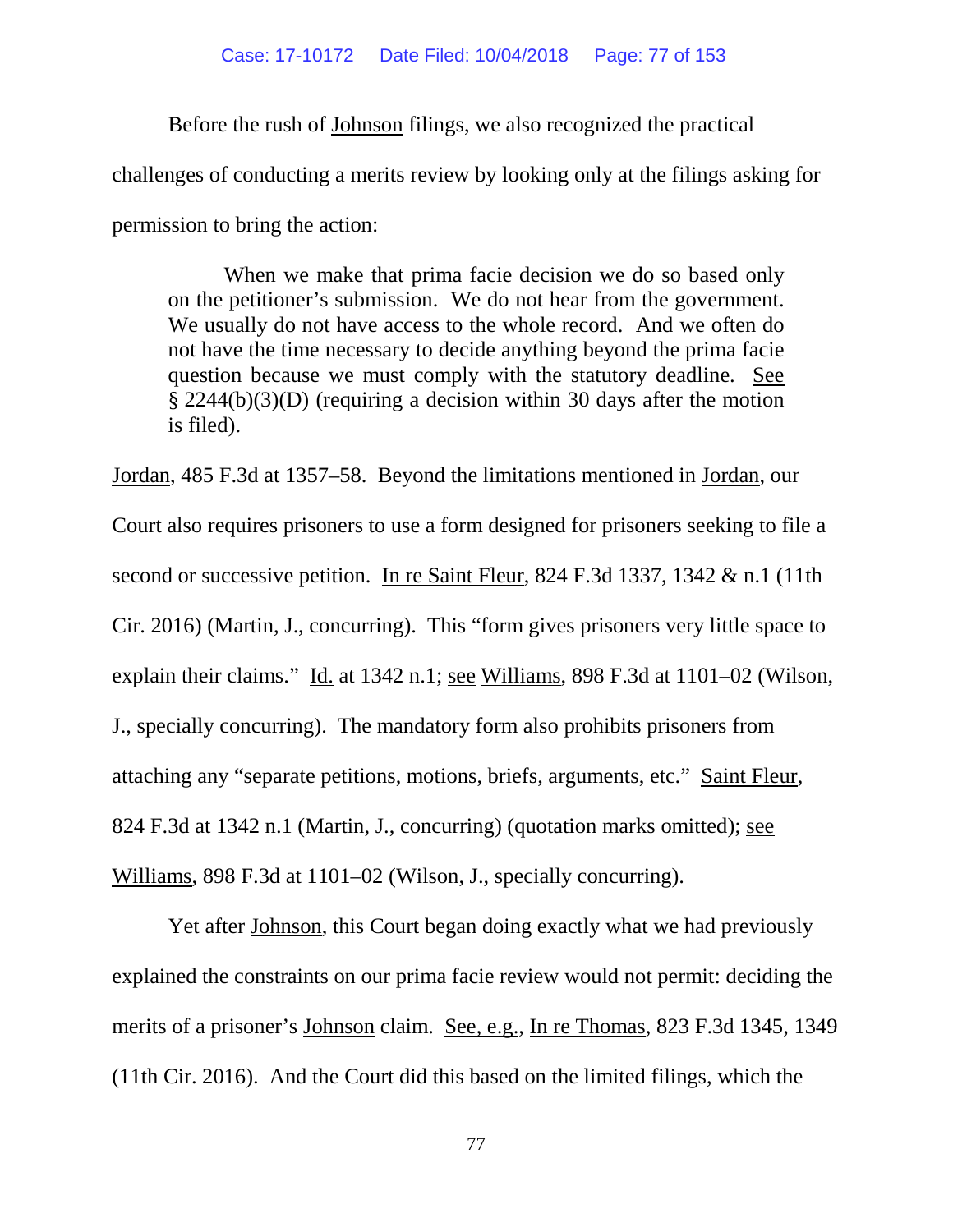prisoner understood was just a permission-seeking document intended to allow him to present the merits of his claims in District Court.

The questions that come up about sentences after Johnson are complicated. Every ACCA sentence is based on the individual criminal history of the people serving them. Under ACCA, a prisoner who had in the past committed three or more crimes that qualified as either a "serious drug crime" or a "violent felony" got a sentence that had to be at least fifteen years long. 18 U.S.C. § 924(e). Most are longer. Yet ACCA allows no more than a ten-year sentence for a prisoner who had fewer than three such earlier criminal convictions. Id. § 924(a)(2). Thus, the devil is in the details. Johnson required the federal courts to do the tedious work of examining the criminal histories of people who have been convicted of violating a seemingly endless list of state crimes, defined by many different states in many different ways. In many cases, this Court undertook this complicated review based merely on the prisoner's application to file a second or successive § 2255 motion.

In so doing, this Court effectively reimposed sentences on these inmates here at the court of appeals level, without ever allowing more thorough District Court review. We turned away prisoners seeking District Court review by ruling that their criminal history that had qualified for a fifteen-year plus sentence still qualified them for the longer sentence under a part of ACCA that survived Johnson. See, e.g., In re Hires, 825 F.3d 1297, 1301–02 (holding Florida robbery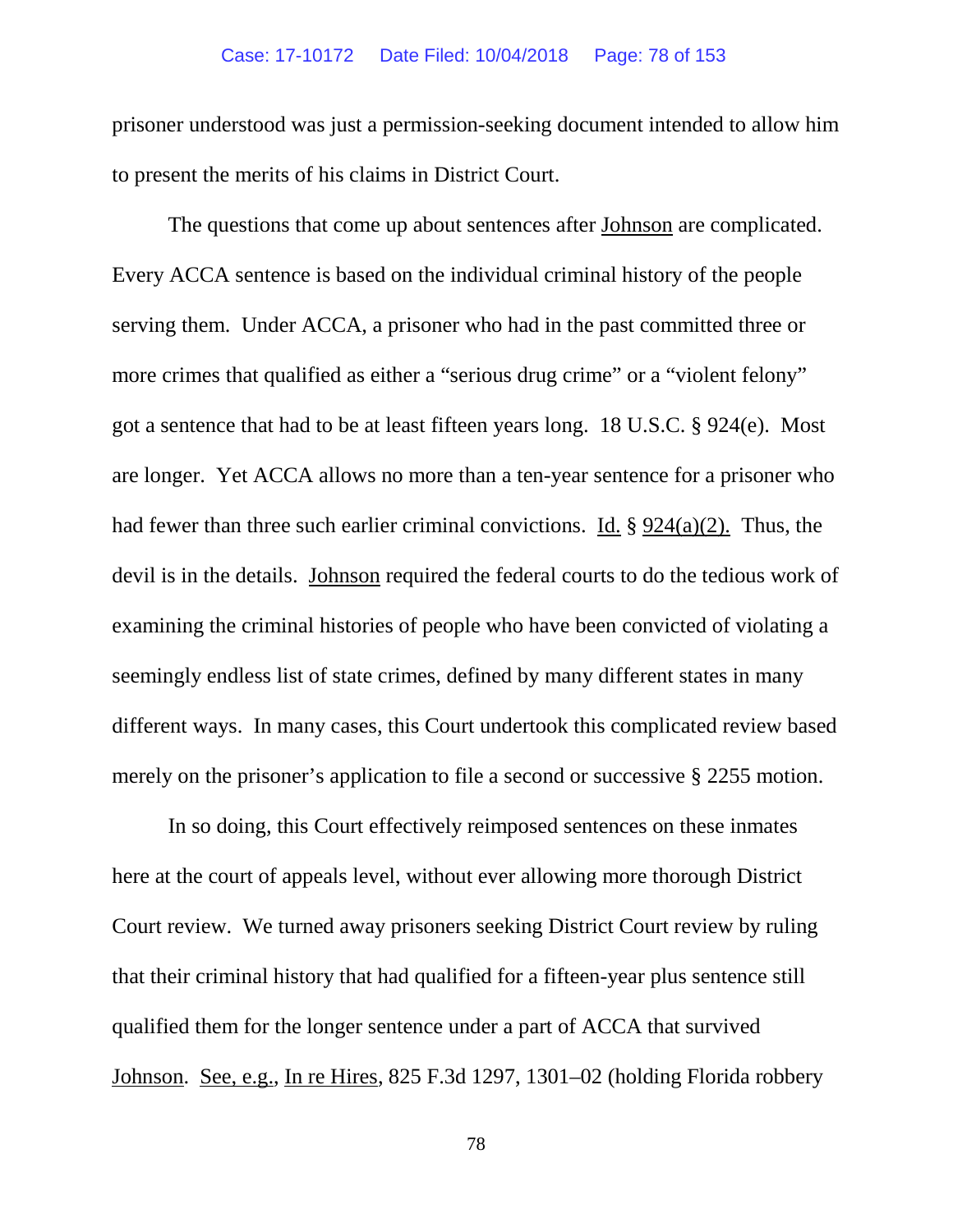and Florida aggravated assault qualify as ACCA predicates under the elements clause).

As it turned out, the language the Supreme Court invalidated in Johnson also appeared in other federal sentencing statutes, so our Court began to get filings from prisoners sentenced under those statutes as well. For example, prisoners like Ms. Ovalles also sought to challenge sentences imposed under 18 U.S.C. § 924(c), the statute at issue in this case. Section 924(c) contains language very similar to that declared unconstitutional in Johnson and "identical" to that declared unconstitutional in Sessions v. Dimaya, 138 S. Ct. 1204 (2018). Maj. Op. at 16. In some § 924(c) cases where the prisoner merely sought leave to present claims in District Court, this Court decided on the merits—sometimes as a matter of first impression—that a particular state crime still qualified as a "crime of violence" under 18 U.S.C. § 924(c)(3)(A), which does not contain the language found unconstitutional in Johnson. See, e.g., In re Saint Fleur, 824 F.3d 1337, 1340–41 (holding, for the first time, that substantive Hobbs Act robbery is a crime of violence under [1](#page-78-0)8 U.S.C. § 924(c)(3)(A)).<sup>1</sup>

<span id="page-78-0"></span><sup>&</sup>lt;sup>1</sup> In Saint Fleur, I agreed with the panel opinion that Mr. Saint Fleur's  $\S 924(c)$  conviction "look[ed] to be valid despite Johnson." Saint Fleur, 824 F.3d at 1341 (Martin, J., concurring). In hindsight I regret participating in merits reviews of sentences like Mr. Saint Fleur's at this stage. But even facing the flood of requests to file second or successive petitions, I realized at the time I was "increasingly wary of deciding whether to grant leave to file a second or successive § 2255 petition based on a conclusion that the applicant's proposed claim will fail on the merits." Id. By the time Saint Fleur was decided, I had come to realize that making these merits rulings on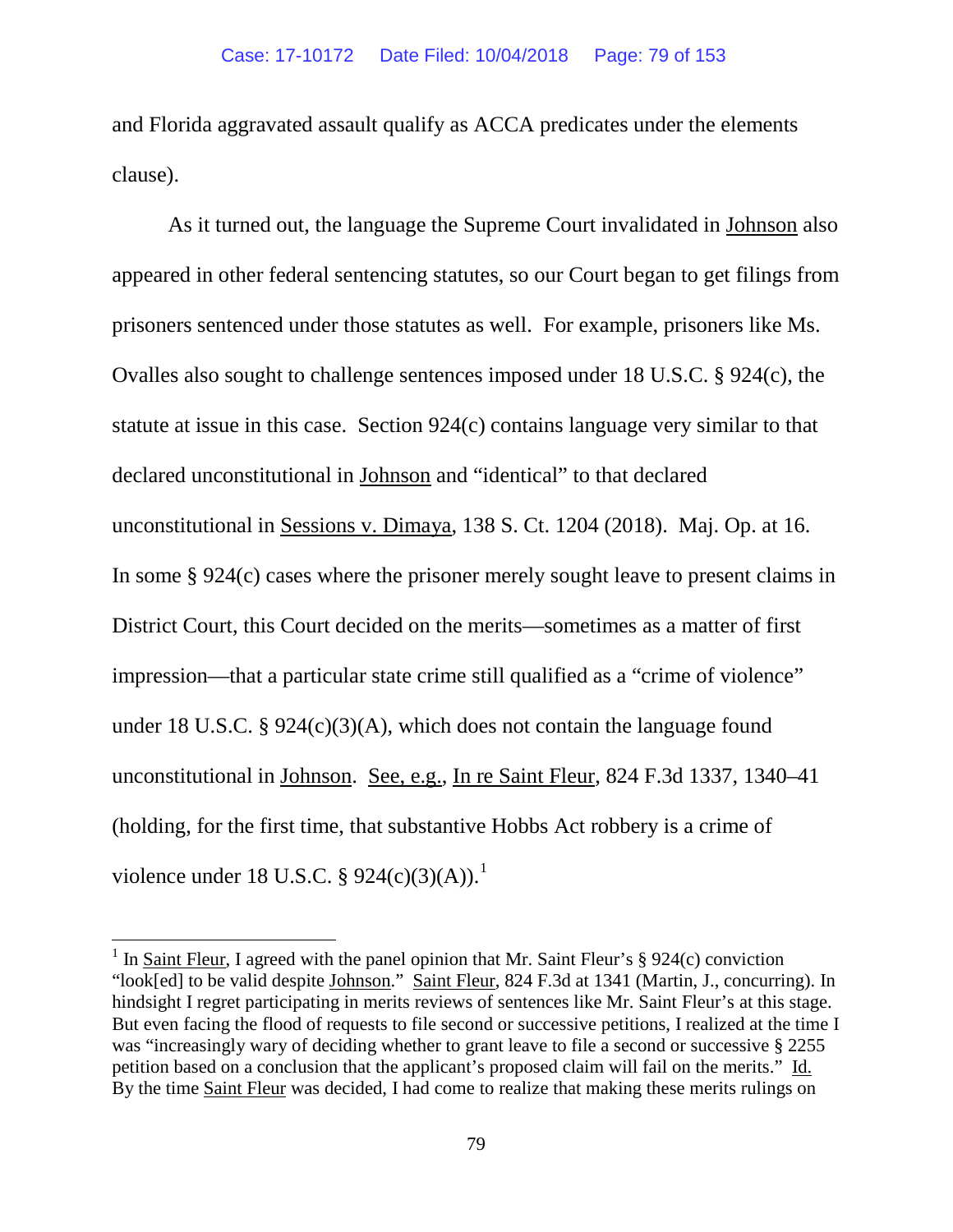Also as a result of Johnson's holding that the language of ACCA was unconstitutional, it should have surprised no one that our Court would begin to see challenges to sentences imposed under identical language in the U.S. Sentencing Guidelines. USSG  $\S$  4B1.2(a). Yet here again, where prisoners sought to challenge their sentences under this guideline, our Court denied them the chance to present their claims in District Court. In a direct appeal from a sentencing, with full adversarial testing, this Court said Johnson did not apply because the sentences were imposed under a Guideline system that was advisory. United States v. Matchett, 802 F.3d 1185, 1193–96 (11th Cir. 2015) ("The vagueness doctrine, which 'rest[s] on [a] lack of notice' ... does not apply to advisory guidelines.").<sup>[2](#page-79-0)</sup> This is how the process should work. But then another panel of this Court, faced with a prisoner's application to file a second or successive petition, denied Johnson relief even to those who had been sentenced under the mandatory Guidelines. See In re Griffin, 823 F.3d 1350, 1353–56 (11th Cir. 2016) (extending Matchett, 802 F.3d at 1193–96 (11th Cir. 2015) to sentences imposed under the mandatory Guidelines).

 $\overline{\phantom{a}}$ 

such thin pleadings, and with no adversarial testing was the wrong approach. I was also coming to understand that some of our merits rulings were wrong, and there was little to no recourse for inmates who got bum rulings.

<span id="page-79-0"></span><sup>&</sup>lt;sup>2</sup> Though I advocated that Johnson applied to the advisory guidelines, see In re Clayton, 829 F.3d 1254, 1256 (Martin J., concurring in the result), our Court's holding to the contrary carried the day. See Beckles v. United States, 580 U.S. \_\_, 137 S. Ct. 886 (2017).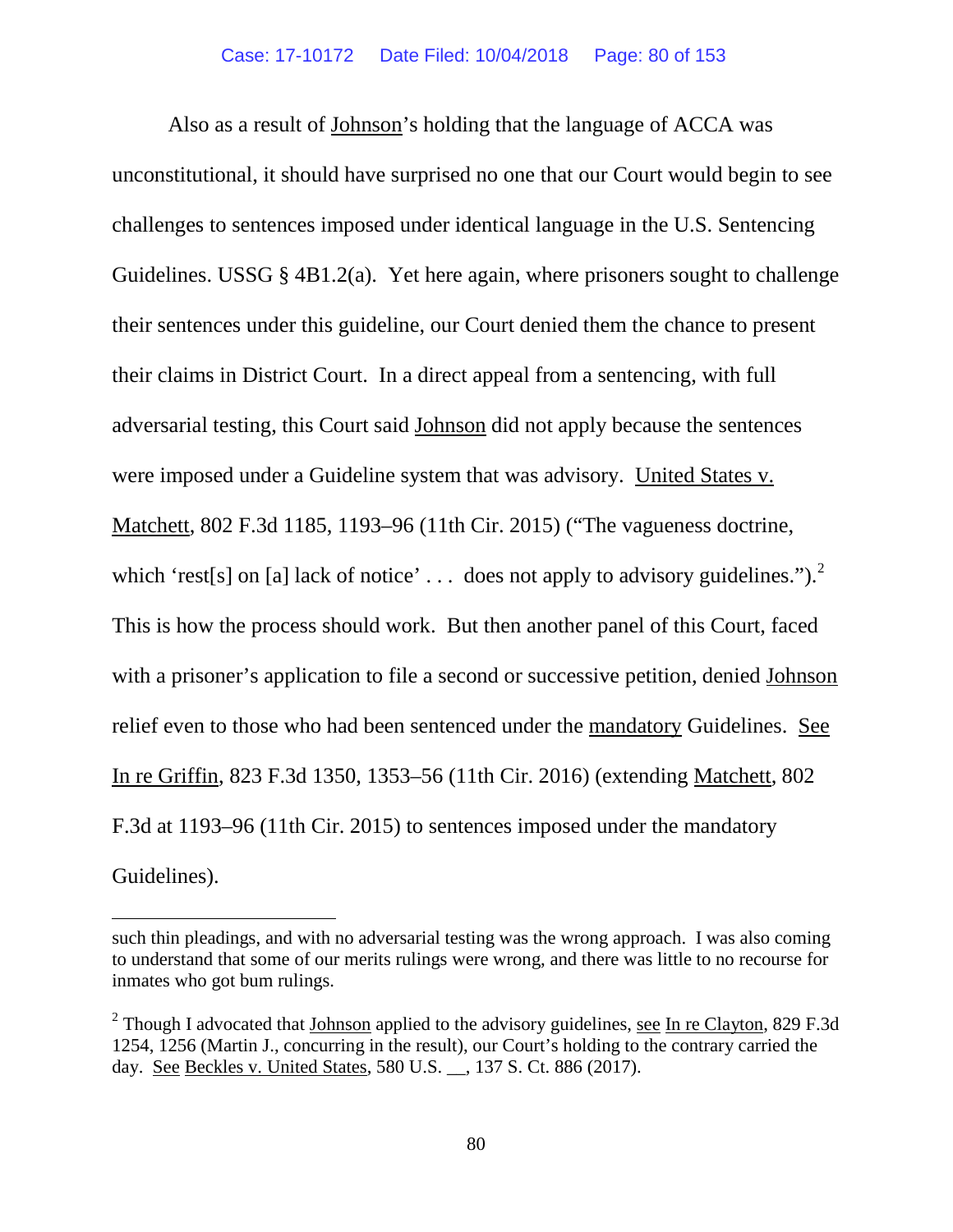During this time, many panels, including some I served on, chose to publish our rulings on these applications. See, e.g., In re Smith, 829 F.3d 1276 (11th Cir. 2016); In re Colon, 826 F.3d 1301 (11th Cir. 2016); Hires, 825 F.3d at 1297; Saint Fleur, 824 F.3d at 1337; In re Hines, 824 F.3d 1334 (11th Cir. 2016). Under Eleventh Circuit precedent, published rulings are binding on all future panels facing the same issue. United States v. St. Hubert, 883 F.3d 1319, 1328–29 (11th Cir. 2018) (holding published orders on applications to file second or successive habeas motions are binding on all future appellate panels).<sup>[3](#page-80-0)</sup> Some of these panel opinions were decided over dissent, "which would ordinarily require oral argument under this circuit's rules." Williams, 898 F.3d at 1109 n.4 (citing 11th Cir. R. 34- 3(b)(3)) (Martin, J., specially concurring).

 In a short time span, our Court got thousands of authorization applications raising Johnson claims. But once any panel published a decision holding an inmate's past conviction still counts as a predicate conviction under the ACCA, it became easier to dispose of new filings. A panel receiving a new application to file a second or successive petition could quickly cite to a published decision rejecting someone else's application based on its declaration that the two had identical predicate convictions that had been ruled a "violent felony" even after

<span id="page-80-0"></span> $3$  Judge Wilson and I discussed this issue in greater depth in our concurring opinions in Williams, 898 F.3d at 1100 (Wilson, J., specially concurring); id. at 1105 (Martin, J., specially concurring).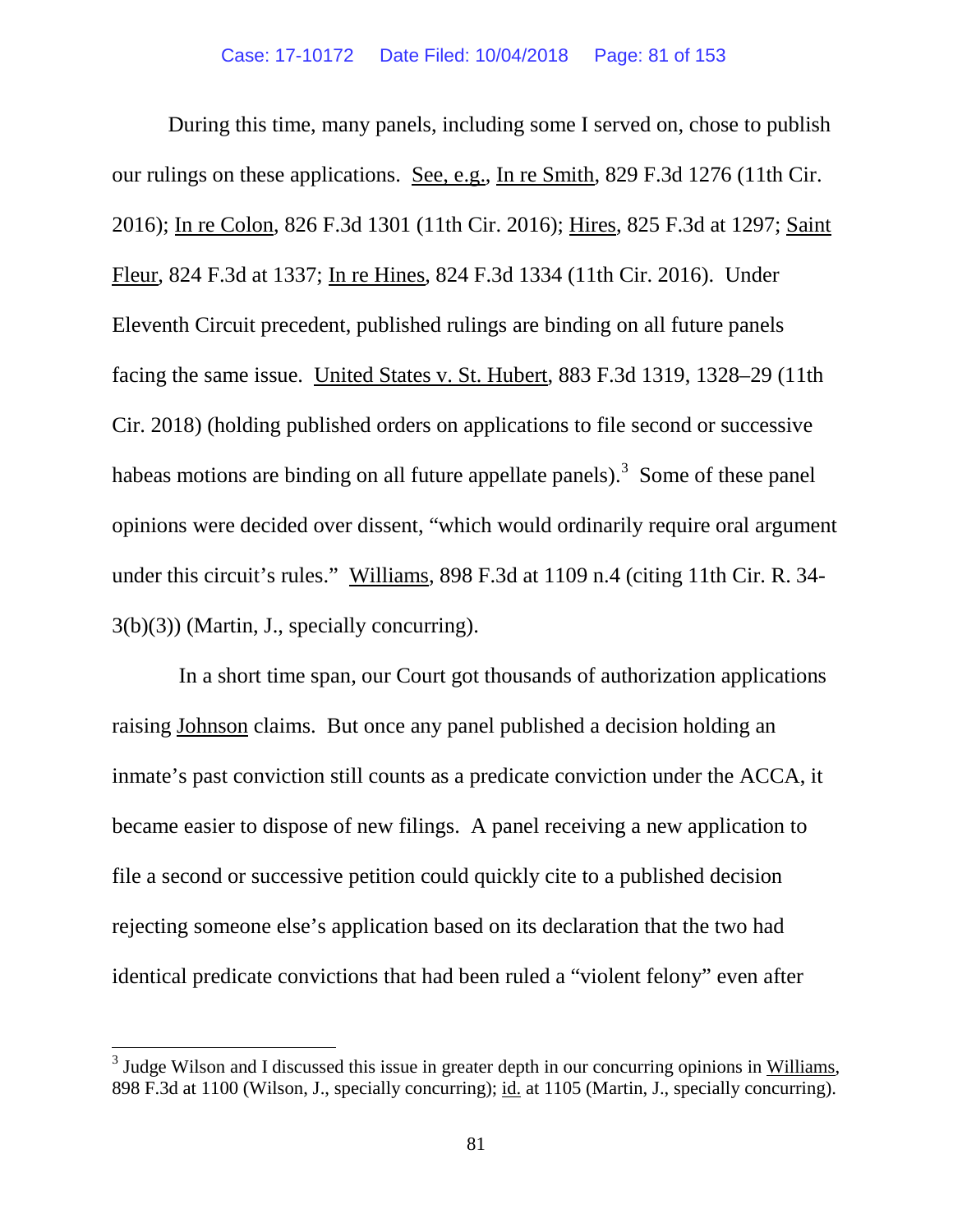Johnson. Unfortunately, several of these published merits decisions were just plain wrong. That means not only did the mistaken decision deny relief for the inmate who brought the case, but it will continue to require denial of relief for others who would rightly be entitled to it.

# III. EXAMPLES OF INCORRECT MERITS DECISIONS ON SECOND OR SUCCESSIVE APPLICATIONS

In the rush to conduct these merits reviews of applications to file a second or successive habeas petition within the 30-day statutory time frame, based only on a form filed by a usually uncounseled prisoner, it should come as no surprise that our Court made some mistaken rulings. I think it worthwhile to discuss three examples of such mistakes in more detail here, to aid in understanding the impact of this Court's chosen method for responding to prisoners seeking relief after Johnson. Unless we overrule them en banc or the Supreme Court corrects our errors, the merits decisions we made under the constraints I have discussed will continue to bar relief for prisoners with meritorious claims.

### A. Florida Robbery and Aggravated Assault

In In re Hires, a panel denied Mr. Hires authorization to file a second or successive habeas motion based on an earlier conviction imposed on him in Florida. 825 F.3d at 1297. In reviewing Mr. Hires's application, the panel first looked to Turner v. Warden Coleman FCI, 709 F.3d 1328 (11th Cir. 2013), abrogated on other grounds by Johnson, 135 S. Ct. 2551, to rule that a conviction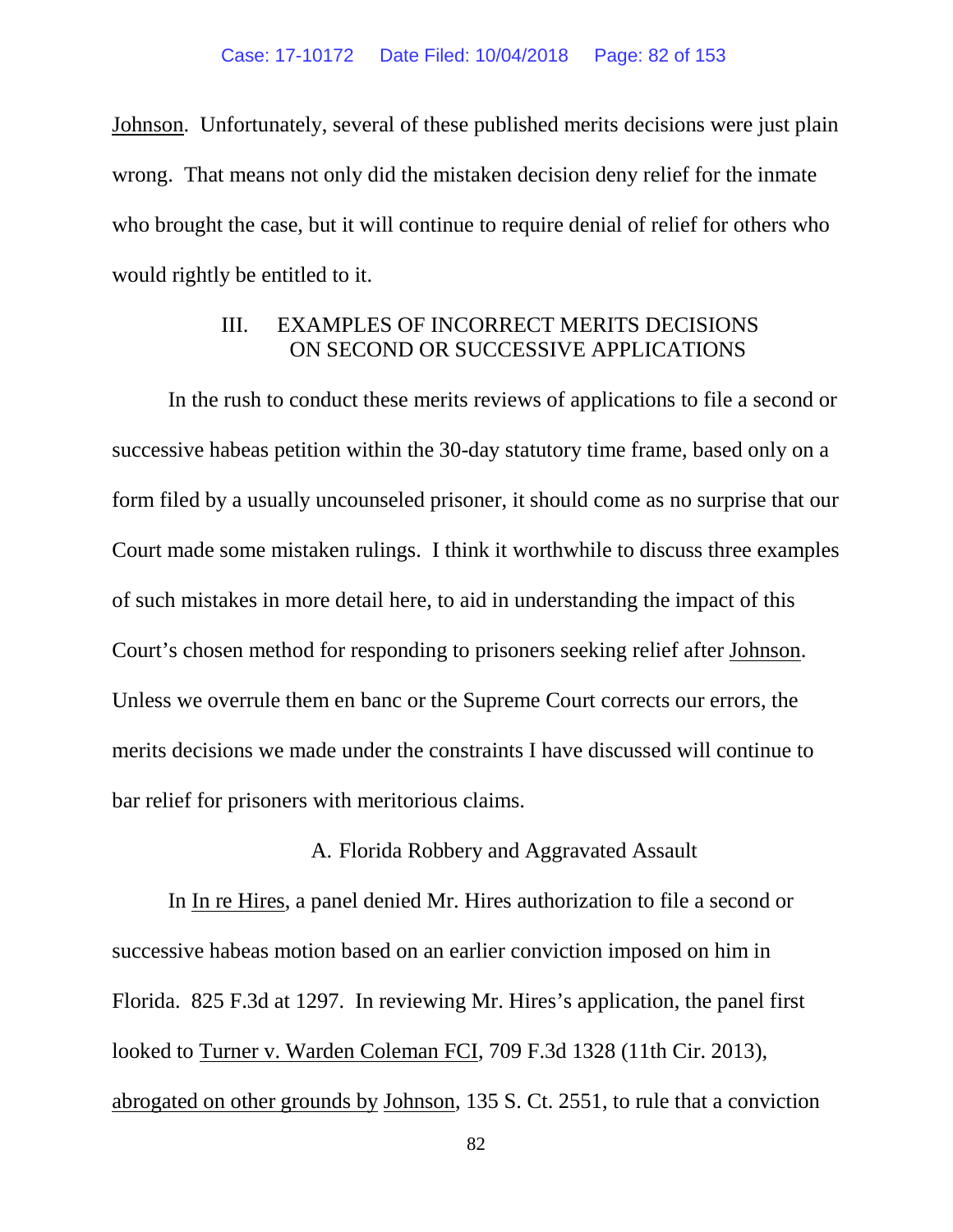for Florida aggravated assault qualified as a "violent felony" under ACCA's elements clause. Hires, 825 F.3d at 1301. Second, it relied on United States v. Dowd, 451 F.3d 1244 (11th Cir. 2006), to say that Florida armed robbery also qualified as a violent felony under the elements clause. Hires, 825 F.3d at 1301– 02. Pointing to Turner and Dowd, the panel held Mr. Hires had three prior convictions that still qualified as violent felonies "without regard to the ACCA's residual clause" and denied his application. Id. at 1301–02, 1303–04. But the panel need not have followed Dowd, which failed to apply the categorical approach, as Supreme Court precedent requires. Smith v. GTE Corp., 236 F.3d 1292, 1300 n.8 (11th Cir. 2001) ("Under the well-established prior panel precedent rule of this Circuit, the holding of the first panel to address an issue is the law of this Circuit, thereby binding all subsequent panels unless and until the first panel's holding is overruled by the Court sitting en banc or by the Supreme Court.").

To be clear, Turner was also wrongly decided. In United States v. Golden, 854 F.3d 1256 (11th Cir. 2017), Judge Jill Pryor concurred separately to explain why Turner's holding about Florida aggravated assault was wrong. Golden, 854 F.3d at 1258 (Jill Pryor, J., concurring). To summarize, Turner incorrectly applied our precedent in United States v. Palomino Garcia, 606 F.3d 1317 (11th Cir. 2010), and overlooked our precedent in United States v. Rosales-Bruno, 676 F.3d 1017 (11th Cir. 2012). Golden, 854 F.3d at 1258. Although Judge Jill Pryor called for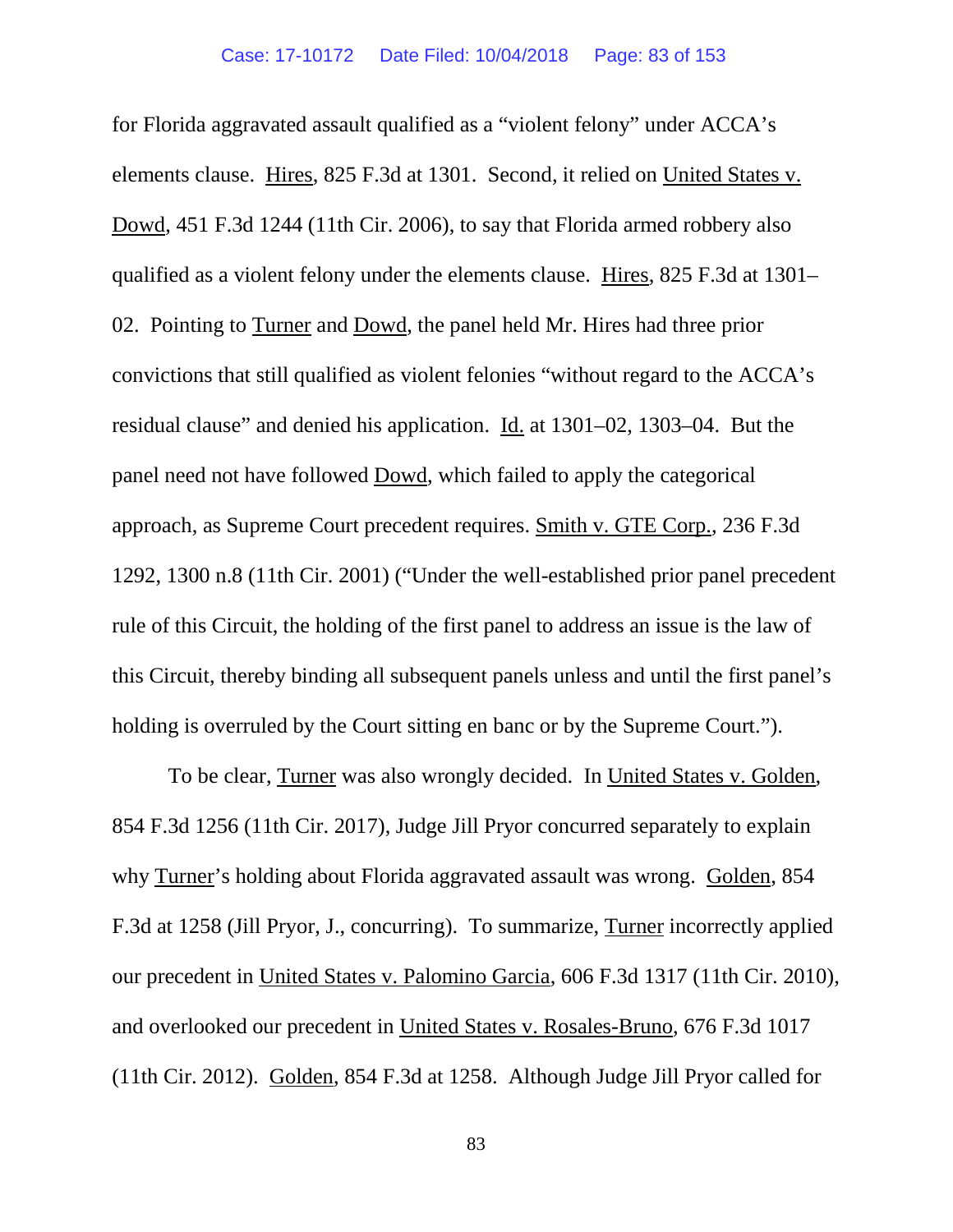#### Case: 17-10172 Date Filed: 10/04/2018 Page: 84 of 153

the Court, sitting en banc, to reconsider Turner, see Golden, 854 F.3d at 1258–59, we have not yet done so and I've seen no indication we will anytime soon. Instead, we continue to apply Turner to deny prisoners relief. See, e.g., Hylor v. United States, 896 F.3d 1219, 1223 (11th Cir. 2018). But Turner at least was binding on the Hires panel. See Golden, 854 F.3d at 1257 (panel opinion) (concluding Turner is binding even if flawed).

As for Florida armed robbery, in Dowd, this Court summarily stated in one sentence that Florida armed robbery "is undeniably" a violent felony and cited to ACCA's elements clause. 451 F.3d at 1255. I had an opportunity in United States v. Seabrooks, 839 F.3d 1326 (11th Cir. 2016), to point out that Dowd's onesentence reasoning was not adequate, let alone a proper application of Supreme Court precedent, in light of the Supreme Court's more recent decisions explaining how to apply the categorical approach. Seabrooks, 839 F.3d at 1348–49 (Martin, J., concurring in the judgment).  $4$  Yet, only three weeks after the panel's fractured

<span id="page-83-0"></span><sup>&</sup>lt;sup>4</sup> I did understand at the time, however, that this Court's decision in United States v. Lockley, 632 F.3d 1238 (11th Cir. 2011), controlled the outcome of Mr. Seabrooks's case. Seabrooks, 839 F.3d at 1350–52. In holding that Florida attempted robbery qualified as a "crime of violence" under the elements clause of Guideline § 4B1.2(a), Lockley determined that the "least culpable conduct sufficient to support a robbery conviction" under Florida law was "taking by putting the victim in fear." Seabrooks, 839 F.3d at 1350 (citing Lockley, 632 F.3d at 1244). The Lockley panel decided that "'[p]utting in fear,' per Florida law, involves an act causing the victim to fear death or great bodily harm." 632 F.3d at 1244. Mr. Seabrooks sought to distinguish Lockely by arguing that "sudden snatching," not "putting in fear," was the least culpable conduct under Florida law. Seabrooks, 839 F.3d at 1350–51. My review of Florida Supreme Court decisions made me believe that, at the time of Mr. Seabrooks's conviction, sudden snatching would not have been a sufficient basis for an attempted robbery conviction.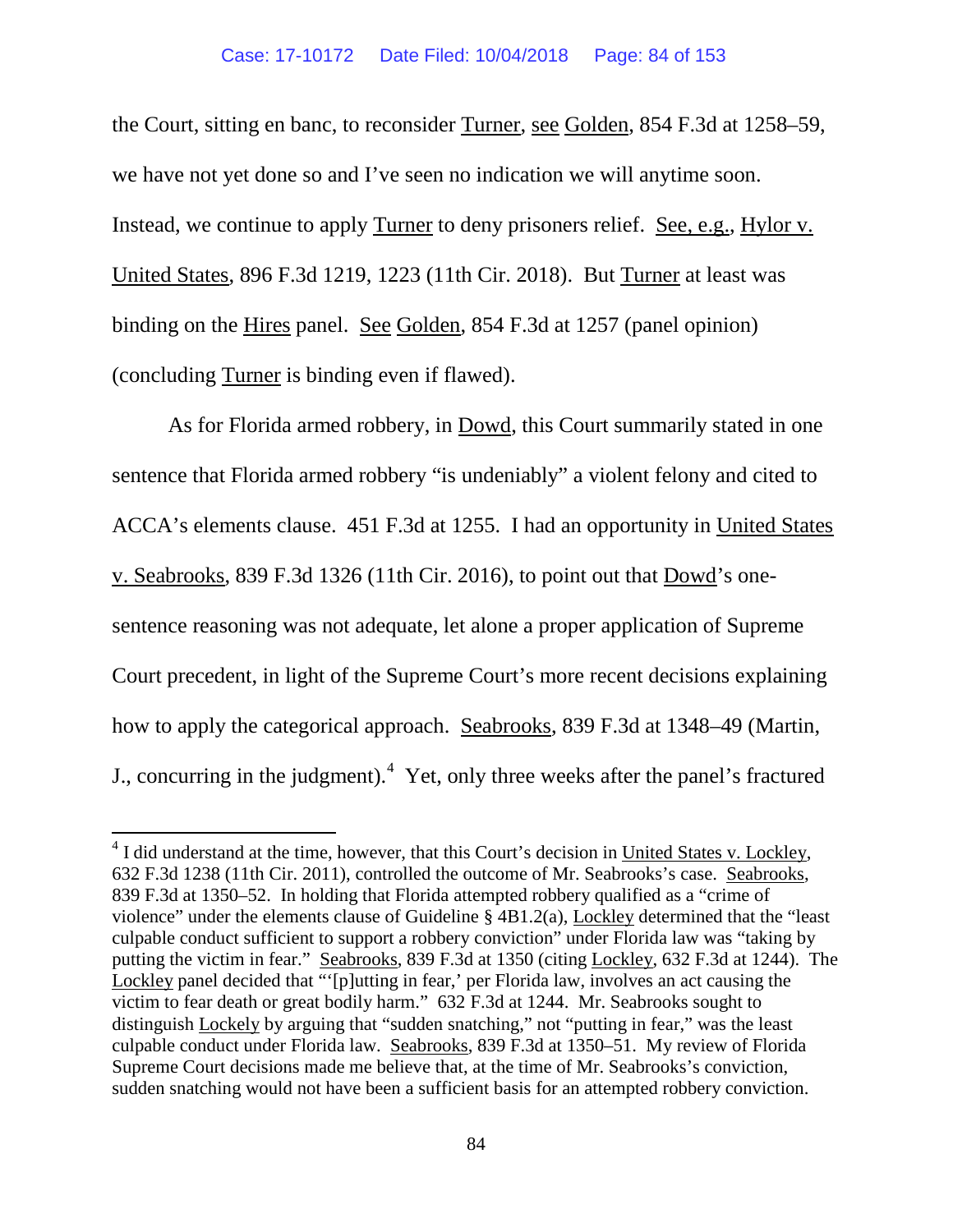decision in Seabrooks, another panel applied Dowd as binding precedent and ruled that all Florida armed robbery convictions are categorically violent felonies for ACCA purposes. See United States v. Fritts, 841 F.3d 937, 940, 943–44 (11th Cir. 2016). Fritts also cited Hires and other published cases dealing with second or successive petitions to support its conclusion that Florida armed robbery qualifies as a violent felony under the elements clause. Id. at 940 (citing Hires, 825 F.3d 1297, In re Thomas, 823 F.3d 1345, 1349 (11th Cir. 2016), and In re Moore, 830 F.3d 1268, 1271 (11th Cir. 2016)). Fritts is wrongly decided, and the Supreme Court is now set to review our holding in that case. See United States v. Stokeling, 684 F. App'x 870, 872–76 (11th Cir. 2017) (Martin, J., concurring) (unpublished), cert. granted 138 S. Ct. 1438 (2018); see also United States v. Lee, 886 F.3d 1161, 1166–69 (11th Cir. 2018) (Jordan, J., concurring); United States v. Geozos, 870 F.3d 890, 901 (9th Cir. 2017) (holding Florida robbery and Florida armed robbery are not categorically violent felonies for ACCA purposes and ordering release of prisoner). In the meantime, however, this Court continues to rely on Fritts to bar inmates' claims for relief. See, e.g., Hylor, 896 F.3d at 1223.

## B. Johnson's Applicability to the Mandatory Guidelines

 $\overline{\phantom{a}}$ 

See id. at 1351–52. (discussing change in Florida law in 1997). In another case, Judge Jordan showed that intermediate Florida courts were affirming robbery convictions despite conduct that did not involve an act causing the victim to fear death or great bodily harm, calling into question Lockley's soundness. See United States v. Lee, 886 F.3d 1161, 1166–69 (11th Cir. 2018) (Jordan, J., concurring).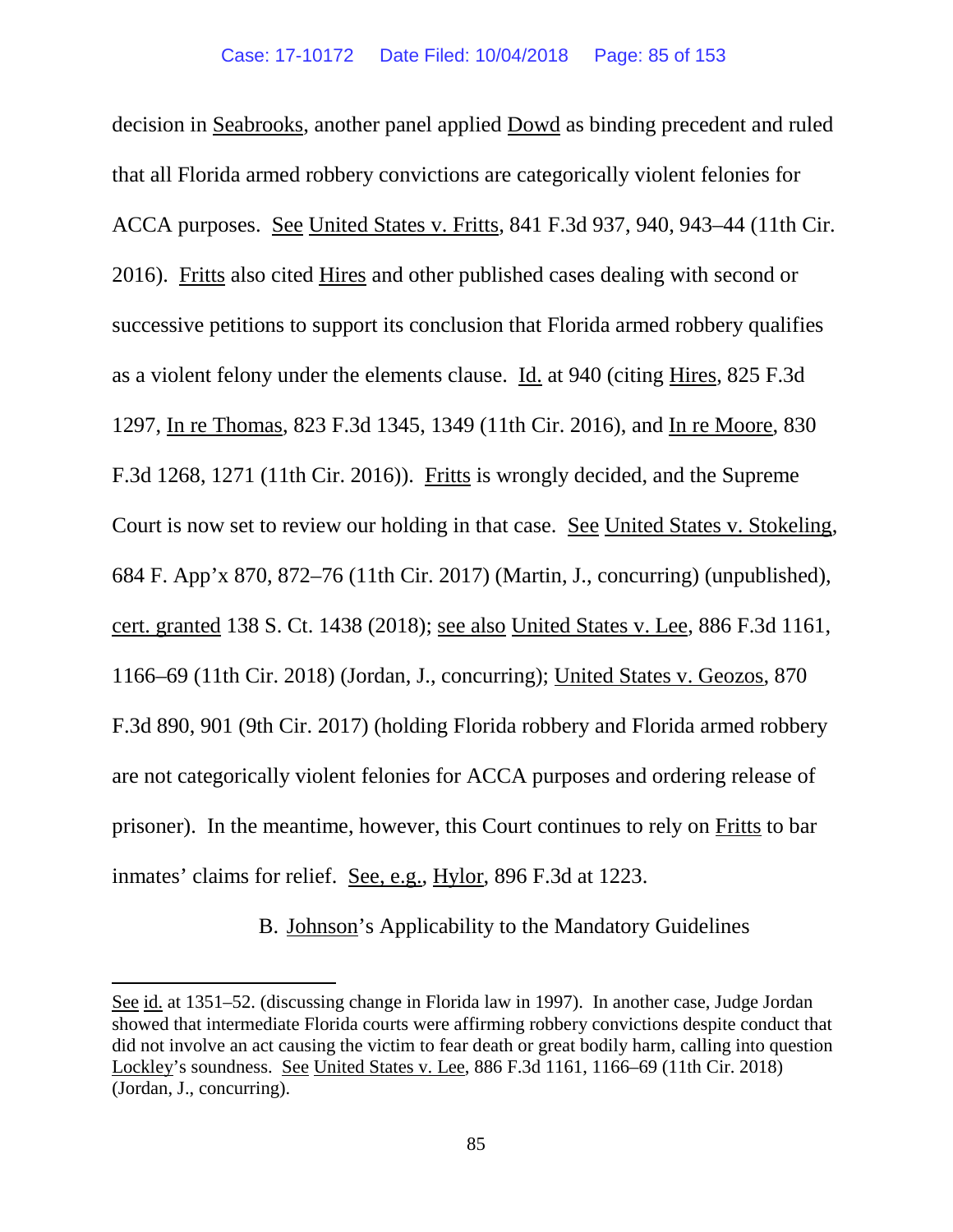As I've mentioned, the United States Sentencing Guidelines contained language identical to what the Supreme Court ruled unconstitutionally vague in the ACCA statute. This Court upheld guideline sentences imposed in reliance on this language under the advisory guideline regime. Matchett, 802 F.3d at 1196; see Beckles v. United States, 580 U.S. \_\_, 137 S. Ct. 886, 890 (2017) (holding "the advisory Guidelines are not subject to vagueness challenges under the Due Process Clause"). But I think this Court got it wrong in In re Griffin when it extended Matchett's ruling that there was no constitutional vagueness problem with advisory guidelines to hold sentences under the mandatory Guidelines were not unconstitutionally vague. See In re Griffin, 823 F.3d 1350, 1354–56. Cf. Cross v. United States, 892 F.3d 288, 299–302, 307 (7th Cir. 2018) (holding Johnson invalidated the residual clause of the mandatory career-offender Guideline and ordering resentencing). The Griffin panel's first mistake was concluding it was bound by Matchett, when in fact Matchett addressed a different question. See Griffin, 823 F.3d at 1354. Matchett was concerned solely with the advisory Guidelines. Nonetheless, citing Matchett, Griffin reasoned that "[t]he Guidelines—whether mandatory or advisory—cannot be unconstitutionally vague because they do not establish the illegality of any conduct and are designed to assist and limit the discretion of the sentencing judge." Id. But this is not what Matchett said. Matchett recognized that the vagueness doctrine, and thus Johnson,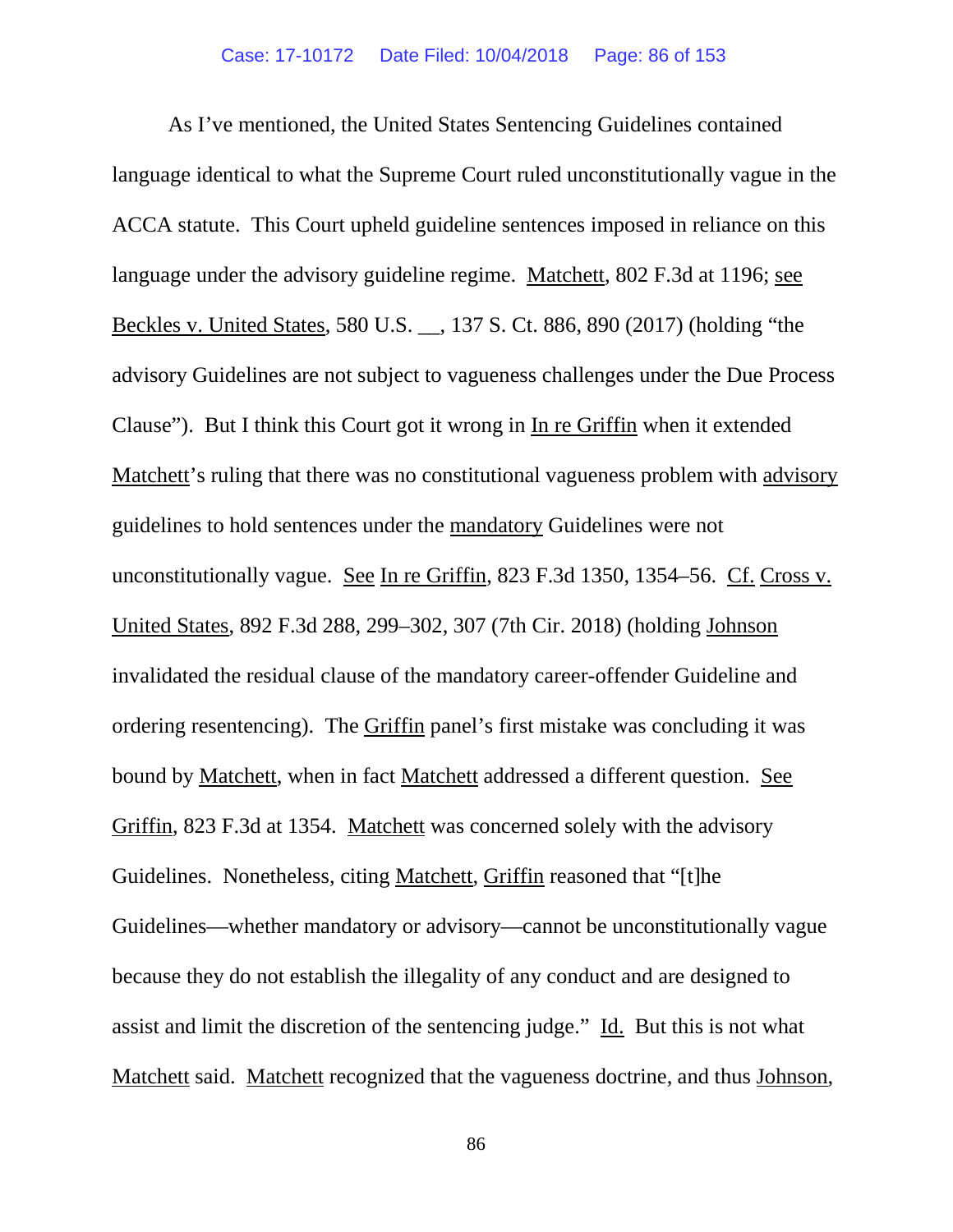applied to "criminal statutes that define elements of a crime or fix punishments." Matchett, 802 F.3d at 1194 (emphasis added) (citing Johnson, 135 S. Ct. at 2557). The Griffin panel failed to consider that the Supreme Court has equated the mandatory Guidelines with laws that fix sentences. See, e.g., United States v. Booker, 543 U.S. 220, 234, 125 S. Ct. 738, 750 (2005) ("Because [the Guidelines] are binding on judges, [the Court] ha[s] consistently held that the Guidelines have the force and effect of laws." (emphasis added)). Booker also rejected the idea that "[t]he availability of a departure in specified circumstances" was enough to make a mandatory Guideline range advisory. See 543 U.S. at 234, 125 S. Ct. at 750.

The Griffin panel also said, "Due process does not mandate notice of where, within the statutory range, the guidelines sentence will fall." 823 F.3d at 1354. But this too is wrong. In Beckles v. United States, 580 U.S.  $\qquad$ , 137 S. Ct. 886 (2017), the Supreme Court told us that the vagueness doctrine did not apply to the post-Booker advisory Guidelines precisely because "'the due process concerns that require[d] notice in a world of mandatory Guidelines no longer' apply." Id. at 894 (quoting Irizarry v. United States, 553 U.S. 708, 714, 128 S. Ct. 2198, 2202 (2008) (alterations adopted and emphasis added)).

This Court alternatively held in Griffin that Welch did not make Johnson retroactive on all collateral challenges. The Griffin panel said Johnson was retroactive only where it applied to result in "a substantive change of law [by]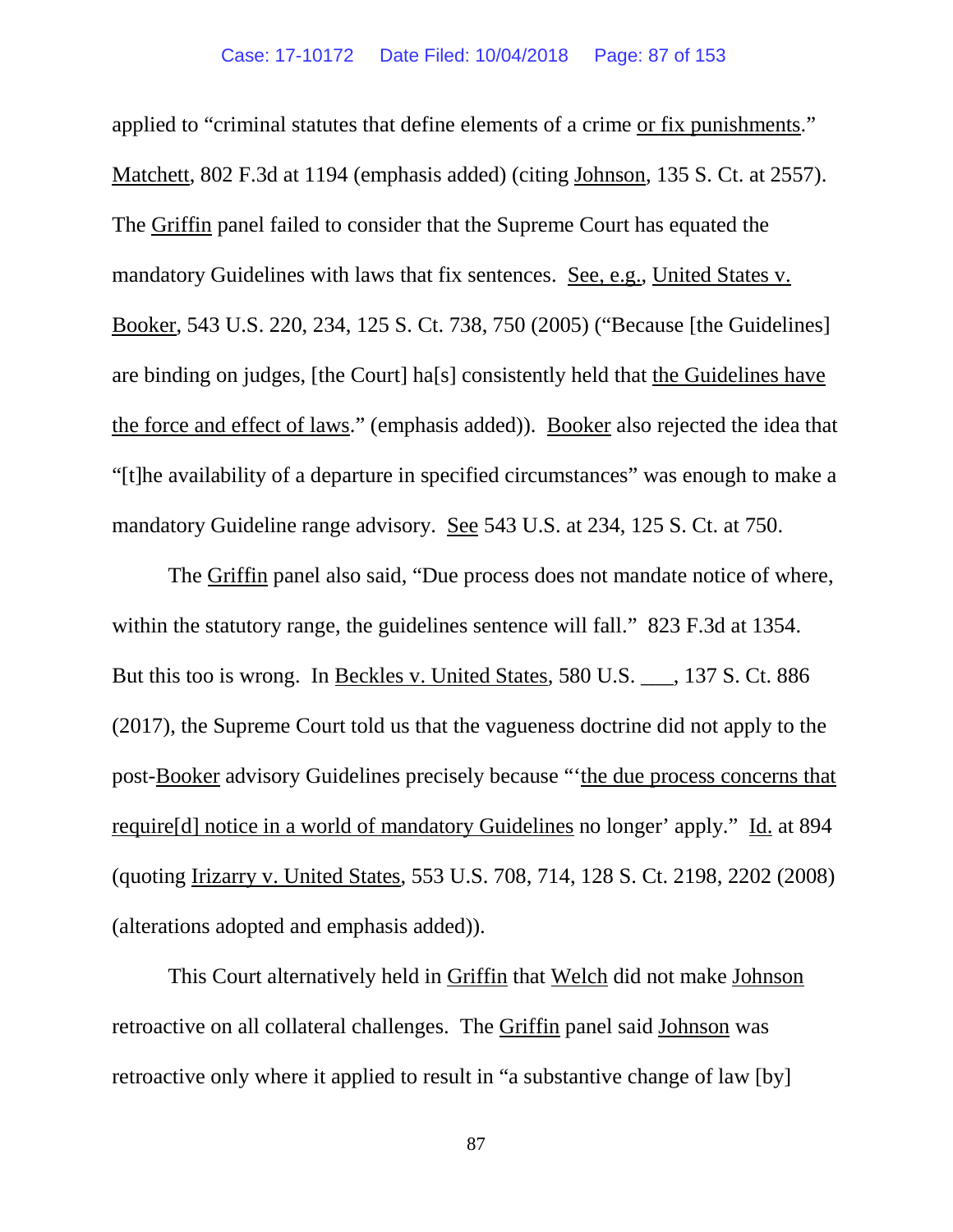alter[ing] the statutory range of permissible sentences." Griffin, 823 F.3d at 1355. The panel noted that application of Johnson to the Sentencing Guidelines would result only in "changes in how the sentencing procedural process is to be conducted." Id. In short, the Griffin panel accepted Johnson as a substantive rule in the ACCA context, but characterized it as a procedural rule in the Sentencing Guideline context. This cannot be right.

Welch explained that a new rule "has a procedural function" if it "alters only the procedures used to obtain the conviction." 136 S. Ct. at 1266. A new rule has a "substantive function" if it "alters instead the range of conduct or class of persons that the law punishes." Id. Johnson is clearly a substantive rule as applied to the mandatory Guidelines because if the residual clause in the career-offender Guideline is void for vagueness, then the range of conduct that Guideline reaches is necessarily narrowed. See id. To the extent Griffin relied on a distinction between statutes promulgated by Congress and Guidelines issued by the Sentencing Commission, that is a distinction without a difference for the time when the Guidelines were mandatory. See United States v. R.L.C., 503 U.S. 291, 297, 112 S. Ct. 1329, 1334 (1992) (rejecting the idea that "the statutory character of a specific penalty provision gives it primacy over administrative sentencing guidelines," noting "the mandate to apply the Guidelines is itself statutory" (citing 18 U.S.C. § 3553(b)).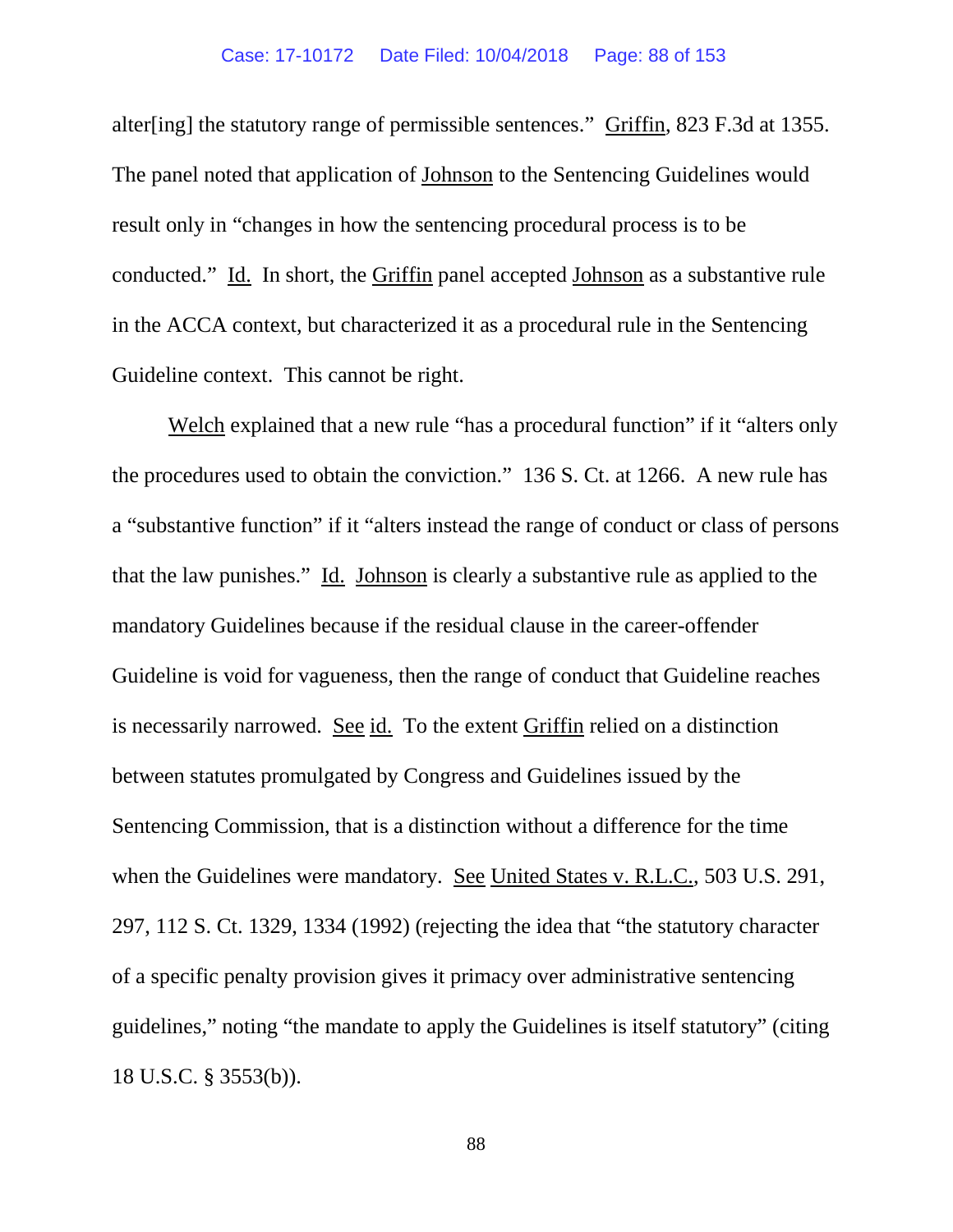Even with these flaws in Griffin, it is binding precedent in our Circuit, and we are required to deny leave to file a second or successive petition to any prisoner seeking relief from a sentence imposed under the mandatory guideline system.

## C. Florida Manslaughter

My third example of a merits decision that missed the mark came in In re Burgest, 829 F.3d 1285 (11th Cir. 2016). Here, the panel denied Mr. Burgest permission to file a second or successive motion based on Griffin. Id. at 1287. The panel then went on to consider—even though the case had already been decided against Mr. Burgest—whether a conviction for Florida manslaughter qualified as a "crime of violence" under the career-offender Guideline. Id. The commentary to the career-offender Guideline defined "crime of violence," in part, by listing several included offenses, which list included "manslaughter." See USSG § 4B1.2 cmt. n.1. On this basis alone, the Burgest panel held that Florida manslaughter was a crime of violence. See 829 F.3d at 1287.

But Burgest's reasoning ignored Eleventh Circuit precedent that requires us to apply the categorical approach when deciding whether a prior conviction is a qualifying offense for sentencing enhancement purposes. See Lockley, 632 F.3d at 1241–42 (noting "robbery" is enumerated as a "crime of violence" in the Guideline commentary to § 4B1.2 and stating "[w]here, as here, the Guidelines specifically designate a certain offense as a 'crime of violence,' we compare the elements of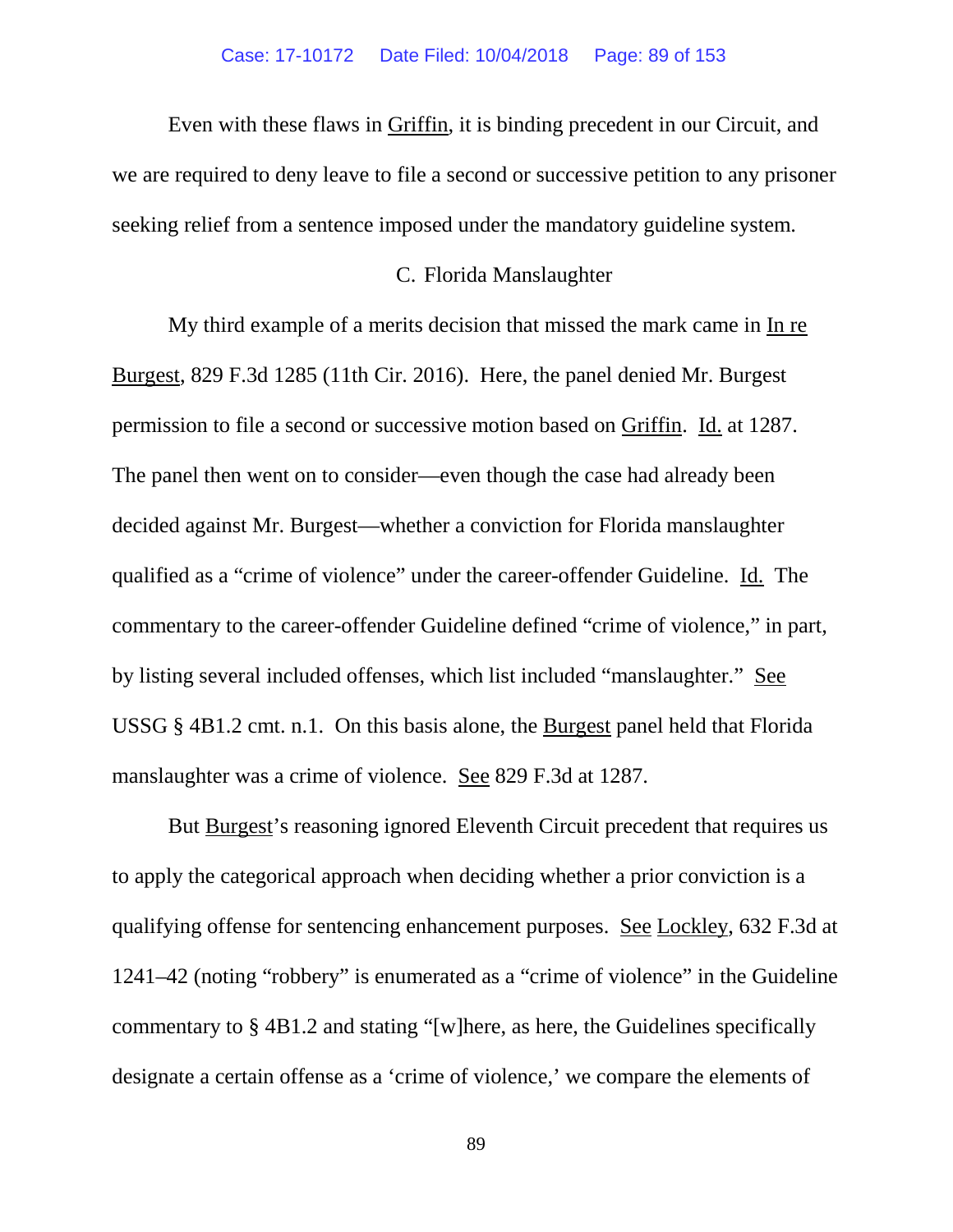the crime of conviction to the generic form of the offense as defined by the States, learned treatises, and the Model Penal Code"). When it failed to use the categorical approach, the panel merely relied on the label Florida uses. This practice was explicitly rejected by this Court in Palomino Garcia. See 606 F.3d at 1327–29 (rejecting the government's argument that a 16-level enhancement under Guideline § 2L1.2 should be affirmed merely because the State called the offense "aggravated assault" and the Guideline definition enumerated "aggravated assault" as a "crime of violence"). A blind reliance on how any given state law labels a crime leads to prisoners who engaged in similar conduct being sentenced differently. That is because conduct criminalized in one state may not be in another. For example, if Florida labeled the act of crossing the street outside of the crosswalk "manslaughter," that would be enough for the Burgest panel to conclude jaywalking was a "crime of violence." Our precedent should have stood to defeat this result.

Where other circuits used the categorical approach, they found that Florida's manslaughter statute encompasses more acts than those captured in the generic definition. See United States v. Mendoza-Padilla, 833 F.3d 1156, 1159–60 (9th Cir. 2016) (relying on the federal generic definition of manslaughter as well as the Fifth Circuit's survey of all 50 states in United States v. Dominguez-Ochoa, 386 F.3d 639, 645–46 (5th Cir. 2004)); United States v. Garcia-Perez, 779 F.3d 278,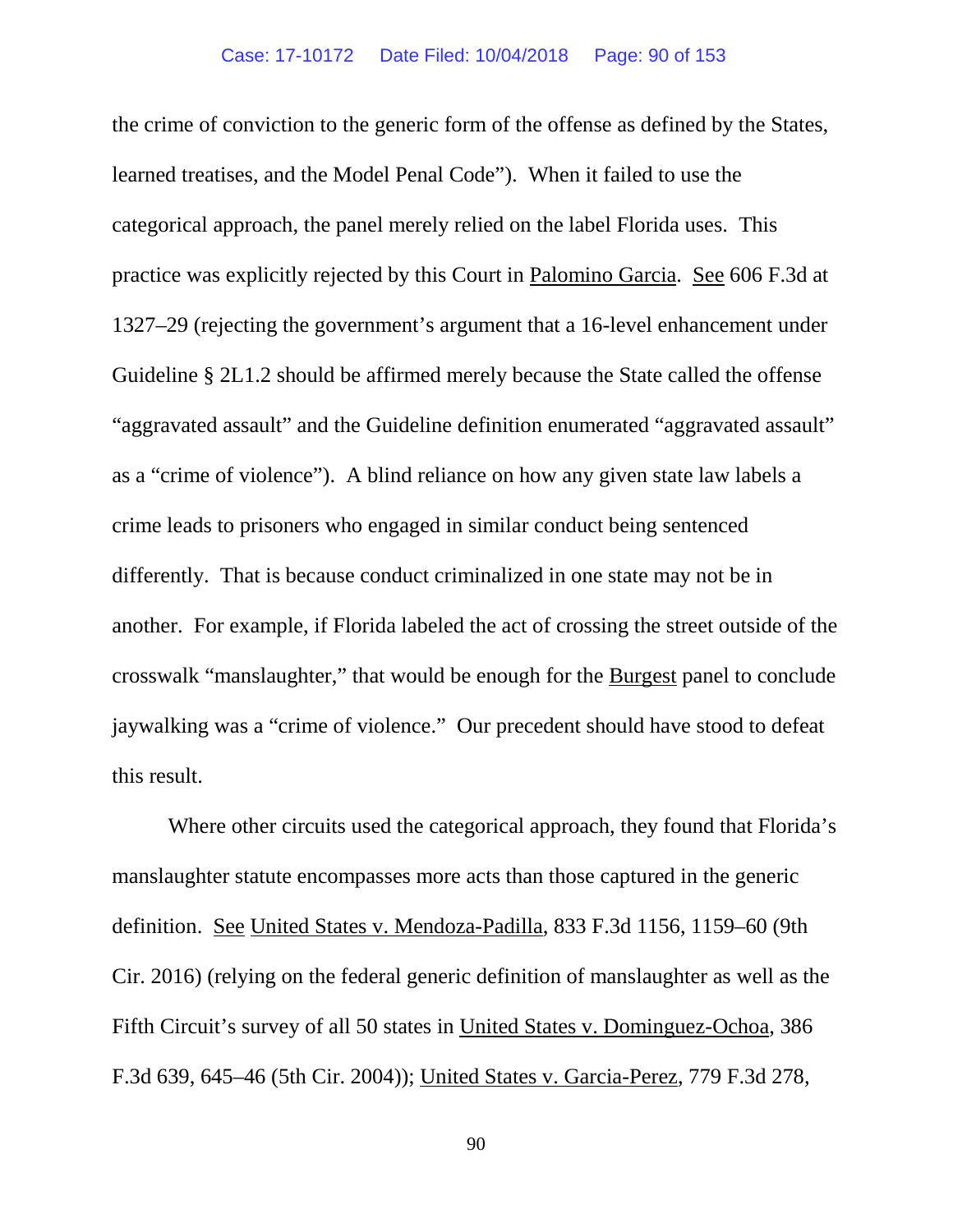284 & nn. 23–24, 289 (5th Cir. 2015) (relying on the generic definition developed in Dominguez-Ochoa and United States v. Bonilla, 524 F.3d 647 (5th Cir. 2008), which also included discussions of treatises and the Model Penal Code). The Fifth Circuit decided that Florida manslaughter can be committed "by act, by procurement, or by culpable negligence." Garcia-Perez, 779 F.3d at 284; see Fla. Stat. § 782.07(1). That court then examined Florida case law to find that a long line of cases, left unaddressed by more recent ones, "establishes that something less than recklessness as to death is required to prove act manslaughter." Garcia-Perez, 779 F.3d at 287. Through this process, the Fifth Circuit concluded that Florida manslaughter "falls outside the definition of generic contemporary manslaughter," which requires "either intent to kill or recklessness." Id. at 284, 289. Thus, for inmates seeking sentencing relief in the Fifth Circuit, a past conviction for manslaughter from Florida does not defeat their claim. This is true in the Ninth Circuit as well. Mendoza-Padilla, 833 F.3d at 1159–62.

Hires, Griffin, and Burgest are examples of how this Court's approach to second or successive applications has harmed prisoners serving long sentences imposed under ACCA or the Sentencing Guidelines. The Court's approach in these cases disregarded our own precedent and rules in search of a quick end to the flood of applications filed by prisoners raising Johnson claims. How did this happen? For one thing, I believe the Court tried to get to the merits of these cases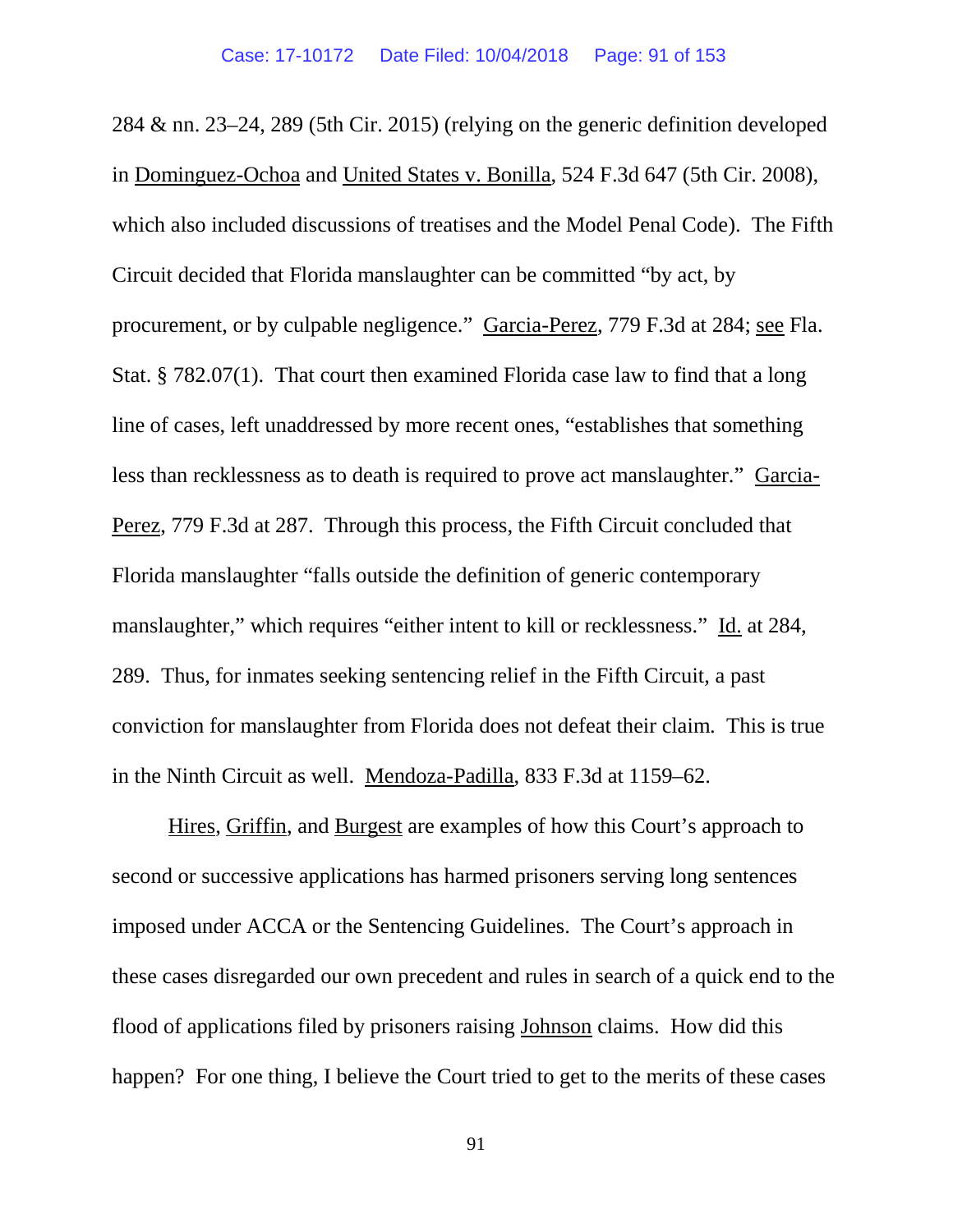too fast. The statute for reviewing these applications sets a 30-day limit for ruling on them. 28 U.S.C. § 2244(b)(3)(D). Once our Court decided to get to the merits at the mere "seeking permission" stage, we should have joined seven of our sister circuits and held that the 30-day timeframe was not mandatory. See In re Johnson, 814 F.3d 1259, 1262 n.1 (11th Cir. 2016) (listing cases). I was on a panel that did just that, <u>id.</u> at 1262, but our panel opinion was vacated by the Court in an en banc order without opinion. 815 F.3d 733 (vacating the panel opinion and taking the case en banc); see also No. 16-10011, slip op. (11th Cir. April 21, 2016) (granting the request to file a second or successive petition but leaving the panel opinion vacated).

Our nation has experienced an explosion in its prison population over the last twenty years or so.<sup>[5](#page-91-0)</sup> The Supreme Court's decision in Johnson required federal judges to take a close look at the sentences of thousands of people incarcerated in federal prison. For many inmates, we did not. In our haste, this Court made mistakes (myself included) that always seemed to work against the prisoner. Yet this Court has not just failed to correct its mistakes. It has also acted to set these incorrect decisions in stone.

### IV. BARRING MULTIPLE APPLICATIONS TO FILE § 2255 MOTIONS

<span id="page-91-0"></span> $<sup>5</sup>$  See E. Anne Carson, Bureau of Justice Statistics, Prisoners in 2016 1 (Aug. 7, 2018),</sup> https://www.bjs.gov/content/pub/pdf/p16.pdf.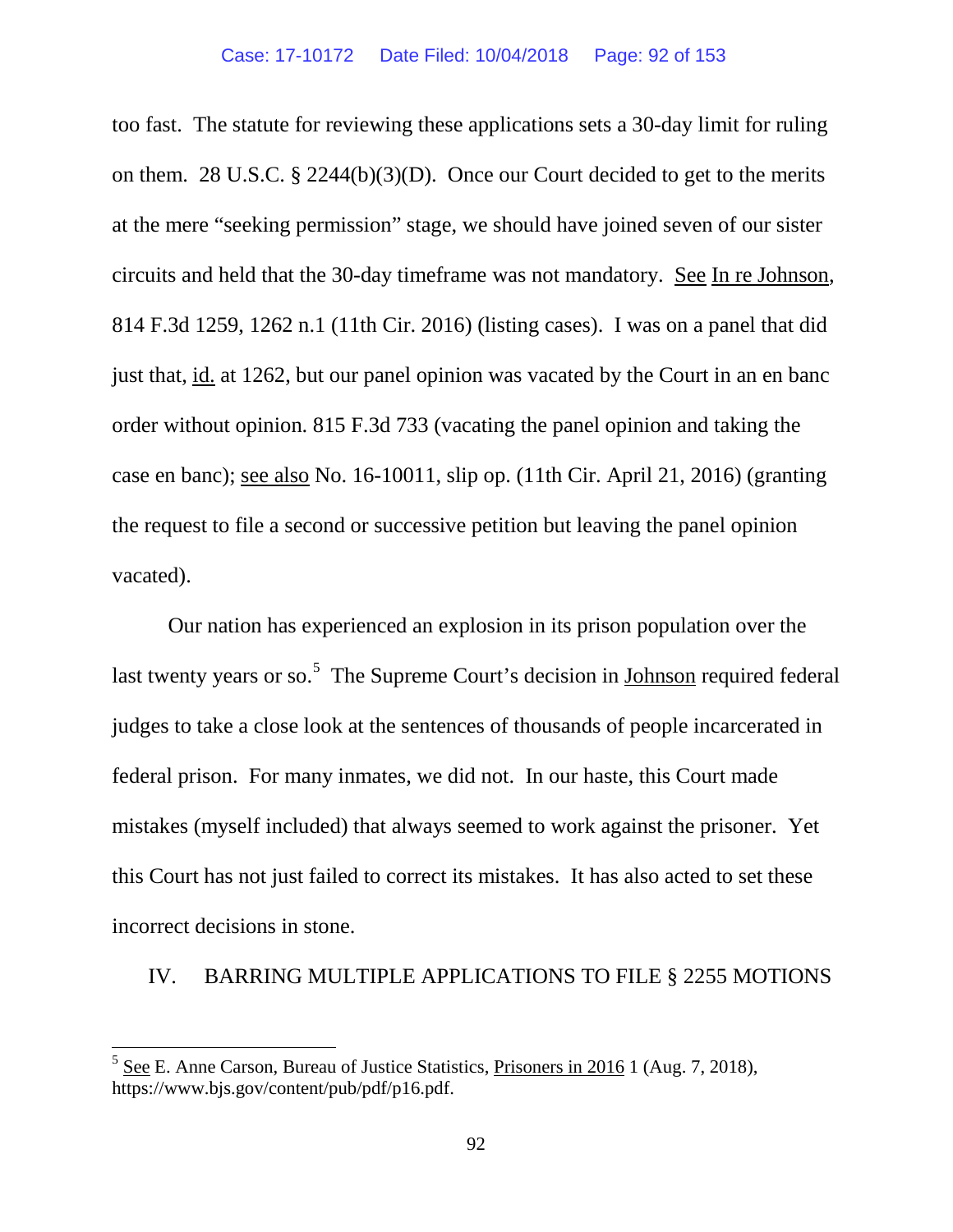### Case: 17-10172 Date Filed: 10/04/2018 Page: 93 of 153

During the two or so months after the Supreme Court decided Welch, some prisoners were savvy enough to apply to seek relief more than once. This Court then undertook to put an end to this practice, and in doing so, adopted an interpretation of AEDPA that is far removed from the text of the statute. And beyond our Court's departure from what the statute requires, it also overlooked Supreme Court precedent counseling a path quite different from what this Court chose.

Until recently, federal prisoners at least had the comfort of knowing that when they were denied leave to file second or successive habeas motions, that denial was without prejudice and "there [was] no rule against filing multiple applications for leave to file a successive § 2255 petition." See In re Anderson, 829 F.3d 1290, 1296 (11th Cir. 2016) (Martin, J., dissenting) (quoting In re Barber, No. 16-10107, slip. op. at 32 (11th Cir. Feb. 10, 2016) (Marcus, J., dissenting)). However, in the course of deciding the rush of filings after Johnson, a panel of this Court held that AEDPA requires courts of appeals to deny with prejudice "applications for leave to file a second or successive § 2255 motion presenting the same claims we have already rejected on their merits in a previous application." In re Baptiste, 828 F.3d 1337, 1340 (11th Cir. 2016) (construing 28 U.S.C. §  $2244(b)(1)$ ).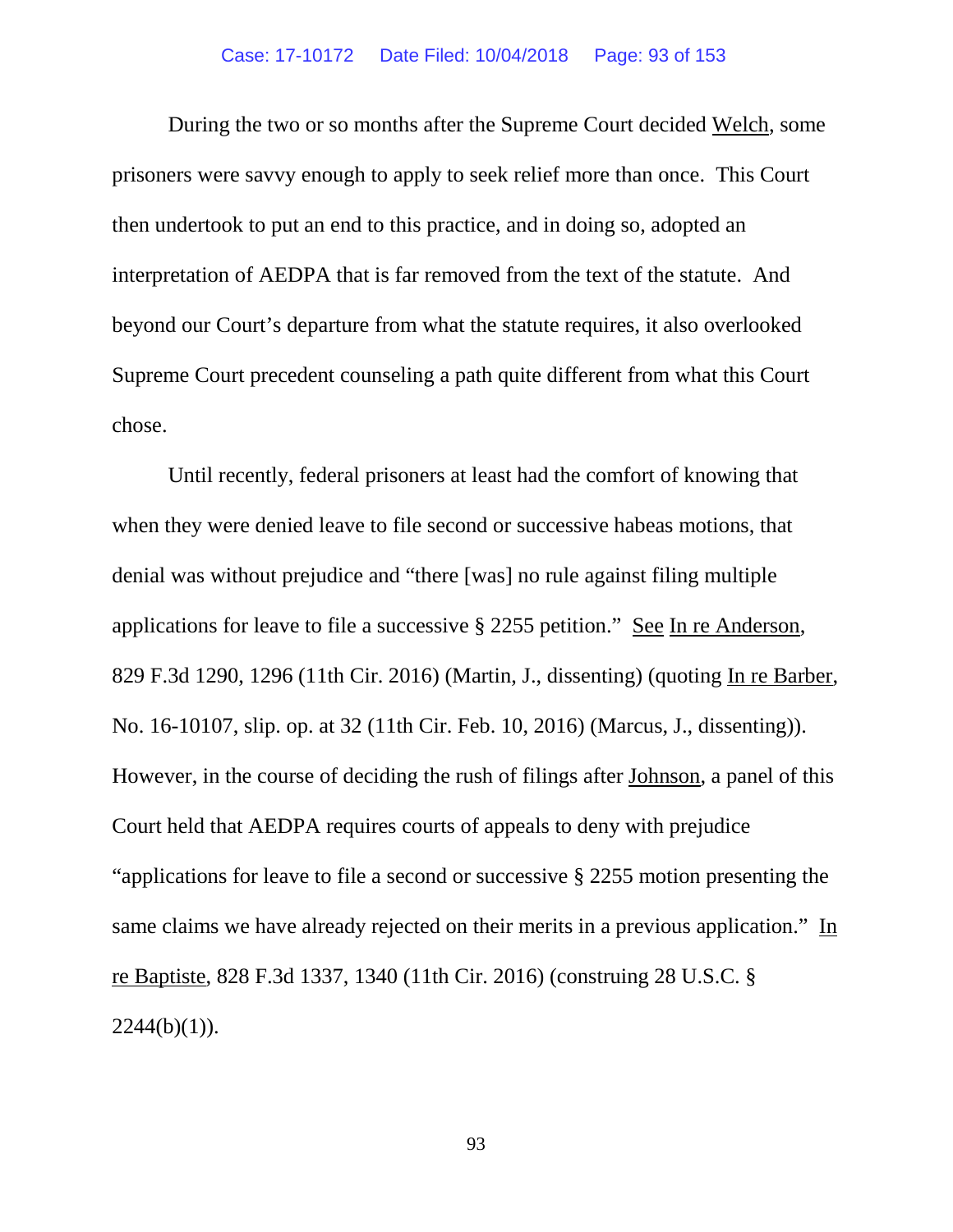In order to reach this result, the Baptiste panel first determined  $\S 2244(b)(1)$ applies to  $\S$  2255 motions, even though  $\S$  2244(b)(1) only expressly refers to petitions for habeas corpus relief filed by state prisoners under 28 U.S.C. § 2254. 828 F.3d at 1339. For justification, the Baptiste panel said simply that "it would be odd indeed if Congress had intended to allow federal prisoners to refile precisely the same non-meritorious motions over and over again while denying that right to state prisoners." Id. But courts have no power to rewrite Acts of Congress because we think them "odd." Second, Baptiste determined "§ 2244(b)(1) applies with equal force" to authorization applications pending before courts of appeal. Id. The panel reasoned that reading the statute to prohibit only claims raised in earlier habeas petitions filed in District Court—what the Seventh Circuit said was the "natural reading" of the statute, Bennett v. United States, 119 F.3d 470, 471 (7th Cir. 1997)—"would treat frivolous applications more favorably than those that presented some arguable merit." Baptiste, 828 F.3d at 1340 (citing Bennett).

Two of my colleagues have explained at length the problems with Baptiste, and I will not revisit them all here. See In re Jones, 830 F.3d 1295, 1297–1305 (11th Cir. 2016) (Rosenbaum and Jill Pryor, JJ., concurring in result). I add only that my best understanding is that Baptiste's interpretation is contrary to Supreme Court precedent. In Magwood v. Patterson, 561 U.S. 320, 130 S. Ct. 2788 (2010), the Court interpreted  $\S 2244(b)(1)$  and (b)(2) in the course of deciding what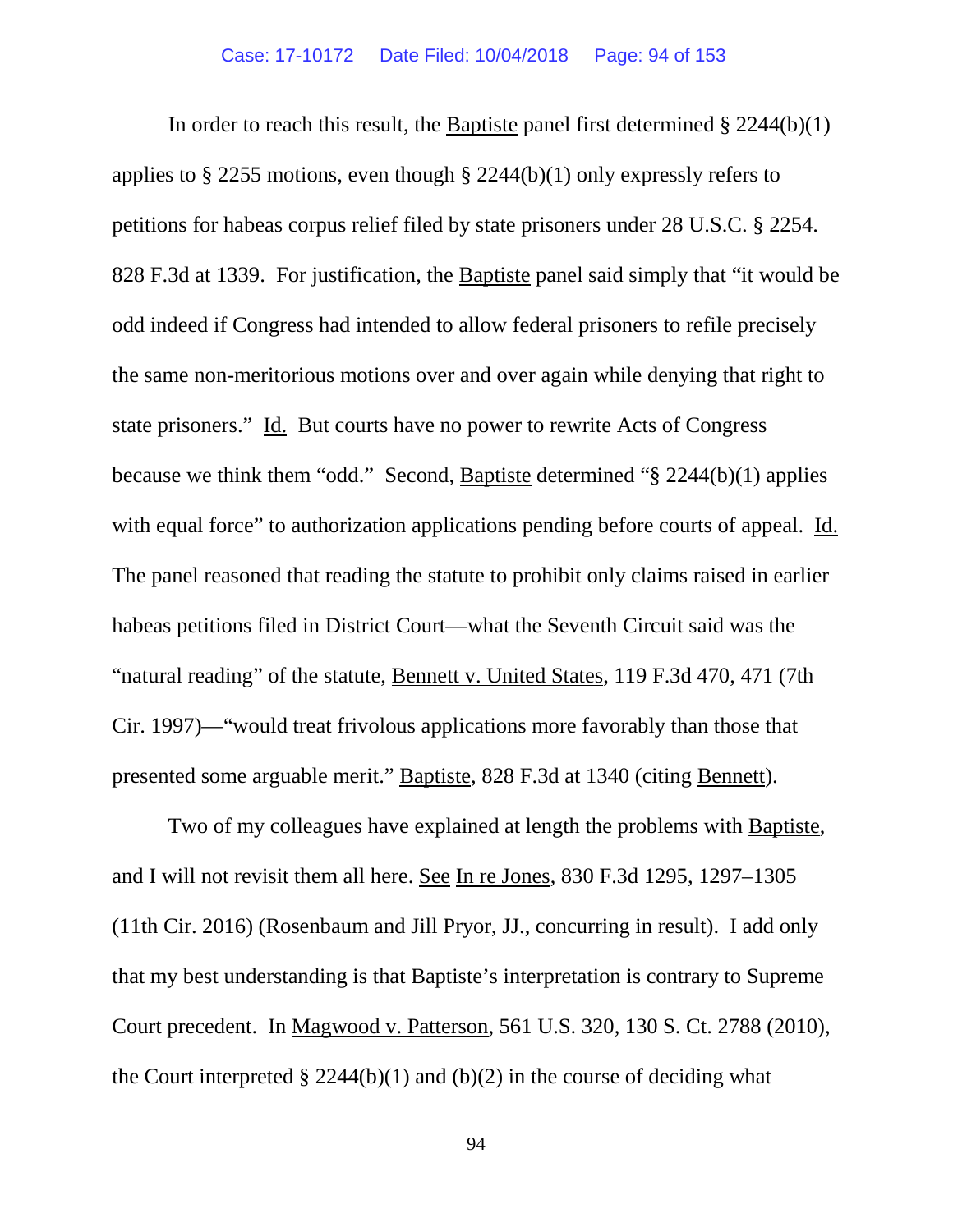"second or successive" meant as that phrase is used in those provisions. 561 U.S. at 330–31, 130 S. Ct. at 2796. Magwood held those provisions "apply only to a 'habeas corpus application under § 2254,' that is, 'an application for a writ of habeas corpus on behalf of a person in custody pursuant to the judgment of a State court.'" 561 U.S. at 332, 130 S. Ct. at 2797 (emphasis omitted) (quoting 28 U.S.C. § 2254(b)(1)). The Supreme Court thus interpreted "application," as that word is used in §§ 2244(b)(1) and (b)(2) not to refer to a filing seeking authorization to file a second or successive habeas motion, but instead to refer to the actual habeas petition filed in the District Court.

The Supreme Court also explained in Magwood that § 2254's "requirement of custody pursuant to a state-court judgment distinguishes § 2254 from other statutory provisions authorizing relief from constitutional violations—such as § 2255, which allows challenges to the judgments of federal courts." 561 U.S. at 333, 130 S. Ct. at 2797. And the Supreme Court has many times noted that Congress intended provisions of § 2254 to promote comity and federalism principles. E.g., Cullen v. Pinholster, 563 U.S. 170, 185, 131 S. Ct. 1388, 1401 (2011). There does indeed seem to be a reason for treating § 2254 and § 2255 prisoners differently beyond just the textual limitations. That reason is federalism. Baptiste's application of § 2244(b)(1) to § 2255 motions based on its "it would be odd" rule makes no mention of this difference.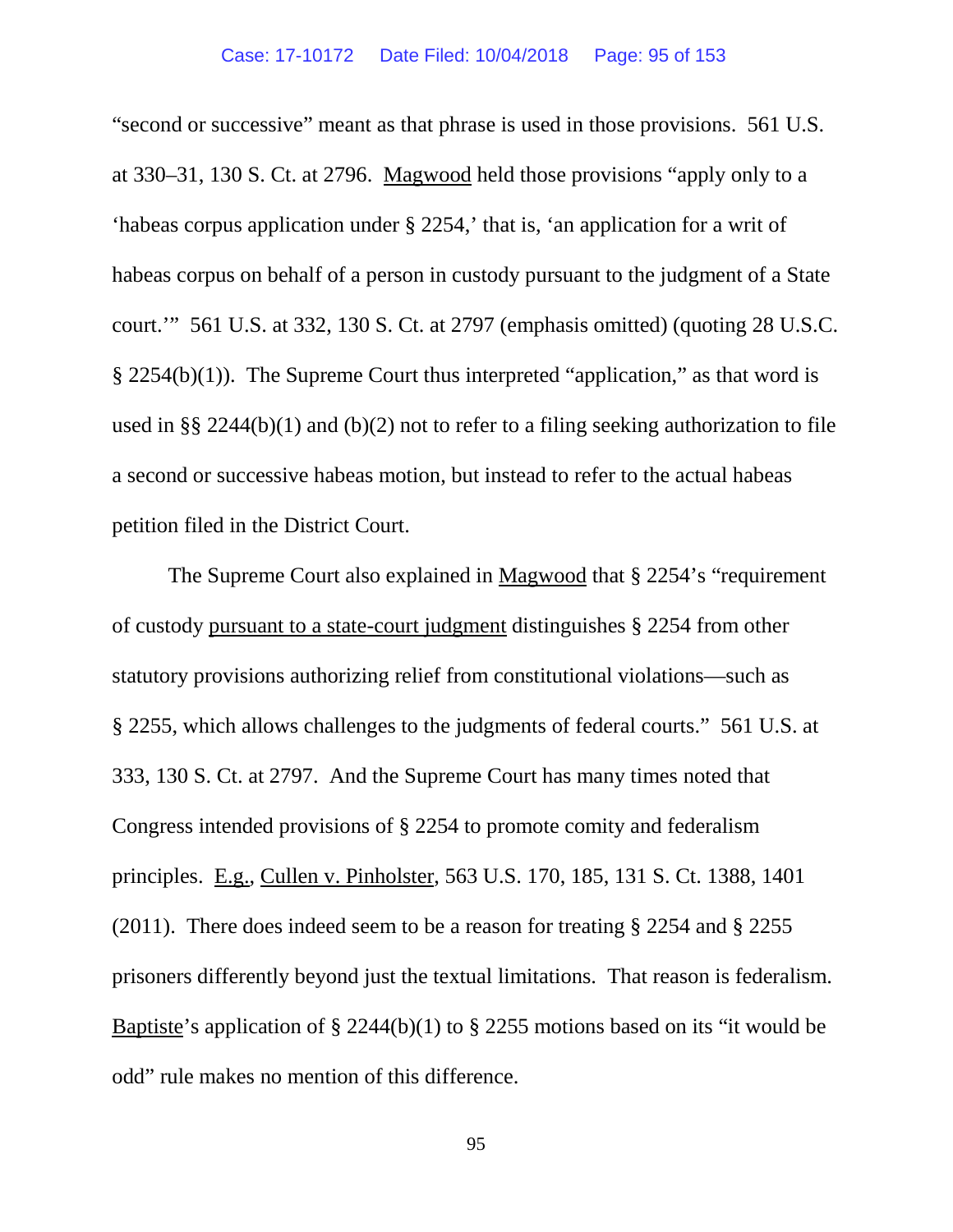Nonetheless, the judges of this Court are bound to apply Baptiste. The harm it does is not hard to see. For example, I will return briefly to Mr. Hires's case. In re Hires, 825 F.3d at 1297. After Welch, Mr. Hires filed an application seeking authorization to file a second or successive § 2255 motion. Id. at 1298. He wanted to raise the single claim that his ACCA sentence was invalid because it relied on the residual clause. See id. at 1298. The panel denied the application because it concluded Mr. Hires still had three qualifying predicate convictions, including Florida aggravated assault and Florida armed robbery. See id. at 1301–02. Yet as set out above, Hires applied erroneous precedent, which was not binding on the panel because of intervening Supreme Court decisions. Yet even if this Court or the Supreme Court had corrected our mistake in the short time between Welch and the one-year anniversary of Johnson, Mr. Hires would be barred by Baptiste from raising this Johnson claim in a new application. In fact, Mr. Hires did file another application for leave to file a second or successive petition after Welch. This Court denied it, citing Baptiste. In re Hires, No. 16-13813-J, slip op. at 2 (11th Cir. July 19, 2016). Thus, Baptiste ensures that Mr. Hires got one chance, and only one. He does not get another, even though this Court muffed his single opportunity by wrongly deciding his claim.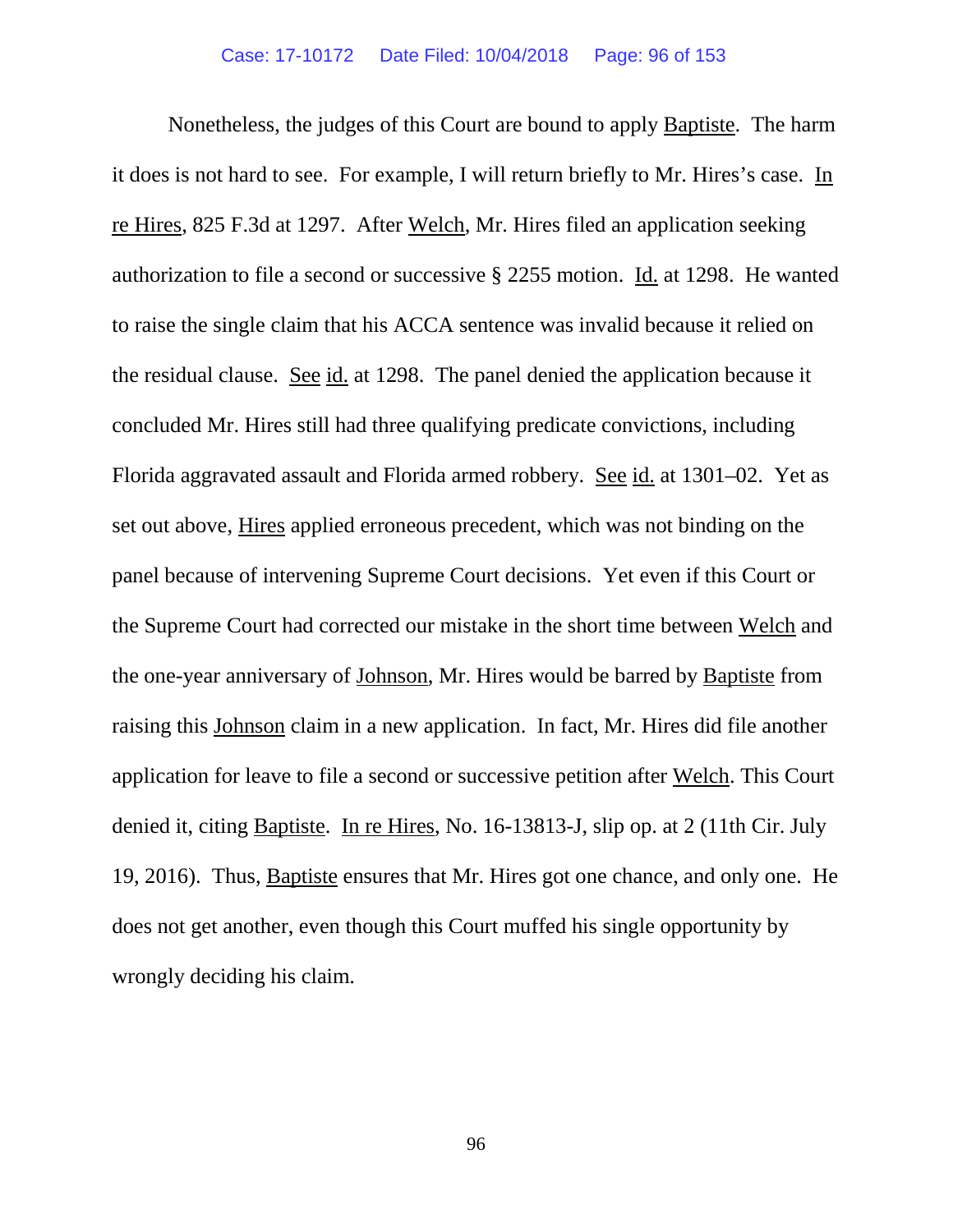In this way, Baptiste requires a prisoner to bear all consequences of any mistake this Court makes in his case. It would be one thing if this were what AEDPA required of us. But it is not. Baptiste itself was wrongly decided.

To the extent that Baptiste was issued as a work-load management tool for the courts, it is not necessary. As discussed, AEDPA already allows a very narrow path for courts to revisit decisions on authorization applications. See 28 U.S.C. §  $2244(b)(3)(E)$  (barring appeals, petitions for rehearing, and petitions for a writ of certiorari from the grant or denial of authorization to file a second or successive petition). In fact, the only approach this Court has identified is a decision to rehear the case nosta sponte by an en banc court. See In re Lambrix, 776 F.3d 789, 794 (11th Cir. 2015). And in any event, at some point all prisoners will encounter AEDPA's one-year deadline. See Dodd, 545 U.S. at 359, 125 S. Ct. at 2482–83. Thus, Baptiste effectively locks in erroneous holdings to the detriment of prisoners for the foreseeable future.

## V. A FINAL ROADBLOCK TO RELIEF

I end with the Court's recent refusal to reconsider United States v. Beeman, 871 F.3d 1215 (11th Cir. 2017), denying r'hrg en banc 899 F.3d 1218 (11th Cir. 2018). In Beeman, a panel of this Court held that to prove a Johnson claim, a prisoner had to prove that "it was use of the residual clause that led to the sentencing court's enhancement of his sentence." 871 F.3d at 1221–22. <u>Beeman</u>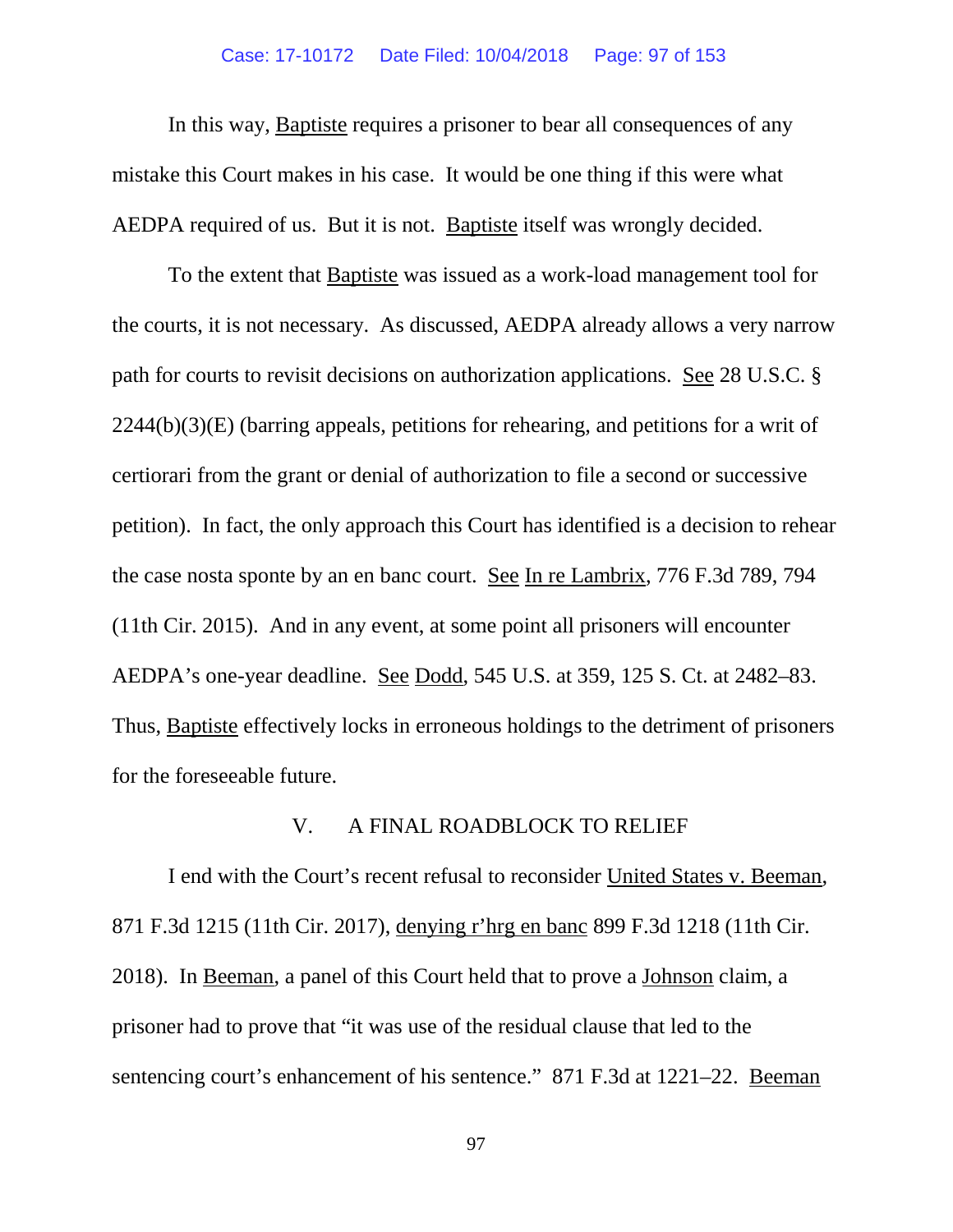#### Case: 17-10172 Date Filed: 10/04/2018 Page: 98 of 153

erred, in my view, when it limited the ways to prove this. Id. at 1224 n.5.

Beeman said this "historical fact" could be proved, among other ways, by pointing to an express statement by the District Court at sentencing saying it was relying on the residual clause or by pointing to precedent binding at the time of sentencing showing that a crime qualified as an ACCA predicate only under the residual clause. Id. at 1224 & nn.4-5.

Of course, before Johnson District Courts did not say at sentencing which ACCA clause they relied on because nothing in the law required them to. See Beeman, 899 F.3d at 1228 (Martin, J., dissenting from denial of rehearing en banc). There is no exhaustive body of law from this Circuit before Johnson specifying which among countless offenses from fifty states qualified as violent crimes only under the residual clause. Also, up until Johnson was decided, few defendants had reason to suspect the unconstitutionality of the residual clause, so they had no reason to ask about the source of their enhanced sentence. After all, the Supreme Court twice "rejected suggestions by dissenting Justices that the residual clause violates the Constitution's prohibition of vague criminal laws," most recently in 2011. Johnson, 135 S. Ct. at 2556 (citing Sykes v. United States, 564 U.S. 1, 131 S. Ct. 2267 (2011) and James v. United States, 550 U.S. 192, 127 S. Ct. 1586 (2007)).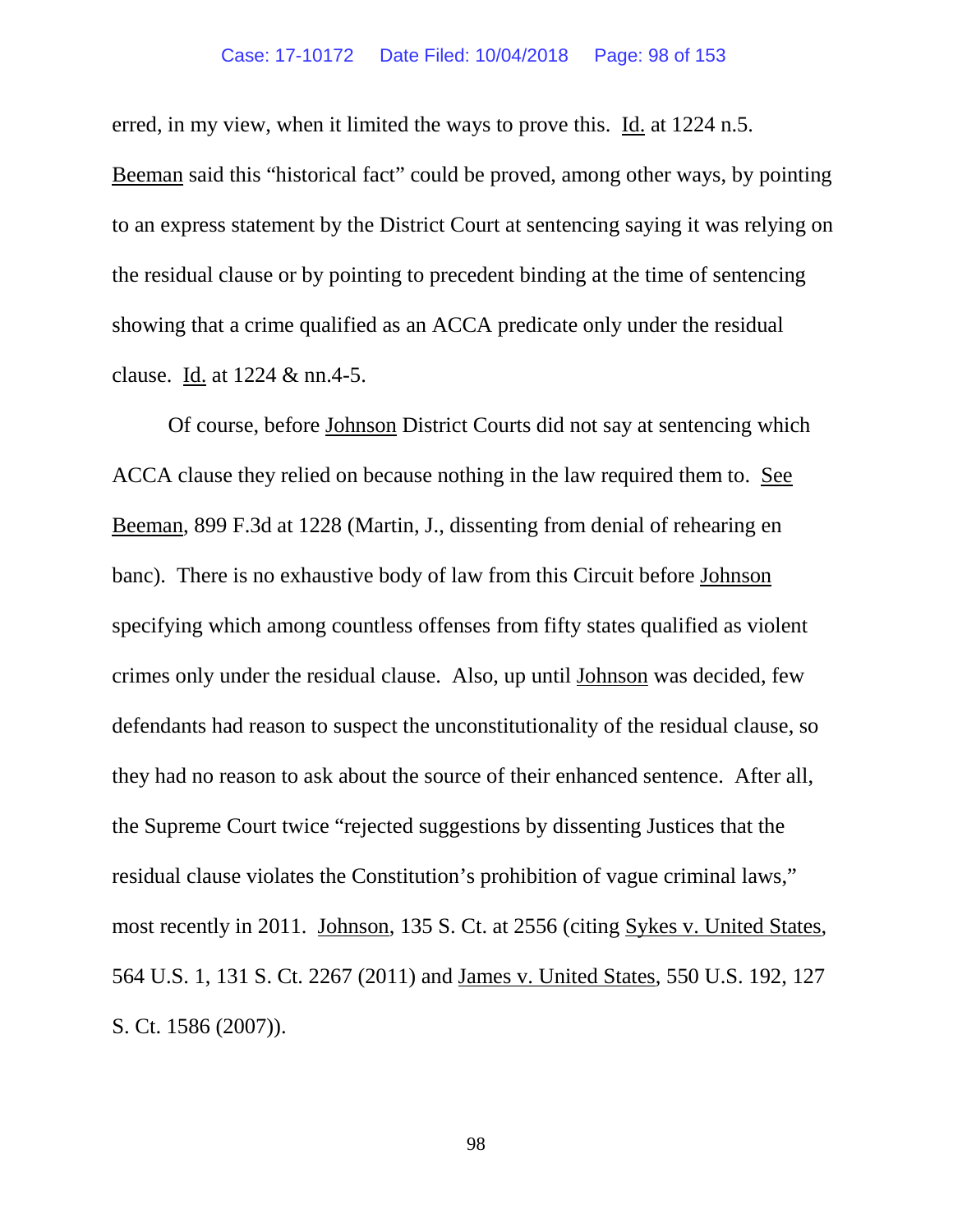Beeman said its historical-fact test was necessary to preserve the "burden of proof." 871 F.3d at 1221–24. Not so. Other courts require prisoners to prove their claims by demonstrating that their prior conviction could not qualify as an ACCA predicate under the enumerated offenses and elements clauses. See United States v. Geozos, 870 F.3d 890, 896 (9th Cir. 2017); United States v. Winston, 850 F.3d 677, 682 (4th Cir. 2017). This alternative method for carrying the burden of proof in these cases does not lessen the burden in any way. See Beeman, 899 F.3d at 1226-29 (Martin, J., dissenting from denial of rehearing en banc). And we can determine whether a prior conviction counted as an ACCA predicate under the enumerated offenses and elements clauses. As the Supreme Court told us in Descamps v. United States, 570 U.S. 254, 260, 263, 133 S. Ct. 2276, 2283, 2285 (2013), the rules for evaluating predicate offenses under the enumerated offenses and elements clauses are "the same today as they have always been." Id. If the prior conviction could not qualify under these clauses, then of course the District Court must have relied on the residual clause at the prisoner's sentencing.

For those rare prisoners who somehow made it past this Court's review of their authorization applications and through the District Court's front doors, they will face one last, likely fatal, roadblock. District Courts will now decide whether prisoners should get the benefit of Johnson without being able to consider developments in that law intended to help them evaluate who qualifies as a violent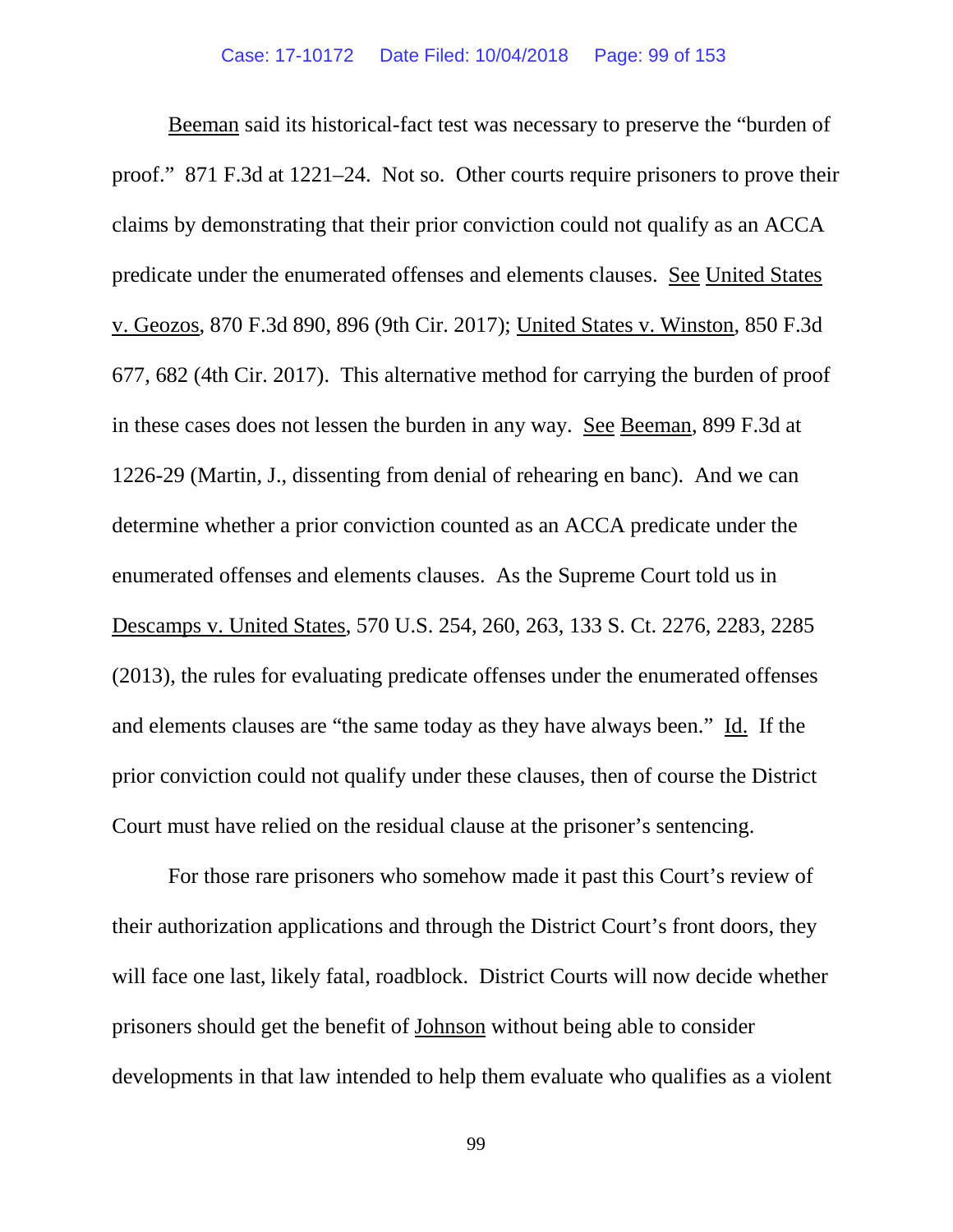repeat offender. In the end, of the thousands of inmates who filed authorization applications raising potentially meritorious Johnson claims, very few will ever get a full review of the merits of their claims and even fewer will get relief. See Williams, 898 F.3d at 1107-08 (Martin, J., specially concurring).

## VI. TODAY'S DECISION IN CONTEXT

As this review shows, our Court has made many missteps after Johnson. It all began, in my view, when we started conducting merits review of prisoners' cases when all they wanted was permission to file a second or successive § 2255 motion in District Court. We compounded that error when we started publishing those decisions, establishing them as precedent. Then we locked in our mistakes by adopting an interpretation of § 2255, not in keeping with the text of the statute, to prevent prisoners from filing more than one application to file a second or successive petition, even where we wrongly denied their first. And then we denied those prisoners who managed to get full District Court review of their sentences the ability to use current Supreme Court precedent to show they had been sentenced under the ACCA residual clause. At every turn, our rulings put obstacles in the paths of prisoners trying to have their sentences reviewed. These roadblocks mean some prisoners in our Circuit will serve unconstitutional sentences.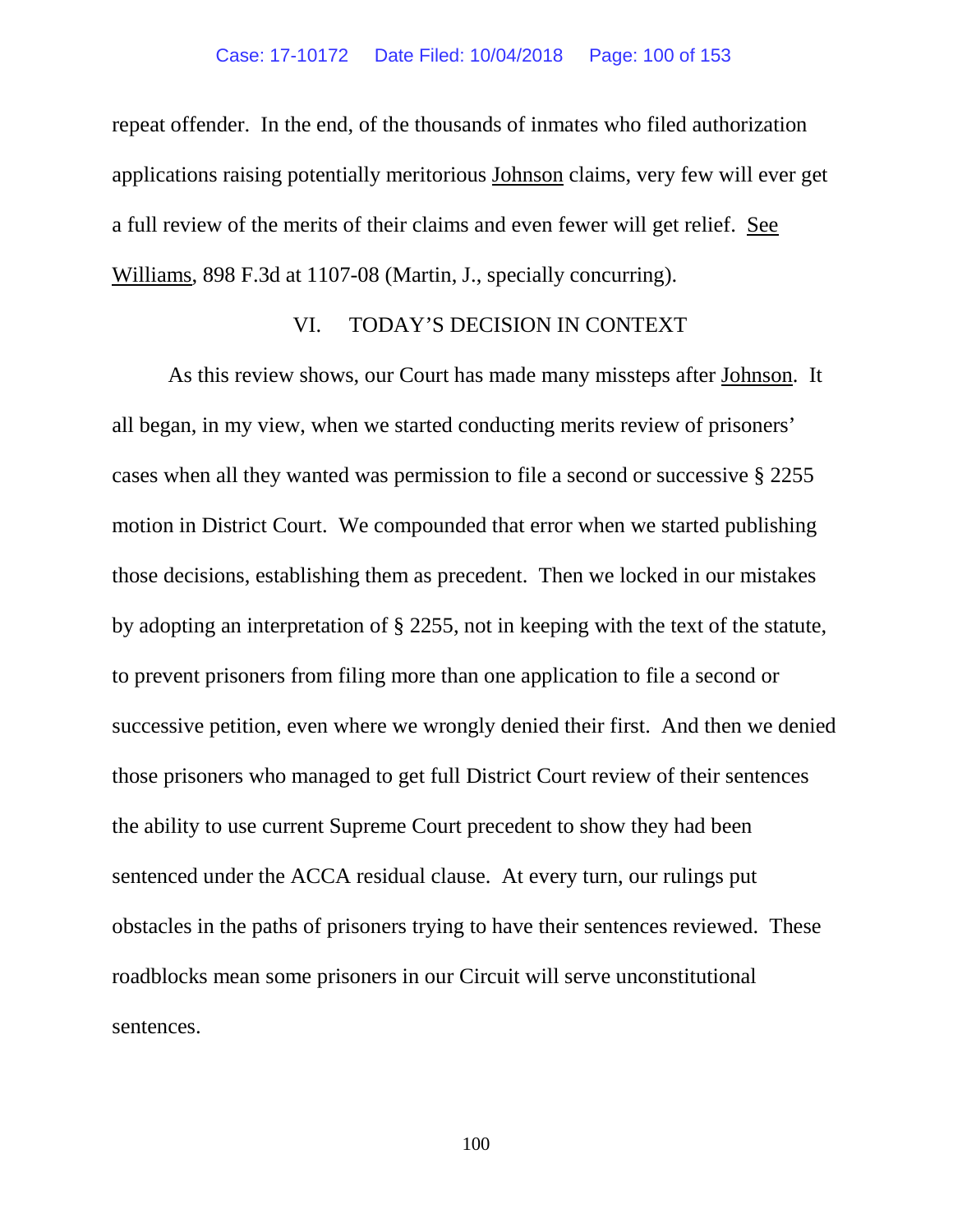#### Case: 17-10172 Date Filed: 10/04/2018 Page: 101 of 153

Today's majority en banc opinion decides that the Supreme Court's decisions in Johnson and Dimaya did not invalidate § 924(c)'s residual clause. Again, I fully join Judge Jill Pryor's dissent explaining why this is wrong. I note with regret that today's decision is but a piece of the precedent I reviewed here. This Court has mishandled the application of Johnson to many people who should have benefitted from it, and we do so again today.

My final observation about the majority's en banc ruling against Ms. Ovalles is to note that the majority opinion makes much of the fact that the government has asked us to abandon the categorical approach in interpreting  $\S 924(c)(3)(B)$ . See Maj. Op. at 29–30. Judge Jill Pryor's dissent explains why this consideration should not factor into our analysis of the statute at issue. Jill Pryor Dissent at 144– 45. I would add that, when deciding whether Johnson was retroactive, we paid no heed to the government's concession that it was. See supra at 1–2. If we are going to defer to the government's view, we should do so whether it advocates for or against relief for the prisoner.

I respectfully dissent from the majority opinion, particularly as it evidences this Court's failure to properly review and correct unlawful sentences in the wake of Johnson.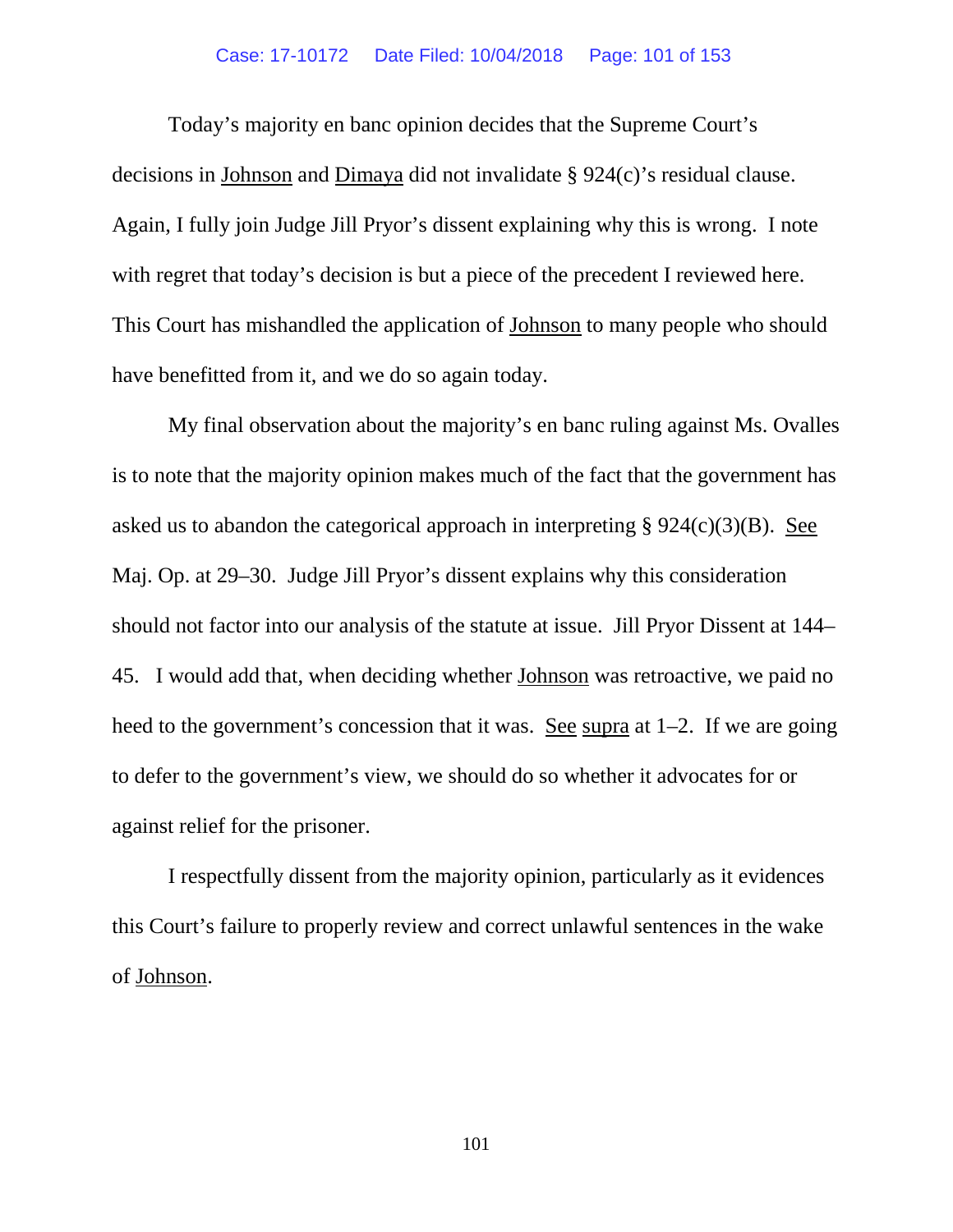JILL PRYOR, Circuit Judge, with whom WILSON, MARTIN, and JORDAN, Circuit Judges, join, dissenting:

This case is about 18 U.S.C. § 924(c), a frequently charged federal criminal statute, and how one recent Supreme Court case in particular, *Sessions v. Dimaya*, 138 S. Ct. 1204 (2018), bears on our interpretation of this law. In *Dimaya*, the Supreme Court struck down as unconstitutional a statute, 18 U.S.C. § 16(b), containing the exact same clause as the one in § 924(c) that we must interpret in this case. The words in this clause were not incidental to the Supreme Court's decision; the decision was based on the Court's interpretation of the text. In my view, this should be the end of it. If § 16(b) is void for vagueness under the Due Process Clause, then so is the part of § 924(c) we analyze here. The majority agrees that if the method of statutory interpretation the Supreme Court used in *Dimaya* must be used in this case, then the part of § 924(c) under which appellant Irma Ovalles was convicted and sentenced must be stricken as unconstitutional. But the majority denies that we must use this method of statutory interpretation, even though the Supreme Court has told us that the language of § 16—and, by extension, the language of § 924(c)—"requires" it. *Leocal v. Ashcroft*, 543 U.S. 1, 7 (2004).

 Before I get to why I think the majority is wrong, let me point out where we agree. We courts are loath to strike down acts of Congress—and appropriately so. When a law passed by Congress may be read to have more than one plausible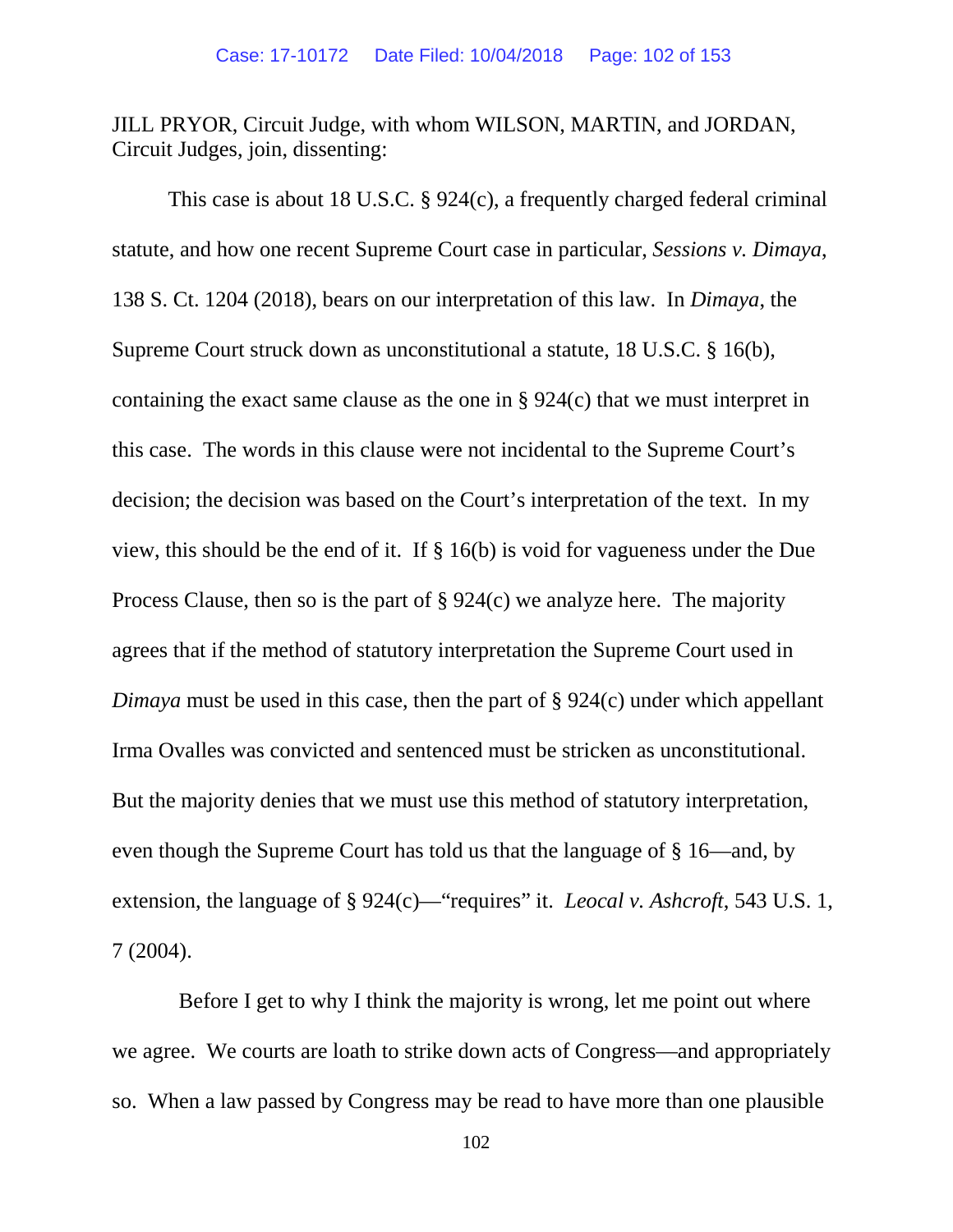or "fairly possible" meaning, and one interpretation would cause the law to be upheld as constitutional while another would require it to be struck down, we are "obligated to construe the statute" so as to uphold it. *I.N.S. v. St. Cyr.*, 533 U.S. 289, 300 (2001). This is the canon of constitutional avoidance, or constitutional doubt, as the majority calls it. The Supreme Court recently clarified a significant limitation on the use of this rule of statutory construction, however: "In the absence of more than one plausible construction, the canon simply has no application." *Jennings v. Rodriguez*, 138 S. Ct. 830, 842 (2018) (internal quotation marks omitted). Put differently, what courts may not do is assign a law a strained or unreasonable reading to save it from being declared unconstitutional. I disagree with the majority that the text of § 924(c) plausibly can be interpreted in a way other than how the Supreme Court interpreted the same language in *Dimaya* and *Leocal*. In making the case that it can, the majority is forced to rely on factors outside of the text—which Supreme Court precedent clearly says we may not do. *See Rodriguez*, 138 S. Ct. at 842-43; *see also Pereira v. Sessions*, 138 S. Ct. 2105, 2118 (2018) (explaining that practical considerations "do not justify departing from [a] statute's clear text").

This case—with all its textual analysis, discussion of canons of statutory construction, and parsing of precedent—may come across like a purely academic exercise. In reality, it is anything but. People who are serving sentences of five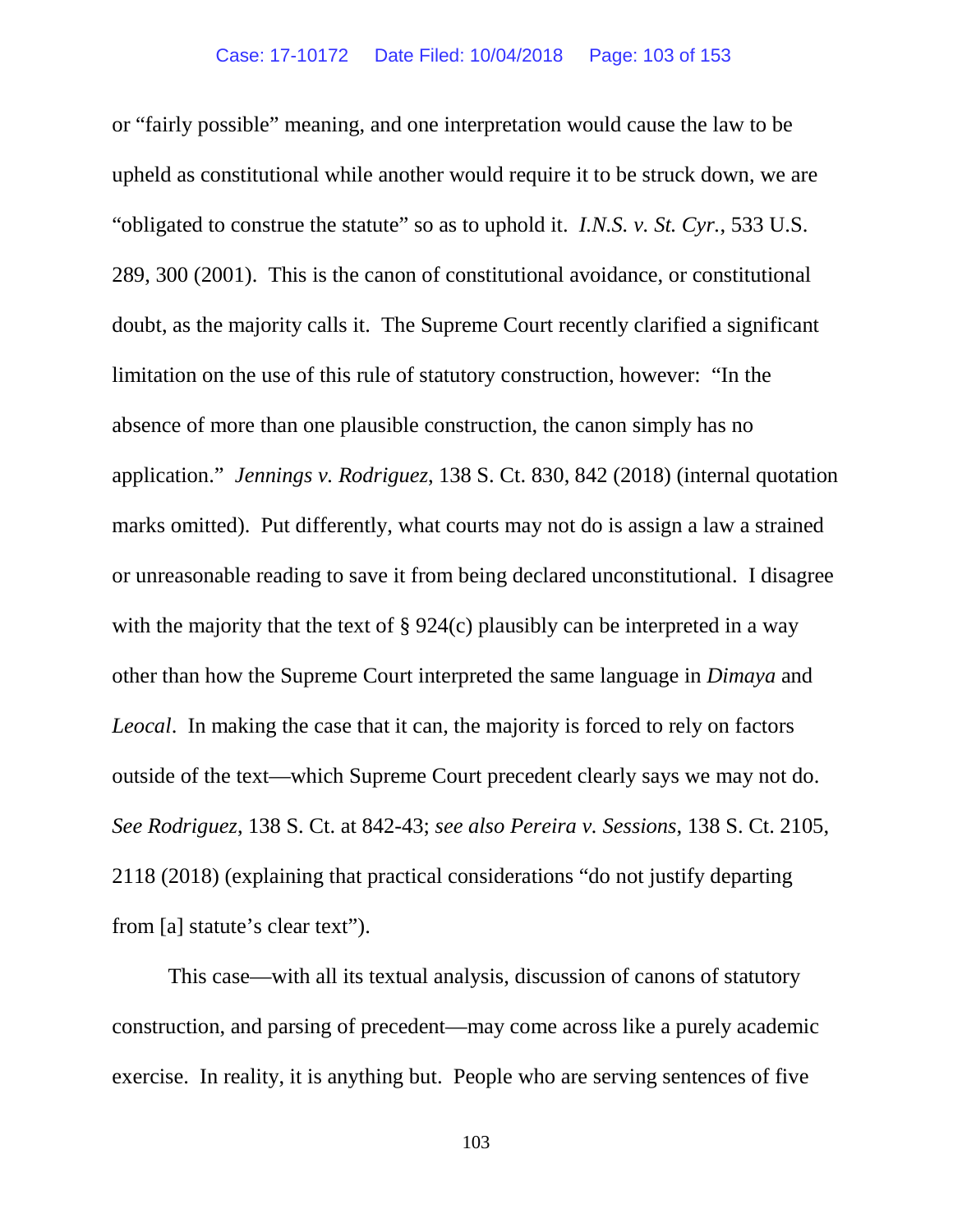years to life under § 924(c) will get no relief from this Court even though the Supreme Court held that an *identically-worded statute* was so vague that its enforcement violated the right to due process under law. For the reasons I explain in more detail below, I respectfully dissent.<sup>[1](#page-103-0)</sup>

\* \* \*

Section 924(c) makes it a federal crime to use or carry a firearm "during and in relation to any crime of violence or drug trafficking crime" or to possess a firearm in furtherance of such a crime. 18 U.S.C.  $\S 924(c)(1)(A)$ . A "crime of violence," under the provision at issue in this case, is one that "by its nature, involves a substantial risk that physical force against the person or property of another may be used in the course of committing the offense." *Id*. § 924(c)(3)(B). The punishment for violating § 924(c) is from five years to life in prison, depending on the nature of the firearm and how it is used, carried, or possessed. When reviewing this same crime of violence definition in another federal statute, 18 U.S.C. § 16(b), in the face of a challenge that it was unconstitutionally vague, the Supreme Court in *Dimaya* applied the "categorical approach" to interpreting the statute. *See Dimaya*, 138 S. Ct. at 1211 (citing *Leocal*, 543 U.S. at 7). Relying

<span id="page-103-0"></span><sup>1</sup> After *Johnson* was decided but before the Supreme Court issued its decision in *Dimaya*, a panel of this court rejected Ms. Ovalles's constitutional vagueness challenge to the residual clause of § 924(c). *See Ovalles v. United States*, 861 F.3d 1257 (11th Cir. 2017), *vacated, reh'g en banc granted*, 889 F.3d 1259 (11th Cir. 2018). I held the mandate because I believed that *Johnson*'s reasoning applied with equal force to § 924(c)(3)(B). After *Dimaya* was decided, our court *sua sponte* decided to rehear this case en banc.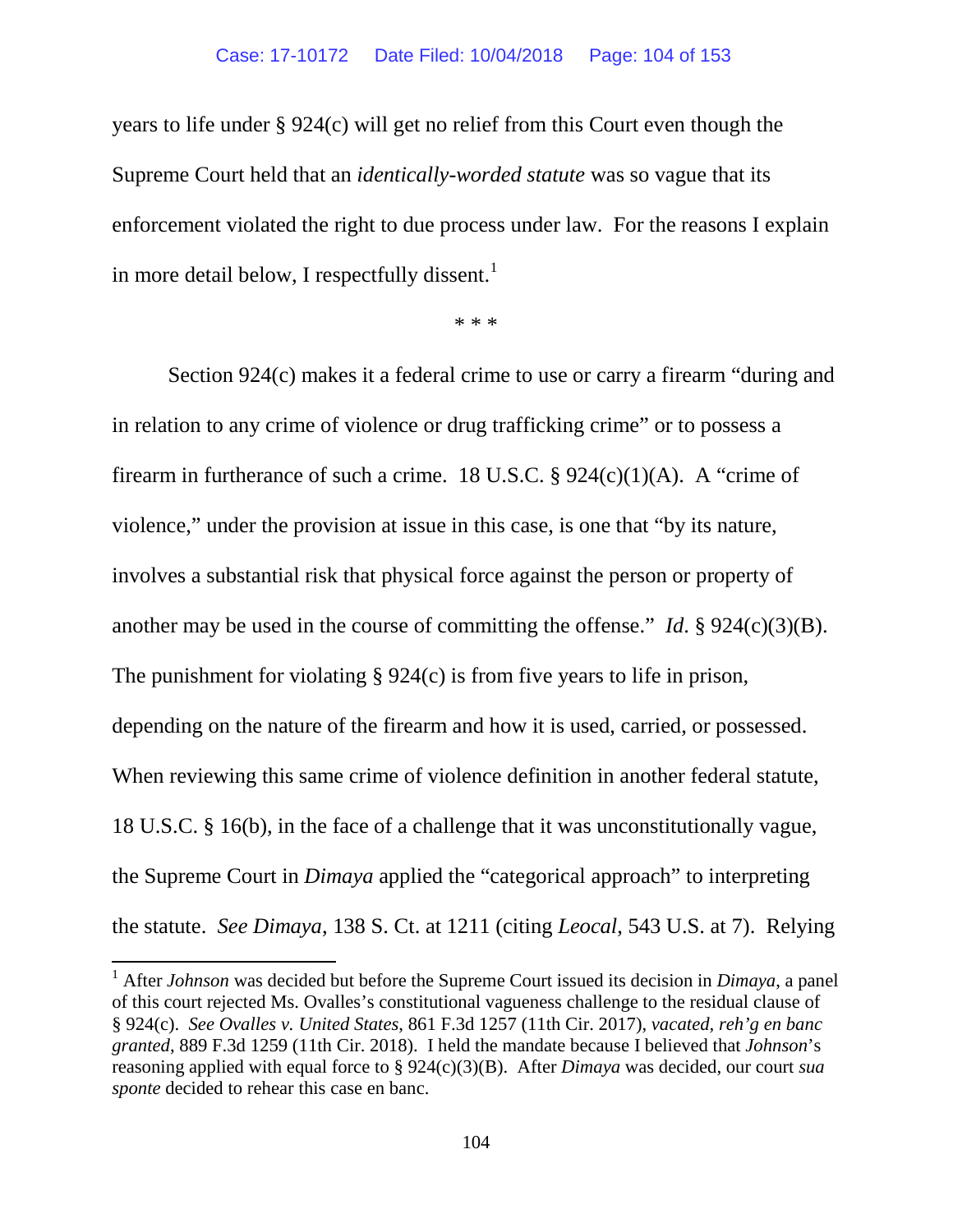on its precedent, including *Johnson v. United States*, 135 S. Ct. 2551 (2015), which interpreted similar language in another statute, the Armed Career Criminal Act ("ACCA"), the Court said that to qualify as a crime of violence, the crime must be one that categorically—that is, in the "ordinary case" rather than in the particular way that the defendant committed it—meets the statutory definition. When the court applied the categorical approach to § 16, it struck subsection (b) of the statute as void for vagueness. *Dimaya*, 138 S. Ct. at 1215-16.

No one disputes that if we must use the categorical approach to interpret § 924(c)(3)(B), the statute is unconstitutional. *See* Maj. Op. at 2. The majority argues that we should employ the canon of constitutional avoidance to save § 924(c)(3)(B) because the statute can plausibly be interpreted to incorporate a "conduct-based approach"—one that looks to the "real-world facts of the defendant's offense" instead of how the law defines the crime or what conduct is entailed in the ordinary case. Maj. Op. at 3. The problem with the majority's approach is that its alternative way of reading  $\S 924(c)(3)(B)$  to permit a conductbased approach is simply not plausible when we remain faithful to the text of the statute.

So how does the majority get there? Sifting through Supreme Court cases applying the categorical approach to ACCA and § 16, the majority identifies six factors that led the Supreme Court to apply the categorical approach in those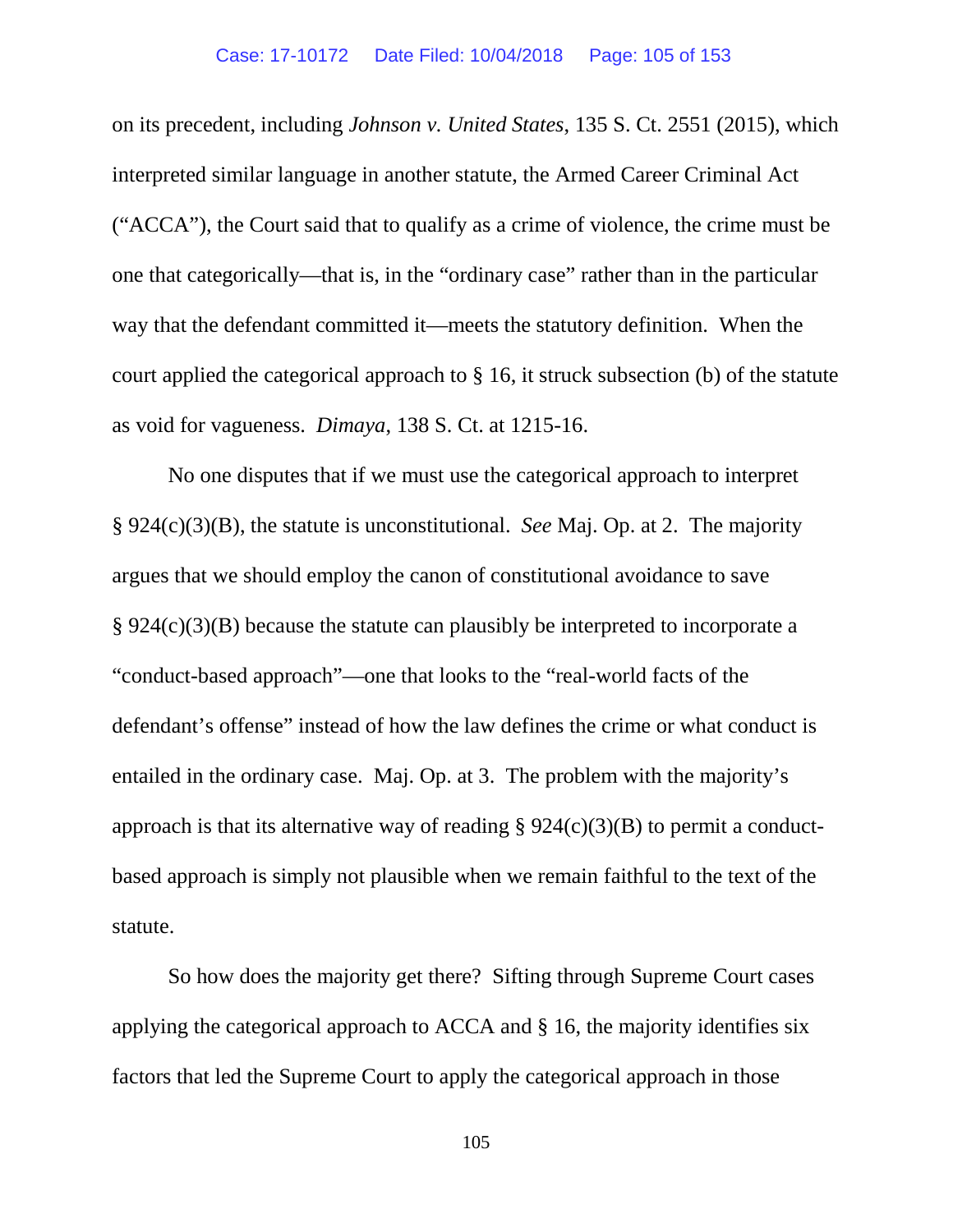instances. It then applies those factors to  $\S 924(c)(3)(B)$  and—finding many of them missing or inapplicable—determines that this statute plausibly could be read differently. But only three of the majority's factors concern the text. And the majority's analysis of its factors, both textual and extra-textual, is in my view deeply flawed. If we follow what the Supreme Court said about the *text* of the other two statutes and apply it to § 924(c) as a whole and in context, we find that § 924(c)(3)(B) presents an even stronger case for applying the categorical approach than the other statutes—so strong that no other reading is plausible.

## **I.**

To understand why the approach the Supreme Court used in *Dimaya*, *Johnson*, and other precedent interpreting similarly-worded legislation controls the outcome of this case, some background on that precedent and the other legislation is unavoidable. In this section I first discuss three statutes, all of which Congress enacted or revised as part of an overhaul of the criminal code in the mid-1980s: the statute at issue here, 18 U.S.C. § 924(c), particularly its definition of "crime of violence"; a definition of "crime of violence" found in 18 U.S.C. § 16 that is applied in numerous criminal and noncriminal contexts; and ACCA, 18 U.S.C. § 924(e). Next I review a line of Supreme Court and circuit decisions that have explained the necessity of construing these statutes using the categorical approach. Finally, I discuss the decisions striking as unconstitutionally vague similar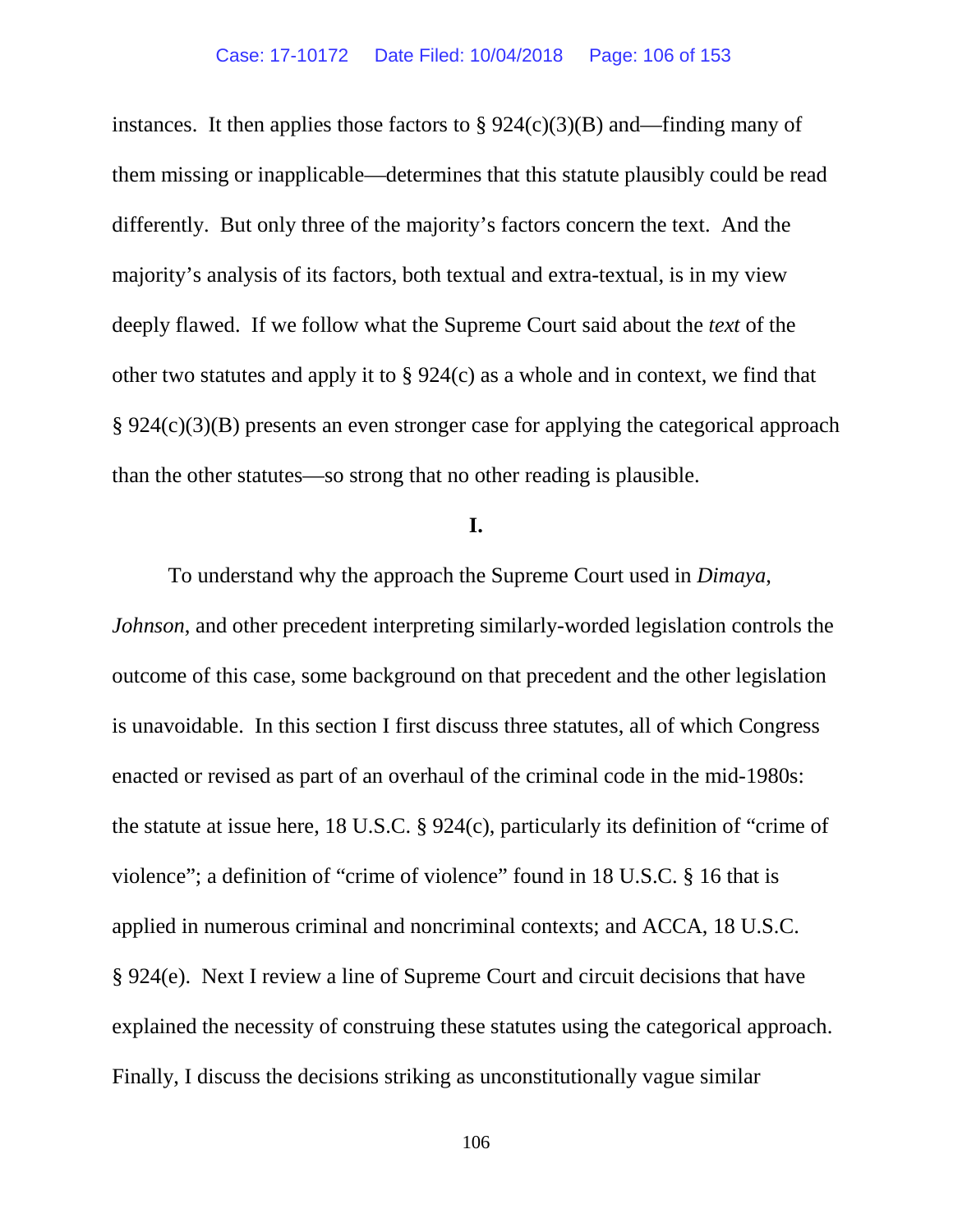language in ACCA and identical language in § 16, as well as decisions framing the limits of the canon of constitutional avoidance. These decisions bear directly on whether  $\S 924(c)(3)(B)$  is unconstitutionally vague.

## **A. The Statutes**

In the mid-1980s, Congress, as part of a movement to get tougher on crime, passed the Comprehensive Crime Control Act of 1984 (the "CCCA"), which overhauled the federal criminal code for the first time in over half a century. Pub. L. No. 98-473, 98 Stat. 1976 (1984); *see also* S. Rep. No. 98-225, at 2 (1983) (discussing the CCCA's purpose of "restor[ing] a proper balance between the forces of law and the forces of lawlessness"). The CCCA "broadly reformed the federal criminal code in such areas as sentencing, bail, and drug enforcement, and . . . added a variety of new violent and nonviolent offenses." *Leocal*, 543 U.S. at 6. The CCCA either enacted or revised all three of the statutes that are relevant to this case: § 924(c), § 16, and ACCA. *See* Pub. L. No. 98-473, 98 Stat. 2136, 2138, 2185 (1984); *Leocal*, 543 U.S. at 6 (explaining § 16's enactment as part of the CCCA); *United States v. Hill*, 863 F.2d 1575, 1579 (11th Cir. 1989) ("The genealogy of [§] 924 traces back to the Armed Career Criminal Act of 1984, which was enacted as a part of the Comprehensive Crime Control Act of 1984."), *abrogated on other grounds by Taylor v. United States*, 495 U.S. 575 (1990); *infra* note 2 (describing § 924(c)'s revision as part of the CCCA).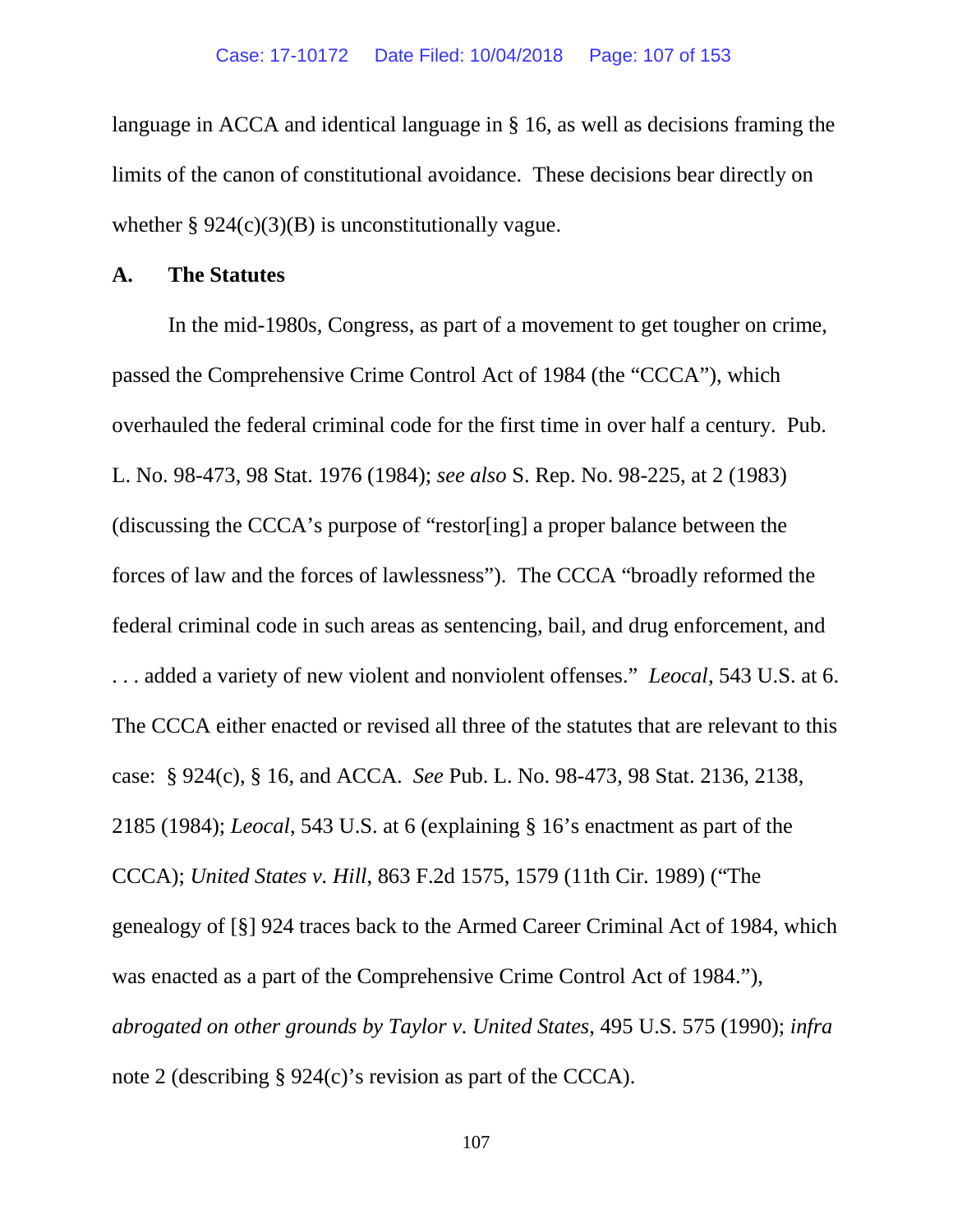The statute at issue here, 18 U.S.C.  $\S$  9[2](#page-107-0)4(c), revised in the CCCA,<sup>2</sup>

criminalizes and imposes mandatory enhanced sentences for using or carrying a firearm "during and in relation to any crime of violence or drug trafficking crime" or possessing a firearm in furtherance of such a crime. 18 U.S.C. § 924(c)(1)(A). The "crime of violence or drug trafficking crime" must be committed "during" that is, at the same time as—the firearm use or possession. "[D]rug trafficking crime" is defined in § 924(c) as "any felony punishable under the Controlled Substances Act" and a couple of other federal drug laws. *Id.* § 924(c)(2). "[C]rime of violence"—the focus of our inquiry—has a two part definition:

For purposes of this subsection the term "crime of violence" means an offense that is a felony and—

- (A) has as an element the use, attempted use, or threatened use of physical force against the person or property of another, or
- (B) that by its nature, involves a substantial risk that physical force against the person or property of another may be used in the course of committing the offense.

*Id.* § 924(c)(3). Subsection (c)(3)(A) of this definition is known as the "elements clause," and subsection  $(c)(3)(B)$  is known as the "residual clause." This case is about the residual clause. The residual clause acts as a catchall for violent crimes

<span id="page-107-0"></span><sup>&</sup>lt;sup>2</sup> "Prior to 1984, § 924(c) provided for the imprisonment of one who uses a firearm to commit any felony. In 1984, as part of the [CCCA], Congress revised that rule and provided that the firearm penalty should apply only to those who engaged in a crime of violence." *United States v. Cruz*, 805 F.2d 1464, 1470 (11th Cir. 1986) (citations and internal quotation marks omitted). By revising § 924(c), Congress narrowed the text to fit the manner in which prosecutors typically had employed the statute since its enactment. *Id.* at 1471.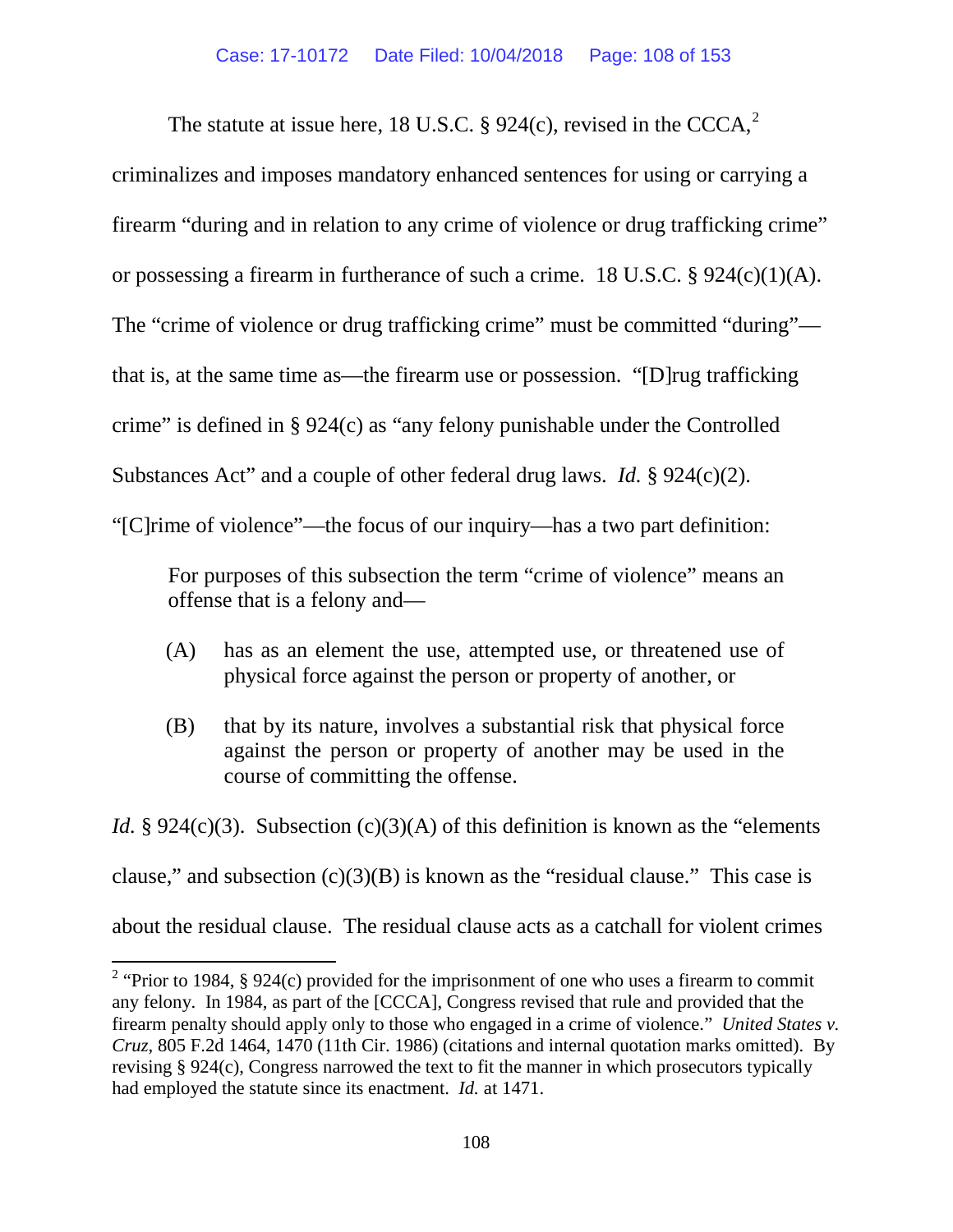### Case: 17-10172 Date Filed: 10/04/2018 Page: 109 of 153

that do not meet the elements clause definition, so long as those crimes satisfy the residual clause's criteria.

Section 924(c) is one of several CCCA statutes to address crimes of violence. Another is 18 U.S.C. § 16, which "provide[s] . . . a general definition of the term 'crime of violence' to be used throughout the [CCCA]," including "for defining the elements of particular [criminal] offenses." *Leocal*, 543 U.S. at 6. Like § 924(c), until recently §16 defined "crime of violence" using both an elements clause and a residual clause:

The term "crime of violence" means—

- (a) an offense that has as an element the use, attempted use, or threatened use of physical force against the person or property of another, or
- (b) any other offense that is a felony and that, by its nature, involves a substantial risk that physical force against the person or property of another may be used in the course of committing the offense.

18 U.S.C. § 16. Section 16's residual clause, § 16(b), which is "essentially identical to § 924(c)(3)'s residual clause at issue here," Maj. Op. at 10, was struck down as unconstitutional in *Dimaya*.

Since passage of the CCCA, § 16's general "crime of violence" definition "has . . . been incorporated into a variety of statutory provisions, both criminal and noncriminal." *Leocal*, 543 U.S. at 7. Section 16's definition also was incorporated into provisions of the Immigration and Nationality Act ("INA"), including a provision that permits deportation of a noncitizen convicted of an "aggravated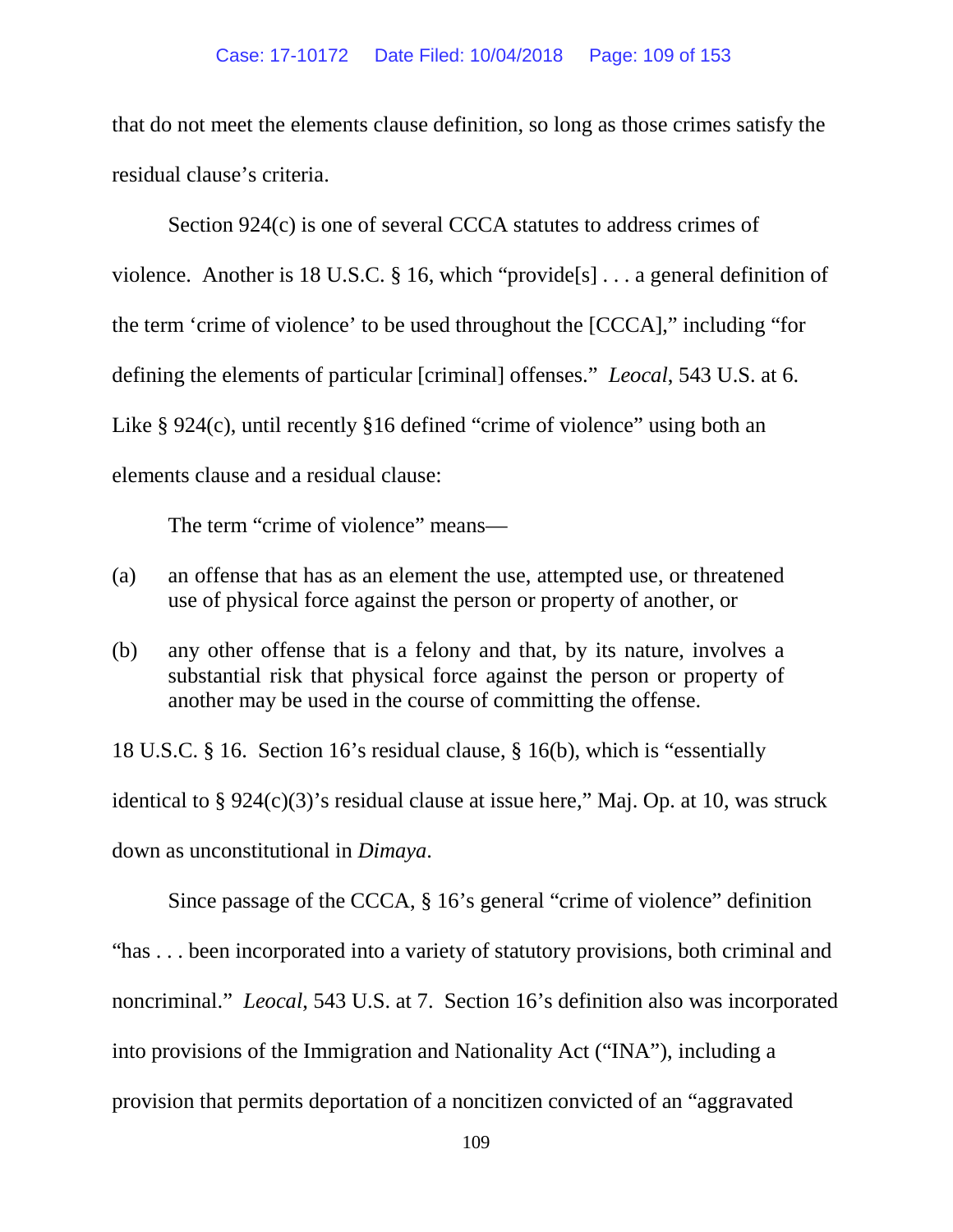felony," which includes any "crime of violence" as defined in § 16. 8 U.S.C. § 1227(a)(2)(A)(iii); *see id.* § 1101(a)(43)(F). I discuss this provision, which was the subject of the Supreme Court's decision in *Leocal*, in more detail later. But I pause briefly to note that the majority focuses solely on § 16's incorporation into the INA, qualifying as such its references to § 16(b) at least half a dozen times, and omitting reference to all of the other ways in which § 16 is incorporated into the federal code. The effect of this narrowing is that the majority focuses myopically on § 16 as applied to *prior* crimes, rather than as it is incorporated into offenses with other contemporaneously occurring elements. The majority's distinction is an artificial one because we are required to "interpret the statute consistently, whether we encounter its application in a criminal or noncriminal context." *Leocal*, 543 U.S. at 11 n.8.

In fact, for the vast majority of instances where § 16's definition is incorporated into the criminal code, the "crime of violence" element is committed at the same time as the offense's other elements. For example, 18 U.S.C. § 25 criminalizes and provides penalties for an adult "who intentionally uses a minor to commit a crime of violence," as that term is defined in § 16. A person who violates § 25 commits the "crime of violence" element at the same time as the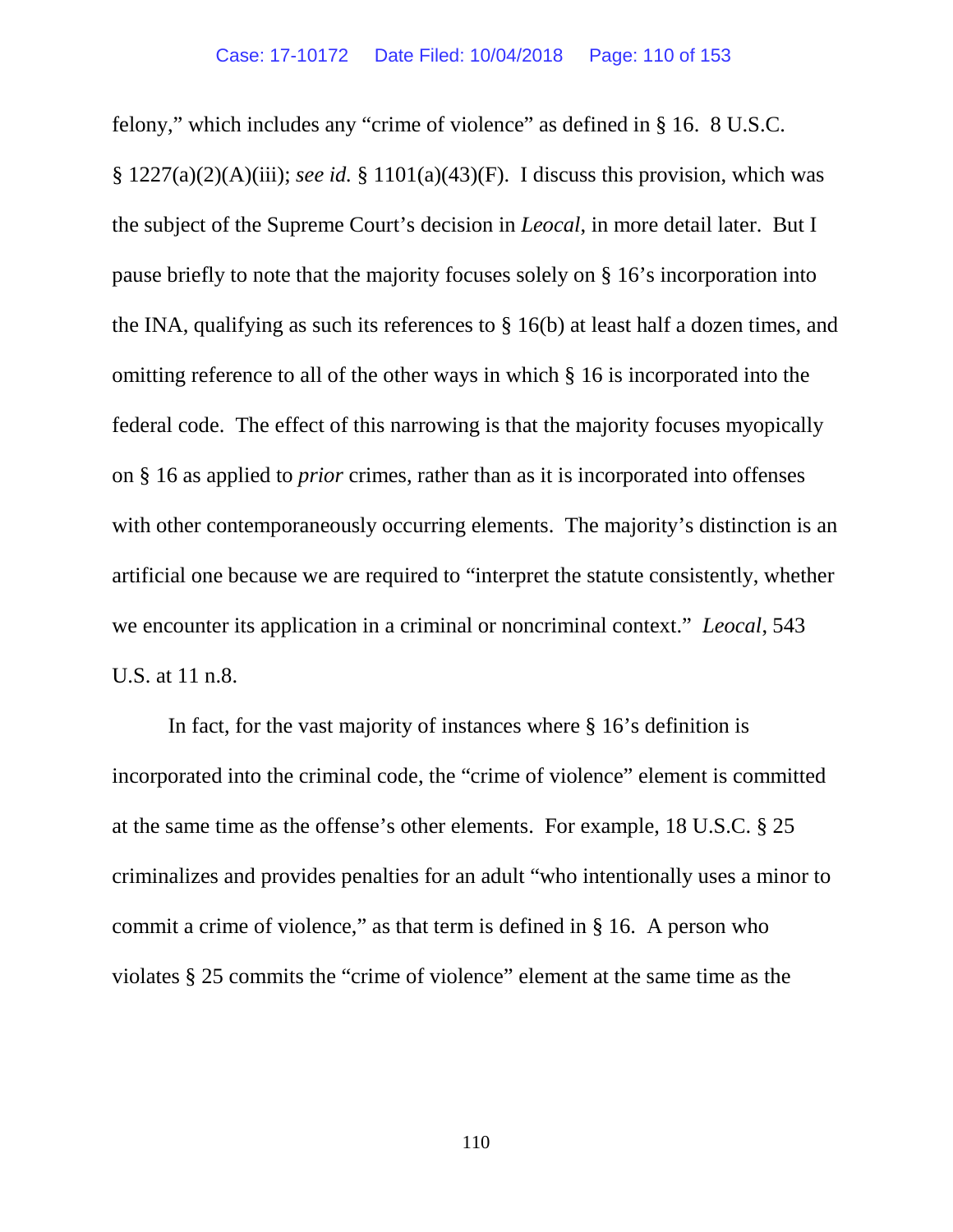offense's other elements.<sup>[3](#page-110-0)</sup> And so many incorporations of  $\S$  16 function very similarly to the incorporation of the "crime of violence" definition in  $\S 924(c)(3)$  the elements and residual clauses—into  $\S 924(c)(1)$ —which contains the offense's other elements: using, carrying, or possessing a firearm during (at the same time as) and in relation to (to facilitate) the predicate crime of violence or drug trafficking crime.<sup>[4](#page-110-1)</sup>

<span id="page-110-1"></span><span id="page-110-0"></span><sup>&</sup>lt;sup>3</sup> Other incorporations of § 16 in this manner abound. *See, e.g.*, 18 U.S.C. § 119(a)(1) (criminalizing knowingly making public restricted personal information about certain persons performing official duties "with the intent to threaten, intimidate, or incite the commission of a crime of violence against that covered person" or a member of the person's family); 18 U.S.C.  $\S 842(p)(2)(A)$  (forbidding the teaching or demonstrating of how to make an explosive device with the intent that the teaching "be used for, or in furtherance of, an activity that constitutes a Federal crime of violence"); 18 U.S.C. § 1952(a)(2) (criminalizing interstate travel with intent to "commit any crime of violence to further any unlawful activity"); 18 U.S.C. § 1956(a)(1),  $(c)(7)(B)(ii)$  (incorporating § 16's crime of violence definition into the money laundering statute); 18 U.S.C. § 1959(a)(4) (enhancing penalties for violent crime in aid of racketeering where a defendant threatens to commit a crime of violence); 18 U.S.C. § 2261(a)(1) (criminalizing interstate travel to commit a crime of violence against a domestic partner); 18 U.S.C. § 3663A(c)(1)(A)(i) (incorporating § 16's crime of violence definition into the Mandatory Victims Restitution Act, which requires an award of restitution if the defendant is convicted of a crime of violence). Section 16 also is incorporated into the definitions of other noncriminal statutes. *See, e.g.*, 34 U.S.C. § 30503(a)(1)(A) (providing, in the federal hate crimes statute, federal assistance for the prosecution of any "crime of violence"); 34 U.S.C. § 12361(d)(2)(A) (incorporating § 16's crime of violence definition into the definition of "crime of violence motivated by gender" in the Violence Against Women Act).  $4$  I use "elements" here to describe the set of facts and circumstances the government must prove to obtain a conviction. I recognize that the Supreme Court has characterized § 924(c) as having only two elements. *See, e.g.*, *Smith v. United States*, 508 U.S. 223, 228 (1993) ("First, the prosecution must demonstrate that the defendant 'use[d] or carrie[d] a firearm.' Second, it must prove that the use or carrying was 'during and in relation to' a 'crime of violence or drug trafficking crime."" (quoting 18 U.S.C. § 924(c))). But it is beyond dispute that, broken down, § 924(c) requires the government to prove five separate facts: the defendant's (1) knowing (2) use or carrying of a firearm, (3) during, (4) and in relation to (5) a crime of violence or drug trafficking crime. *See id.* at 238 (explaining that the government must prove both that the firearm was knowingly used or carried "during" *and* "in relation to" the predicate offense); 11th Cir. Pattern Jury Instructions 35.2 (18 U.S.C.  $\S$  924(c)(1)(A)).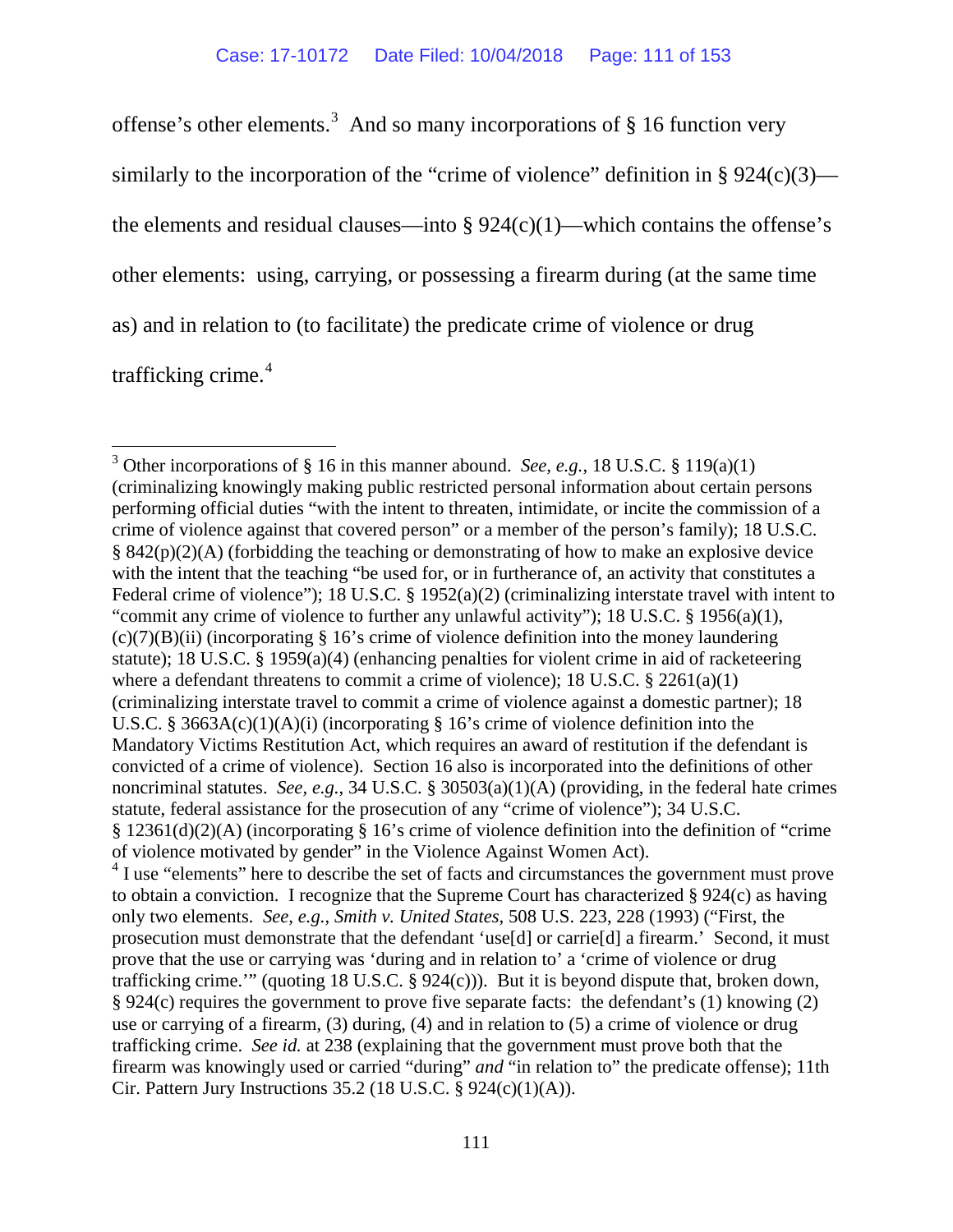Yet another (and for our purposes, the last) CCCA statute to address crimes

of violence is ACCA. ACCA, enacted as part of the CCCA, imposes a mandatory

15-year term of imprisonment on a person convicted of being a felon in possession

of a firearm who previously was convicted of three serious drug offenses, violent

felonies, or both. ACCA defines "violent felony" like this:

[A]ny crime punishable by imprisonment for a term exceeding one year . . . that—

- (i) has as an element the use, attempted use, or threatened use of physical force against the person of another; or
- (ii) is burglary, arson, or extortion, involves use of explosives, or otherwise involves conduct that presents a serious potential risk of physical injury to another[.]

*Id.* § 924(e)(2)(B). Like § 924(c) and § 16, ACCA has an elements clause,

subsection (i), and it had—until the Supreme Court struck it down as unconstitutionally vague—a residual clause, which in subsection (ii) began with "or otherwise . . . ." The balance of subsection (ii) is known as the "enumerated crimes clause."

Section 924(c), § 16, and ACCA, all either enacted or revised as part of one comprehensive piece of legislation, are notably similar in their text. All three statutes, until the majority's decision today, have been analyzed using the same "categorical approach." I discuss this approach in the next subsection.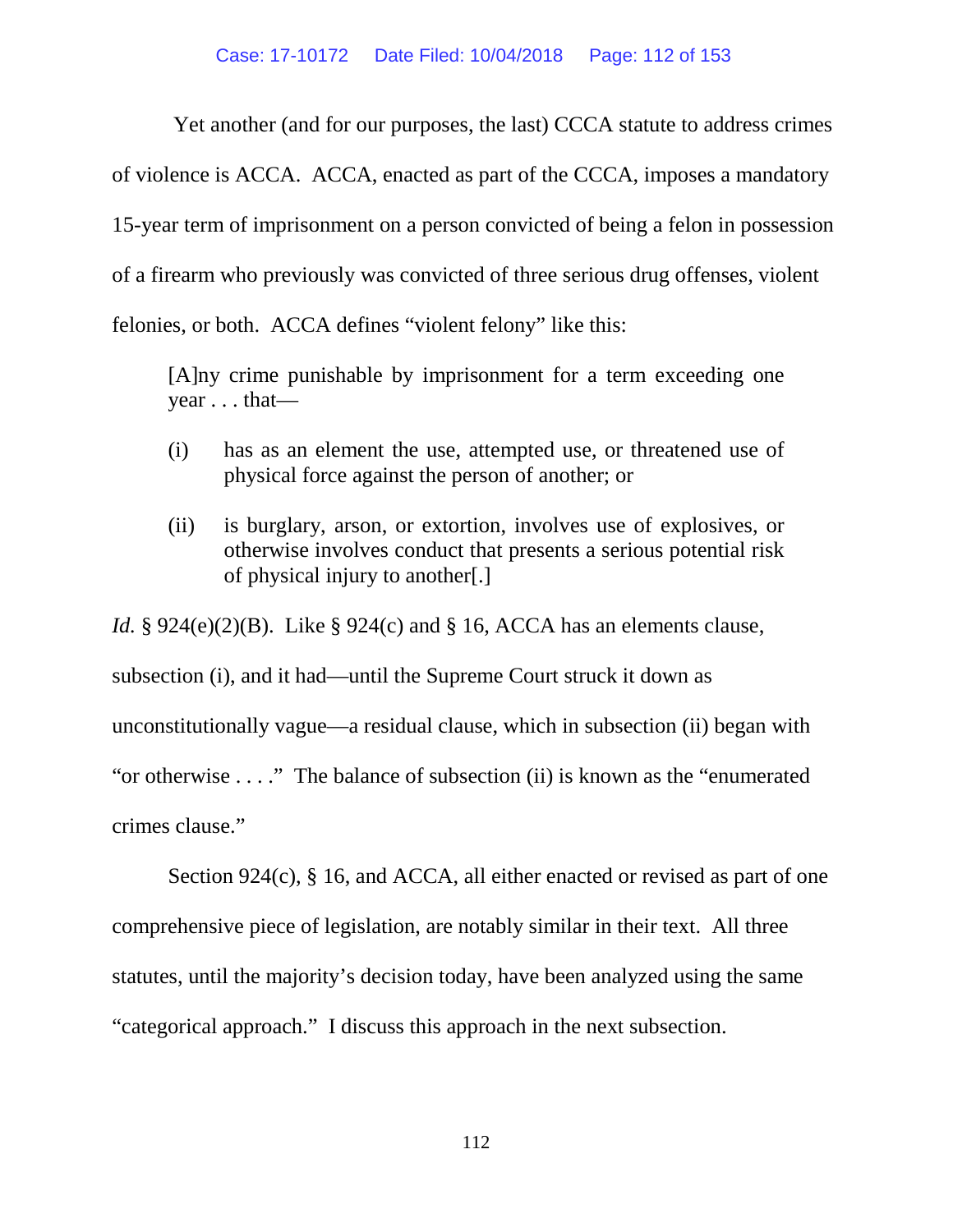### **B. The Categorical Approach that Has Governed All Three Statutes**

When Congress passed the CCCA, in which it revised § 924(c) to include a "crime of violence" definition and enacted § 16 and ACCA, it did so with the expressed intention to capture certain crimes—not conduct—as crimes of violence. *See generally Taylor*, 495 U.S. at 581-90, 601; *see also infra* at 40-41 (describing Senate Report expressing Congress's intent to capture certain "statutes," such as the federal bank robbery statute, in  $\S 924(c)$ 's definition of "crime of violence"). The Supreme Court gave effect to Congress's expressed intent when the Court interpreted ACCA, which, again, imposes enhanced sentences when a defendant has been convicted of prior crimes that meet ACCA's definition of "violent felony." The Court explained that ACCA "*always* has embodied a categorical approach to the designation of predicate offenses." *Taylor*, 495 U.S. 588 (emphasis added). $5$  To decide which prior crimes qualify as predicate offenses, the Supreme Court said, courts must look not to whether the defendant's actual conduct in committing the crime was violent, but rather to whether the statute creating the crime described a violent offense. *See id.* at 600.

<span id="page-112-0"></span> $<sup>5</sup>$  The majority therefore is incorrect when it says that the Supreme Court "conceived" the</sup> categorical approach in *Taylor*, *see* Maj. Op. at 20, because in *Taylor* the Supreme Court explained that the statute "always" has embodied the categorical approach. In other words, the categorical approach is not a pure judicial creation; rather, it is a judicial explanation of congressional intent.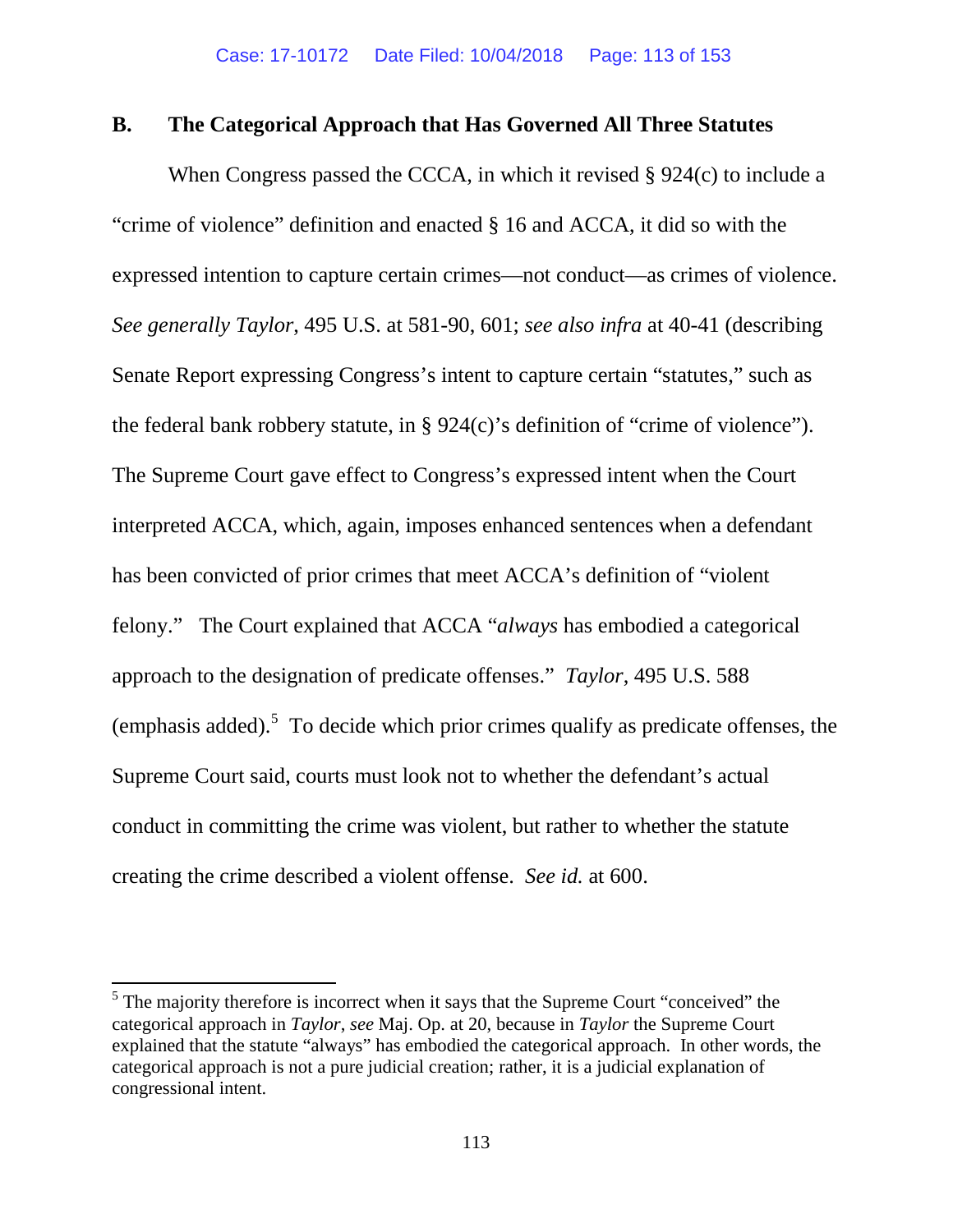When in *Taylor* the Supreme Court first described the categorical approach, it did so in the context of ACCA's enumerated crimes clause. The Court based its holding—that a categorical, rather than a factual or conduct-based, approach must be used—primarily on ACCA's text as a whole, but also on ACCA's legislative history and because construing it with a conduct-based approach would lead to practical problems in criminal proceedings. The Court first explained that ACCA's text "generally supports" a categorical approach because it refers to "convictions," not commissions of an offense, and because its elements clause refers to a statute's "element[s]," not to any particular facts or conduct. *Id.* "Read in this context," the Court said, the enumerated crimes clause should be read categorically. *Id.* at 600-01. Second, the Court noted, "the legislative history of [ACCA] shows that Congress generally took a categorical approach to predicate offenses." *Id.* at 601. Third, the Court observed that "the practical difficulties and potential unfairness of a factual approach are daunting." *Id.* Specifically, the Court worried that a conduct-based approach would lead to mini-trials where the government would seek to prove to a jury, and the defense would seek to rebut, the circumstances of prior—maybe even long prior—offenses. *Id.* at 601-02. The Court also doubted that a sentencing court, rather than a jury, would be able to make these findings because doing so might draw a Sixth Amendment challenge. *Id.* at 602.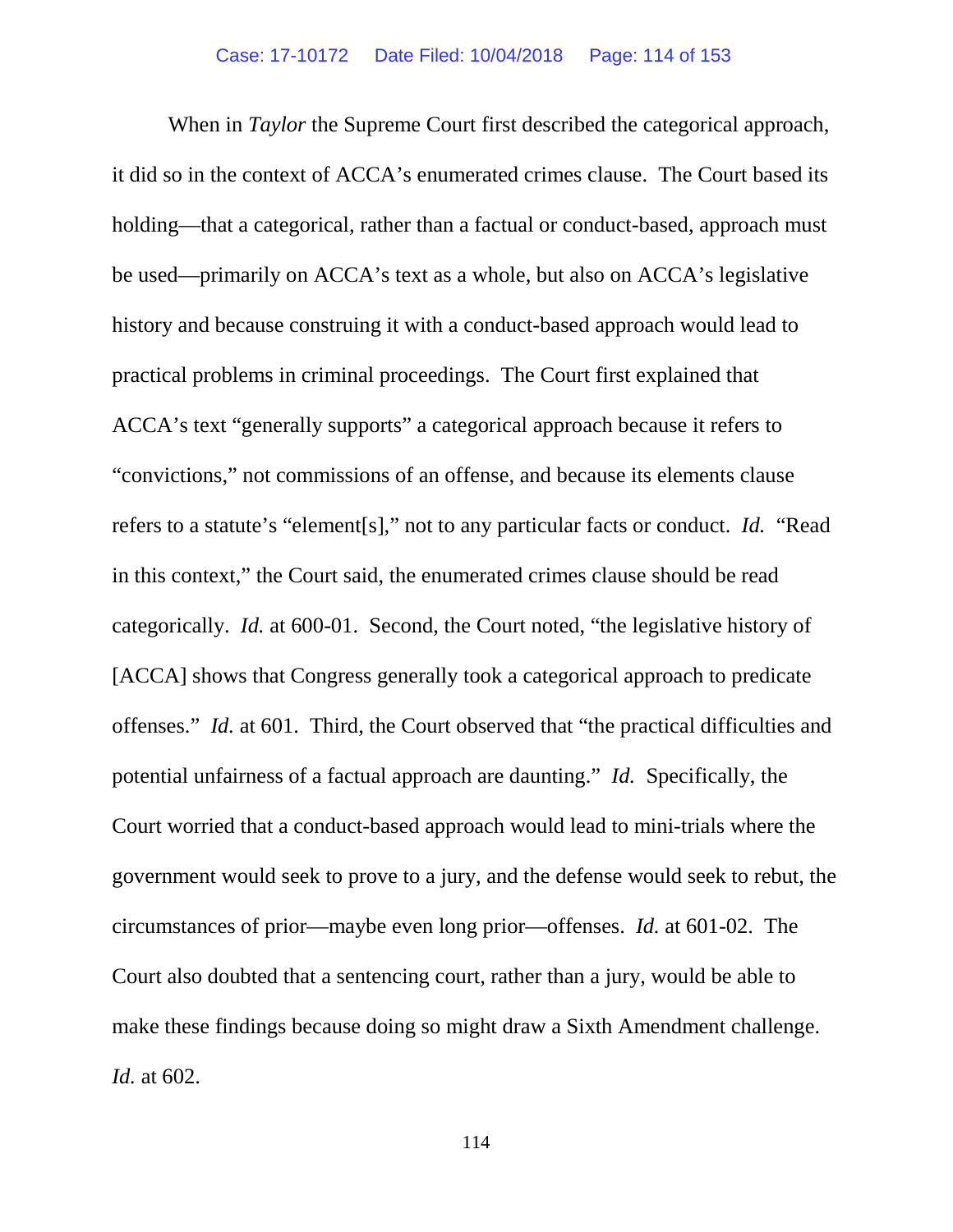After *Taylor*, the Supreme Court held that the categorical approach must be applied to ACCA's elements and residual clauses as well. *See Curtis Johnson v. United States*, 559 U.S. 133, 137 (2010) (applying the categorical approach to ACCA's elements clause); *James v. United States*, 550 U.S. 192, 208 (2007), *overruled on other grounds by Johnson*, 135 S. Ct. at 2551 (applying the categorical approach to ACCA's residual clause). As applied to a residual clause, essentially a catchall provision, the Court said that the categorical approach requires courts to decide "whether the conduct encompassed by the elements of the offense, in the ordinary case, presents" a risk that satisfies the risk standard in the statute—in ACCA, "serious potential risk." *James* 550 U.S. at 208; *see Dimaya*, 138 S. Ct. at 1211 (explaining that the "ordinary case" analysis applies to § 16(b) such that courts must decide whether the conduct encompassed by the elements of the offense, in the ordinary case, presents a risk that satisfies the risk standard in § 16(b)—"a substantial risk that physical force . . . may be used").

In contrast to its multi-factored reasoning in *Taylor*, when the Supreme Court first construed § 16, it applied the categorical approach based *solely* on the text of the statute, without reference to legislative history or practical concerns. And it said this construction was not merely optimal, but required. Specifically, in *Leocal*, a unanimous Supreme Court explained that "[i]n determining whether the petitioner's conviction falls within the ambit of § 16, the statute directs our focus to

115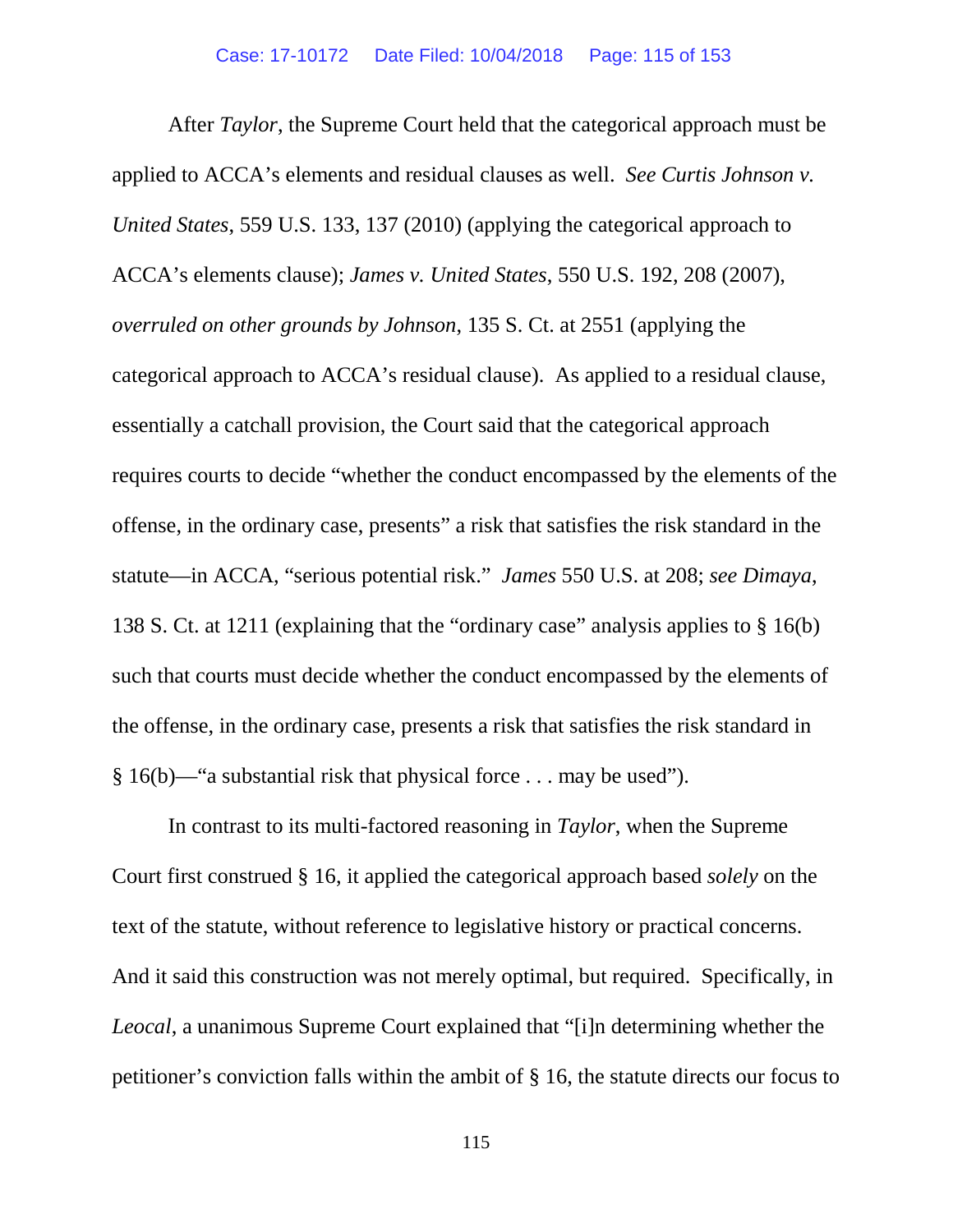the 'offense' of conviction." *Leocal*, 543 U.S. at 7 (construing § 16 as incorporated into the INA). The term "offense," the Court noted, was present in both § 16(a), the elements clause, and § 16(b), the residual clause. Additionally, for the residual clause, the Court emphasized that the "offense" was one that "*by its nature*" involved a substantial risk that physical force may be used. *Id.* (emphasis in original). The Supreme Court said, in no uncertain terms, that "[t]his language *requires* us to look to the elements and the nature of the offense of conviction, rather than to the particular facts relating to [the] petitioner's crime." *Id.* (emphasis added). This bears repeating: unanimously, and based on the statute's *text alone*, the Supreme Court said that the crime of violence definition in § 16 *requires* a categorical approach. As I mentioned above, the Court also noted that "[a]lthough [it was construing]  $\S$  16 in the deportation context,  $\S$  16 is a criminal statute, and it has both criminal and noncriminal applications." *Id.* at 11 n.8. The Court explained that it was required to "interpret the statute consistently, whether [it] encounter[ed] its application in a criminal or noncriminal context." *Id.* 

When it came to construing § 924(c)(3), in *United States v. McGuire* this Court used the same textual analysis to explain why the categorical approach must be used. 706 F.3d 1333, 1336-37 (11th Cir. 2013). Justice O'Connor, sitting by designation with our Court, explained:

We employ this categorical approach because of the statute's terms: It asks whether [the defendant] committed "an offense" that "has *as*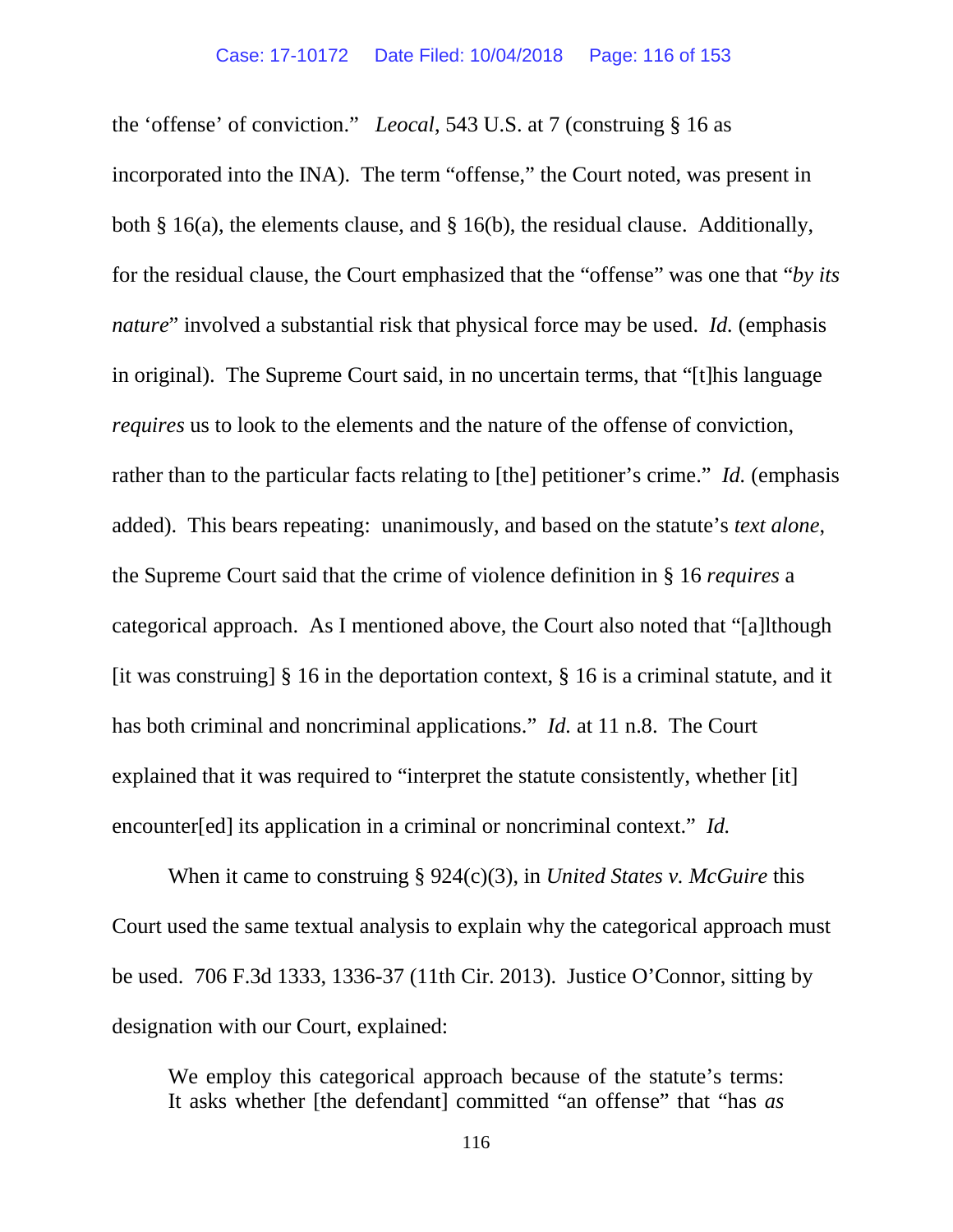*an element* the use, attempted use, or threatened use of physical force against the person or property of another," or that "*by its nature*, involves a substantial risk that physical force against the person or property of another may be used."

*Id.* (emphasis in original) (quoting 18 U.S.C. § 924(c)(3)). *McGuire* held that

§ 924(c), just like § 16, *by its terms* required a categorical approach. Since

*McGuire*, our Court has continued to apply the categorical approach to

§ 924(c)(3)(B) until today, and we have been in good company doing so. All but

two circuits apply the categorical approach to  $\S 924(c)$ .<sup>[6](#page-116-0)</sup>

# **C.** *Johnson***,** *Dimaya***, and the Role of the Canon of Constitutional Avoidance**

The majority agrees that if the categorical approach must be used, then based

on *Dimaya* § 924(c)'s residual clause is unconstitutionally vague. The question is whether the Supreme Court's decisions—spanning from 1990 to 2018—that the categorical approach must be applied to language like § 924(c)'s can be sidestepped due to the canon of constitutional avoidance. In this section I discuss the Supreme Court's reasoning in these decisions. I also discuss the evolution of the

<span id="page-116-0"></span><sup>6</sup> *See United States v. Taylor*, 848 F.3d 476, 491 (1st Cir. 2017); *United States v. Fuertes*, 805 F. 3d 485, 498 (4th Cir. 2015); *United States v. Buck*, 847 F.3d 267, 274 (5th Cir. 2017); *United States v. Gooch*, 850 F.3d 285, 290 (6th Cir. 2017); *United States v. Cardena*, 842 F.3d 959, 996 (7th Cir. 2016); *United States v. Prickett*, 839 F.3d 697, 698 (8th Cir. 2016); *United States v. Mendez*, 992 F.2d 1488, 1490 (9th Cir. 1993); *United States v. Salas*, 889 F.3d 681, 686 (10th Cir. 2018); *United States v. Eshetu*, 898 F.3d 36, 37 (D.C. Cir. 2018); *but see United States v. Barrett*, F.3d . 2018 WL 4288566 (2d Cir. Sept. 10, 2018) (applying a conduct-based reading of § 924(c)(3)(B) to uphold it); *United States v. Robinson*, 844 F.3d 137 (3d Cir. 2016) (holding, prior to *Dimaya* that a categorical approach should not be applied to § 924(c)).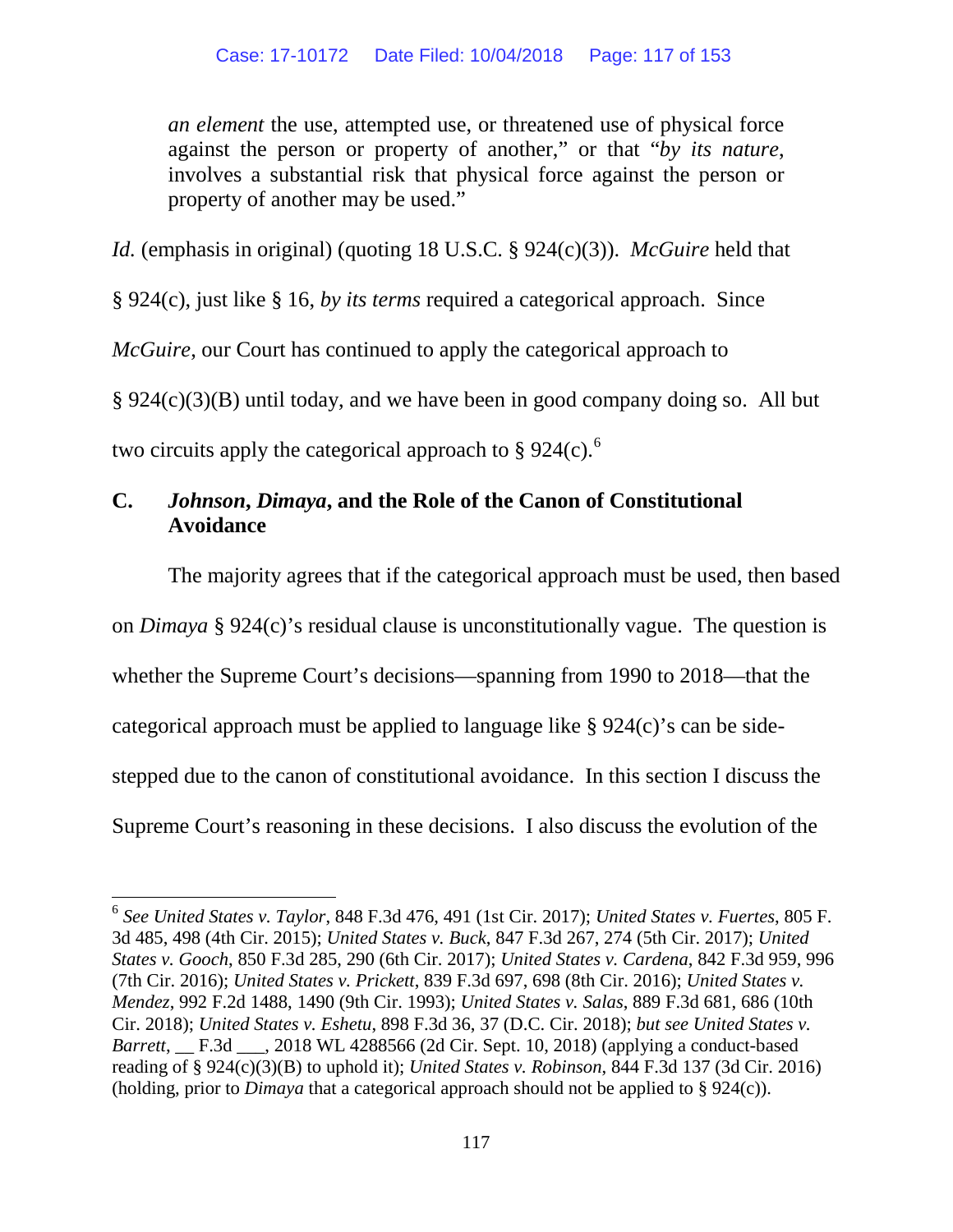canon of constitutional avoidance in this setting and how a minority of the Justices have advocated unsuccessfully for its use to save ACCA's and § 16(b)'s residual clauses.

After wrestling with ACCA's residual clause on several occasions, the Supreme Court in *Johnson* struck it as void for vagueness. 135 S. Ct. at 2557. The Court's majority explained that "[t]wo features of the residual clause conspire to make it unconstitutionally vague." *Id.* "In the first place, the residual clause leaves grave uncertainty about how to estimate the risk posed by a crime. It ties the judicial assessment of risk to a judicially imagined 'ordinary case' of a crime, not to real-world facts or statutory elements." *Id.* Second, "the residual clause leaves uncertainty about how much risk it takes for a crime to qualify as a violent felony. It is one thing to apply an imprecise 'serious potential risk' standard to real-world facts; it is quite another to apply it to a judge-imagined abstraction." *Id.* at 2558. The Court concluded, "[b]y combining indeterminacy about how to measure the risk posed by a crime with indeterminacy about how much risk it takes for the crime to qualify as a violent felony, the residual clause produces more unpredictability and arbitrariness than the Due Process Clause tolerates." *Id.* It was, therefore, the necessity of applying the categorical approach that rendered ACCA's residual clause unconstitutionally vague.

118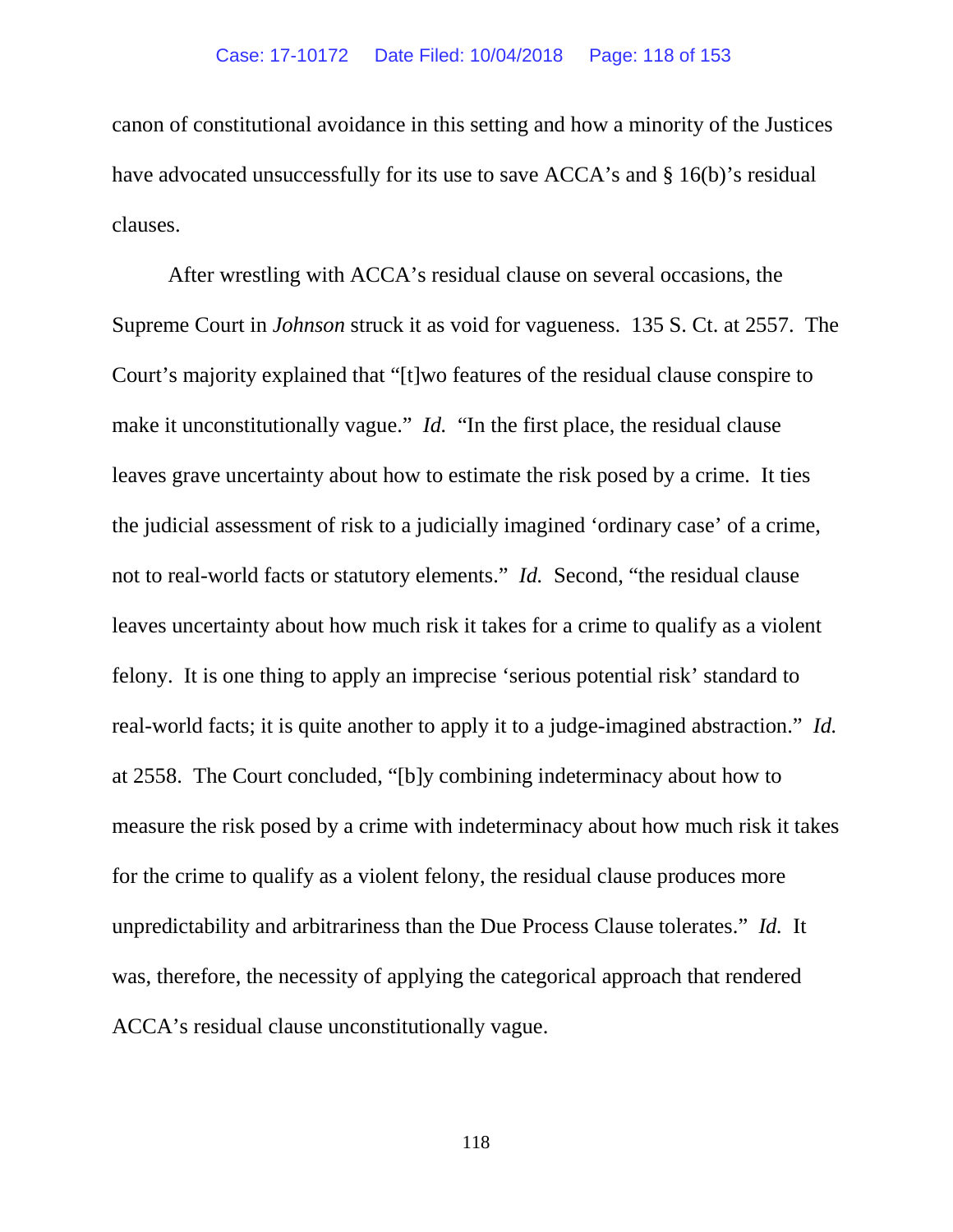Justice Alito dissented in *Johnson*. He argued that the Court should have employed the canon of constitutional avoidance to save ACCA's residual clause by adopting a conduct-based approach like the majority adopts here. *Id.* at 2578 (Alito, J., dissenting). Justice Alito noted that ACCA's residual clause referred to "*conduct* that presents a serious potential risk of physical injury to another" and therefore plausibly could refer "to things done during the commission of an offense that are not part of the elements needed for conviction." *Id.* (emphasis added). The majority rejected his approach, noting that the government had not urged the Court to abandon the categorical approach and explaining that "*Taylor* had good reasons to adopt" it, including the statute's text and practical problems resulting from a conduct-based approach. *See id.* at 2562 (majority opinion).

When *Johnson* was decided, though, it was an open question whether extratextual factors—such as the government's concessions and practical considerations—could play a role in the decision whether to invoke the canon of constitutional avoidance to save a statute. In *Zadvydas v. Davis*, the Supreme Court construed an INA statute providing that a noncitizen under an order of removal whom the government has not removed within the 90-day statutory removal period "'may be detained beyond the removal period.'" 533 U.S. 678, 682 (2001) (quoting 8 U.S.C. § 1231(a)(6)). The Court, concerned that indefinite detention would raise serious due process concerns, read a limitation into the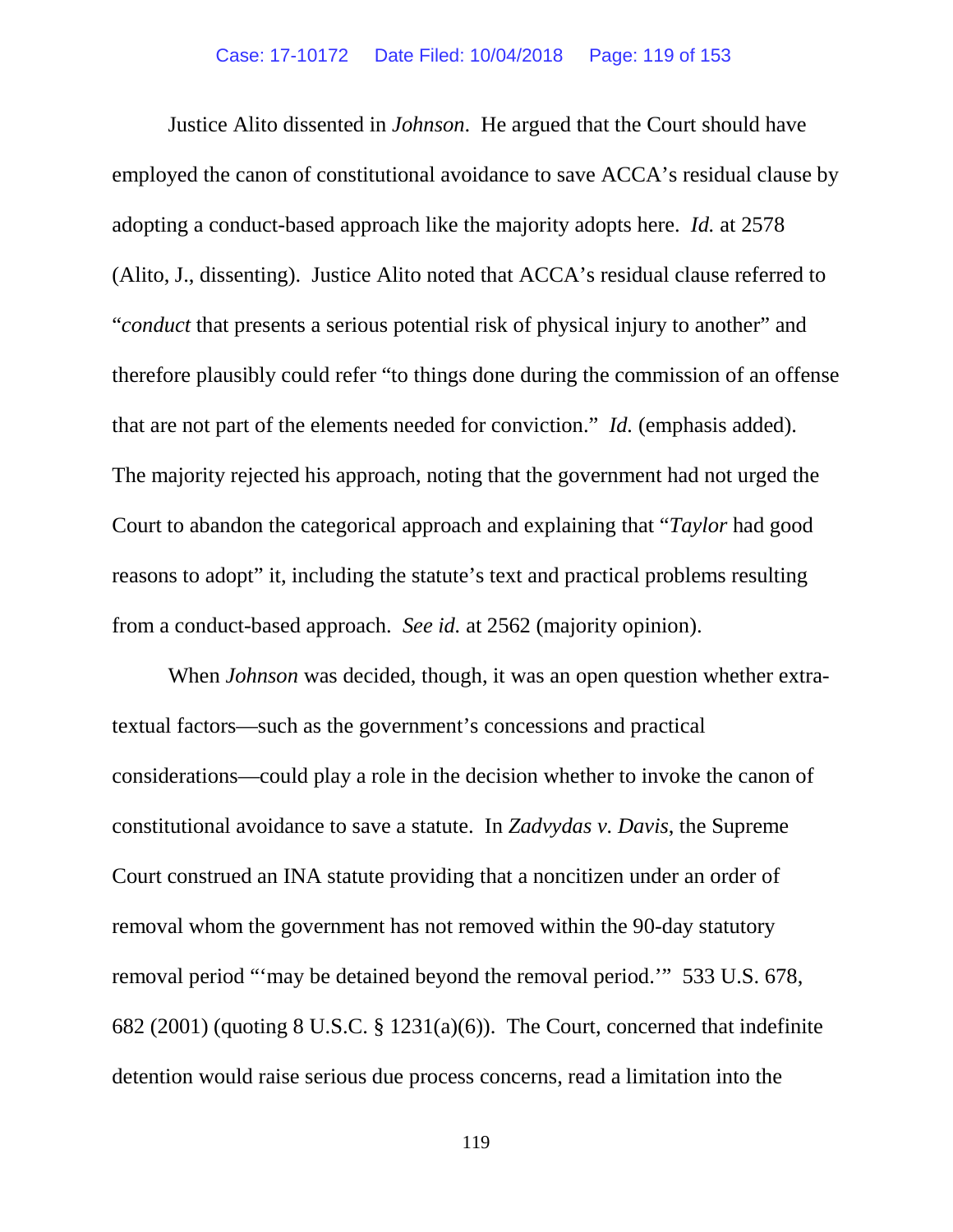#### Case: 17-10172 Date Filed: 10/04/2018 Page: 120 of 153

statute: the noncitizen could only be detained for a reasonable time. *Id.* at 682, 689-90. To define the reasonable time limitation on detention, a presumptive six months, the Court looked to extra-textual factors including Congressional intent, practical difficulties in obtaining removal in a shorter time, and the need to promote uniform administration in the federal courts. *Id.* at 701. So, at the time *Johnson* was decided, *Zadvydas* could have been read to permit considerations outside the text to play a role in whether the court should invoke the canon of constitutional avoidance. *See, e.g.*, *Rodriguez v. Robbins*, 804 F.3d 1060 (9th Cir. 2015), *reversed by Jennings v. Rodriguez*, 138 S. Ct. 830, 852 (2018).

This year, however, the Supreme Court put any lack of clarity in *Zadvydas* to rest. In *Rodriguez*, the Court clarified that "[t]he canon of constitutional avoidance comes into play *only* when, after the application of ordinary textual analysis, the statute is found to be susceptible of more than one construction. In the absence of more than one plausible construction, the canon simply has no application." *Rodriguez*, 138 S. Ct. at 842 (emphasis added) (internal quotation marks and citation omitted). The Court characterized its prior holding in *Zadvydas* as "a notably generous application of the constitutional-avoidance canon." *Id.* at 843. In *Zadvydas*, the *Rodriguez* majority explained, the Court had "detected ambiguity" in the statute's use of "may be detained" and only then looked to extratextual considerations to determine a limitation on the length of detention that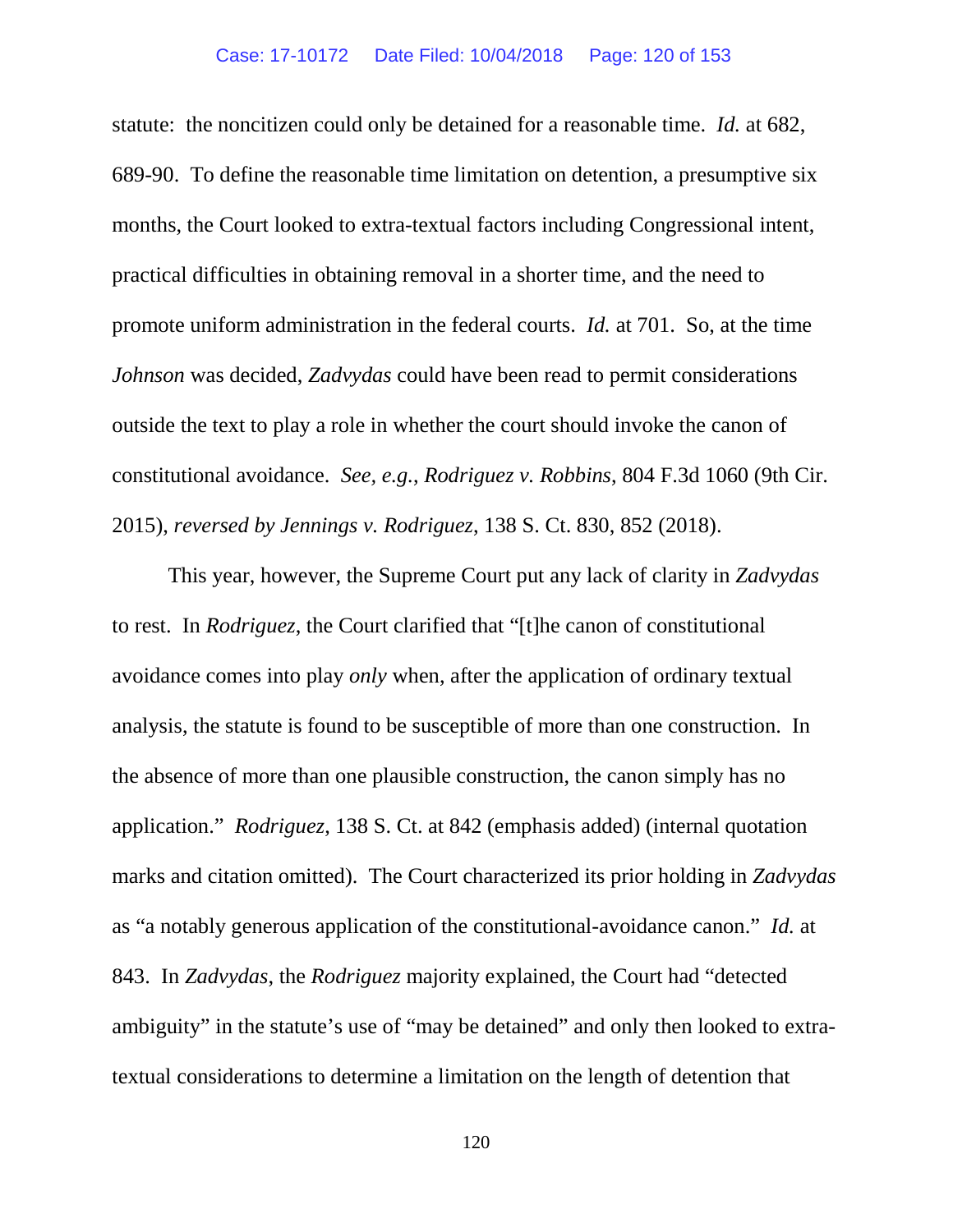would avoid a potential due process problem. *Id.* at 834. After *Rodriguez*, there can be no doubt that the *only* consideration relevant to the constitutional avoidance question is the text. Only if the text is ambiguous can the canon of constitutional avoidance be employed. And only if the canon of constitutional avoidance is employed can we examine extra-textual considerations.

Later in the term, the Supreme Court struck  $\S 16$ 's residual clause as unconstitutionally vague. *See Dimaya*, 138 S. Ct. at 1216 (majority opinion).<sup>[7](#page-120-0)</sup> The Court reasoned that § 16(b), like ACCA's residual clause, first "calls for a court to identify a crime's 'ordinary case' in order to measure the crime's risk." *Id.* at 1215. And "[n]othing in § 16(b) helps courts to perform that task, just as nothing in ACCA did." *Id.* Second, § 16(b) creates "uncertainty about the level of risk that makes a crime 'violent.'" *Id.* Section 16(b)'s "substantial risk" standard, the Supreme Court explained, is no more determinate than ACCA's "serious potential risk" standard. *Id.* Combined, the categorical approach and uncertain risk standard

<span id="page-120-0"></span><sup>7</sup> *Dimaya* resulted in a somewhat fractured decision. Justice Kagan, writing for a majority of the Court, struck § 16(b) as unconstitutionally vague. 138 S. Ct. at 1213-16, 1218-23 (majority opinion). She also wrote for a plurality of the Court to explain why the categorical approach must apply to that statute. *See id.* at 1216-18 (plurality opinion). Justice Gorsuch, who supplied the fifth vote to Justice Kagan's majority opinion, wrote separately to explain his view of the vagueness doctrine and noted that that he "proceeded on the premise" that the categorical approach applied to § 16(b) rather than "wip[ing] the precedential slate clean." *Id.* at 1232-33 (Gorsuch, J., concurring in part and concurring in the judgment). Chief Justice Roberts, in a dissent joined by Justices Kennedy, Thomas, and Alito, argued that § 16(b), read categorically, "does not give rise to the concerns that drove the Court's decision in *Johnson*" and therefore was constitutional. *Id.* at 1234-41 (Roberts, C.J., dissenting). Justice Thomas, joined by Justices Kennedy and Alito, argued in a separate dissent that the Court should have employed the canon of constitutional avoidance to save the statute. *Id.* at 1254-59 (Thomas, J., dissenting).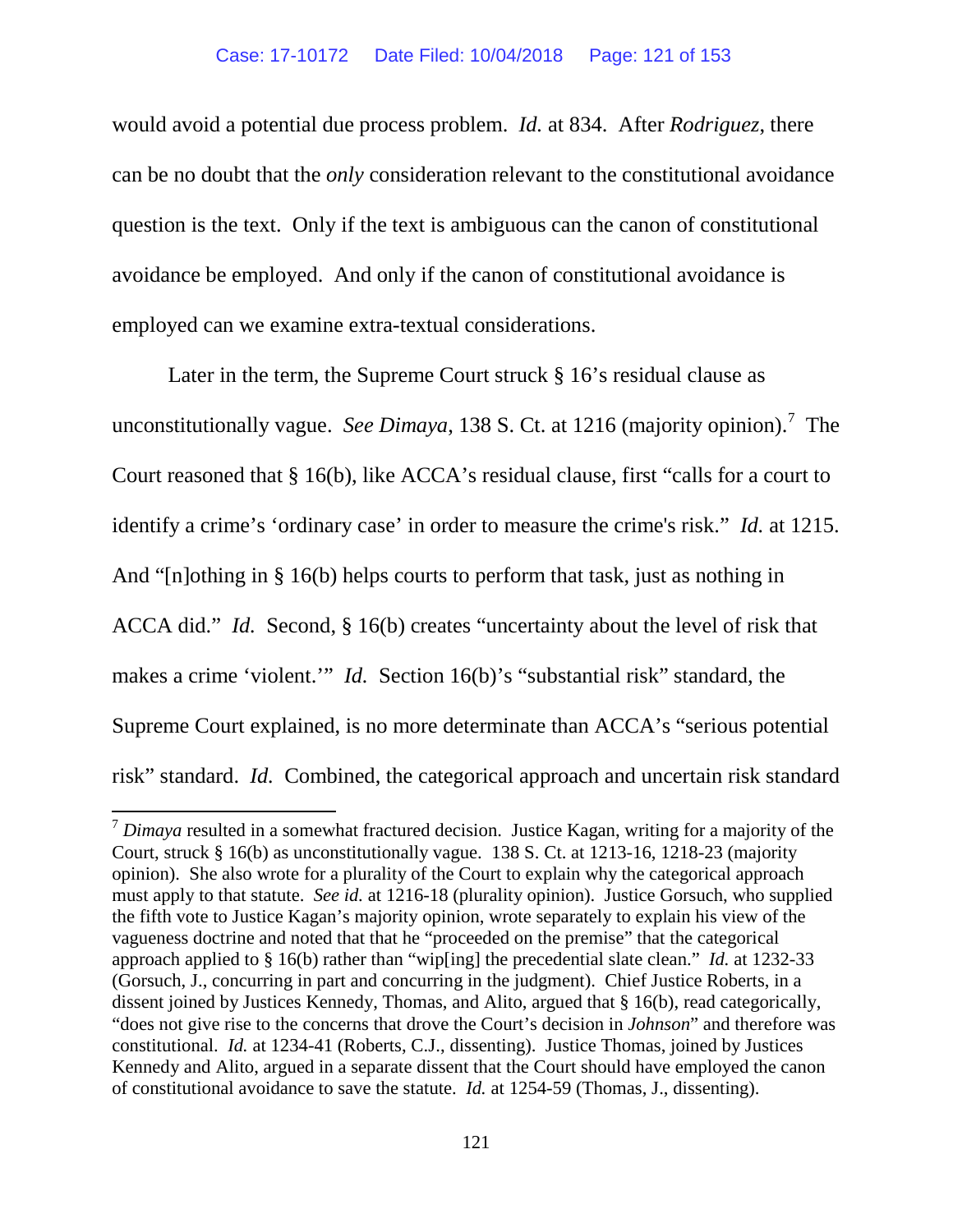rendered § 16(b) more unpredictable and more arbitrary than due process can tolerate. *Id.* at 1215-16.

Again, as in *Johnson*, a dissent argued that the Court should have employed the canon of constitutional avoidance to save the residual clause. *Id.* at 1254-59 (Thomas, J., dissenting). Justice Thomas, joined by Justices Kennedy and Alito, announced that "[t]he text of § 16(b) does not require a categorical approach," *id.* at 1254, despite *Leocal*'s holding that the text of § 16(b) "requires" a categorical approach. *Leocal*, 543 U.S. at 7. A majority of the Justices—the plurality of four Justices plus Chief Justice Roberts in a separate dissent—rejected Justice Thomas's view that § 16(b) is amenable to more than one reading. The plurality, now constrained by *Rodriguez*, explained why the text of § 16(b) required a categorical approach: by referring to an "offense" that "by its nature" involves the risk that force may be used, said the plurality, the statute's text "demands" a categorical approach. *Id.* at 1217 (plurality opinion). Noting *Johnson*'s additional reasons for declining to adopt a conduct-based approach—including the government's concession that the categorical approach applied and potential practical problems with a conduct-based approach—the plurality explained that none of these things mattered because "§ 16(b)'s text creates no draw." *Id.* (citing *Leocal*, 543 U.S. at 7). The plurality concluded that "[t]he upshot of all of this *textual* evidence is that § 16's residual clause—like ACCA's, *except still more*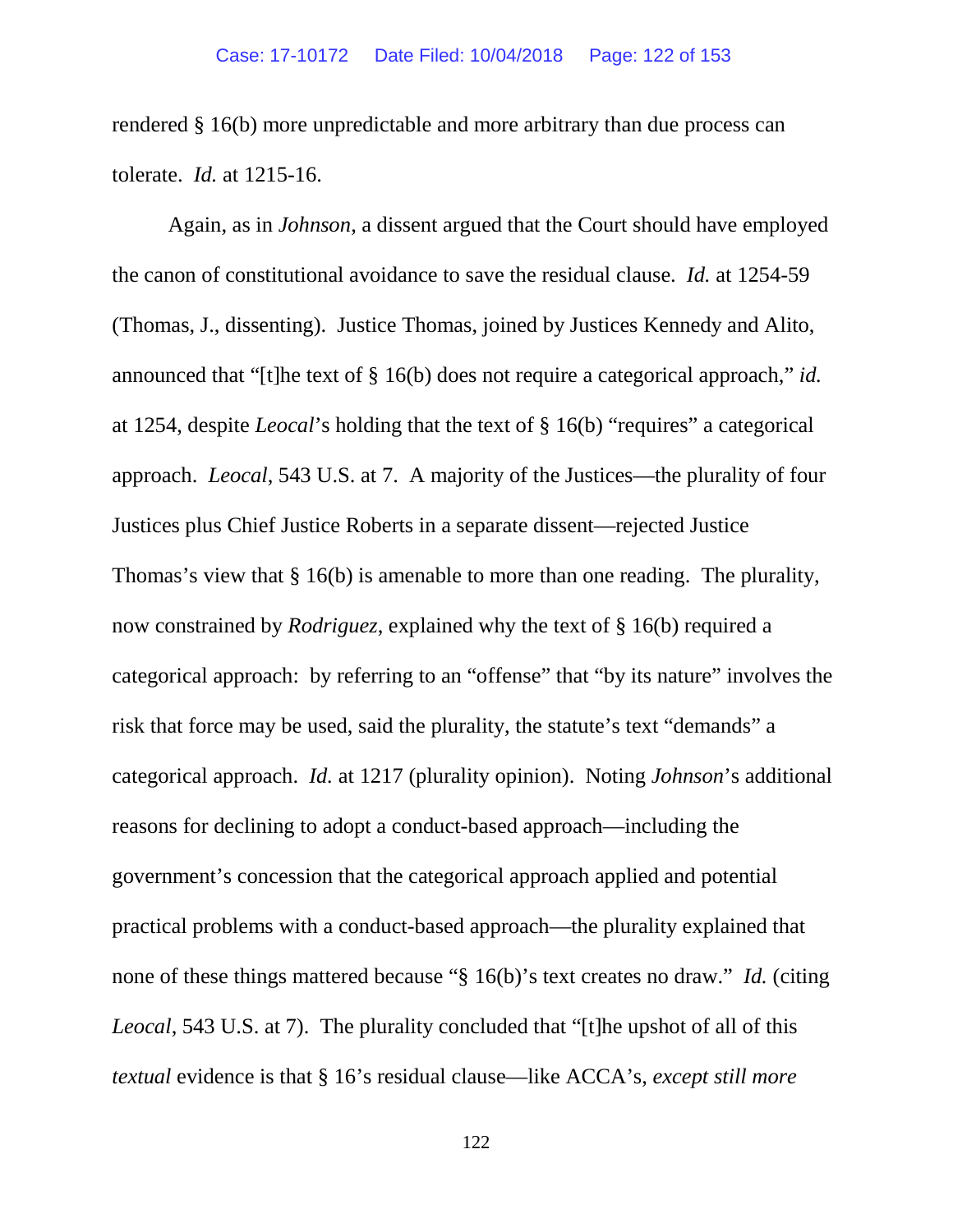*plainly*—has no plausible fact-based reading."[8](#page-122-0) *Id.* at 1218 (emphasis added) (internal quotation marks omitted); *see id.* at 1235-36 (Roberts, C.J., dissenting) (reaffirming the validity of the Supreme Court's unanimous holding in *Leocal* and applying the categorical approach to § 16(b)).

### **II.**

Section 924(c)'s residual clause is void for vagueness for precisely the same reasons that its twin, § 16(b), is void for vagueness. First, the categorical approach—which the Supreme Court said must be applied to text identical to § 924(c)(3)(B)—requires courts to imagine the ordinary case of an offense. And "[n]othing [in the statute] helps courts to perform that task." *Dimaya*, 138 S. Ct. at 1215 (majority opinion). Second, the "substantial risk" standard in § 924(c)(3)(B) is indeterminate at best, creating "uncertainty about the level of risk that makes a crime 'violent.'" *Id.* Combined, these two features of § 924(c)(3)(B) create "'more unpredictability and arbitrariness than the Due Process Clause tolerates.'" *Id.* at 1216 (quoting *Johnson*, 135 S. Ct. at 2561).

The majority, in an attempt to salvage § 924(c)'s residual clause, tosses out the categorical approach in the name of constitutional avoidance. The majority

<span id="page-122-0"></span><sup>&</sup>lt;sup>8</sup> Although *Dimaya* interpreted  $\S$  16(b) as incorporated into the INA specifically, the plurality expressly acknowledged that, "as we have said before, § 16(b) is a criminal statute with applications outside the immigration context," so there was "no ground for discovering a novel interpretation of § 16(b)," as applied to the INA. 138 S. Ct. at 1218 (plurality opinion).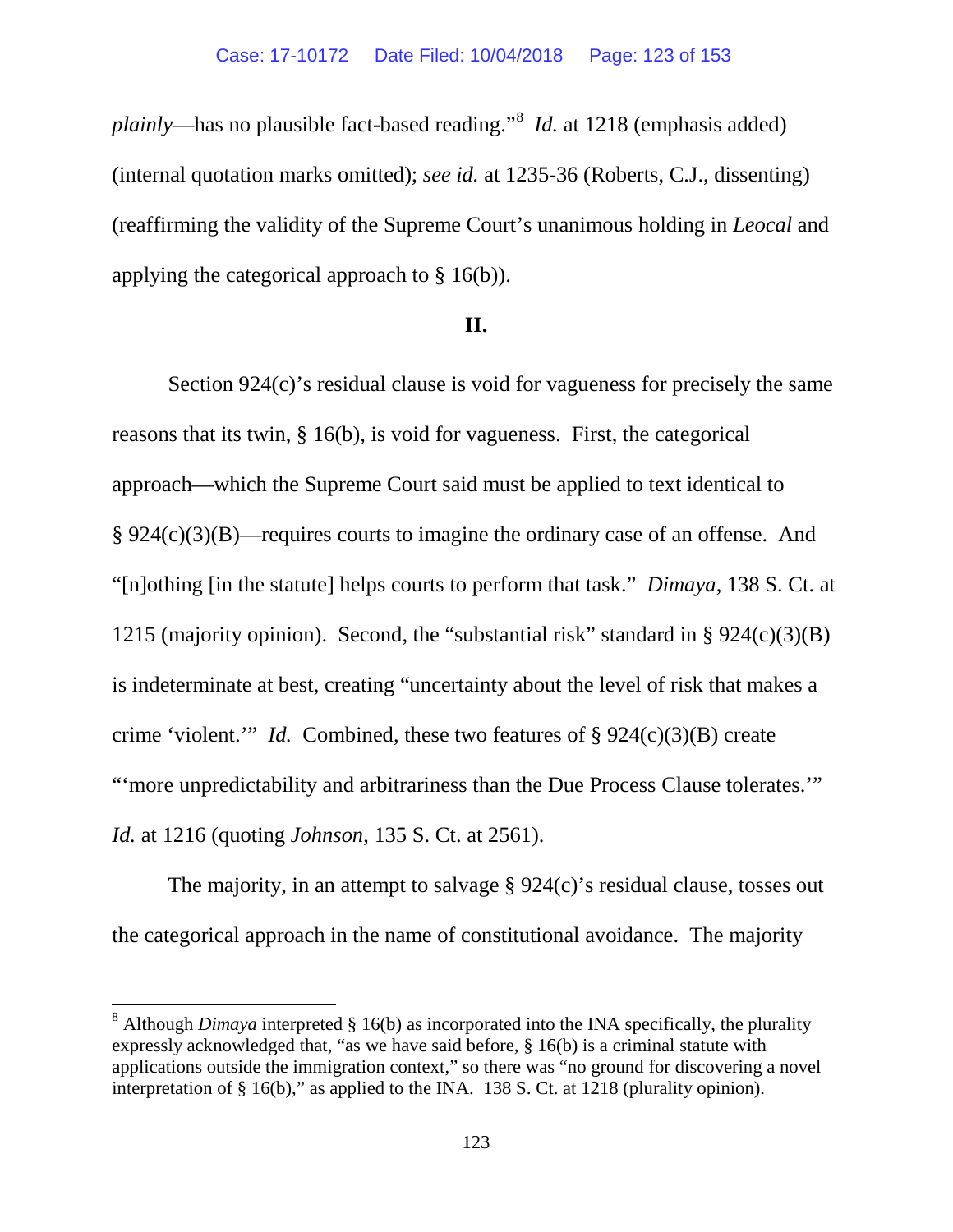acknowledges that the categorical approach must be applied to the definitions of drug trafficking crime and of crime of violence in § 924(c)(3)'s *elements* clause, but holds that a conduct-based approach at least plausibly applies to the definition of crime of violence in § 924(c)(3)'s residual clause. In adopting a conduct-based approach to  $\S 924(c)(3)(B)$ —and thus overruling in part our decision in *McGuire*—the majority contorts the plain text of the statute and reads similar structure and language differently within the same statute. The majority does so in disregard of the Supreme Court's unequivocal statement in *Leocal* that language identical to § 924(c)(3)(B) *requires* a categorical approach—that is, it cannot plausibly be read another way. And the majority does so in disregard of the Supreme Court's admonition that in deciding whether to employ the canon of constitutional avoidance we must look to a statute's text alone. The majority effectively rewrites the statute to avoid having to strike it down.

To reach this result, the majority distills from *Taylor* and its progeny a multi-factor test for deciding whether we should apply the categorical approach to § 924(c)(3)(B). Only three of the majority's six factors are text-based, and they appear seemingly on an even playing field with three other extra-textual "considerations." Maj. Op. at 27-28. Even if these extra-textual considerations mattered before *Rodriguez*, they do not matter now. What we know now is that if a purely textual analysis leads to only "one plausible construction, the canon [of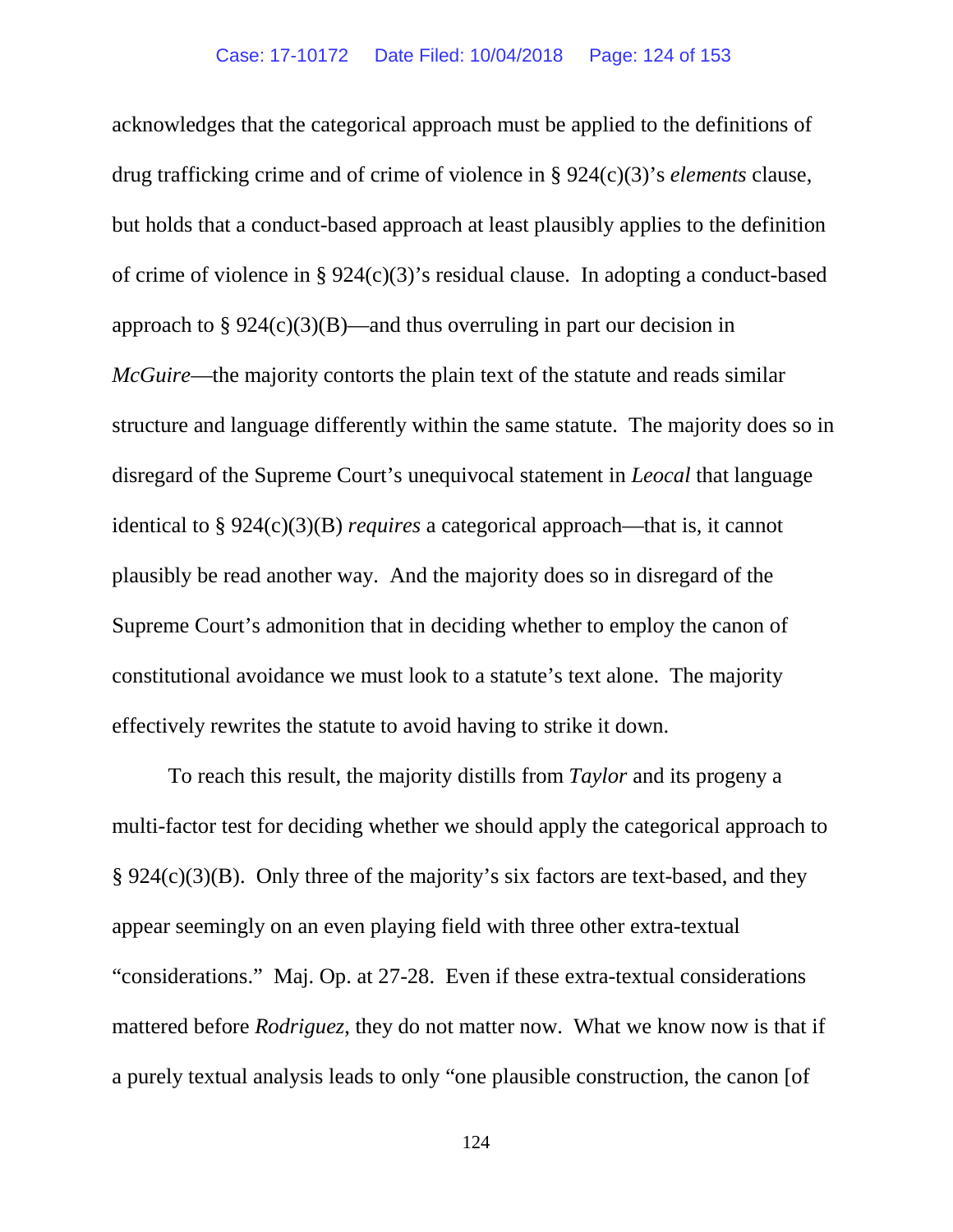constitutional avoidance] simply has no application." *Rodriguez*, 138 S. Ct. at 842 (internal quotation marks omitted). Below I explain why the majority's textual analysis, contained in three of its six factors, is incorrect and clearly in contravention of Supreme Court precedent. I then explain why the majority's explanation of its other extra-textual factors—which cannot be relevant factors at all—is flawed as well.

## **A. The Text of Section 924(c) Permits Only One Reading: that the Categorical Approach Is Required.**

The question we must ask in this case is whether the text of  $\S 924(c)(3)(B)$ plausibly can be read to support a conduct-based approach rather than a categorical one. If not, the inquiry ends, and  $\S 924(c)(3)(B)$  is unconstitutional. The answer is that it cannot. Section 924(c)'s text, read as a whole, in its statutory context, and with the Supreme Court's guidance, cannot plausibly be read to permit a conductbased approach to the residual clause.

First of all, the Supreme Court has already told us that a categorical approach is the only approach we can take to this text. In *Leocal*, the Supreme Court unanimously explained that the text of  $\S 16(b)$ —"identical" to the language in § 924(c)(3)(B), Maj. Op. at 10, 16——"*requires* us to look to . . . the nature of the offense of conviction, rather than to the particular facts relating to [the] crime" because the text includes "offense" in conjunction with "by its nature." *Leocal*, 543 U.S. at 7 (emphasis added); *see Dimaya*, 138 S. Ct. at 1217-18 (plurality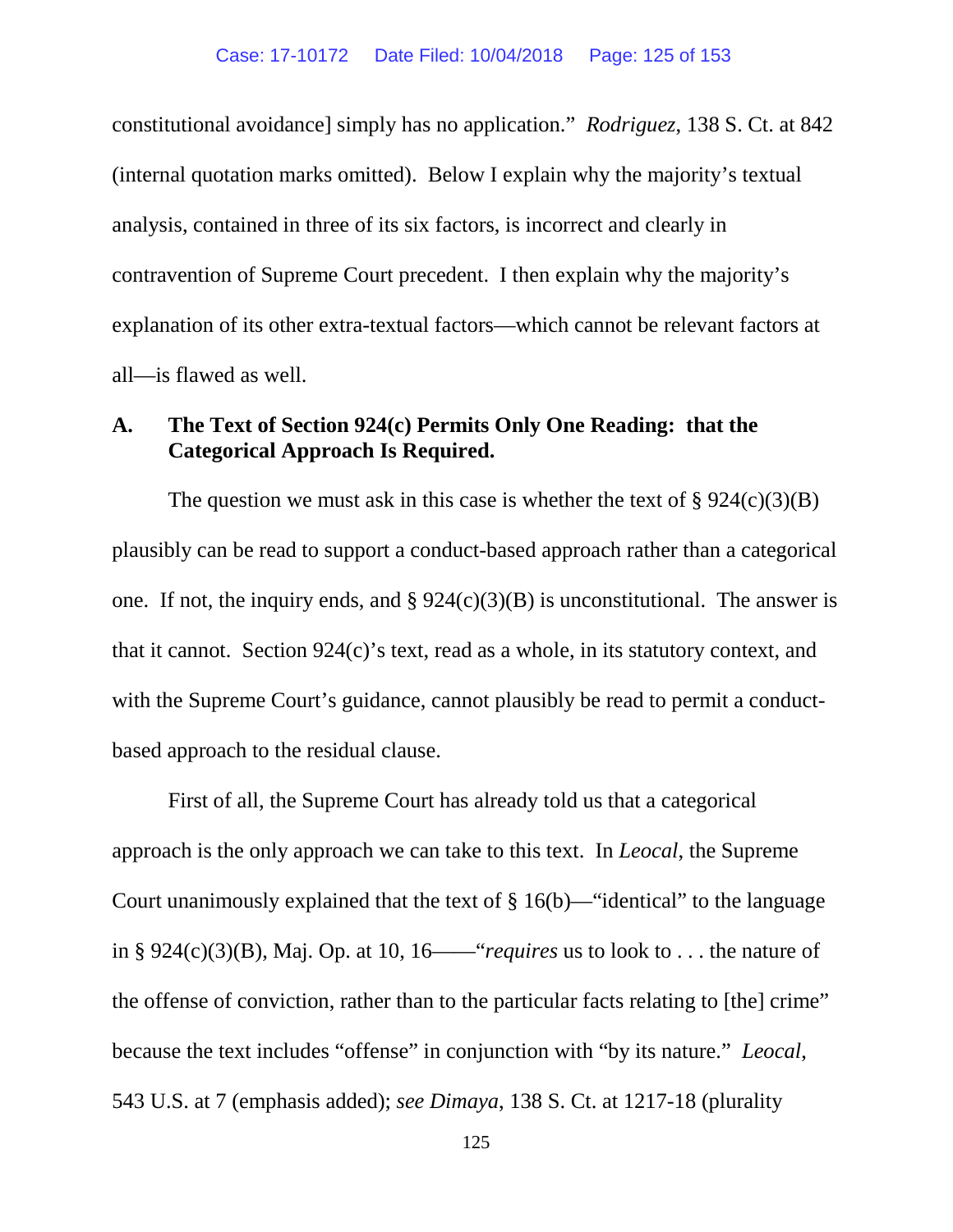opinion) (describing why § 16(b)'s language—specifically, "offense that is a felony and . . . that by its nature"—"has no plausible fact-based reading" (internal quotation marks omitted)); *id.* at 1235-36 (Roberts, C.J., dissenting) (reaffirming the validity of the Supreme Court's unanimous holding in *Leocal* that the categorical approach must be used to interpret § 16(b)). The Supreme Court did not say that this text merely suggests a categorical approach, nor did it leave room for us to conclude that the text is amenable to more than one reading. Instead, the Court said the text *requires* a categorical approach. *Leocal*, 543 U.S. at 7; *see also Dimaya*, 138 S. Ct. at 1218 (plurality opinion) ("The upshot of all of this textual evidence is that § 16's residual clause—like ACCA's, except still more plainly has no plausible fact-based reading." (internal quotation marks omitted)). Text cannot both require a categorical approach and also plausibly support a conductbased approach.

<span id="page-125-0"></span><sup>&</sup>lt;sup>9</sup> When the majority says that "[o]nly a plurality of the [Supreme] Court concluded that [§ 16(b)] actually *requires* the categorical approach," Maj. Op. at 15, it fails to account for *Leocal*. No doubt realizing this shortcoming, the majority rationalizes that "the *Leocal* Court didn't provide a detailed explanation" when it held that § 16(b)'s language requires a categorical approach. Maj. Op. at 23. But the Court did provide an explanation—a textual one. *See supra* at 14-15. We are not free to ignore the Supreme Court's decisions, whatever their level of detail. Nor, for that matter, are we free to ignore *Leocal* even if we might question whether its unanimous proclamation that § 16 requires a categorical approach remains good law in light of *Dimaya*'s invalidation of § 16(b). "The [Supreme] Court has told us, over and over again, to follow any of its decisions that directly applies in a case, even if the reasoning of that decision appears to have been rejected in later decisions and leave to that Court the prerogative of overruling its own decisions." *Evans v. Sec'y, Fla. Dep't of Corr.*, 699 F.3d 1249, 1263 (11th Cir. 2012) (internal quotation marks omitted).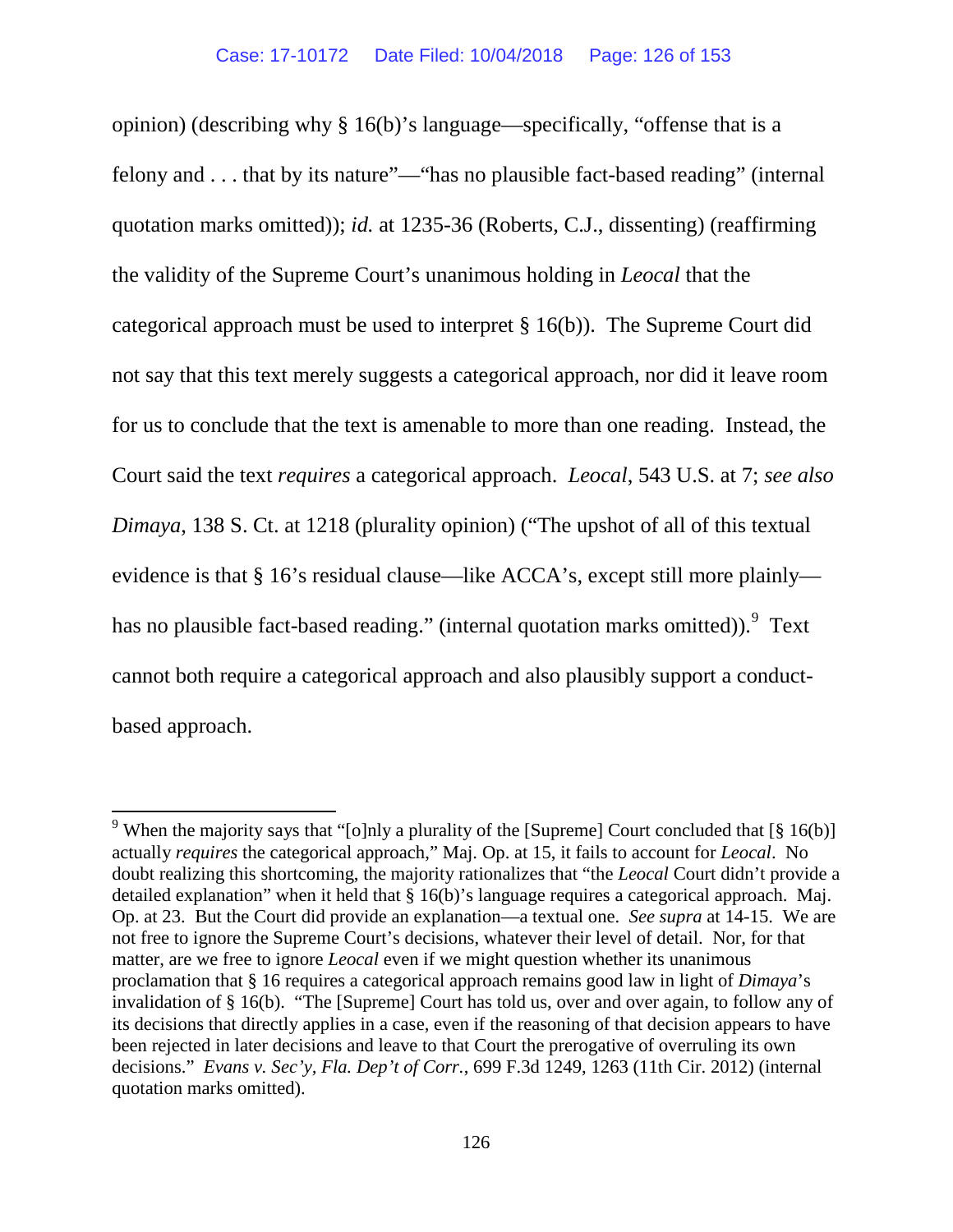The reasoning behind *Leocal*'s holding applies with at least equal force to

§ 924(c). To recap, § 924(c)'s "crime of violence" definition looks like this:

For purposes of this subsection the term "crime of violence" means an offense that is a felony and—

- (A) has as an element the use, attempted use, or threatened use of physical force against the person or property of another, or
- (B) that by its nature, involves a substantial risk that physical force against the person or property of another may be used in the course of committing the offense.

18 U.S.C. § 924(c)(3). "[O]ffense that is a felony," language that required a categorical approach to § 16(b), is part of the definition of "crime of violence" in both the residual clause *and* the elements clause, and no one disputes that the latter requires a categorical approach. "[W]here . . . Congress uses similar statutory language and similar statutory structure in two adjoining provisions, it normally intends similar interpretations." *Nijhawan v. Holder*, 557 U.S. 29, 39 (2009). Since "offense that is a felony" in the elements clause is categorical language, the same words in the adjoining residual clause must be, too. And we know from *Leocal* that "by its nature," present in § 16(b) and in § 924(c)(3)(B), is categorical language. *Leocal*, 543 U.S. at 7.

There is additional textual support for a categorical reading of § 924(c)(3)(B) beyond the "crime of violence" definition. The categorical approach also applies, without a doubt, to the other possible predicate offense, a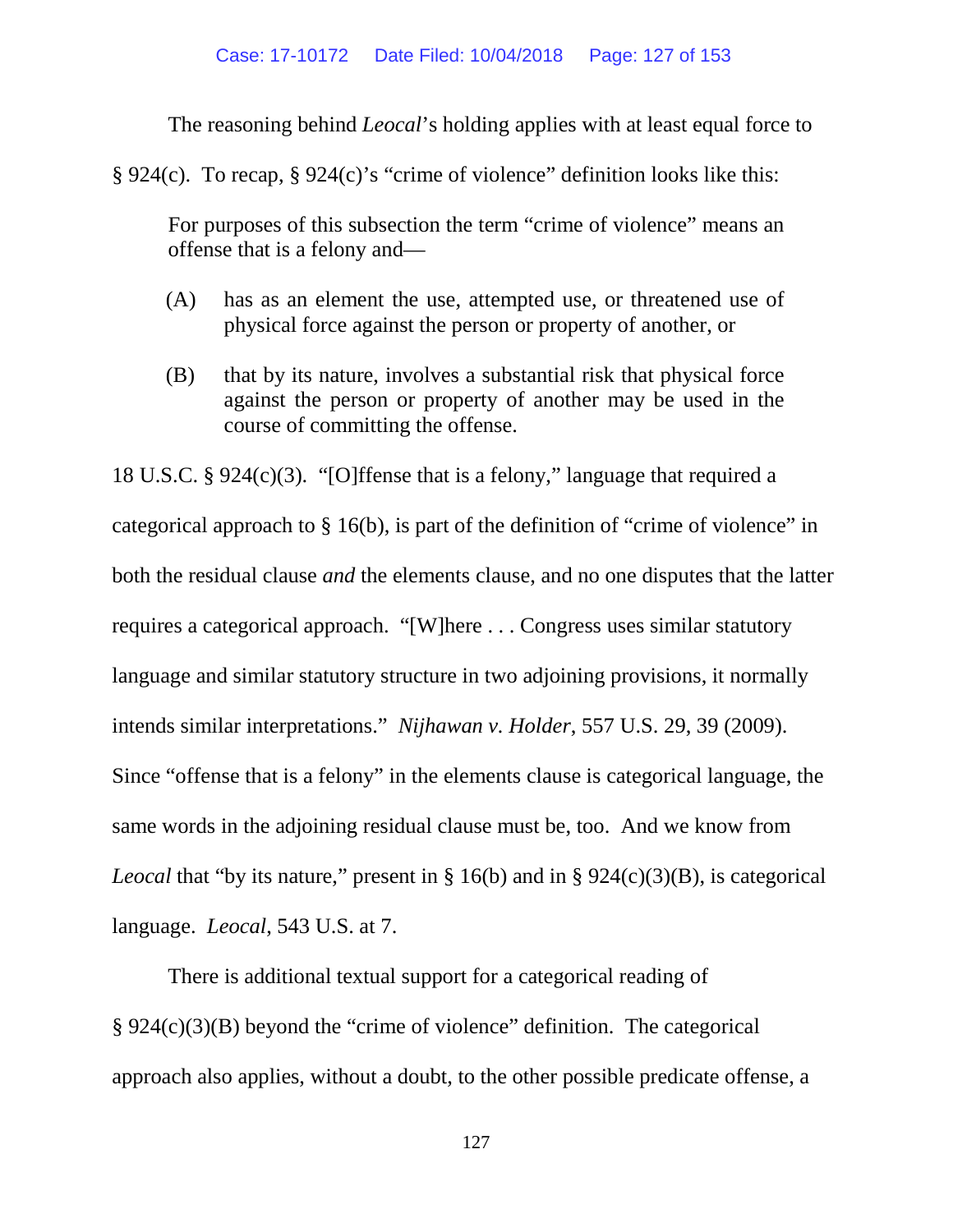"drug trafficking crime." *See* 18 U.S.C. § 924(c)(2). That the categorical approach applies to the drug trafficking crime definition as well as the elements clause's crime of violence definition is evidence that the same approach must also apply to the residual clause's crime of violence definition. *Nijhawan*, 557 U.S. at 39; *see U.S. Bank of Or. v. Indep. Ins. Agents of Am., Inc.*, 508 U.S. 439, 455 (1993) ("Statutory construction is a holistic endeavor, and, at a minimum, must account for a statute's full text, language as well as punctuation, structure, and subject matter." (internal quotation marks and citation omitted)).

The text of § 924 as a whole further supports a categorical reading of § 924(c). Section 924 also contains ACCA, § 924(e). The statutes are unique in establishing mandatory minimum sentences for federal firearms offenses. *See* U.S. Sentencing Comm'n, *Mandatory Minimum Penalties for Firearms Offenses in the Federal Criminal Justice System* 2 (2018). The Supreme Court has, without exception, construed ACCA (including, when it was in effect, its residual clause) to require a categorical approach. Taking an even broader look at the statutory scheme, we know that  $\S 924(c)$ , ACCA, and  $\S 16$  all were created or amended as part of the same legislative action, the CCCA. The use of very similar residual clauses in these statutes is more evidence still that Congress intended the same categorical meaning for § 924(c)(3)(B). *See Rodriguez*, 138 S. Ct. at 845 (rejecting construction of an immigration statute that was "incompatible with the rest of the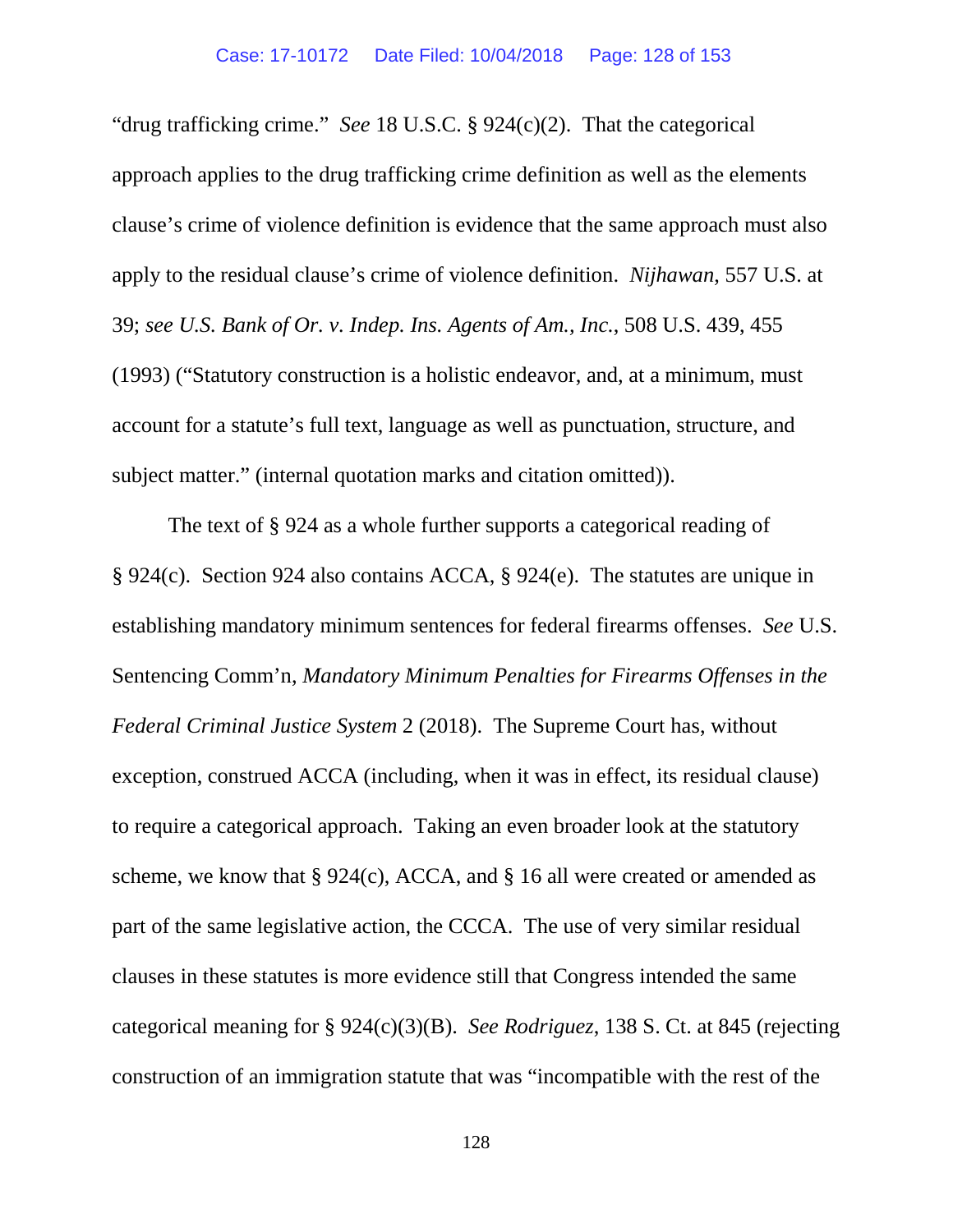### Case: 17-10172 Date Filed: 10/04/2018 Page: 129 of 153

statute" and explaining that only one reading of the statute "makes sense in the context of the statutory scheme as a whole").

None of the majority's three text-based factors convinces me that § 924(c)(3)(B) plausibly can be read to support a conduct-based approach. Nor am I persuaded that we can divine the meaning of one clause of a statute by breaking it down word by word and isolating those words from their surrounding context. *See*  Antonin Scalia & Bryan A. Garner, *Reading Law: The Interpretation of Legal Texts* § 2, at 56 (2012) ("The words of a governing text are of paramount concern, and what they convey, in their context, is what the text means."). Indeed, by separating the text of § 924(c) into three "considerations" that are hardly separate ideas, the majority performs a sleight of hand that, the Supreme Court has told us on numerous occasions, has no place in textual analysis. *See, e.g.*, *Rodriguez*, 138 S. Ct. at 845*.* Even picked apart, though, the words do not support majority's interpretation.

The majority's three textual considerations or factors are: "the text of [ACCA's] operative provisions focused not on conduct, but rather on 'convictions'—and thus . . . solely on formal legal elements" (factor 2 of the majority's six-factor test); ACCA's and § 16's "definitional provisions used terms and phrases like 'offense,' 'felony,' and 'by its nature,' which . . . pointed toward a categorical (rather than conduct-based) inquiry" (factor 3); and "those statutes

129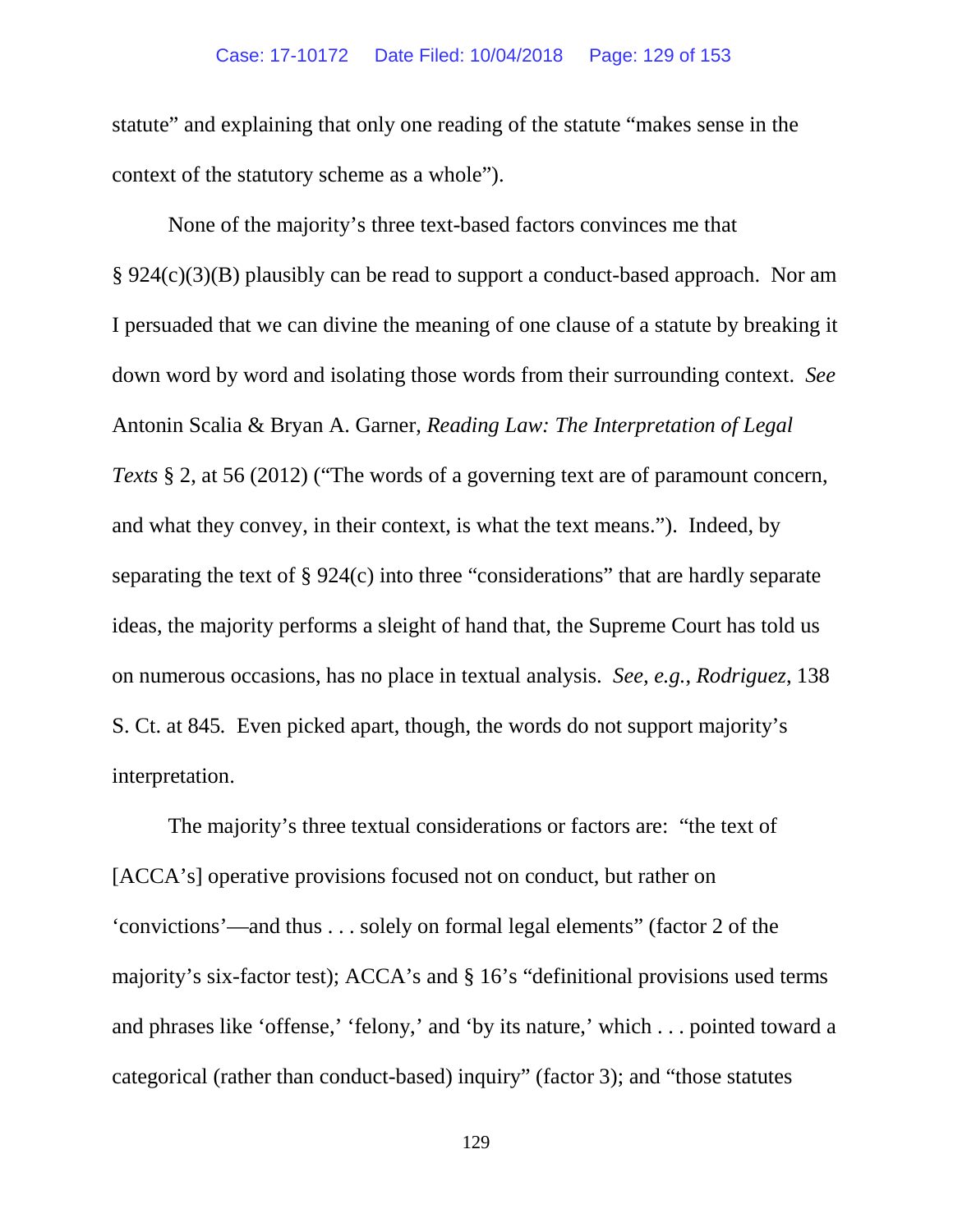lacked any reference to the underlying crime's commission or circumstances" (factor 4). Maj. Op. at 27. I address them in turn.

*1. The "Operative Provision" of Section 924(c) Does Not Permit a Conduct-Based Approach to the Residual Clause.*

In its analysis of  $\S 924(c)$ 's text, the majority first notes that what it deems *ACCA's* "operative provision"—"[a]ny person who violates [18 U.S.C. § 922(g)] and has three previous convictions . . . for a violent felony or a serious drug offense, or both"—refers to "convictions" rather than underlying conduct, yet there is no reference to "convictions" in § 924(c)'s "operative provision," § 924(c)(1). Rather, the majority says, § 924(c)(1) "refers to *conduct*," Maj. Op. at 30-31 (emphasis in original), pointing to the language that "any person who, during and in relation to any crime of violence . . . uses or carries a firearm, or who, in furtherance of any such crime, possesses a firearm," *id.* (quoting  $\S$  924(c)(1)(A)). According to the majority, this language offers strong support for applying a conduct-based approach to the statute's residual clause.

I find the majority's argument unpersuasive for at least two reasons. First, setting aside for now comparisons to other statutes, the language in  $\S 924(c)(1)$  that the majority insists "refer[s] exclusively to conduct," Maj. Op. at 37, cannot bear the weight the majority places on it. Section  $924(c)(1)$  makes it a federal crime to use, carry, or possess a firearm "during and in relation to" one of *three* categories of crimes: drug trafficking crimes, elements-clause crimes of violence, or residual-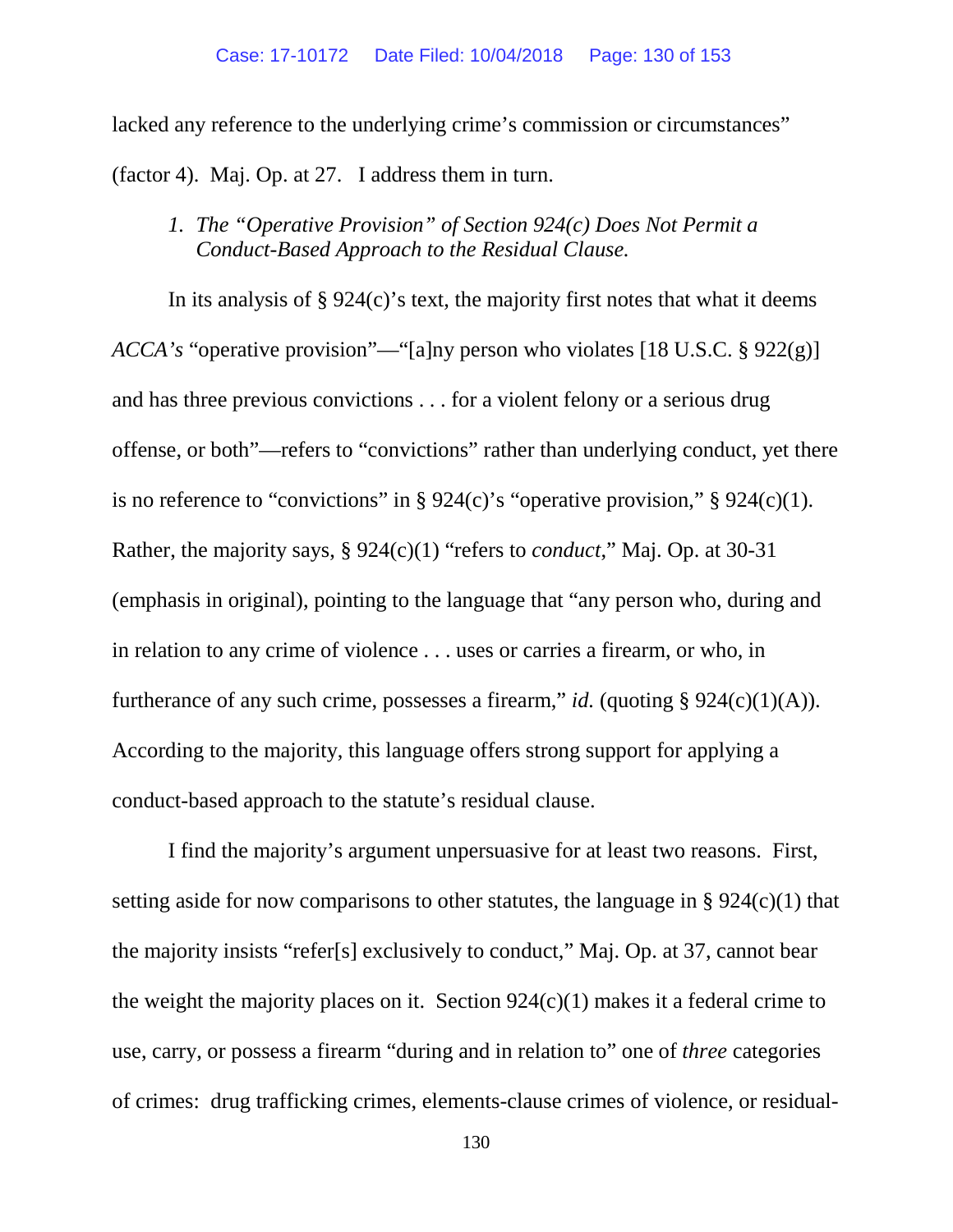clause crimes of violence. If the "during and in relation to" language supported a conduct-based approach to the residual clause, it necessarily would do the same for the drug trafficking and elements-clause definitions. After all, the same words— "during and in relation to"—must be ascribed the same meaning for each category of crime listed in § 924(c), whether a drug trafficking crime, an elements- clause crime of violence, or a residual-clause crime of violence. "To give these same words"—["during and in relation to"]—"a different meaning for each category"— [the elements- and residual-clause definitions of crime of violence and the drug trafficking crime definition]—"would be to invent a statute rather than interpret one." *Clark v. Martinez*, 543 U.S. 371, 378 (2005). The Supreme Court emphatically has instructed that we cannot avoid a constitutional problem by inventing or reinventing a statute. *Rodriguez*, 138 S. Ct. at 843 ("Spotting a constitutional issue does not give a court the authority to rewrite a statute as it pleases.").

Second, and relatedly, by comparing  $\S 924(c)(3)(B)$  to ACCA the majority is in some sense setting up a straw man, because ACCA is not the best analogue to § 924(c)(3); § 16 is. As the *Dimaya* plurality noted, § 16's text, even "more plainly" than ACCA's, requires a categorical approach. *Dimaya*, 138 S. Ct. at 1218 (plurality opinion); *see id.* at 1235-36 (Roberts, C.J., dissenting) (reaffirming *Leocal*). So to compare and contrast ACCA's language with § 924(c)'s is a bit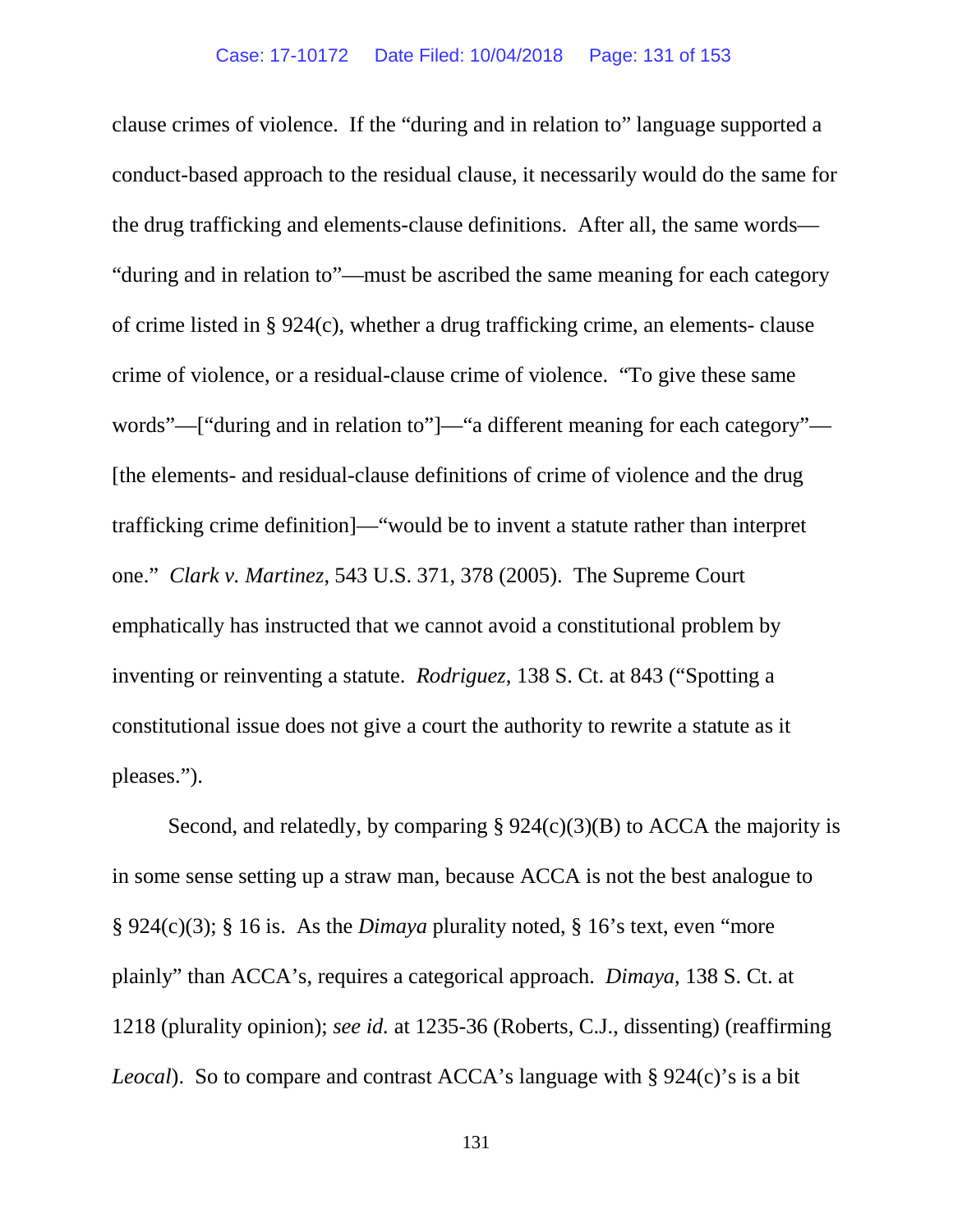disingenuous when a more similar statute exists. The majority does not look to § 16(b) when examining this textual factor, perhaps because the majority confines all discussion of § 16(b) to its incorporation into the INA, where it, like ACCA's residual clause, defined a prior conviction. But § 16(b) in its numerous other applications functioned just as  $\S 924(c)(3)(B)$  does, yet  $\S 16(b)$  "require[d]" a categorical approach. *Leocal*, 543 U.S. at 7, 11 n.8; *see also Martinez*, 543 U.S. at 380, 392 (explaining that when construing the same statutory language in one of a statute's many applications, "[t]he lowest common denominator, as it were, must govern," such that any "construction called for by one of the statute's applications" must apply to all applications).

A look at some examples of § 16's incorporation into the criminal code proves both points. By examining § 16's incorporation into the criminal code, we see how conduct-based elements and categorical elements exist side-by-side without the former allowing a conduct-based reading of the latter. And we see just how similar § 16(b)'s incorporations are to § 924(c)(3)(B)'s incorporation into § 924(c)'s "operative provision," and thus why § 16 is a better textual analogue for  $§$  924(c)(3)(B) than ACCA is.

Let's take, for example, 18 U.S.C. § 25, which, as I mentioned in Part I.A., criminalizes an adult's intentional use of a minor to commit a crime of violence. To convict a defendant under § 25, a jury must find that the defendant *intentionally*

132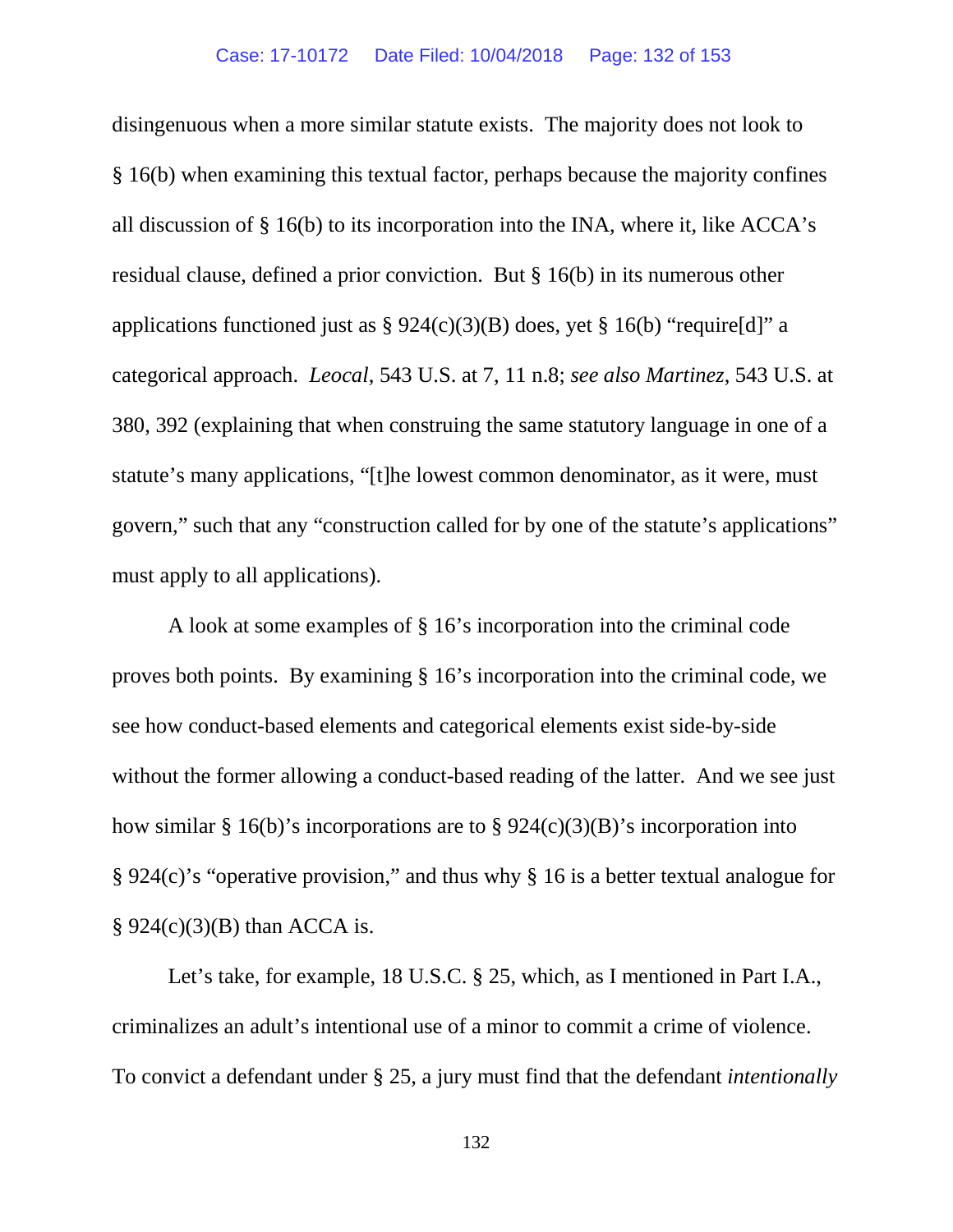used a minor to commit the crime of violence, an element that necessarily will require examination of the defendant's conduct. But the "crime of violence" element of the statute necessarily is categorical, *see Leocal*, 543 U.S. at 7; it is unaffected by the mens rea element. There are plenty of other examples. Take 18 U.S.C. § 119(a), which makes it a crime to knowingly disclose to the public restricted personal information about certain persons (most often, witnesses or informants in federal criminal proceedings) when that information will be used to incite or facilitate a crime of violence against that person or her family member. Section 119(a) contains several conduct-based elements, including that the defendant must make restricted information public, have knowledge that the information is restricted and is being made public, and have the intent either to personally incite the commission of a crime of violence against a covered person or her family member or that the personal information be used to facilitate the commission of a crime of violence. These conduct-based elements appearing in crimes incorporating § 16's definition of crime of violence did not, to the Supreme Court, suggest a conduct-based approach for § 16(b), so they do not suggest a conduct-based approach for  $\S 924(c)(3)(B)$ , either.

*2. The Phrases "Offense that Is a Felony" and "By its Nature" Require a Categorical Approach to Section 924(c)'s Residual Clause.*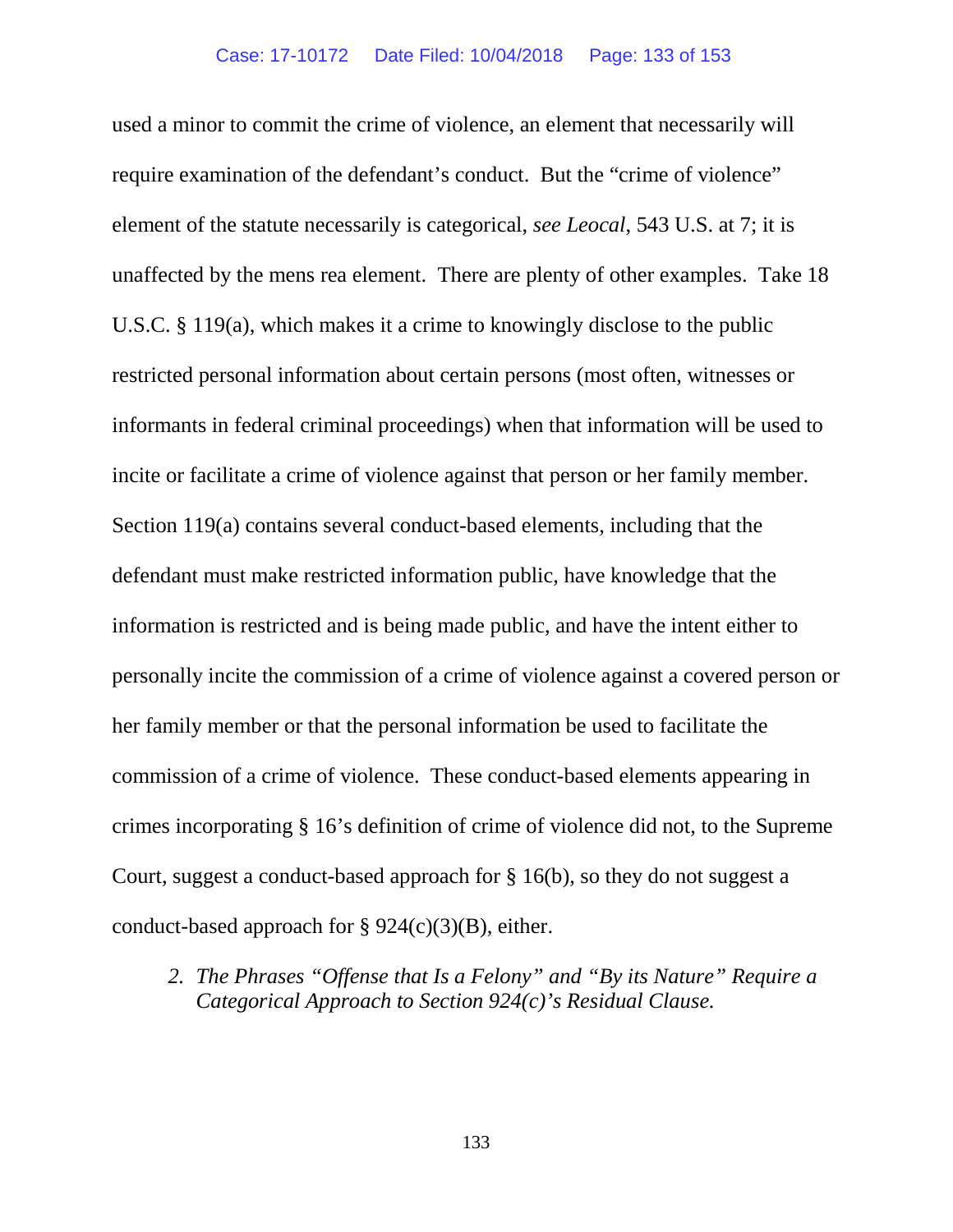#### Case: 17-10172 Date Filed: 10/04/2018 Page: 134 of 153

Next, the majority examines the words "offense," "felony," and "by its nature," concluding that although in some contexts they may signal a categorical reading, in this context they do not necessarily. I am unpersuaded.

The majority says that "offense" plausibly can be read to refer to the defendant's conduct, pointing to other contexts in which "offense" denotes conduct. In the case the majority relies primarily upon, *Nijhawan*, the Supreme Court recognized "the linguistic fact" that in ordinary speech words such as "offense" or "felony" can refer to a person's conduct rather than a statute of conviction. 557 U.S. at 33-34. No dispute there. But the far more important lesson from *Nijhawan* is that *context*—the words surrounding "offense" or "felony"—drives those words' meaning in any particular provision. And here, the context could not be clearer: "offense that is a felony" applies *both* to the elements clause *and* to the residual clause; in that context, "offense that is a felony" must be categorical.[10](#page-133-0) *Nijhawan* offers direct support for this. In *Nijhawan*, the Supreme Court held that one definition of "aggravated felony" in the INA, 8 U.S.C. § 1101, requires courts to examine the specific facts and circumstances of a crime as it was committed. 557 U.S. at 36-39. Unlike § 924(c)'s three predicate offense definitions, the definitions of "aggravated felony"—of which there are many,

<span id="page-133-0"></span> $10<sup>10</sup>$  At the same time, the majority ignores the highest and best guidance we have—the Supreme Court's unanimous statement in *Leocal* that the precise words we are tasked with interpreting in this case require a categorical approach.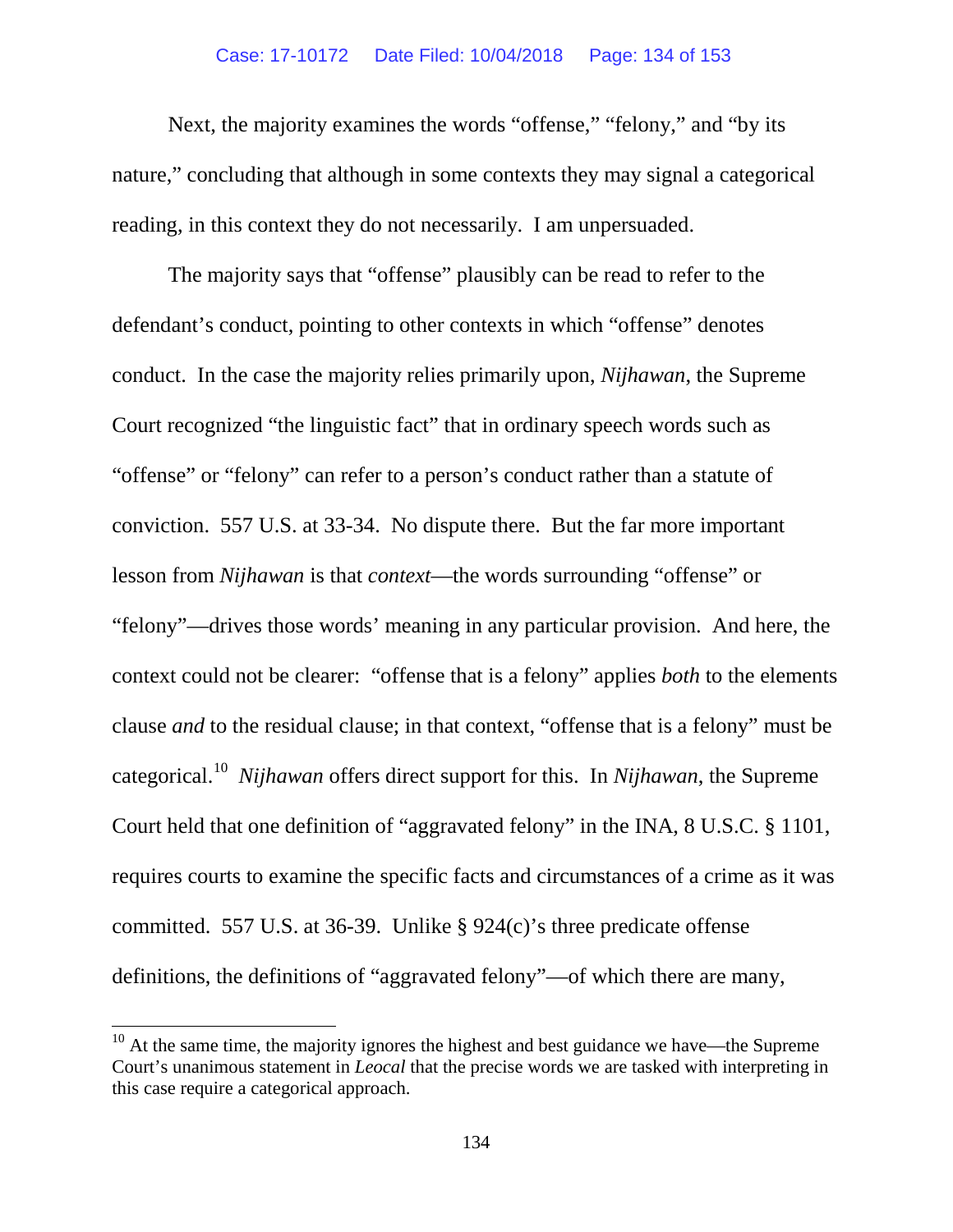including "crime of violence" as defined in § 16—contain some that clearly require an examination of underlying conduct. *Id.* at 36-38. Specifically at issue in *Nijhawan* was the "aggravated felony" definition found in subsection  $(a)(43)(M)(i)$ . That subsection, and the one following it, collectively defined "aggravated felony" as:

an *offense* that—

- (i) involves fraud or deceit *in which* the loss to the victim or victims exceeds §10,000; or
- (ii) is described in section 7201 of Title 26 (relating to tax evasion) *in which* the revenue loss to the Government exceeds \$10,000[.]

8 U.S.C. § 1101(a)(43)(M) (emphasis added). The Supreme Court explained that the second of these definitions has to refer to the actual circumstances of the petitioner's offense because "[t]here is no offense 'described in section 7201 of title 26' that has a specific loss amount as an element." *Nijhawan*, 557 U.S. at 38 (quoting  $8 \text{ U.S.C. } \frac{8}{3} \frac{1101(a)(43)(M)(ii)}{2}$ ). Because the "offense . . .in which" language *necessarily* refers to the circumstances of the petitioner's actual conduct in subsection  $(a)(43)(M)(ii)$ , the language must be read the same way for subsection (a) $(43)(M)(i)$ . The Court explained that where "Congress uses similar statutory language and similar statutory structure in two adjoining provisions, it normally intends similar interpretations." *Id.* at 39. In *Nijhawan*, it was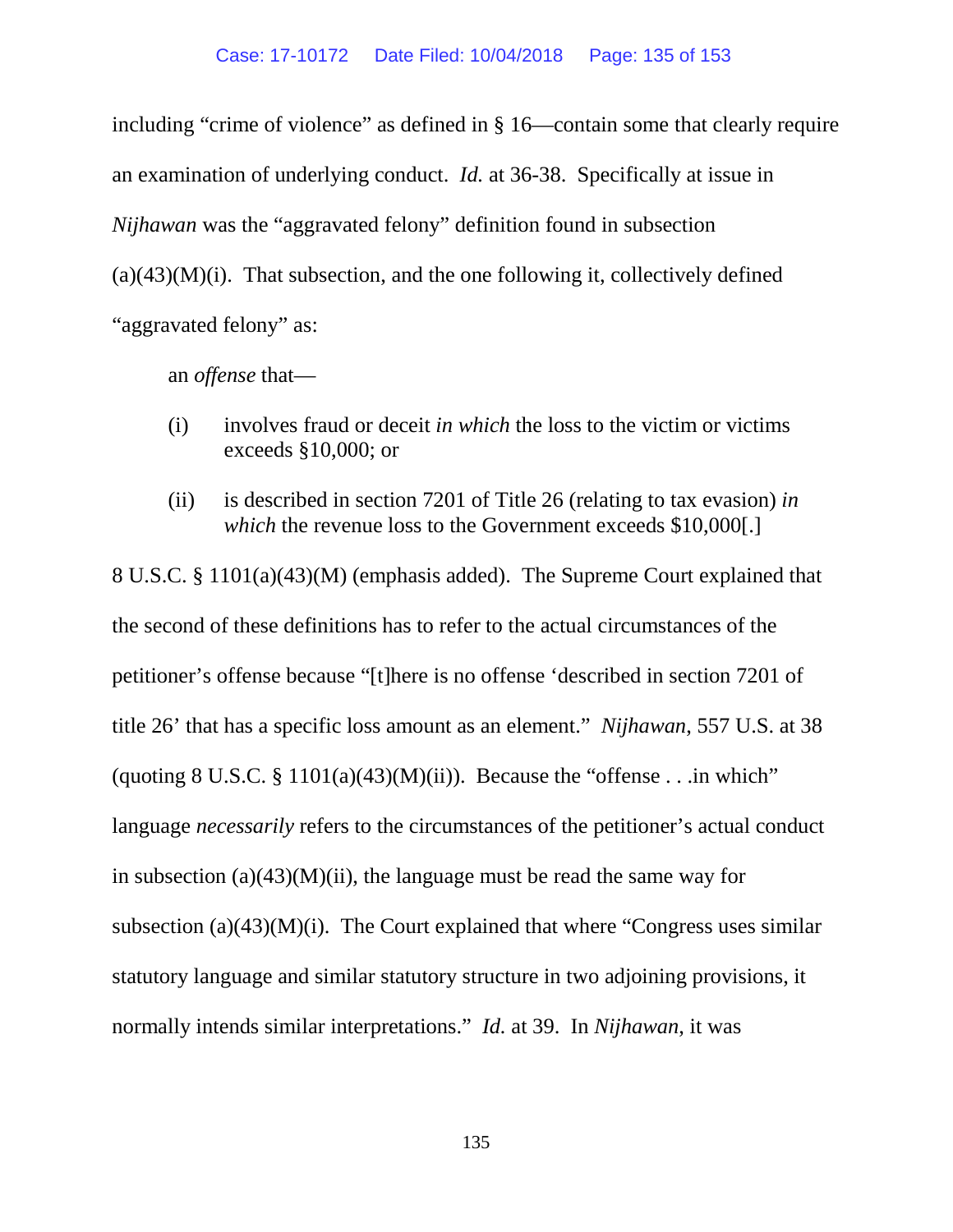"offense"—in the prefatory phrase—and "in which"—present in both subsections—that required interpreting both subsections to apply to conduct.

As I explained above, applying this same logic to § 924(c)(3) compels a categorical reading of the statute. Like subsection (a)(43)(M)'s "offense . . . in which" language, the prefatory phrase "offense that is a felony" in § 924(c) is incorporated into the definitions for *both* the elements clause *and* the residual clause. If we start with the uncontroversial proposition that "offense that is a felony" is categorical in the elements clause and then apply the Supreme Court's reasoning in *Nijhawan*, we must conclude that Congress intended "offense that is a felony" to be categorical for both crime of violence definitions in § 924(c)(3). *See Nijhawan*, 557 U.S. at 39.<sup>[11](#page-135-0)</sup>

Aside from its reading of "offense," the majority appears to acknowledge that the phrase "by its nature" is best read to require a categorical approach. But,

<span id="page-135-0"></span><sup>&</sup>lt;sup>11</sup> The majority also cites *United States v. Hayes*, 555 U.S. 415, 426 (2009), for the proposition that the Supreme Court has employed a conduct-based approach rather than a categorical approach to a statutory term using the word "offense." *Hayes* did not, however, reject a categorical approach in favor of a factual approach. Instead, *Hayes* held that the definition of "misdemeanor crime of domestic violence" in 18 U.S.C. § 921(a)(33)(A) has two distinct elements, one of which is categorical—an elements clause crime of violence definition—and one that requires that "a person who has a specified domestic relationship with the victim" have "committed" the "offense." *Id.* There was never a suggestion that the "committed" element could be interpreted categorically—it is necessarily based on who actually committed the offense and that person's relationship with the victim. So  $\S 921(a)(33)(A)$ 's conduct-based element operates independently of its categorical element. The same is true for § 924(c)'s conduct-based elements and categorical (crime of violence or drug trafficking crime) element. *See supra* Part II.A.1. (explaining why § 924(c)'s conduct-based elements do not support reading the residual clause as conduct-based).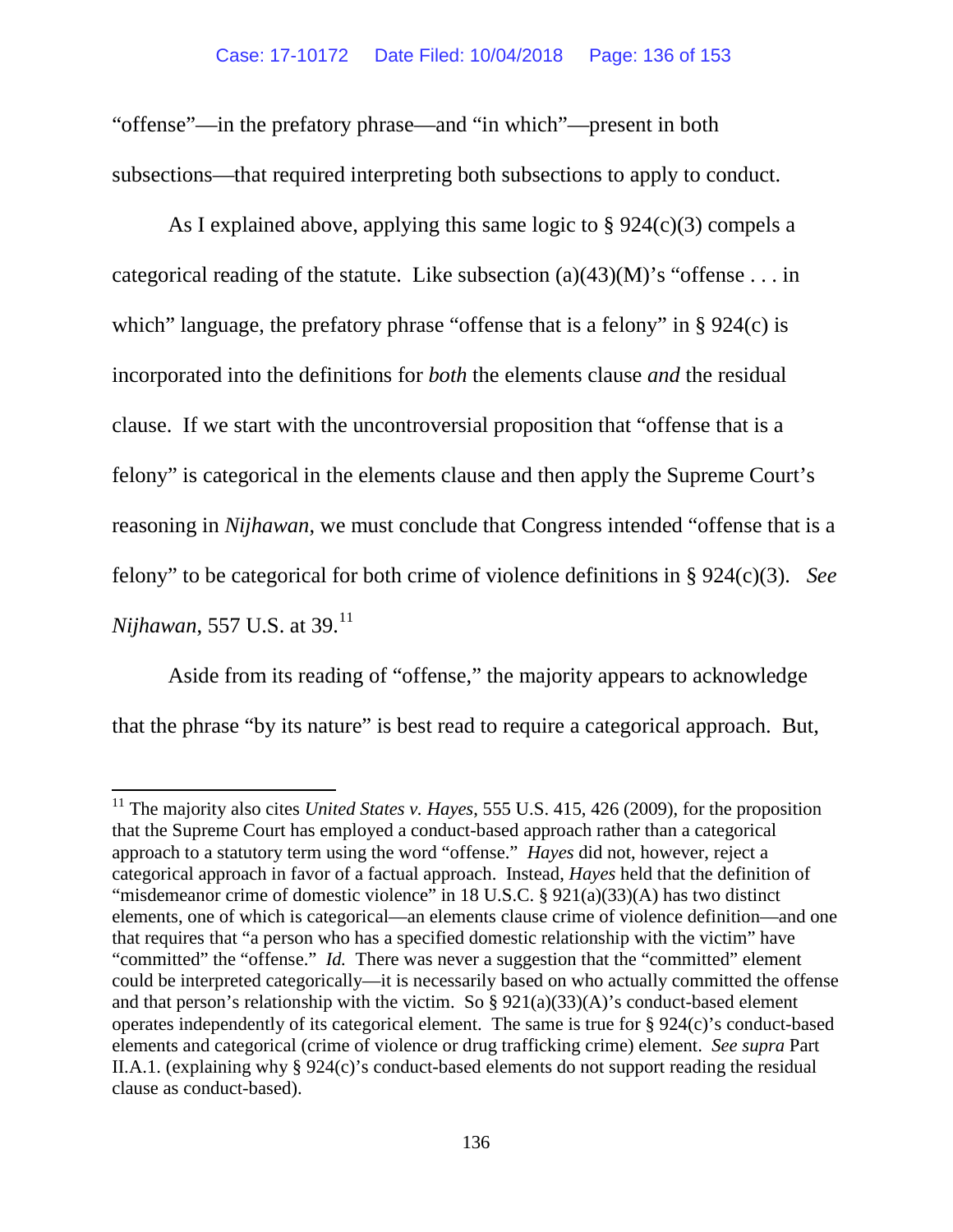says the majority, Justice Thomas, in dissent in *Dimaya*, makes some good points about the meaning of the word "nature" that make a conduct-based reading possible. "Nature," the majority says, might mean "the essential character or constitution of something," and that "something" might be "particular acts" rather than the elements of a crime of conviction. Maj. Op. at 35. The problem with the majority's argument is that the text of § 924(c) tells us precisely what that "something" is: when the statute says "by *its* nature," *its* clearly refers to "offense" that is a felony."<sup>[12](#page-136-0)</sup> And for the reasons I just explained, "offense that is a felony" must be read categorically. Isolating the word "nature" and claiming that it is amenable, out of context, to more than one meaning does little to inform the meaning of  $\S 924(c)(3)(B)$  when  $\S 924(c)$  is read as a whole.

The majority also credits Justice Thomas's suggestion that "the words 'by its nature,' 'substantial risk,' and 'may' would mean only that an offender who engages in risky conduct cannot benefit from the fortuitous fact that physical force was not actually used during his offense." Maj. Op. at 36 (quoting *Dimaya*, 138 S. Ct. at 1254). Taken separately, I agree that these words and phrases could mean that. But together? No way.

<span id="page-136-0"></span> $12$  In holding that ACCA's residual clause must be read with a categorical approach and defined by the "ordinary case" of an offense, the Supreme Court described an offense that would fall within the residual clause as one "that, *by its nature*, presents a serious risk of injury to another"—categorical language—even though ACCA does not contain that phrase. *James*, 550 U.S. at 209.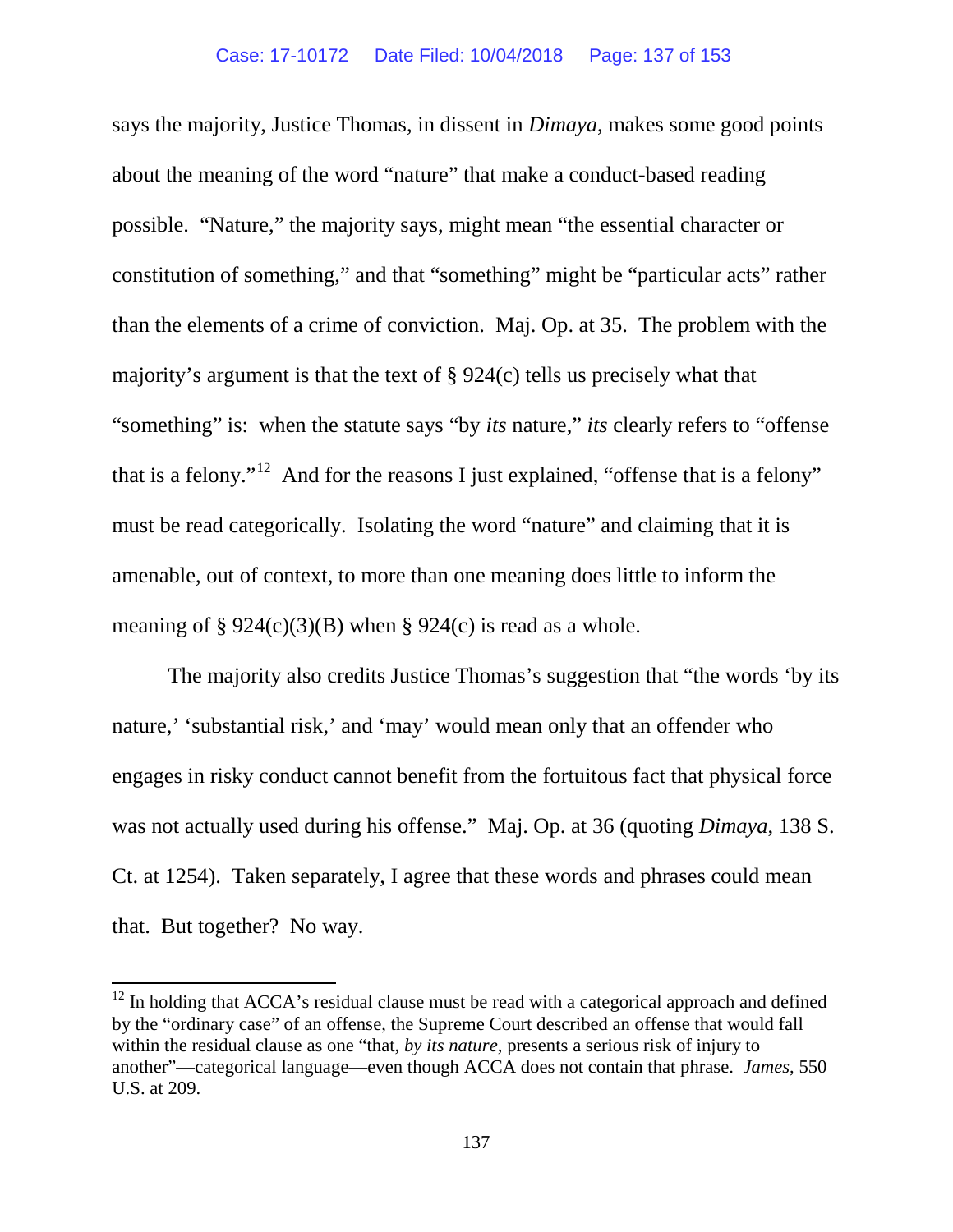Again, the residual clause defines "crime of violence" as "an offense that is a felony and . . . that by its nature, involves a substantial risk that physical force . . . may be used" during commission of the offense. 18 U.S.C. § 924(c)(3)(B). The "substantial risk" requirement on its own means that an offender who engages in risky conduct cannot benefit from the fact that force was not actually used, so the addition of "may" would serve no purpose other than to abstract the defendant's actual conduct one step further. Of course, we cannot read words out of a statute in the name of constitutional avoidance. *See Gustafson v. Alloyd Co.*, 513 U.S. 561, 574 (1995) (emphasizing that courts must "avoid a reading [of a statute] which renders some words altogether redundant".

*3. Section 924(c)(3)(B)'s "In the Course of Committing the Offense" Language Does Not Support a Conduct-Based Approach.*

Third, in its reach to find another meaning in the statute, the majority considers as a factor the presence or absence of "any reference to the underlying crime's commission or circumstances," a factor that it says it distills from *Dimaya*. Maj. Op. at 27. The majority argues that  $\S 924(c)$ 's residual clause "is different" from § 16(b) because § 924(c)(3)(B) says "in the course of committing the offense," which it deems to be "conduct-based language." *Id.* at 37. This is flat wrong—both statutes contain "in the course of committing the offense." Therefore, the statutes are not different at all. And if this temporal language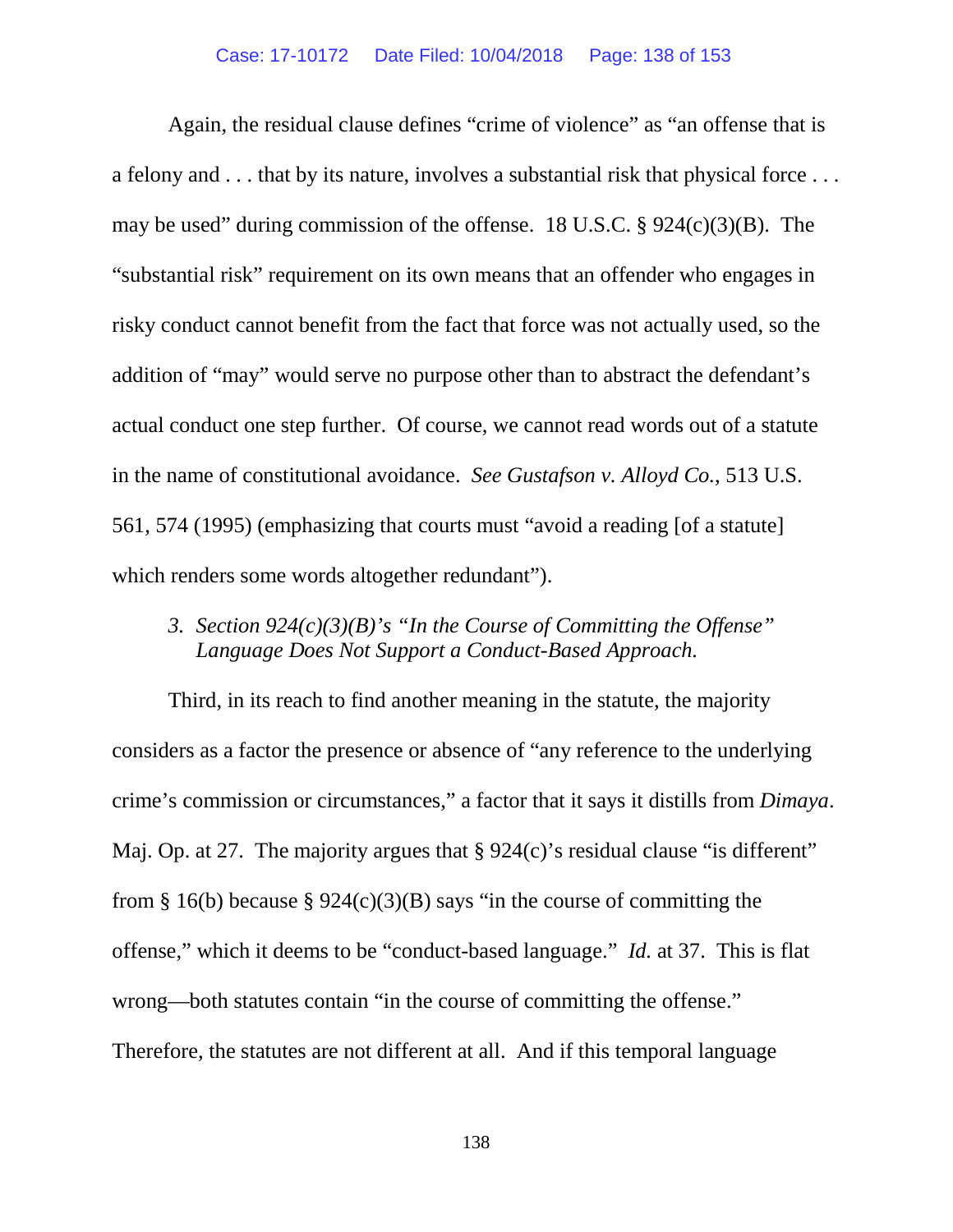somehow suggested a conduct-based approach, it likewise would do so for the identically worded § 16(b), and we know from *Leocal* that that is not the case.

We also know from the Supreme Court's decisions applying the categorical approach to ACCA that the fact that the risk must arise in the course of committing the offense does not admit of a conduct-based approach. In *James*, the Supreme Court explained that the "risk" that triggered ACCA's residual clause must arise "while the crime is in progress"—that is, in the course of committing the offense. *James*, 550 U.S. at 203. Although ACCA's residual clause "lacked an express temporal limit," the limit was built into the case law such that "the analyses under ACCA's residual clause and § 16(b) coincide[d]." *Dimaya*, 138 S. Ct. at 1219-20 (majority opinion). Because we know ACCA's residual clause and § 16(b) require a categorical approach, we also know that the statutes' temporal limitations, explicit or implicit, do not plausibly suggest a conduct-based approach; otherwise, the majorities in *Johnson* and *Dimaya* would have had to accede to the dissenters' suggestions that they employ the canon of constitutional avoidance. To the contrary, the Supreme Court has explained that the categorical approach necessitates a temporal limitation because "the riskiness of a crime in the ordinary case depends on the acts taken during [the crime's] commission." *Id.* at 1220. Section  $924(c)(3)(B)$ 's "in the course of committing the offense," then, is categorical language, not conduct-based language.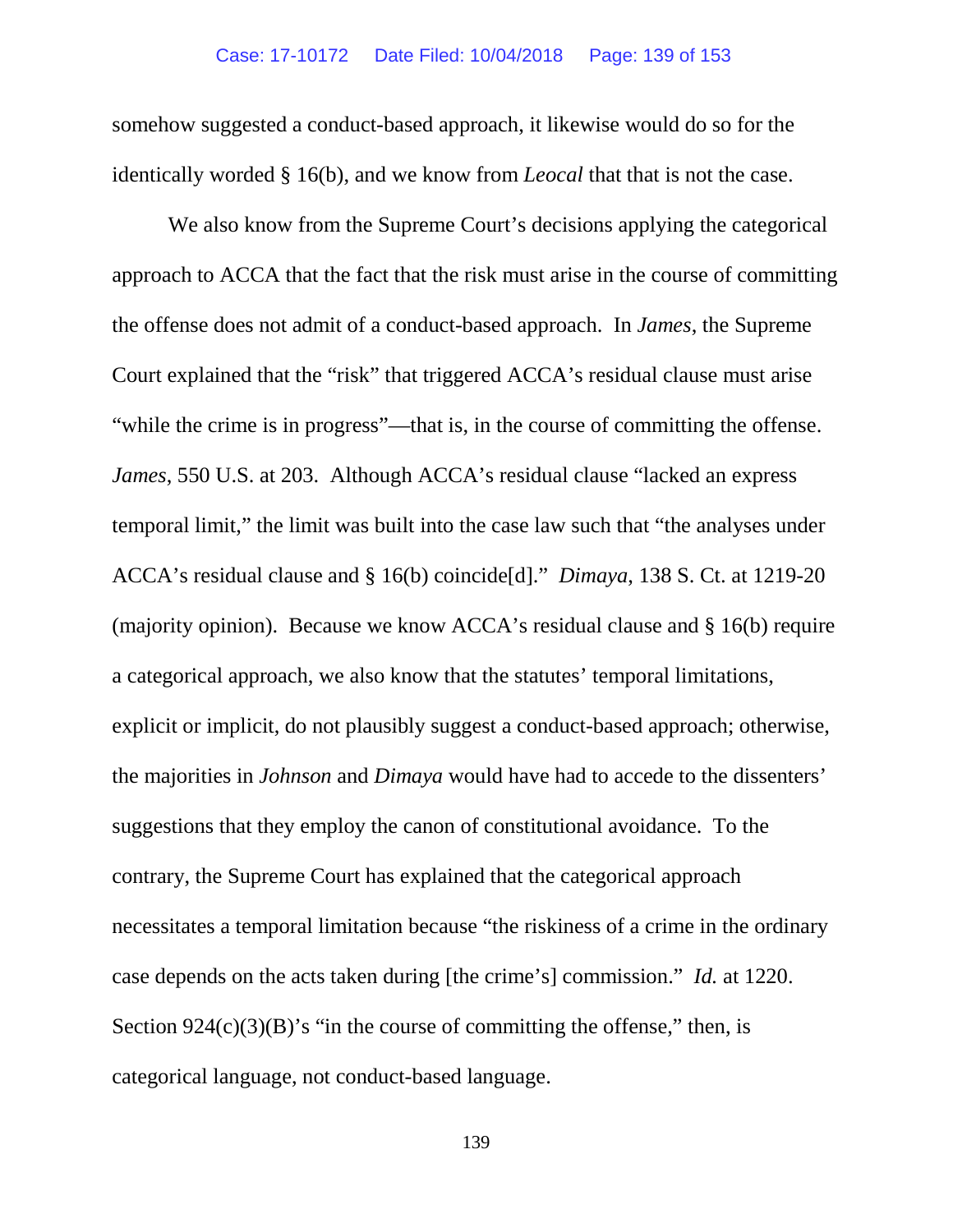\* \* \*

The majority's strained reading of § 924(c)'s residual clause does not, in my view, even approach plausible. Under *Rodriguez*, we must end the analysis there. The statute cannot be construed to avoid a plain violation of due process. And yet, "[u]nable to find sure footing in the statutory text, the [g]overnment and [the majority] pivot away from the plain language and raise a number of practical concerns. These practical considerations are meritless and do not justify departing from the statute's clear text." *Pereira*, 138 S. Ct. at 2118.

## **B. The Majority's Extra-textual Factors Do Not Support Application of a Conduct-Based Approach.**

Even if we could set aside the text of the statute (which of course we may not do), the majority's three "practical considerations" lacking a textual hook support no different reading of  $\S 924(c)$ 's residual clause. To review, these three practical considerations are because: in *Johnson* and *Dimaya* the government "never asked the Court to consider a conduct-based approach" (factor 1); "applying the categorical approach would avoid the impracticability of requiring sentencing courts to engage in after-the-fact reconstructions of the circumstances underlying prior convictions" (factor 5); and "applying the categorical approach would avoid the Sixth Amendment issues that could arise from sentencing courts making findings of fact that properly belong to juries" (factor 6). Maj. Op. at 27-28.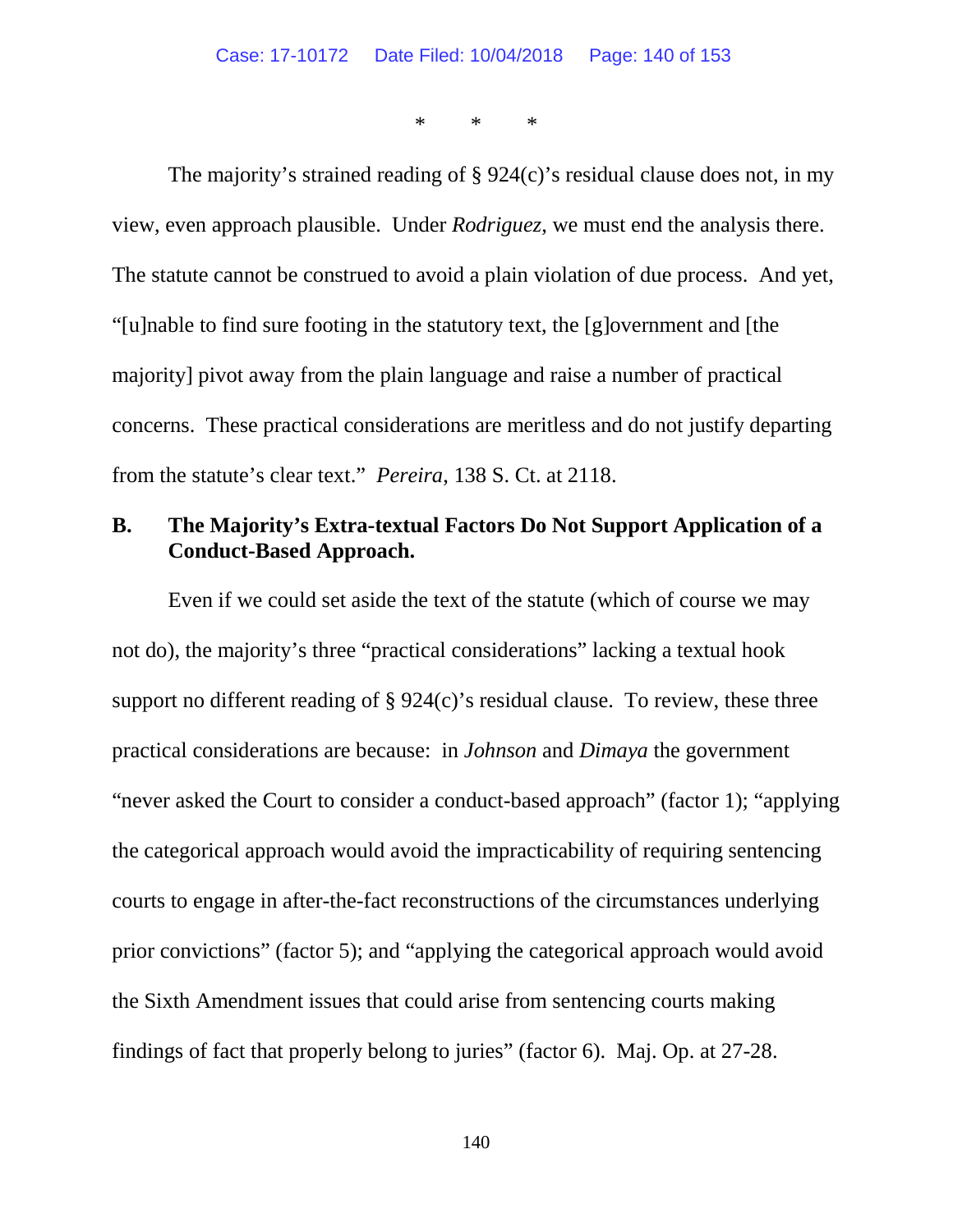Before I get into the majority's factors, I pause to note that although the majority claims to have distilled its factors from *Taylor* and its progeny, absent from the majority's consideration is one of *Taylor*'s three reasons for applying the categorical approach to ACCA: that "the legislative history of the enhancement statute shows that Congress generally took a categorical approach to predicate offenses." 495 U.S. at 601. Because  $\S 924(c)(3)(B)$  is amenable to only one plausible reading, I would no more wade into legislative history than I would explore the majority's extra-textual factors. But if we were to peek at the legislative history of § 924(c), it—like ACCA's legislative history—supports a categorical approach only. As part of the CCCA, Congress "completely revised" § 924(c). S. Rep. 98-225, at 313 (1983). Before the revision, the Supreme Court had interpreted § 924(c) to exclude certain potential predicate criminal "statutes," like the federal bank robbery statute and the assault-on-a-federal-officer statute, which contained penalty enhancements of their own. *Id.* Congress then amended § 924(c) to include these statutes. In so doing, the Senate expressly acknowledged the Supreme Court case law as the motivating factor for its revision. Even more importantly, as it acknowledged that case law the Senate itself referred to crimes in terms of categories: statutes, not conduct.

The Senate stated that the purpose of its revision was to "ensure that all persons who commit federal crimes of violence, including those crimes *set forth in*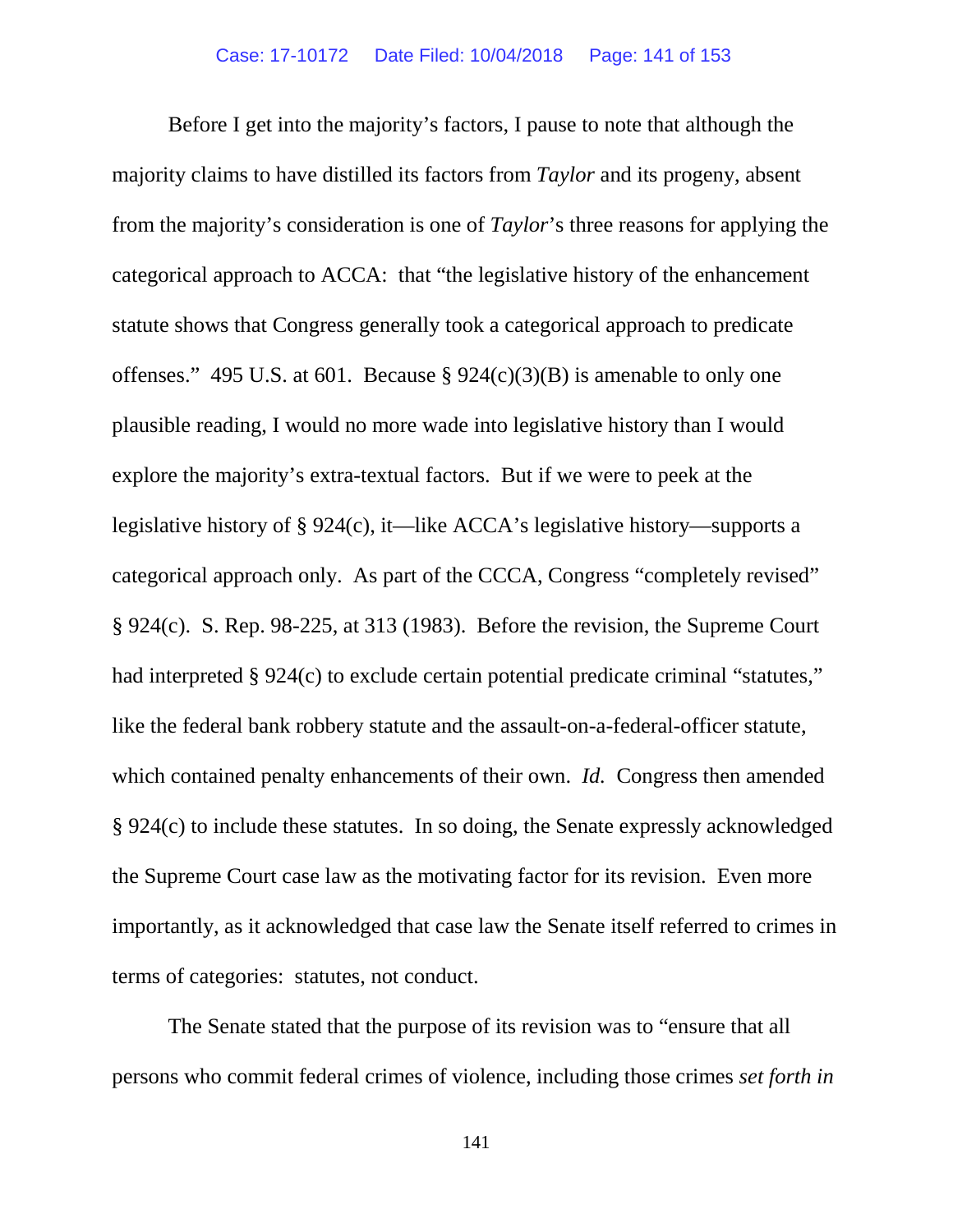*statutes* which already provide for enhanced sentences for their commission with a dangerous weapon, receive a mandatory sentence." *Id.* (emphasis added). The Senate sought to do so in response to the Supreme Court's body of cases that had "negated [§ 924(c)]'s use in cases *involving statutes*, such as the bank robbery statute and assault on a federal officer statute." *Id.* at 312 (emphasis added). Congress explained that "[t]hese are precisely *the type of* extremely dangerous offenses for which a mandatory punishment for the use of a firearm is most appropriate," so it overrode the court decisions to ensure that certain *statutes* fell within the purview of § 924(c). *Id.* (emphasis added); *see also United States v. Robinson*, 844 F.3d 137, 148 (3d Cir. 2016) (Fuentes, J., concurring in judgment) ("The Senate report discussion of Section 924(c) included comments on which precise offenses are 'crime[s] of violence' under the statute, but never which facts would qualify a conviction as a 'crime of violence' and which facts would disqualify the same conviction.").

Relatedly, our court and nearly every other federal court in the nation has consistently applied the categorical approach to § 924(c)(3), and Congress has not once sought to intervene—despite the fact that, as evidenced by the above legislative history, Congress previously has substantially revised the statute in response to the federal courts' construction of it. "The claim to adhere to case law is generally powerful once a decision has settled statutory meaning" because

142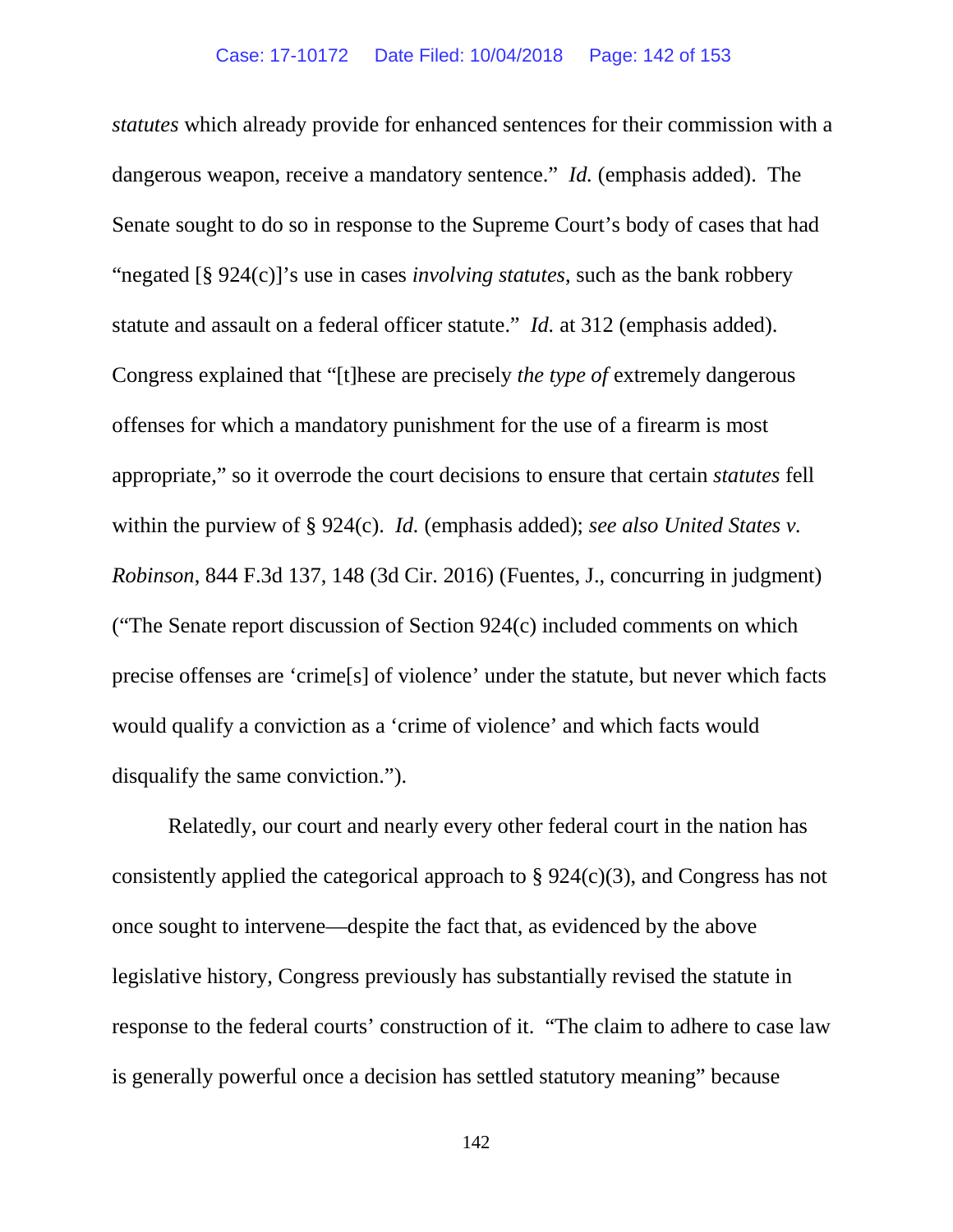"unlike in the context of constitutional interpretation, the legislative power is implicated, and Congress remains free to alter what [a] [c]ourt has done." *Patterson v. McLean Credit Union*, 491 U.S. 164, 172-73 (1989), *quoted with approval in Shepard v. United States*, 544 U.S. 13, 23 (2005). "If Congress had wanted judges to look into a felon's actual conduct, it presumably would have said so." *Dimaya*, 138 S. Ct. at 1218 (plurality opinion) (internal quotation marks omitted); *see also id.* at 1233 (Gorsuch, J., concurring) (noting that Congress "remains free . . . to write a new residual clause that affords the fair notice lacking here.").

The canon of constitutional avoidance "rest[s] on the reasonable presumption that Congress did not intend the alternative which raises serious constitutional doubts. The canon is thus a means of giving effect to congressional intent, not of subverting it." *Martinez*, 543 U.S. at 380 (internal citations omitted). Here, we know Congress's intent.

I now turn to the majority's extra-textual factors.

*1. Whether the Government Has Asked Us to Abandon the Categorical Approach Has No Relevance to the Constitutional Avoidance Analysis.*

The first factor the majority considers is that here, unlike in *Johnson* and *Dimaya*, the government has argued for a conduct-based approach: "[T]he government has expressly (and at length) urged us to abandon the categorical approach to  $\S 924(c)(3)(B)$  in favor of a conduct-based interpretation." Maj. Op. at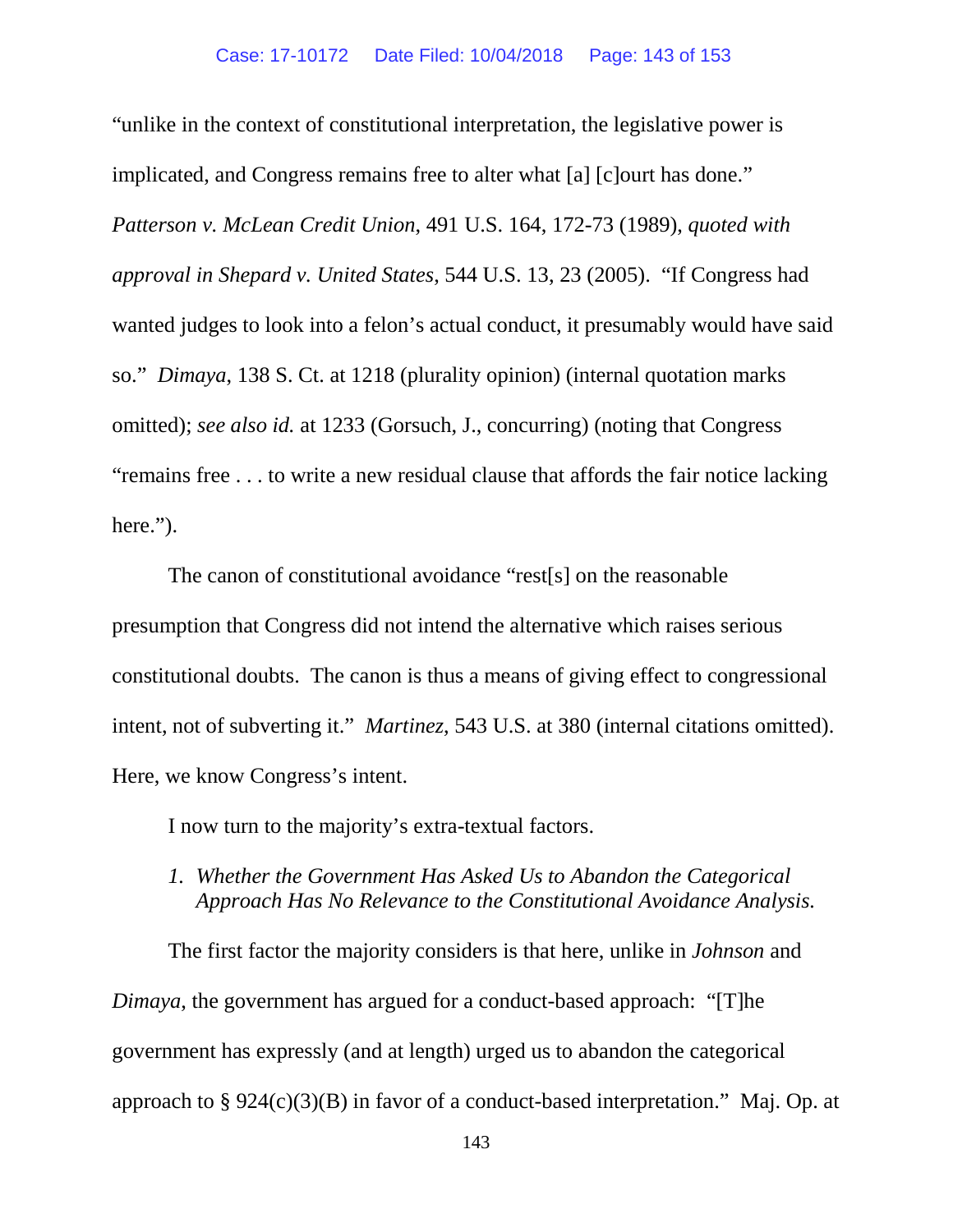29. First, this description strikes me as incomplete at best. For years, and even after *Johnson*, the government consistently has urged that we apply a categorical approach to § 924(c). It was only after our court invited the government to argue for abandonment of the categorical approach in supplemental panel briefing and en banc briefing in this case that the government changed course. And even then, in its en banc brief the government's primary argument was not that we should overrule *McGuire*, but rather that we should affirm Ms. Ovalles's § 924(c) conviction on the ground that her predicate offense satisfies the elements clause. *See* En Banc Br. of the Appellee USA at ii. The government argued only in the alternative that we should overrule *McGuire* insofar as it held that a categorical approach must be applied to § 924(c)'s residual clause.

Second, and more importantly, as the majority itself observes, this factor is not really "interpretive," *id.* at 29; and so it is "an odd place to start in interpreting a statute." *Id.* Under *Rodriguez* it is clear that the government's suggestion (or lack of it) that we should apply a conduct-based approach to a statute is irrelevant to whether the text of the statute plausibly can be read to permit such an approach.

*2. The Majority's Practical Problems and Sixth Amendment Factors in Reality Constitute One Irrelevant Factor that Fails to Support the Majority's Position.*

The majority's fifth factor—the supposed lack of practical problems associated with a conduct-based approach—is yet another variety of extra-textual

144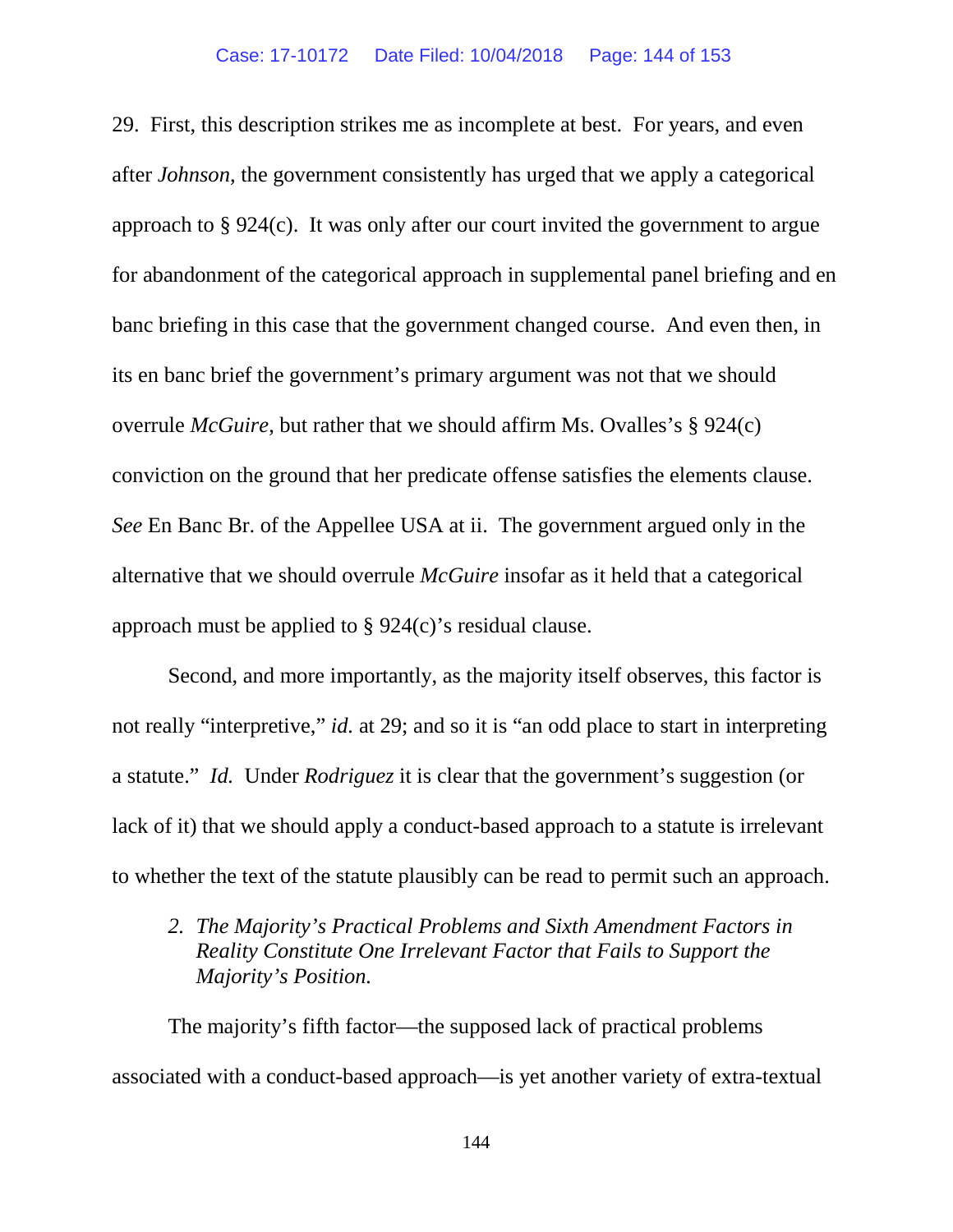consideration that the Supreme Court in *Rodriguez* told us we cannot consider. *See Rodriguez*, 138 S. Ct. at 843. In any event, the majority's fifth and sixth considerations (the need to avoid Sixth Amendment issues that could arise from sentencing courts making findings that juries are required to make) are not separate issues; instead they are two sides of the same coin. Here's why.

It certainly was possible to apply a conduct-based approach to ACCA's residual clause and § 16(b) and still comply with the Sixth Amendment. *See*  W. Pryor Concurrence at 8-9. Take ACCA's residual clause, for example. Say a defendant convicted of burglary three times in 2013 was charged in 2014 with being a felon in possession of a firearm, in violation of 18 U.S.C. § 922(g). He elected to have his case tried to a jury. The government could secure an ACCA enhancement based on these burglary convictions so long as it proved to the jury beyond a reasonable doubt that the defendant's commission of the burglaries involved a serious potential risk of injury. (Maybe in each case the defendant was still inside a home when the homeowners returned, and the homeowner in each case could testify to that before the jury.) Securing the defendant's ACCAenhanced sentence should be relatively straightforward (if somewhat timeconsuming) because the prior convictions were close in time to the  $\S 922(g)$ charge. Now assume those burglary convictions were 10 years old. Maybe the government could scrape together enough evidence to prove the risk element of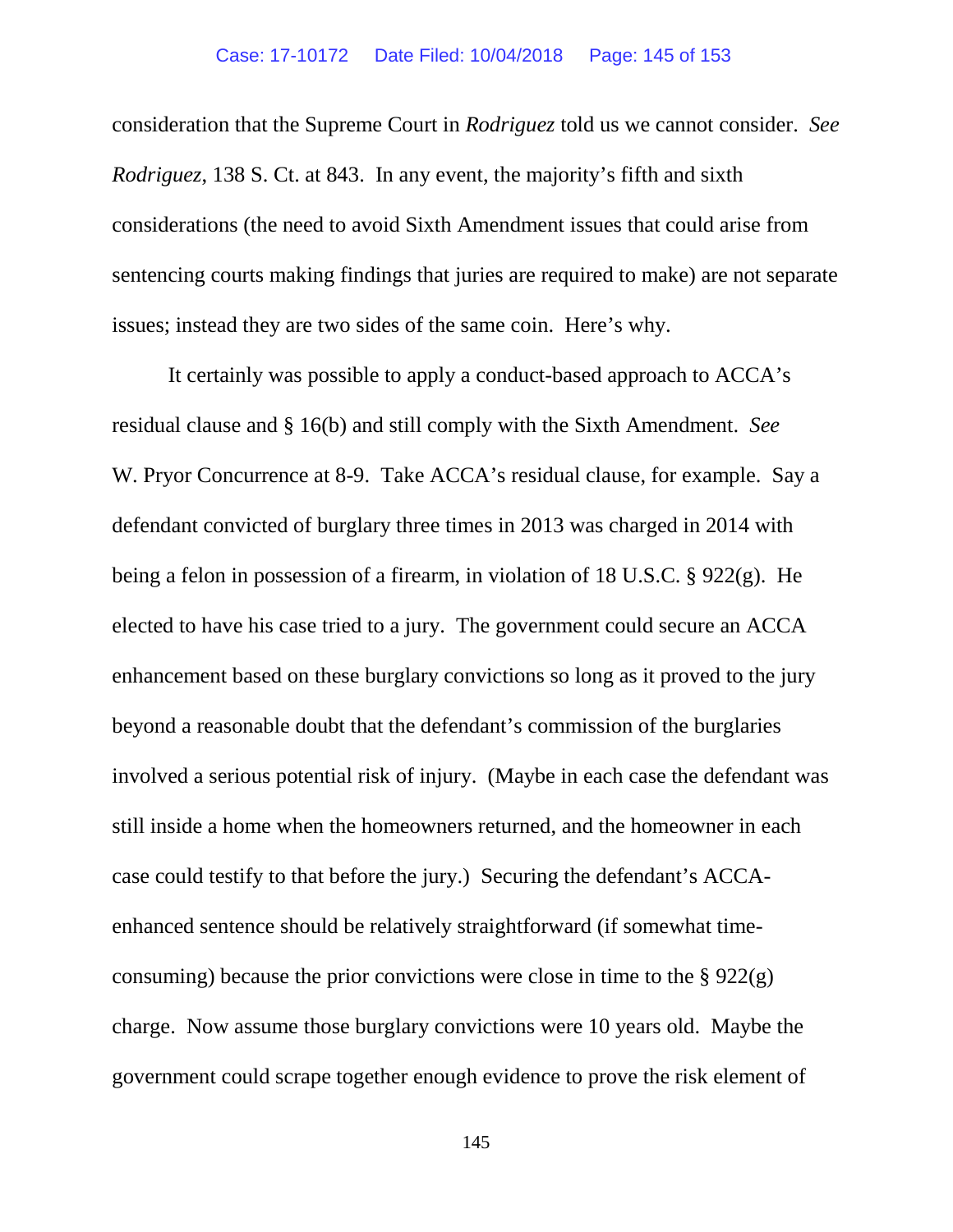## Case: 17-10172 Date Filed: 10/04/2018 Page: 146 of 153

those long-ago crimes beyond a reasonable doubt, maybe not. But this is not a Sixth Amendment problem. It is a practical problem for the prosecution that arises because of the Sixth Amendment jury trial right. Applying a conduct-based approach to ACCA would not have violated the Sixth Amendment; it merely would have led to fewer ACCA-enhanced sentences because the government's burden to prove old facts to a jury could turn out to be difficult to satisfy in practice.[13](#page-145-0)

The same is true for § 16(b) as incorporated by the INA—a conduct-based approach would merely lead to fewer removals. If a factfinder was tasked with determining whether a noncitizen had committed a crime with conduct that involved a substantial risk that physical force may be used, the factfinder's ability to make this finding could well depend on how long ago the crime was committed.

The majority's fifth and sixth factors, then, amount to one concern: that given the Sixth Amendment's dictates there may be serious practical hurdles to proving prior convictions.

Turning to that concern, the majority distinguishes ACCA and § 16, on the one hand, from § 924(c), on the other, because by requiring the examination of

<span id="page-145-0"></span><sup>&</sup>lt;sup>13</sup> The majority describes its concerns in terms of avoiding sentencing-judge-found facts, but of course the same concern exists in the  $\S 924(c)$  context: even under a conduct-based approach, the Sixth Amendment would not permit sentencing judges to find the facts necessary to secure a conviction. Thus, the real concern is whether it is practical to have a jury find the facts necessary to determine whether the defendant has committed a crime of violence.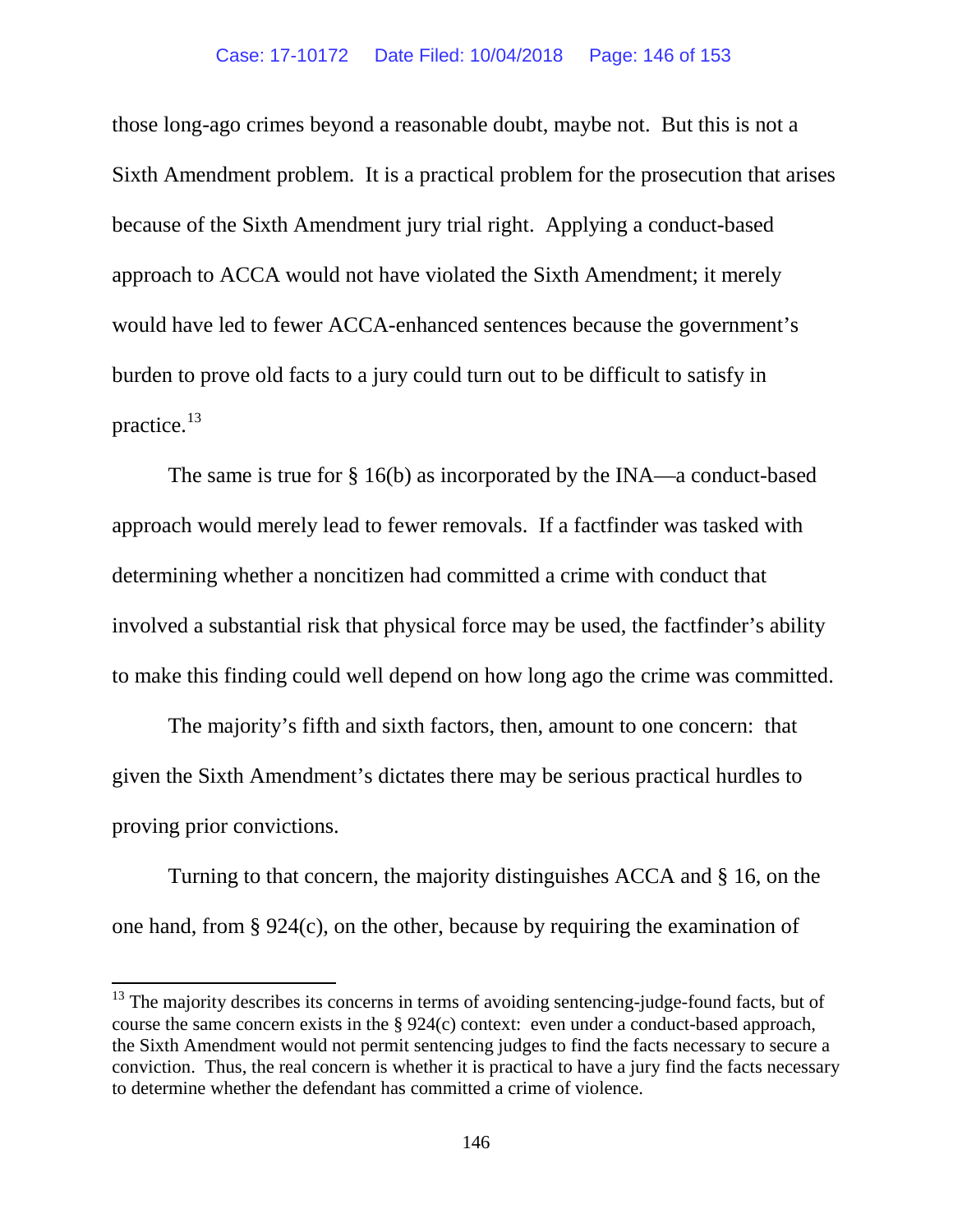prior convictions the two former statutes pose these practical hurdles, while the latter does not. Yes, it may be difficult to reconstruct the facts underlying the predicate convictions because of the passage of time and possible loss of witnesses and records; conversely, because § 924(c) is always applied to a contemporaneous offense, there is no such practical difficulty. This is true for ACCA and § 16 as incorporated into the INA. But what of § 16 in its numerous other applications? Many other, primarily criminal, statutes incorporate the "crime of violence" definition in § 16 as an element that must satisfied at the same time as the statute's other elements. In those applications, no reconstruction of old facts is necessary because, as with § 924(c)—and I use the majority's words here—"it's all one big ball of wax." Maj. Op. at 40. As I emphasized above, "§ 16 is a criminal statute, and it has both criminal and noncriminal applications," so we cannot solely look to its applications in the INA when examining whether it is similar to or different from § 924(c). *Leocal*, 543 U.S. at 11 n.8. Despite the lack of practical problems with § 16(b)'s contemporaneous criminal applications, the Supreme Court did not invoke the canon of constitutional avoidance to save § 16(b). I see no reason why the same rationale would justify application of the canon here.

And, contrary to the majority's suggestion, practical problems do abound with a conduct-based approach to  $\S 924(c)(3)(B)$ , even if those problems are not completely coextensive with problems that might arise by using a conduct-based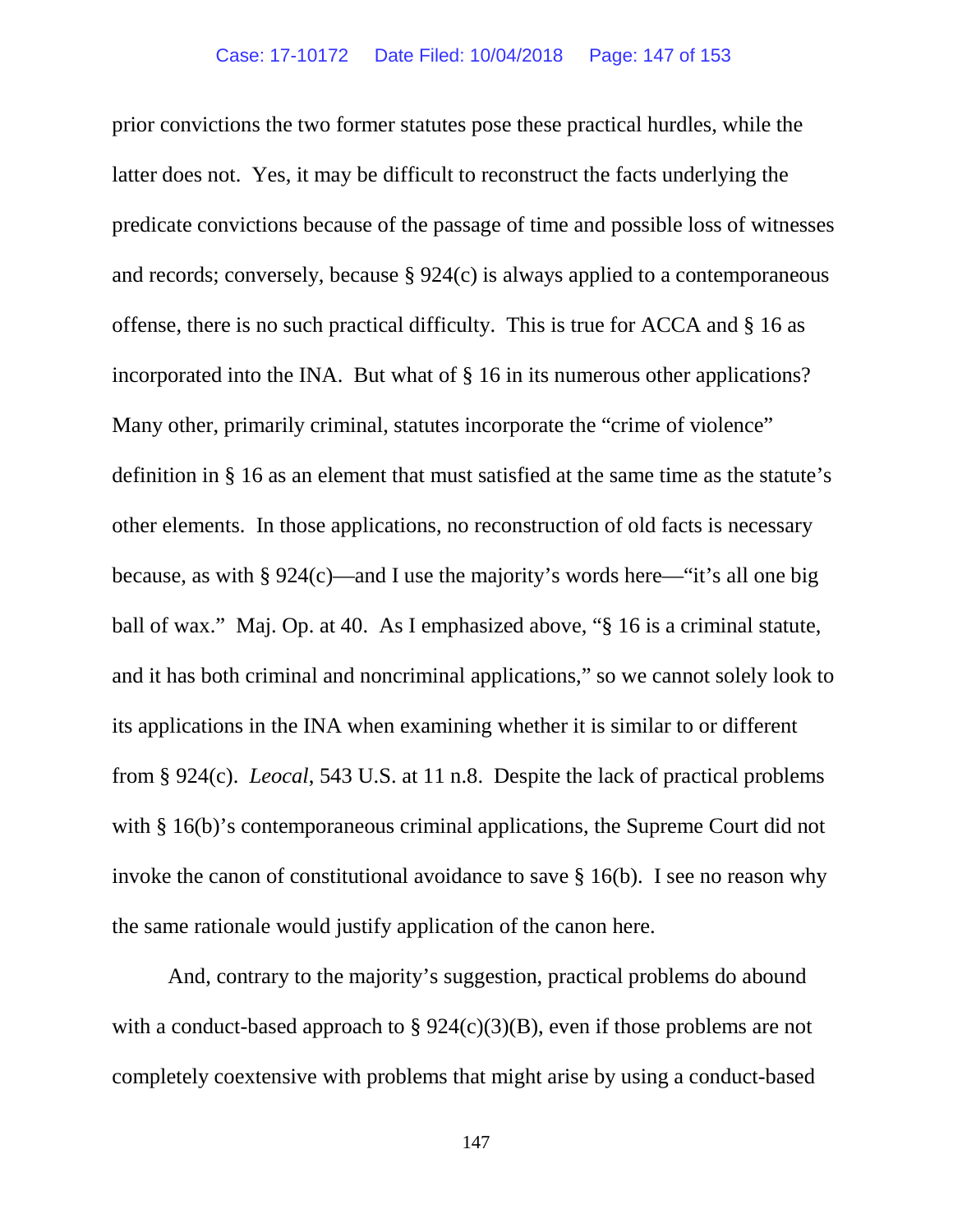approach to ACCA's residual clause and § 16(b) as incorporated into the INA. As amici curiae the National Association of Criminal Defense Lawyers and Families Against Mandatory Minimums explain: "Under a fact-based approach, whether the charged predicate offense satisfies § 924(c)(3) would turn not on *whether* the defendant committed the predicate offense, but *how* he committed it." Br. of Amici at 11. In some § 924(c)(3)(B) cases (like my ACCA residual clause example above), proof of what made the defendant's conduct risky (that is, how he committed the predicate offense) will not be essential to satisfy the elements of the predicate offense. In those cases, will prosecutors know whether the offense ultimately will satisfy the residual clause, so as to facilitate informed charging decisions? Will defendants and defense counsel know whether the charged predicate will satisfy the residual clause, so as to enable informed plea bargaining decisions? I doubt it.

What's more, given the abstract nature of the residual clause inquiry I am not nearly as confident as the majority is that instructions can be fashioned to guide juries appropriately on—or that juries are well equipped to decide—what kind of conduct satisfies § 924(c)'s residual clause. Under a conduct-based approach, which the majority concedes must be based on facts found by a jury looking at the defendant's conduct, the jury's inquiry is divorced, in at least four ways, from the conduct it is tasked with examining. First, the jury must ignore any conduct that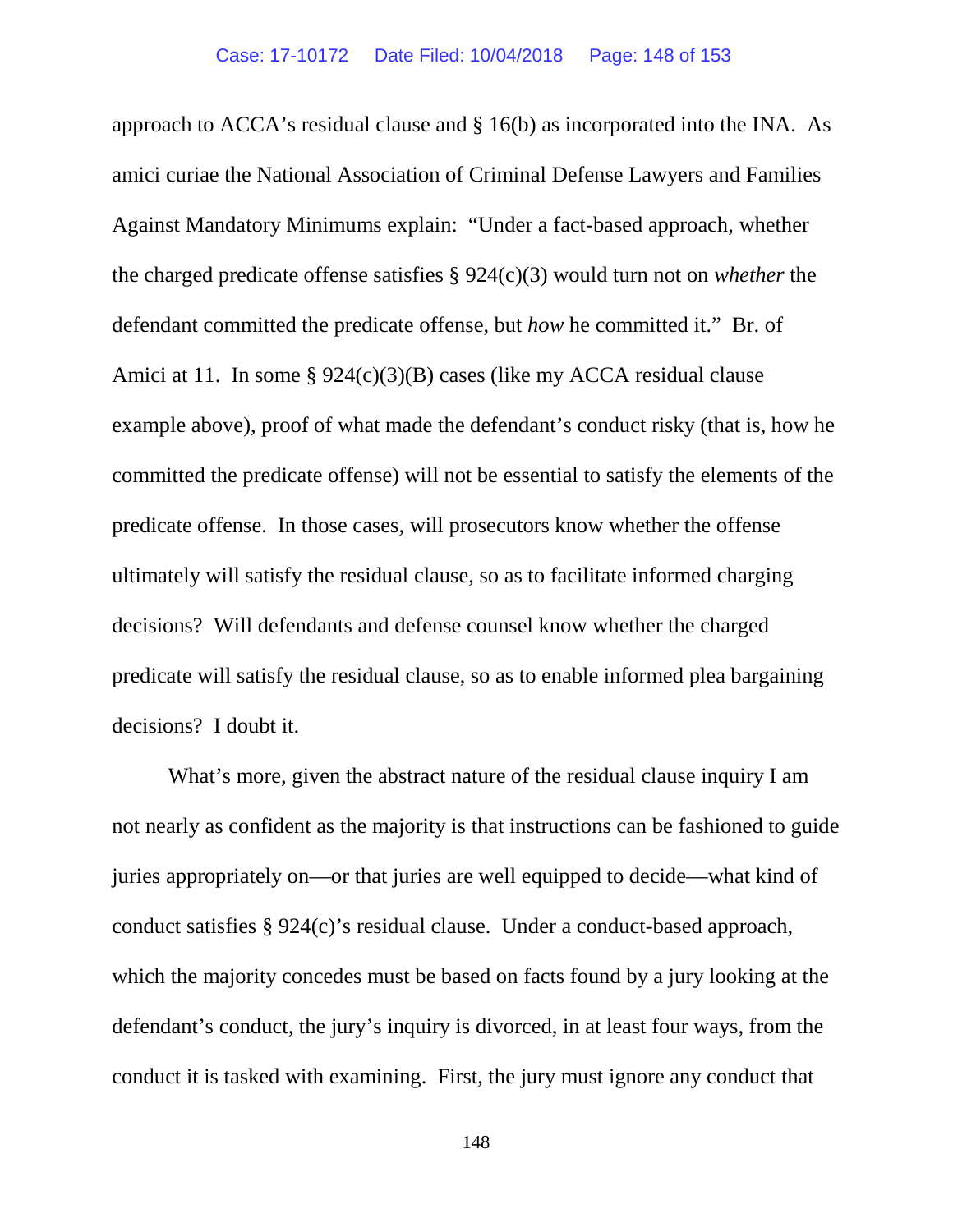forms the basis for other charged offenses and focus only on the conduct involved in committing the § 924(c) predicate offense. This could prove difficult if, to use as an example Ms. Ovalles's case—in which she and her codefendants robbed a store, carjacked three vehicles, and attempted to carjack a fourth—the predicate offense (the attempted carjacking) occurred alongside other criminal conduct. Then, the text of  $\S 924(c)(3)(B)$  provides two additional abstractions: "substantial risk" that physical force "may" be used. The majority says no problem—juries routinely decide what kind of conduct satisfies a substantial risk standard or what constitutes physical force. But "substantial risk" is only one abstraction. How does a jury decide whether conduct presents a substantial risk that physical force "may" be used? That is, how does a jury decide what conduct satisfies an abstraction ("may") of already abstract conduct ("substantial risk")? The majority has no answer for this.<sup>[14](#page-148-0)</sup> Fourth, and further abstracting a jury's inquiry is that a defendant's use, carrying, or possession of a gun is insufficient, without more, to satisfy the risk standard in § 924(c)'s residual clause—or else the crime of violence element would be meaningless. A jury therefore must decide whether a defendant's predicate offense conduct only, separate and independent from the

<span id="page-148-0"></span> $14$  It is no answer to say that the word "may" in the statute does not create an inquiry distinct from the jury's inquiry about "substantial risk" because "[i]t is our duty to give effect, if possible, to every clause and word of a statute." *Duncan v. Walker*, 533 U.S. 167, 174 (2001) (internal quotation marks omitted). In crafting jury instructions, a district court, remaining mindful of this rule, would have to explain how a "substantial risk" that physical force "may" be used is distinct from a "substantial risk" that physical force *will* be used.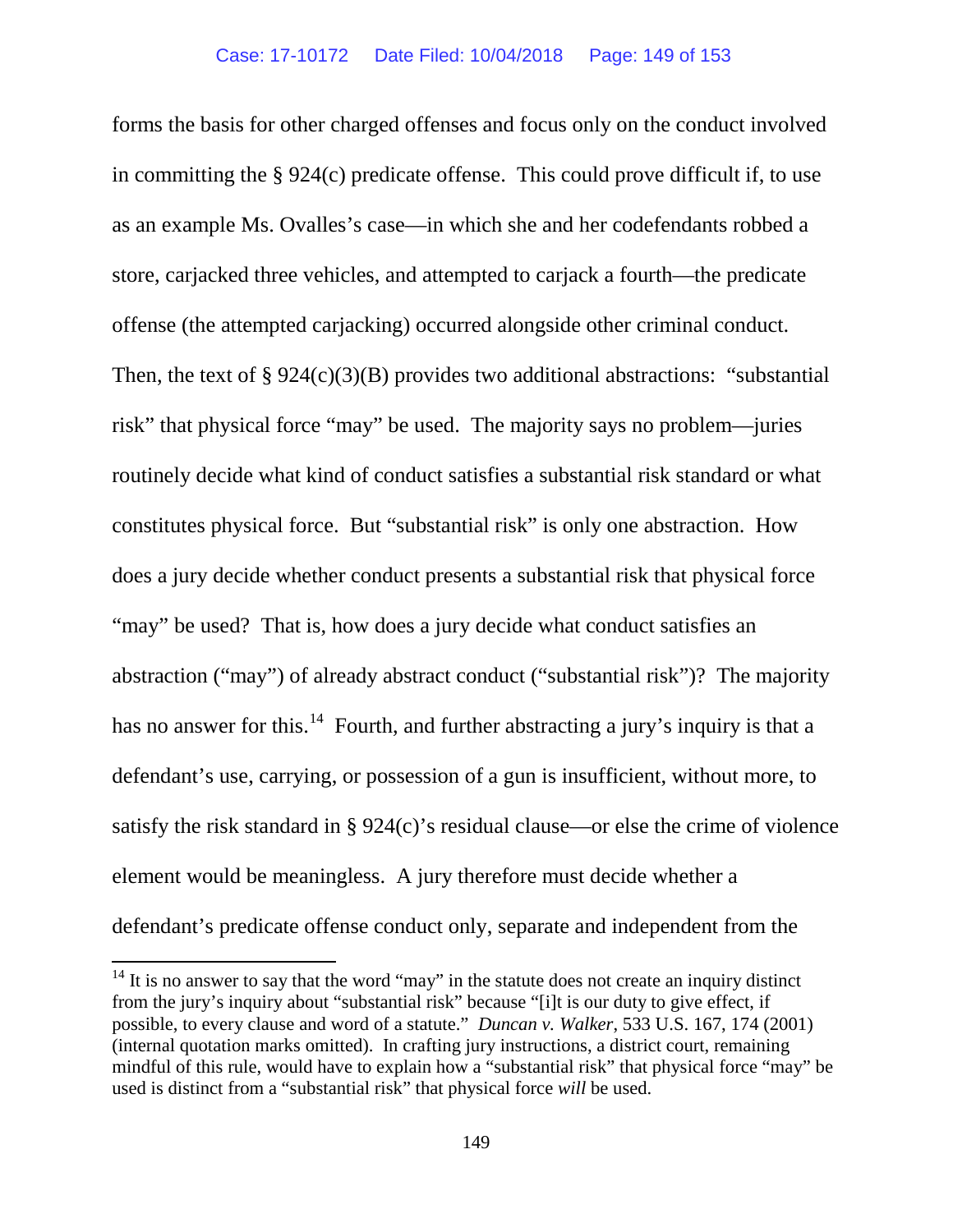defendant's possession of a gun, presented a substantial risk that physical force may be used, that doubly abstract standard. We presume that juries follow instructions, true, but we cannot presume that a jury will be able to make sense of an inquiry this abstracted from the facts of the case. Nor can we presume, given these realities, that a district court will be able to provide sufficiently concrete instructions to guide the jury.<sup>[15](#page-149-0)</sup>

Finally, the majority's ultimate disposition of Ms. Ovalles's appeal proves my point about practical difficulties by highlighting another problem with a conduct-based approach: appeals. The majority, sitting as an appellate court, affirms Ms. Ovalles's § 924(c)(3)(B) conviction even though Ms. Ovalles did not admit, and no fact-finder found, that her conduct created a substantial risk that physical force may have been used in the course of committing the predicate offense of attempted carjacking. The majority decides as a matter of law that the risk element has been satisfied by examining the elements of the predicate offense to which she pled guilty. *See* Maj. Op. at 45-47 (explaining that Ms. Ovalles's plea to the elements of attempted carjacking satisfy the elements clause and that "the

<span id="page-149-0"></span><sup>&</sup>lt;sup>15</sup> That is not all. Deeming the § 924(c)(3) inquiry a fact question for the jury rather than a question of law for the court easily could lead to inconsistent verdicts across cases. Identical conduct that one jury considers to be conduct presenting a substantial risk that physical force may be used might not, to another jury, present such a risk. The categorical approach prevents such disparities. *See Moncrieffe*, 569 U.S. at 201 (emphasizing that the government's proposed case-specific fact-finding approach would lead to unfair results wherein two noncitizens, "each 'convicted of' the same offense, might obtain different aggravated felony determinations" depending on the evidence before the immigration judge about each noncitizen's conduct).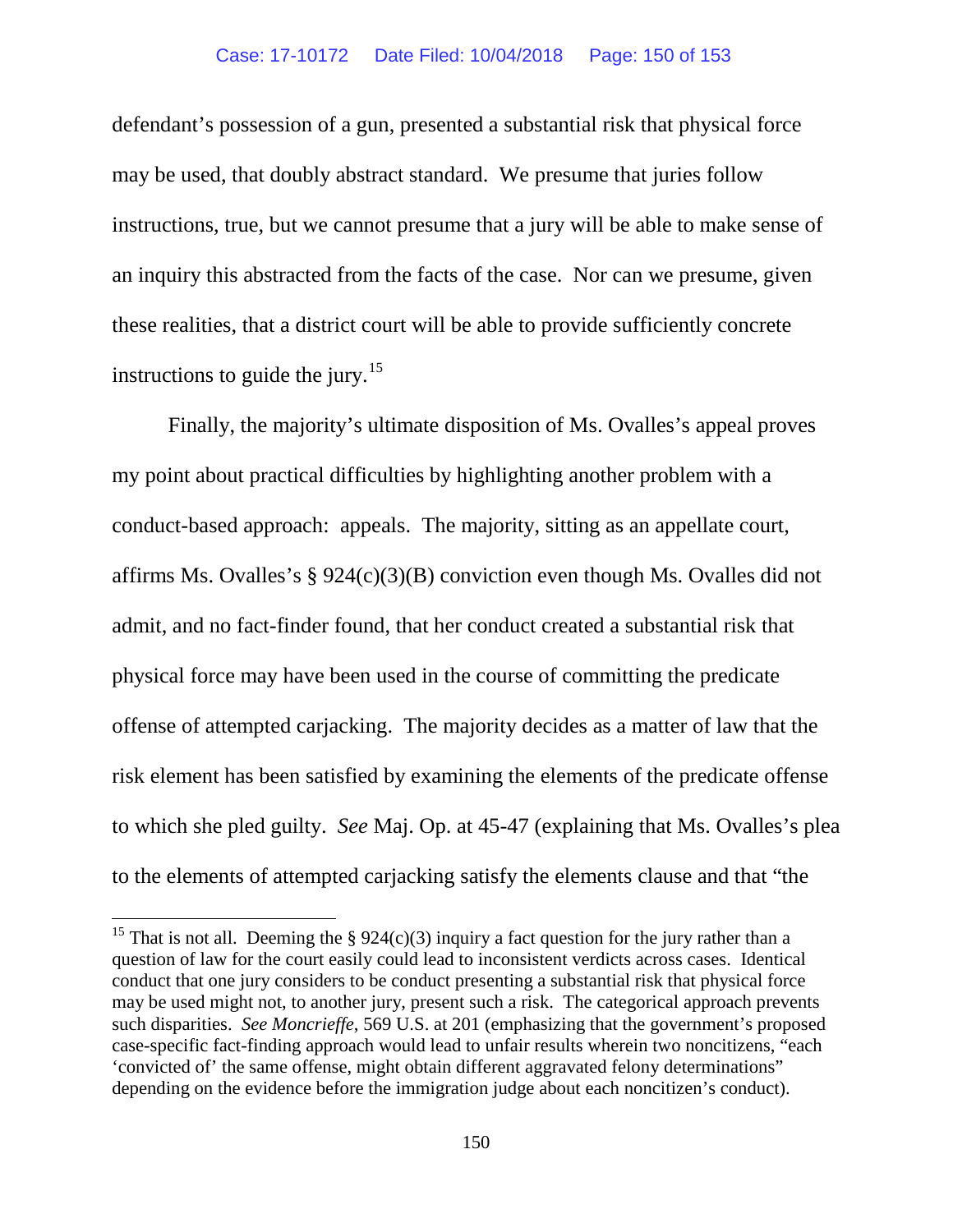real-life details of [her] crime" only "confirm it"). If  $\S 924(c)(3)(B)$  is to have a new conduct-based "substantial risk" element, it often will not be the case that we can look to the defendant's admissions to the *elements* of the predicate offense to determine that this *conduct* element is satisfied. This case is a prime example.

To "confirm" its conclusion that the elements of the attempted carjacking offense to which Ms. Ovalles pled guilty satisfied the conduct-based residual clause element, the majority considers the totality of Ms. Ovalles's and her coconspirators' conduct. But under the majority's own holding, whether the defendant engaged in conduct that satisfies the "substantial risk" standard is an element of the § 924(c) offense that must be decided by a jury or admitted by the defendant. Again, Ms. Ovalles never admitted that her attempted carjacking involved a substantial risk that the use of force might be used. Perhaps, without saying so, the majority is performing a harmless error analysis—an analysis the government never asked us to perform and on which the government bears the burden.

Will we uphold other convictions on appeal under this same flawed logic? Many defendants like Ms. Ovalles were convicted when *McGuire* required use of the categorical approach. Under *McGuire*, the district court was tasked with deciding as a matter of law whether the defendant's charged predicate offense satisfied the residual clause. 706 F.3d at 1336. So even if a defendant was tried by

151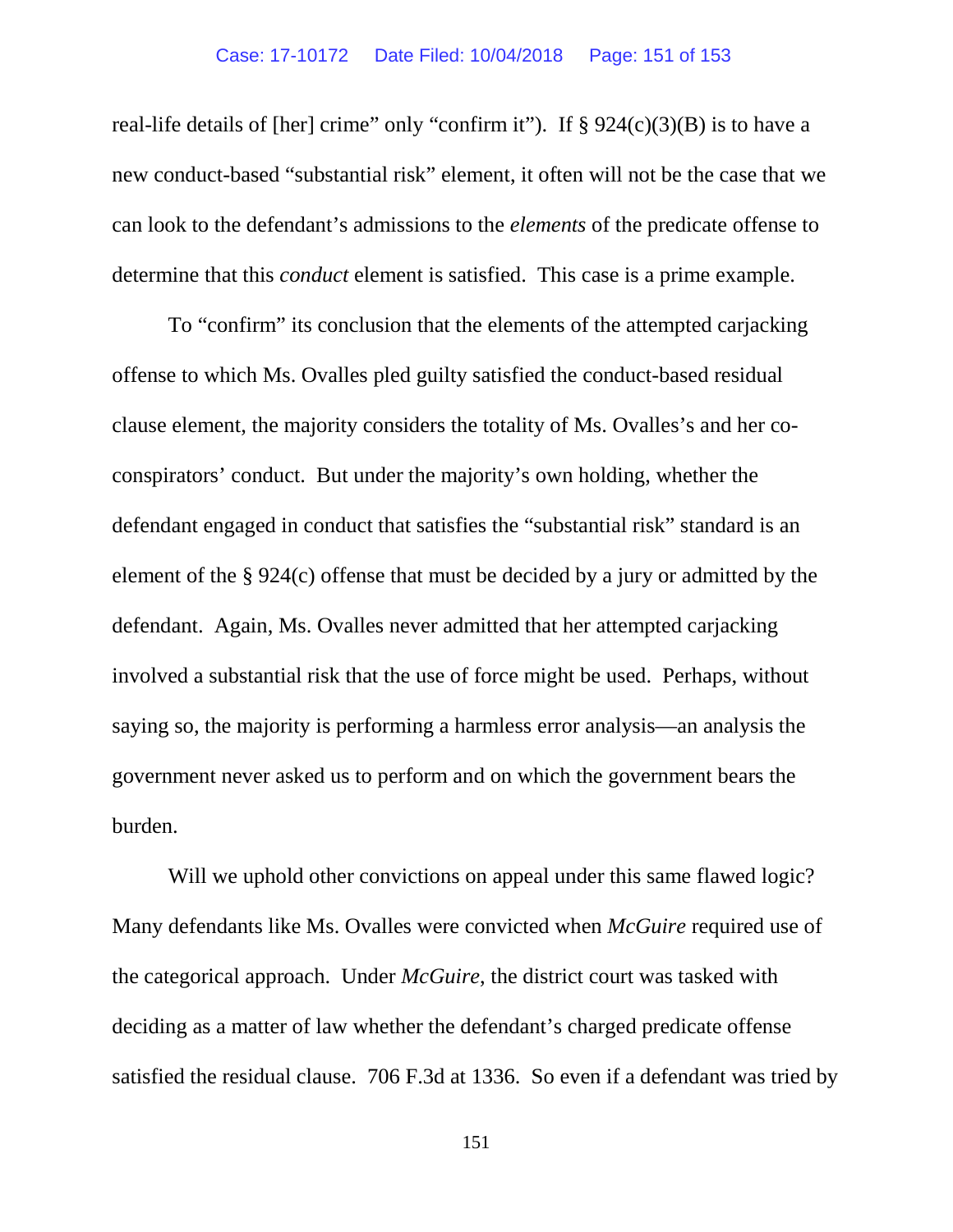a jury on his predicate offense charge and his § 924(c) charge, the government was not required to prove beyond a reasonable doubt, and the jury was not required to decide, whether his underlying conduct in fact met the risk standard. The same would hold true for a defendant who pled guilty. Under the majority's conductbased approach, on appeal these defendants should be entitled under the Sixth Amendment to a remand or—at a minimum—the government would have to prove that the error was harmless beyond a reasonable doubt. *See Neder v. United States*, 527 U.S. 1, 9-11 (1999). But under the majority's decision today, perhaps defendants will not be afforded these rights. Time will tell.

## **III.**

The majority claims to be avoiding one constitutional problem—the unconstitutional vagueness of  $\S 924(c)(3)(B)$ —with a practical solution abandoning the categorical approach as applied to that statute. The law does not permit the majority's approach, and the text of § 924(c) does not permit the majority's resolution. Even under the majority's flawed framework, neither the government's position, the dictates of the Sixth Amendment, nor practical considerations support application of a conduct-based approach over a categorical one. And there is every indication that the majority's practical solution will breed a host of new practical problems.